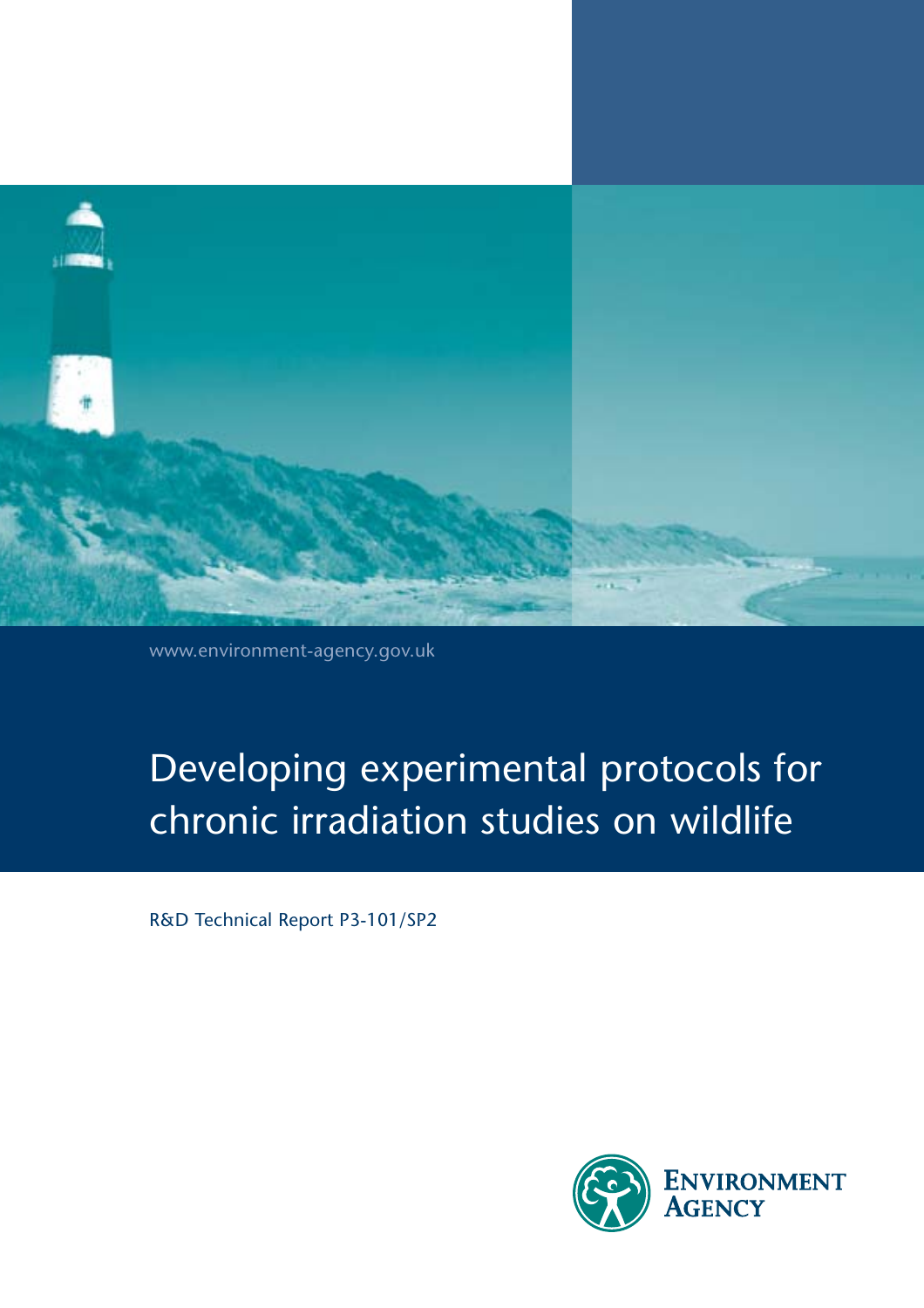The Environment Agency is the leading public body protecting and improving the environment in England and Wales.

It's our job to make sure that air, land and water are looked after by everyone in today's society, so that tomorrow's generations inherit a cleaner, healthier world.

Our work includes tackling flooding and pollution incidents, reducing industry's impacts on the environment, cleaning up rivers, coastal waters and contaminated land, and improving wildlife habitats.

### **Published by:**

Environment Agency Rio House Waterside Drive, Aztec West Almondsbury, Bristol BS32 4UD Tel: 01454 624400 Fax: 01454 624409

ISBN : 1844321770 © Environment Agency October 2003

All rights reserved. This document may be reproduced with prior permission of the Environment Agency.

This report is printed on Revive Matt, a 75% recycled stock, which is 100% post consumer waste and is totally chlorine free. Water used is treated and in most cases returned to source in better condition than removed.

**Further copies of this report are available from:** Environment Agency, Government Buildings, Burghill Road, Westbury-on-Trym, Bristol BS10 6BF Tel: 0117 914 2656 fax: 0117 914 2673

#### **Authors:**

Wood M.D., \*Knowles J.D., \*\*Whittaker J.H., Copplestone D., \*\*\*Malcolm, H. M. and Bielby S.

**Dissemination status:** Internal: Released to Regions External: Public Domain

#### **Statement of use:**

The report provides good practice guidance for conducting experiments, where non-human biota are exposed to ionising radiation. The appproach will ensure that results enable to determine dose-response relationships between chronic exposure and biological endpoints.

The report is aimed at directing research by promoting the harmonisation of experimental approaches, and help fill in knowledge gaps.

**Research contractor: ERC, University of Liverpool** ERC, University of Liverpool, Vanguard Way, Birkenhead, Merseyside, CH41 9HX. Tel: 0151 650 2275

\* In conjunction with: \*CEFAS, Lowestoft, \*\*CEH, Merlewood, \*\*\*CEH, Monkswood

**Environment Agency Project Manager:** Irene Zinger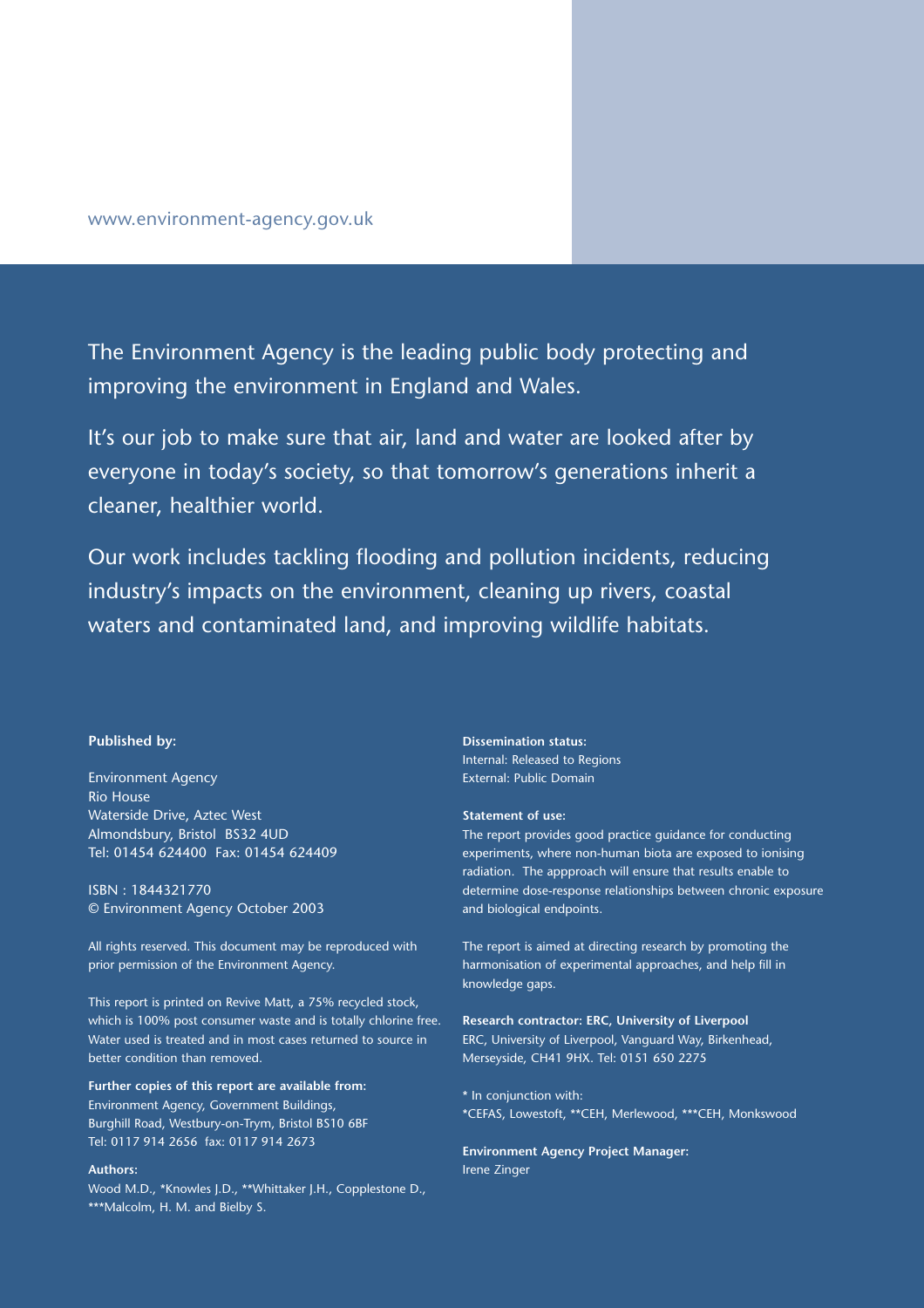# Executive summary

The UK has a duty to comply with the EU Birds and Habitats Directives when planning and undertaking its regulatory and operational activities. These European Directives were introduced into UK legislation by the Conservation (Natural Habitats) Regulations 1994, as amended by the Conservation (Natural Habitats) (England) Regulations 2000.

Under these Regulations the Environment Agency has obligations to review all existing authorisations, permits, consents, licences and permissions to ensure that no Agency authorised activity or permission results in an adverse effect, either directly or indirectly, on the integrity of identified European sites.

The Environment Agency is the body responsible for authorising disposals of radioactive material in England and Wales. Research sponsored by the Agency has produced an impact assessment methodology (e.g. [60,61]), which can be used to determine the likelihood of adverse effects of radiation in nonhuman biota. In addition, the Agency is also participating in the EC-funded FASSET (Framework for ASSessment of Environmental impacT) project (FIGE-CT-2000-00102), which has been collating information on the transfer, dosimetry and effects of ionising radiation on wildlife. However, both studies have identified a number of significant gaps in our scientific knowledge about the effects of ionising radiation on wildlife.

Examination of the scientific literature shows that experiments have not always been conducted in a consistent manner and that the outputs are not always reported in sufficient detail to allow the data to be used for the purposes of impact assessment. This project, therefore, has been undertaken to provide good practice guidance for conducting experiments that expose wildlife to ionising radiation in order to determine dose-effect relationships between exposure and biological endpoints of interest.

The objectives of this project were to:

- develop experimental protocols that will enable the derivation of dose-effect relationships, at a chronic level, from a range of wildlife groups;
- consider and advise on good practice for each stage of the design of experiments on the effects of ionising radiation on wildlife;
- provide examples of good experimental design;
- provide information on financial and staffing considerations to be taken into account when planning research;
- identify research priorities from information gaps in the FASSET Radiation Effects Database [219].

It is hoped that this report will facilitate future research on the effects of radiation on wildlife by promoting the harmonisation of experimental approaches, which will compare data between experiments. Furthermore, the guidance makes recommendations on which species should be considered for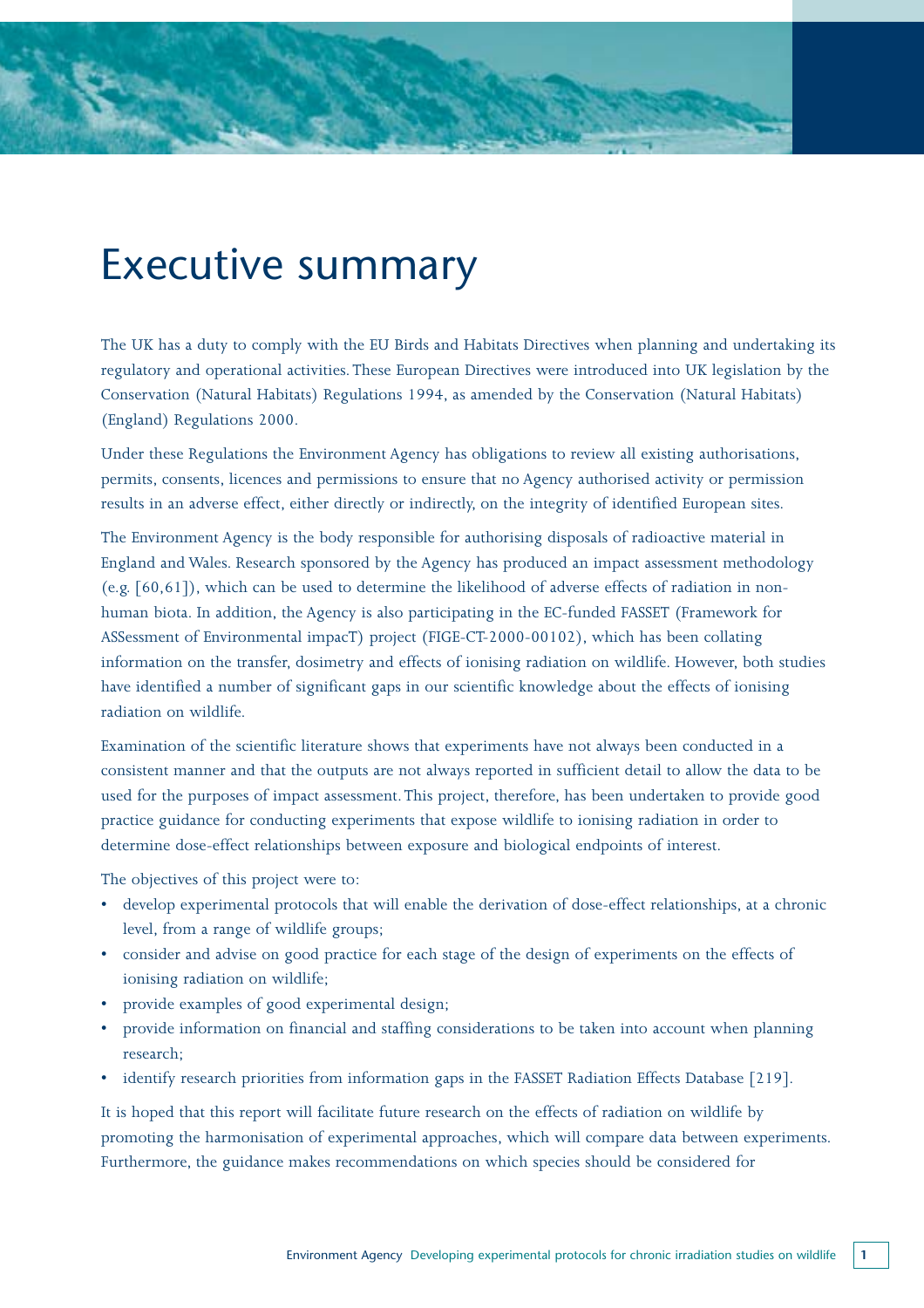conducting laboratory experiments and how they link to the reference organism concept promoted in impact assessment methodologies.

The buidlding of the experimental protocols is sub-divided into four Good Practice Guides (GPGs), each targeting a particular component of the overall protocol; the linkages between these sections are demonstrated in the diagram below.

A key guides users through each of the four GPGs in a systematic manner and prompts them to record their decisions and justifications on the pro-forma provided. The protocol pro-forma forms the basis for the experimental design and indicates what data should be reported so that the experimental data may contribute to future impact assessments.



### **Approach to follow to set protocols for experiments on wildlife and ionising radiation**

The guidance has been produced by reviewing the literature available - but primarily the FASSET Radiation Effects Database (FRED) - on the different wildlife groups that require protection (see Section 5). This review enabled the determination of which species, if any, have been used previously in experiments with ionising radiation. In addition, the use of species representative of particular wildlife groups was considered from a review of ecotoxicology studies.

Following these reviews, species that could be considered for experiments on ionising radiation are suggested (called test species in this report). Information on the husbandry and any particular maintenance requirements is reported where the information is readily available for each recommended test species.

The experimental facilities required for experiments on ionising radiation are considered, together with any practical difficulties that may be encountered (e.g. when considering how to conduct experiments requiring internal exposure). The derivation of appropriate dose rates is discussed, as is the duration of any experiments. Finally, general advice on the statistical design of the experiments is given.

The protocols are primarily aimed at chronic low-level exposure experiments that could be considered similar to the dose rates that may occur under environmental conditions.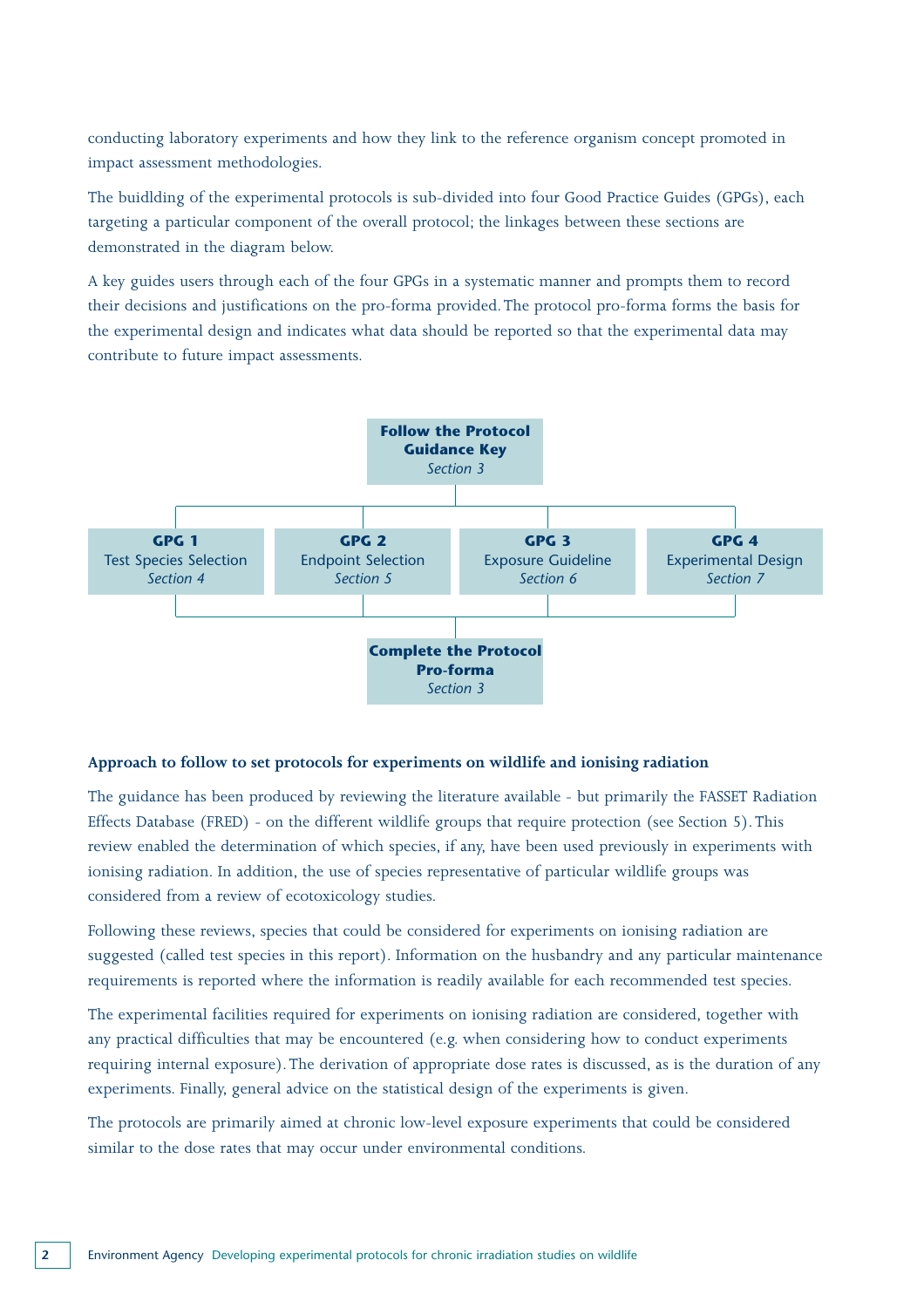# **Contents**

| <b>Executive summary</b> |                                                         | 1                       |
|--------------------------|---------------------------------------------------------|-------------------------|
| <b>Contents</b>          |                                                         | $\overline{\mathbf{3}}$ |
|                          | <b>List of tables and figures</b>                       | 5                       |
|                          | <b>1. Introduction</b>                                  | 8                       |
|                          | 1.1 Background                                          | 8                       |
|                          | 1.2 Structure of the report                             | 9                       |
|                          | 1.3 Definitions                                         | 10                      |
|                          | 1.4 Limitations                                         | 10                      |
|                          | 2. Development of research protocols                    | 11                      |
|                          | 2.1 Protocol guidance key                               | 12                      |
|                          | 2.2 Test species selection (GPG 1)                      | 12                      |
|                          | 2.3 Endpoint selection (GPG 2)                          | 12                      |
|                          | 2.4 Exposure guideline (GPG 3)                          | 12                      |
| 2.5                      | Experimental design (GPG 4)                             | 12                      |
|                          | 3. Protocol guidance key                                | 13                      |
| 3.1                      | Key                                                     | 13                      |
|                          | 3.2 The protocol pro-forma                              | 15                      |
|                          | 4. Test species selection (GPG 1)                       | 18                      |
| 4.1                      | EQSs in ecotoxicological risk assessment                | 18                      |
| 4.2                      | <b>Test species</b>                                     | 21                      |
|                          | 4.3 Wildlife groups for which test species are proposed | 21                      |
| 4.4                      | Selecting a test species for experimental work          | 22                      |
| 4.5                      | Husbandry considerations                                | 23                      |
|                          | 4.6 Amphibians                                          | 23                      |
|                          | 4.7 Aquatic invertebrates including zooplankton         | 25                      |
|                          | 4.8 Aquatic plants                                      | 27                      |
| 4.9                      | <b>Birds</b>                                            | 30                      |
|                          | 4.10 Crustaceans                                        | 33                      |
|                          | 4.11 Fish                                               | 35                      |
|                          | 4.12 Insects                                            | 39                      |
|                          | 4.13 Mammals                                            | 41                      |
|                          | 4.14 Molluscs                                           | 42                      |
|                          | 4.15 Mosses and lichens                                 | 43                      |
|                          | 4.16 Reptiles                                           | 44                      |
|                          | 4.17 Soil fauna including microflora                    | 44                      |
|                          | 4.18 Terrestrial plants                                 | 48                      |
|                          |                                                         |                         |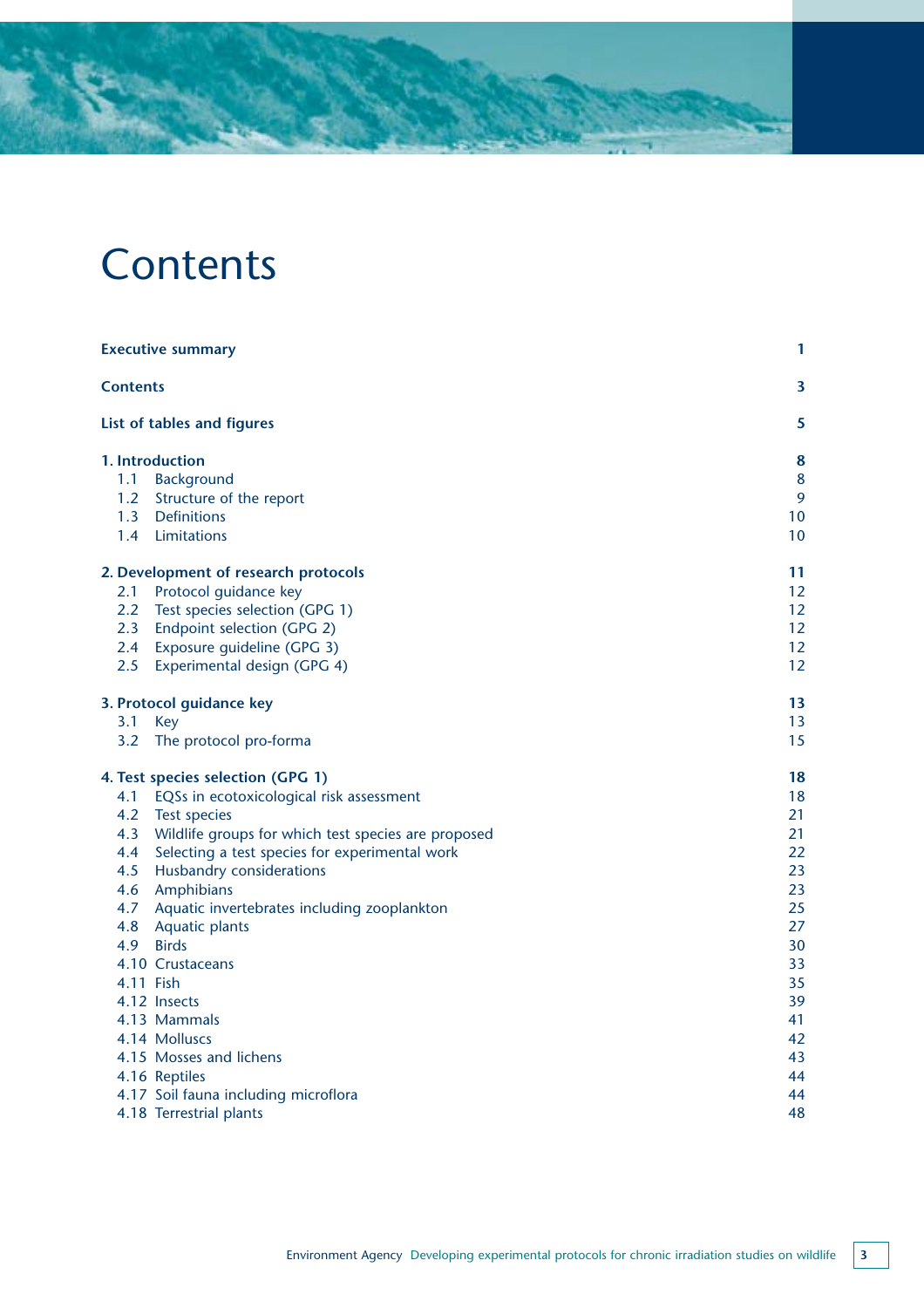|                 | 5. Endpoint selection (GPG 2)                                                 | 52 |
|-----------------|-------------------------------------------------------------------------------|----|
| 5.1             | Umbrella endpoints                                                            | 52 |
| 5.2             | Specific endpoints 55                                                         |    |
|                 | 6. Exposure guideline (GPG 3)                                                 | 58 |
| 6.1             | <b>Dosimetry</b>                                                              | 58 |
| 6.2             | <b>External irradiation</b>                                                   | 59 |
| 6.3             | Internal irradiation                                                          | 59 |
| 6.4             | Relative Biological Effect (RBE)                                              | 60 |
| 6.5             | Dose rates and resulting effects in wildlife groups                           | 60 |
| 6.6             | Dose rate ranges in chronic irradiation experiments                           | 67 |
| 6.7             | Facilities required for chronic radiation studies                             | 68 |
|                 | 7. Experimental design (GPG 4)                                                | 69 |
| 7.1             | Importance of considering statistical analysis when designing experiments     | 69 |
| 7.2             | Using statistical analyses                                                    | 70 |
| 7.3             | Interpreting experimental data - a statistical approach                       | 70 |
| 7.4             | Application of statistics in designing experiments to determine dose-response |    |
|                 | relationships                                                                 | 72 |
|                 | 8. Other considerations                                                       | 73 |
| 8.1             | Staffing and resources                                                        | 73 |
| 8.2             | <b>Finances</b>                                                               | 73 |
|                 | 9. Examples of good experimental design and protocol                          | 74 |
| 9.1             | Good experimental design in practice                                          | 74 |
| 9.2             | Developing protocols - an example                                             | 76 |
|                 | 10. Research priorities                                                       | 81 |
|                 | 11. References                                                                | 82 |
| <b>Glossary</b> |                                                                               | 94 |
|                 | List of abbreviations                                                         | 96 |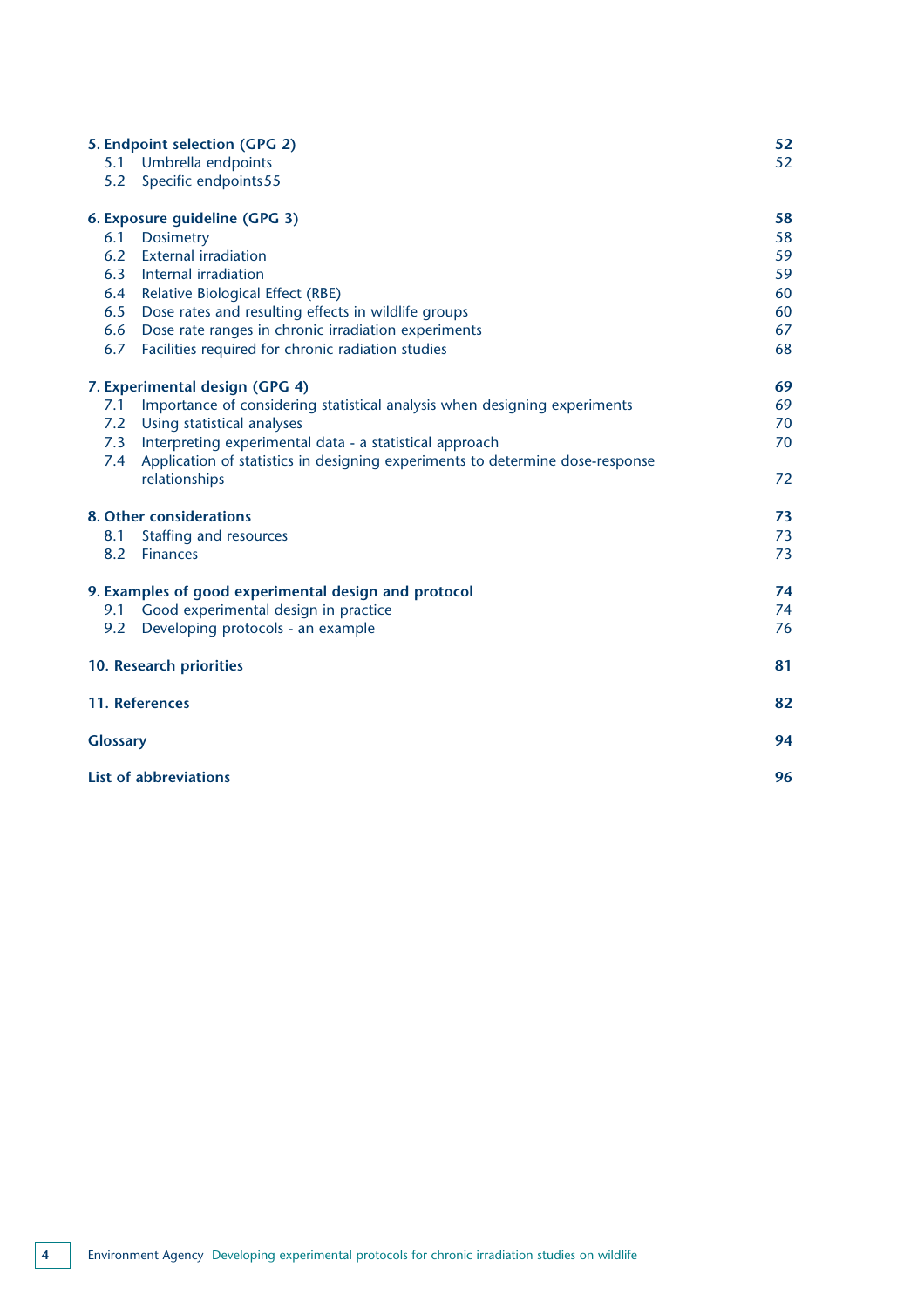# List of Tables and Figures

| <b>Table 3.1:</b> | Pro-forma to be filled in following the protocol guidance key               | 15 |
|-------------------|-----------------------------------------------------------------------------|----|
| <b>Table 3.2:</b> | <b>Checklist for data reporting</b>                                         | 17 |
| <b>Table 4.1:</b> | <b>Examples of EQSs</b>                                                     | 19 |
| <b>Table 4.2:</b> | Factors to consider when choosing experimental species                      | 22 |
| Table 4.3a:       | Amphibians used in chronic experiments                                      | 24 |
| Table 4.3b:       | Husbandry considerations for South African clawed frog (Xenopus laevis)     | 24 |
| Table 4.4a:       | Aquatic Invertebrates and zooplankton used in chronic experiments           | 26 |
| Table 4.4b:       | Husbandry considerations for hydroid (Laomedea flexuosa or Eirene viridula) | 27 |
| Table 4.4c:       | Husbandry considerations for midge (Chironomus tentans)                     | 27 |
| Table 4.4d:       | Husbandry considerations for polychaete worm (Ophryotrocha diadema)         | 27 |
| Table 4.5a:       | Aquatic plants used in chronic experiments                                  | 28 |
| Table 4.5b:       | Husbandry considerations for Anabaena flos-aquae                            | 29 |
| Table 4.5c:       | Husbandry considerations for Lemna gibba                                    | 29 |
| Table 4.5d:       | Husbandry considerations for Lemna minor                                    | 29 |
| Table 4.5e:       | Husbandry considerations for Pseudokirchineriella subcapitata               | 30 |
| Table 4.6a:       | <b>Birds used in chronic experiments</b>                                    | 31 |
| Table 4.6b:       | Husbandry considerations for bobwhite quail (Colinus virginianus)           | 32 |
| Table 4.6c:       | Husbandry considerations for Japanese quail (Coturnix coturnix japonica)    | 32 |
| Table 4.6d:       | Husbandry considerations for mallard (Anas platyrhynchos)                   | 33 |
| Table 4.7a:       | Crustaceans used in chronic experiments                                     | 34 |
| Table 4.7b:       | Husbandry considerations for copepod (Tisbe bataglia)                       | 34 |
| Table 4.7c:       | Husbandry considerations for water flea (Daphnia pulex)                     | 35 |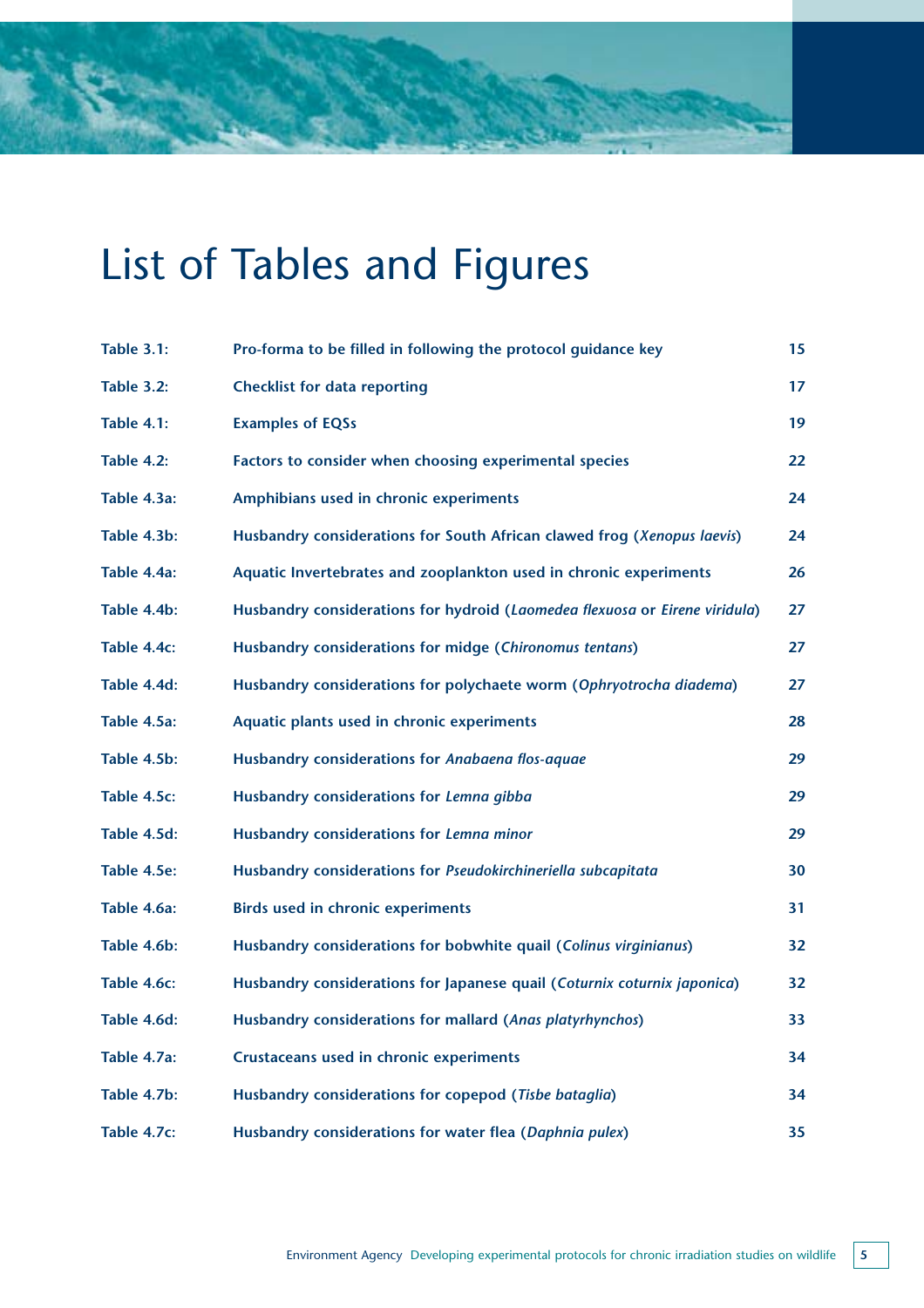| Table 4.8a:         | Fish used in chronic experiments                                                                                           | 36 |
|---------------------|----------------------------------------------------------------------------------------------------------------------------|----|
| Table 4.8b:         | Husbandry considerations for fathead minnow (Pimephales promelas)                                                          | 37 |
| Table 4.8c:         | Husbandry considerations for guppy (Poecilia reticulata)                                                                   | 37 |
| Table 4.8d:         | Husbandry considerations for rainbow trout (Onchorhynchus mykiss)                                                          | 38 |
| Table 4.8e:         | Husbandry considerations for sheepshead minnow (Cyprinodon variegates)                                                     | 38 |
| Table 4.8f:         | Husbandry considerations for zebrafish (Danio rerio)                                                                       | 38 |
| Table 4.9a:         | Insects used in chronic experiments                                                                                        | 40 |
| Table 4.9b:         | Husbandry considerations for honey bee (Apis mellifera)                                                                    | 40 |
| <b>Table 4.10a:</b> | Mammals used in chronic experiments                                                                                        | 41 |
| <b>Table 4.10b:</b> | Husbandry considerations for rat                                                                                           | 42 |
| Table 4.11a:        | Molluscs used in chronic experiments                                                                                       | 43 |
| <b>Table 4.11b:</b> | Husbandry considerations for pond snail (Lymnaea stagnalis)                                                                | 43 |
| <b>Table 4.12a:</b> | Reptiles used in chronic experiments                                                                                       | 44 |
| <b>Table 4.13a:</b> | Soil fauna, including microflora, used in chronic experiments                                                              | 46 |
| <b>Table 4.13b:</b> | Husbandry considerations for earthworm (Eisenia fetida)                                                                    | 47 |
| <b>Table 4.13c:</b> | Husbandry considerations for woodlouse (Pocellio scaber)                                                                   | 47 |
| <b>Table 4.14a:</b> | Terrestrial plants used in chronic experiments                                                                             | 49 |
| <b>Table 4.14b:</b> | Husbandry considerations for oats (Avena sativa)                                                                           | 51 |
| <b>Table 4.14c:</b> | Husbandry considerations for turnip rape (Brassica rapa (rapid cycling))                                                   | 51 |
| <b>Table 5.1:</b>   | Examples of specific endpoints in studies on the effects of contaminants<br>on a range of wildlife                         | 55 |
| <b>Table 5.2:</b>   | Examples of specific endpoints, under reproduction, used to investigate<br>the effects of contaminant exposure on wildlife | 56 |
| <b>Table 6.1:</b>   | Effects of different dose rates of chronic ionising radiation on plants                                                    | 61 |
| <b>Table 6.2:</b>   | Effects of different dose rates of chronic ionising radiation on mammals                                                   | 62 |
| <b>Table 6.3:</b>   | Effects of different dose rates of chronic ionising radiation on fish                                                      | 63 |
| Table 6.4:          | Effects of different dose rates of chronic ionising radiation on aquatic<br><b>invertebrates</b>                           | 64 |
| <b>Table 6.5:</b>   | Effects of different dose rates of chronic ionising radiation on crustaceans                                               | 64 |
| <b>Table 6.6:</b>   | Effects of different dose rates of chronic ionising radiation on molluscs                                                  | 65 |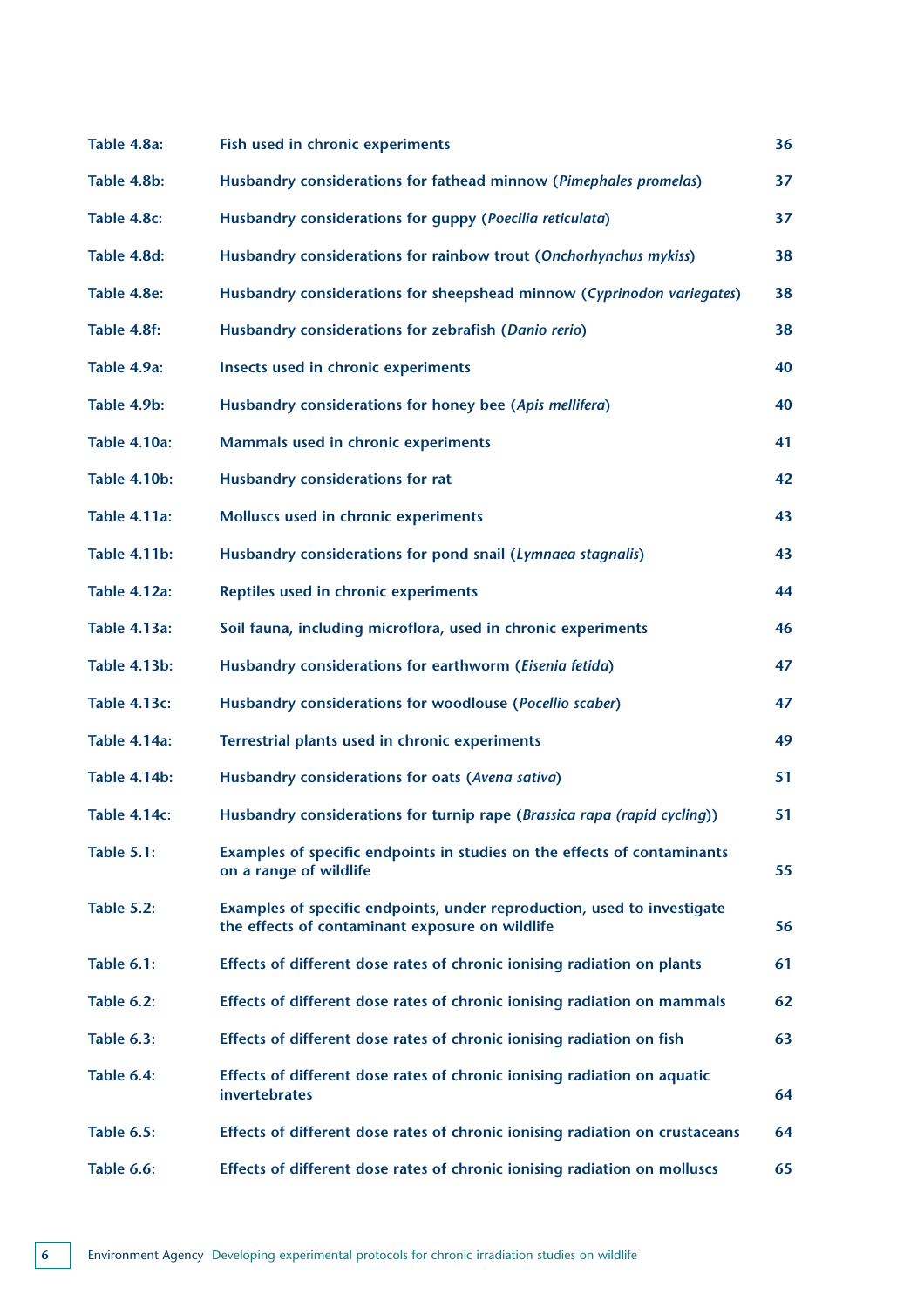| <b>Table 6.7:</b>  | Effects of different dose rates of chronic ionising radiation on birds                                           | 65 |
|--------------------|------------------------------------------------------------------------------------------------------------------|----|
| <b>Table 6.8:</b>  | Effects of different dose rates of chronic ionising radiation on reptiles<br>and amphibians                      | 66 |
| <b>Table 6.9:</b>  | Effects of different dose rates of chronic ionising radiation on soil fauna<br>and insects                       | 66 |
| <b>Table 6.10:</b> | Suggested dose rate ranges for future experiments                                                                | 67 |
| Figure 2.1:        | Approach to follow to set protocols for experiments on wildlife and<br>ionising radiation                        | 11 |
| Figure 7.1:        | Three-tiered approach to data analysis                                                                           | 71 |
| Figure 9.1:        | Completed pro-forma for developing a protocol to investigate the<br>effects of chronic irradiation on earthworms | 78 |
| Figure 9.2:        | Data recording sheet for earthworm experiment                                                                    | 80 |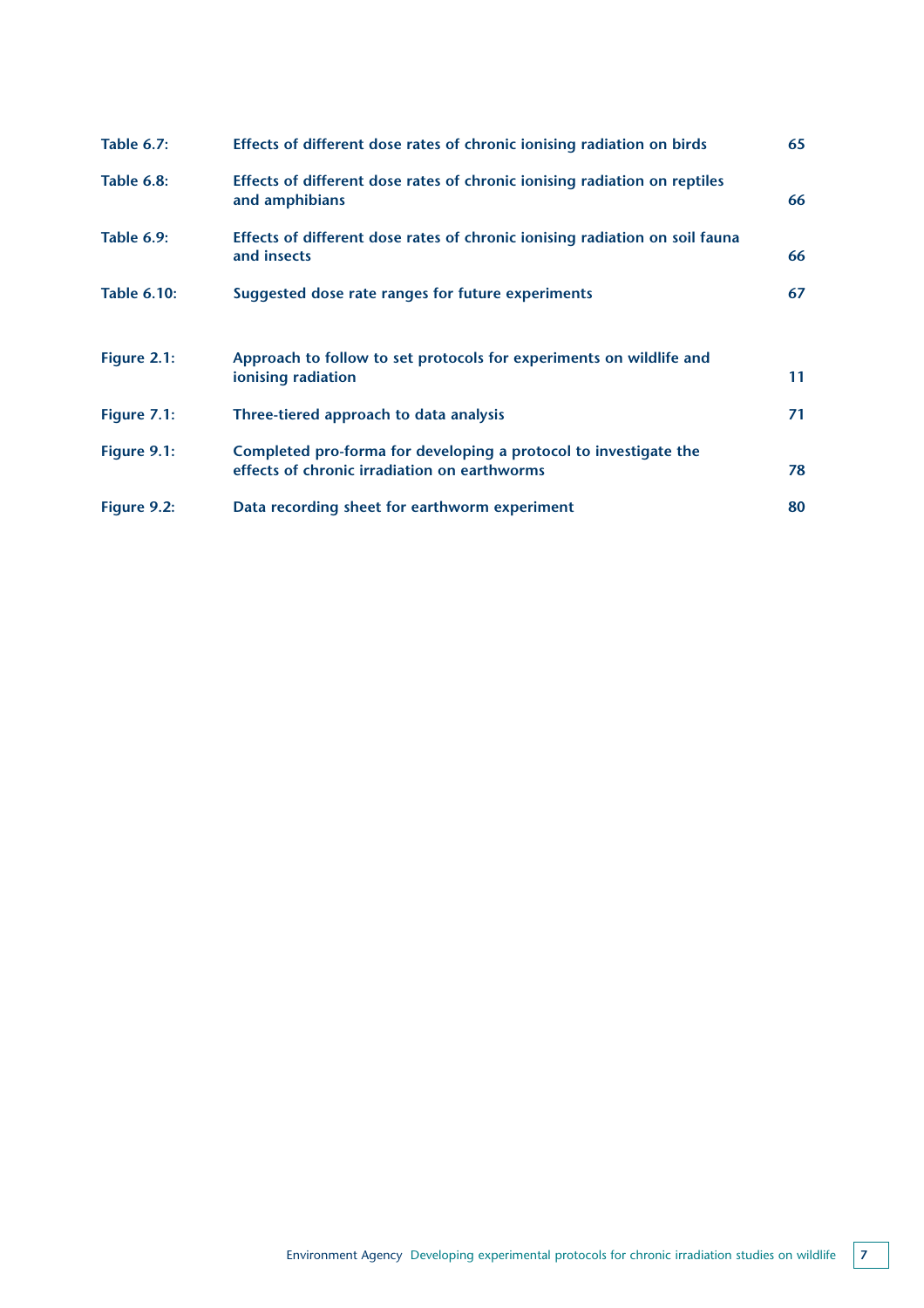# 1. Introduction

The UK has a duty to comply with the EU Birds and Habitats Directives when planning and undertaking its regulatory and operational activities. These Directives were introduced into UK legislation by the Conservation (Natural Habitats) Regulations 1994, as amended by the Conservation (Natural Habitats) (England) Regulations 2000.

Under these Regulations, the Environment Agency has obligations to review all existing authorisations, permits, consents, licences and permissions to ensure that no Agency authorised activity or permission results in an adverse effect, either directly or indirectly, on the integrity of identified European sites.

The Environment Agency is the body responsible for authorising disposals of radioactive material in England and Wales. Research sponsored by the Agency has produced an impact assessment methodology (e.g. [60,61]), which can be used to determine the likelihood of adverse effects in nonhuman biota. In addition, the Agency also participates in the FASSET (Framework for ASSessment of Environmental impacT) project (EC contract FIGE-CT-2000-00102), which has been collating information on the transfer, dosimetry and effects of ionising radiation on non-human biota and ecosystems. However, both studies have identified a number of significant gaps in our scientific knowledge about the effects of ionising radiation on non-human biota.

It is, however, clear from the scientific literature that experiments have not always been conducted in a consistent manner and that the results are not always reported in sufficient detail to allow them to be used for the purposes of impact assessment. This project, therefore, derives good practice guidance for conducting experiments that expose non-human

biota to ionising radiation in order to determine dose-effect relationships. A number of experiments are also proposed in order to address current knowledge gaps.

The objectives of this project were to:

- develop experimental protocols that will enable the derivation of dose-effect relationships, at chronic level, from a range of wildlife groups;
- consider and advise on good practice for each stage of designing experiments on the effects of ionising radiation on non-human biota;
- provide examples of good experimental design;
- provide information on financial and staffing considerations to be taken into account when planning research;
- to identify research priorities from information gaps in the FASSET Radiation Effects Database (FRED) [219].

# 1.1 Background

The protection of humans from ionising radiation is well established, with many years of intensive research and the development of assessment tools to support it. There are many reasons why protecting the environment is less developed, not least because the International Commission on Radiation Protection (ICRP) has always considered the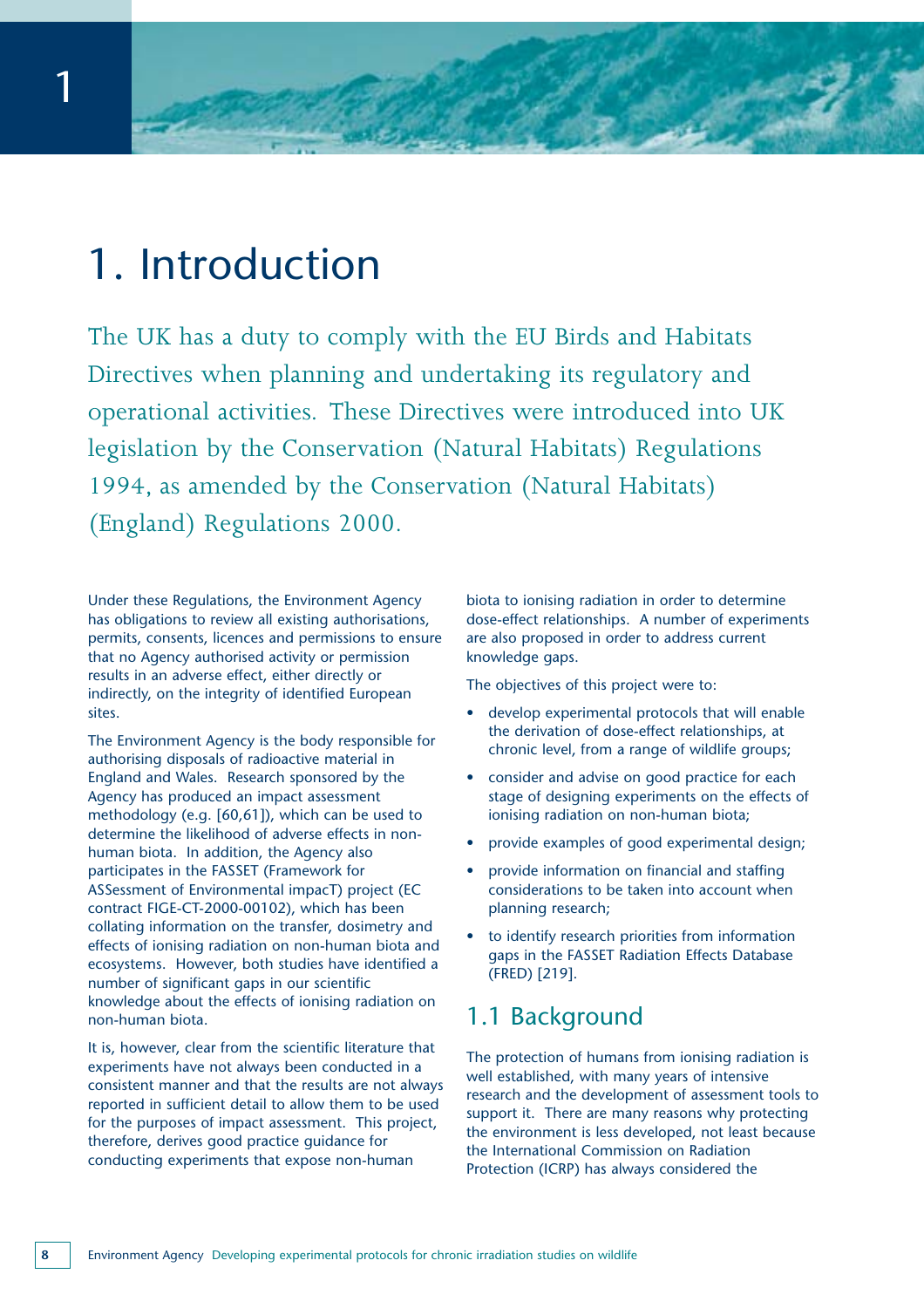environment only as a conduit for the transfer of radionuclides to humans.

The disproportionate availability of scientific data on effects to humans compared with non-human biota or wildlife has resulted in the development of generic assessment tools to assess the impact of ionising radiation to wildlife. These tools have been developed on the basis of the best scientific knowledge available. Previous research into the effects of chronic exposure to ionising radiation can be described as being, at best, piecemeal. Future research in this field must, therefore, be targeted at knowledge gaps and be directed to provide maximum benefit for environmental protection.

The need to conduct experiments on the effects of ionising radiation to determine dose-effect relationships led the Agency to commission this project. This required the promotion of a 'common' approach to make both the comparisons of results between experiments and the interpretation of the findings easier.

The information provided in this guidance is by no means exhaustive. Rather, it is as representative as possible of the current level of scientific understanding on the effects of ionising radiation on non-human biota. All experimenters are strongly advised to use this guidance to develop their protocols and then conduct a targeted search of the scientific literature in order to tailor their protocols in light of any advancement in scientific knowledge. An important example of this is the organisms that are recommended for future experimental work (Section 4). These will, no doubt, require revision as work progresses on the currently recommended species.

The collated information on the effects of ionising radiation on non-human species was also compared with the use of Environmental Quality Standards (EQSs) for a number of chemical contaminants. These EQSs are based, in part, on ecotoxicological studies conducted on test species to determine doseeffect relationships. EQSs or environmental criteria are likely to be developed in the future to include radionuclides. In producing research protocols, consideration has therefore been given to identifying test species that are already used for setting EQSs for chemical contaminants and thus that may be suitable for use in setting radionuclide EQSs.

### 1.2 Structure of the report

A key has been developed to guide users through the decision-making process in order to develop a

protocol suitable for the investigation of chronic radiation dose-effect relationships in non-human biota. The various sections of this report describe specific aspects of the experimental design, from the selection of the test species to statistical design. The contents of each section are outlined below.

- *Section 2* Overview of the approach to follow when producing an experimental protocol for a given wildlife group.
- *Section 3* A key to guide users through the decision-making process in order to generate a standardised protocol for the experiment. A protocol pro-forma is provided, which users should complete as they progress through the protocol guidance key. The completed protocol pro-forma will contain the basic information for conducting a particular experiment.
- *Section 4* Test species selection (GPG 1). Appropriate test species for each wildlife group are recommended following a review of the scientific literature on experiments conducted with ionising radiation and in ecotoxicology for different wildlife groups. Husbandry methods are provided for a number of recommended test organisms.
- *Section 5* Endpoint selection (GPG 2). The choice of biological endpoint for study is considered and examples are given of the different types of specific endpoint under each of four main umbrella endpoints.
- *Section 6* Exposure guideline (GPG 3). Guidance is given on appropriate methods of internal and external exposure, together with a discussion on how to select suitable dose rate ranges for the experiments in order to ensure that the dose-effect threshold can be identified for any given biological endpoint. The facilities required to conduct experiments on ionising radiation are also considered.
- *Section 7* Experimental design (GPG 4). The need for an appropriate statistical design to the experiments is discussed.

The report also provides an indication of the financial considerations associated with designing experimental protocols (Section 8) and an example of good experimental design drawn from the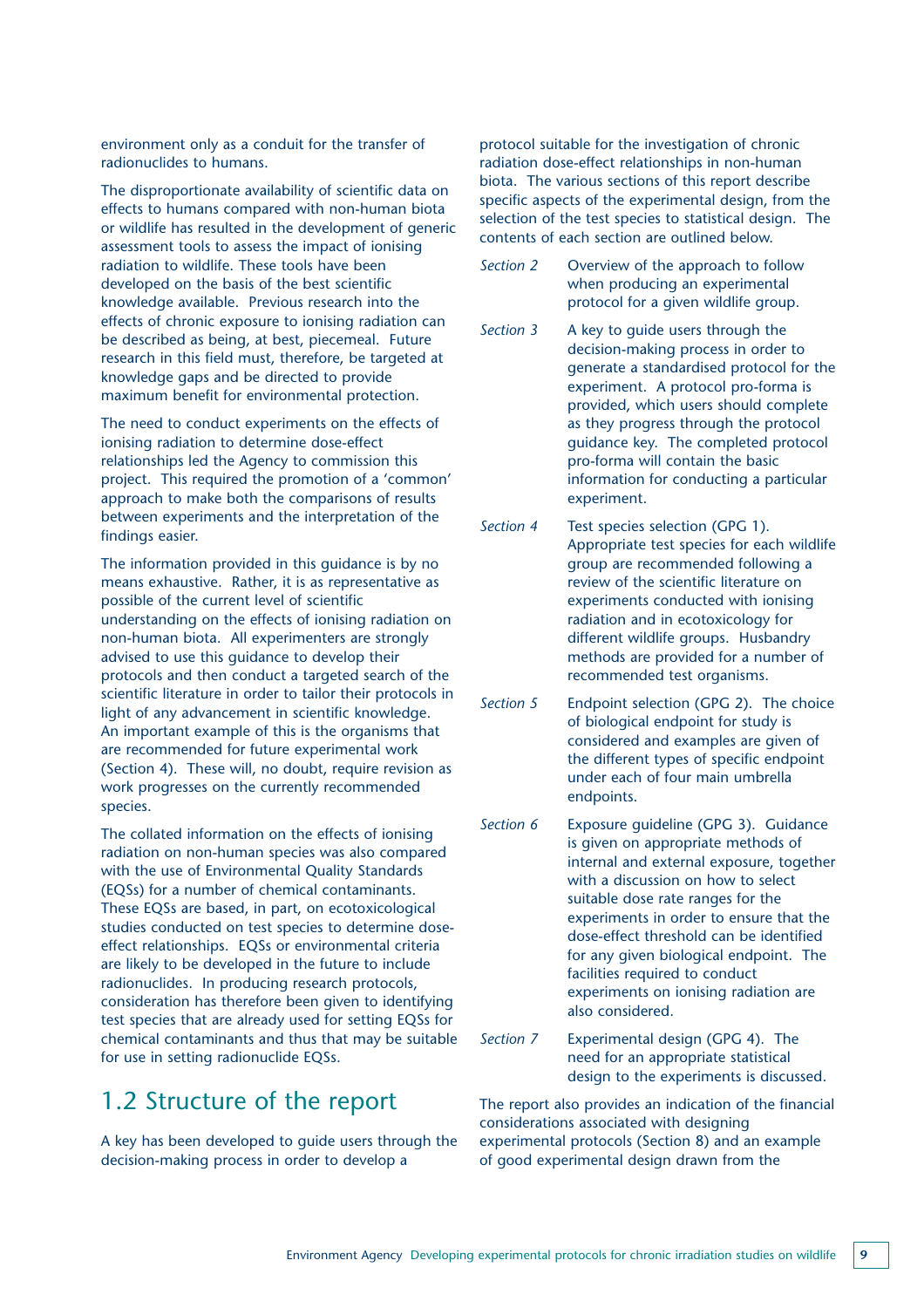literature (Section 9). Section 9 also includes an example of a protocol that has been produced using this guidance document. Based on the current state of knowledge, the report concludes by suggesting possible research priorities (Section 10).

# 1.3 Definitions

Users are advised to become familiar with the following terms before reading the report and applying the key.

- **Feature** A named species that has been *species* identified as requiring protection in the Agency's EU Habitats Directive and Regulations Process Handbook for Agency Permissions and Activities (2003).
- *Reference* A series of entities that provide a basis *organisms* for the estimation of radiation dose rate to a range of organisms, which are typical, or representative, of those in a contaminated environment. These estimates, in turn, provide a basis for assessing the likelihood and degree of radiation effects [122].
- *Test species* A species that can be used to determine the dose-effect response under experimental conditions. Ideally, these should be biologically similar to both the feature species and reference organisms. They will, therefore, provide data that can be used to assess the impacts from ionising radiation to feature organisms.

The experimental protocols follow the methodology used in previous Agency reports. They rely on the identification of reference organisms to be assessed in order to ensure that the environment as a whole is adequately protected. Test species should, therefore, aim to be representative of the reference organisms and their wildlife group. They can then be employed to predict likely responses of feature species to chronic exposure to ionising radiation in the environment.

# 1.4 Limitations

Three major categories of radiation exposure can be considered when assessing the effects of ionising radiation on non-human biota:

• Acute radiation exposure: type of exposure received within a short period of time. The term 'acute' is normally used to refer to exposure of sufficiently short duration that the resulting radiation dose to an organism can be treated as having been instantaneous, e.g. less than one hour [60].

- Chronic radiation exposure: exposure that is persistent exposure over time. This is generally continuous exposure of organisms to low concentrations of pollutants [60].
- Transitory radiation exposure: a term that can be used to describe exposures at the interface between acute and chronic. The exposure is too protracted to be defined as acute, but does not persist for many years [60].

Although there are three categories of exposure, **the scope of this work has been restricted to the investigation of chronic radiation exposure.** This is because this category is the least studied but most relevant form of radiation exposure in terms of environmental protection and regulation. Accidental releases of radionuclides may provide acute radiation doses to organisms in the environment, but the majority of biota are more likely to be subjected to prolonged, chronic exposure scenarios [60]. This exposure may result from both 'natural' and 'anthropogenic' sources.

The guidance contains information current at the time of publication. Assessors are strongly advised to carry out a literature search at the time of planning any experiments in order to take into account the latest developments in this field.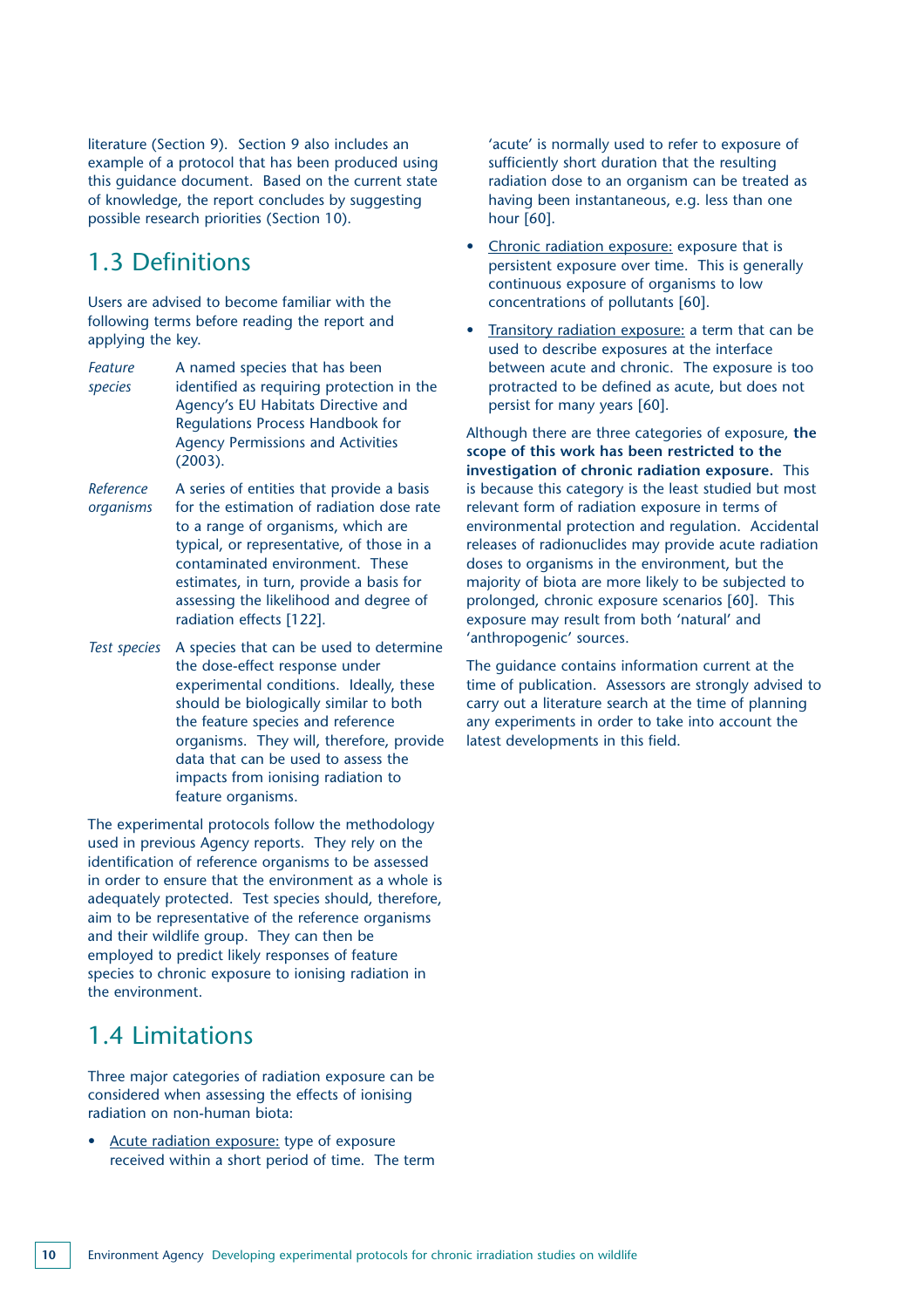# 2. Development of research protocols

The following sections contain Good Practice Guides (GPGs) that address the four key components of designing research protocols to investigate the effects of radiation on wildlife. The linkages between these sections are shown in Figure 2.1. A key guides users through each section in a systematic manner and prompts them to record their decisions and justification in the protocol pro-forma provided. This pro-forma forms the basis for the experimental design and also indicates what data should be reported in order that the data obtained from the experiment can contribute to any future impact assessments.



Figure 2.1: Approach to follow to set protocols for experiments on wildlife and ionising radiation

2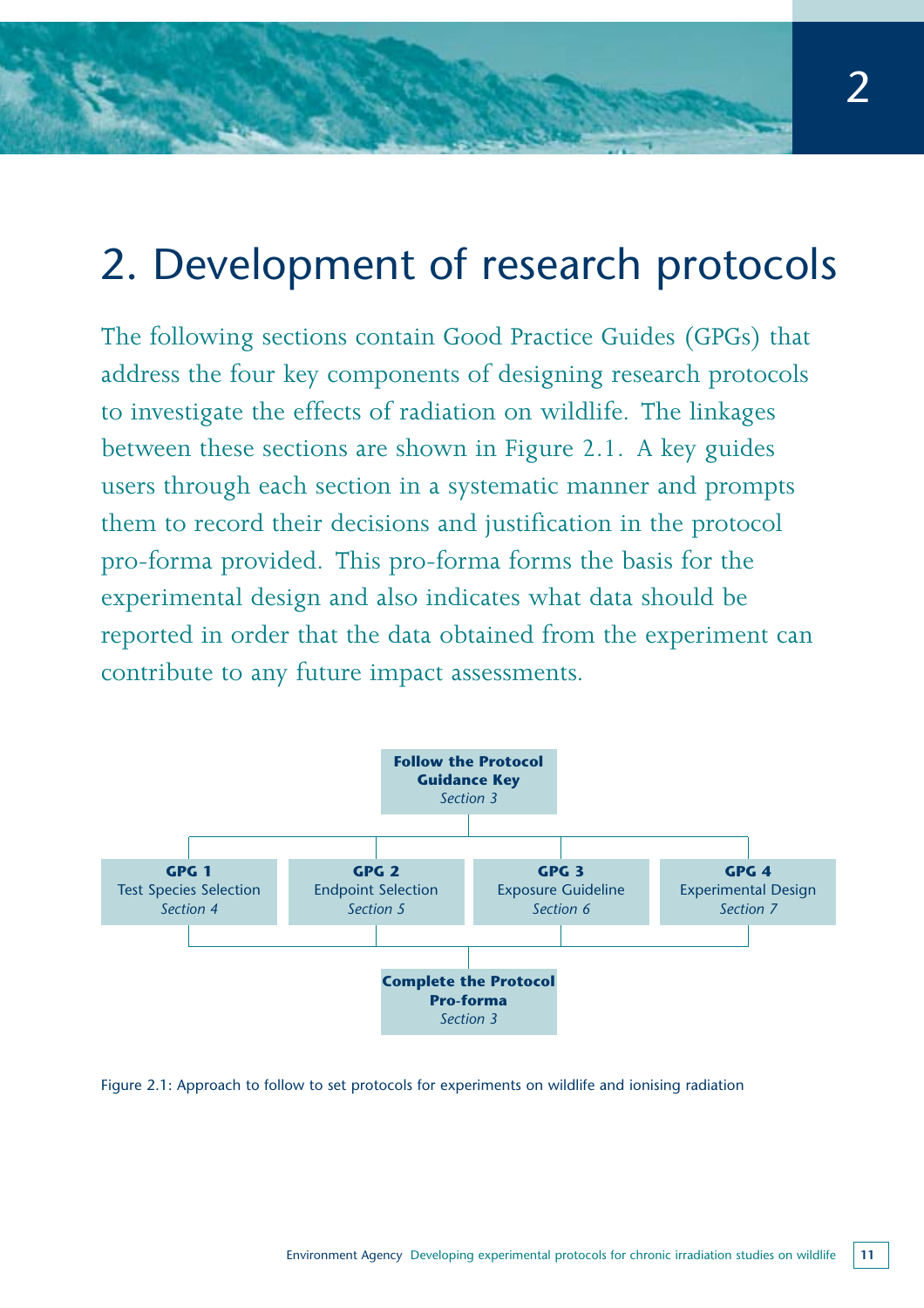# 2.1 Protocol guidance key

The protocol guidance key prompts users to make decisions about the protocol they are producing in a systematic manner. It should be used in conjunction with the pro-forma to ensure that each decision, and the justification for that decision, are recorded. Once users have worked through each step of the key and completed the relevant parts of the pro-forma, they will have a document that will form the basis of their experimental design.

# 2.2 Test species selection (GPG 1)

The proposed test species can be categorised into the following wildlife groups:

- amphibians
- aquatic invertebrates including zooplankton
- aquatic plants
- birds
- crustaceans
- fish
- **insects**
- mammals
- mosses and lichens
- molluscs
- terrestrial plants
- reptiles
- soil fauna including microflora.

These wildlife groups form the major sub-sections in GPG 1, which includes a description of the test species within each group and their reasons for selection. Full details of the reasons for the inclusion of each wildlife group can be found in FASSET Deliverable 1 [185].

Husbandry considerations for the various species are also included to allow organisms to be bred and maintained, both before and during the experiments, under optimum living conditions. Factors such as diet, light regime, temperature and relative humidity must be regulated carefully to ensure that test organisms used in experiments are in good physical condition. This reduces the likelihood of factors other than the contaminant to which they are exposed during the experiment affecting the specific endpoints under investigation. Standardised

husbandry methods also ensure that experiments conducted on the same test organism in different laboratories are comparable.

# 2.3 Endpoint selection (GPG 2)

GPG 2 describes the four umbrella endpoints identified by FASSET [185] and discusses appropriate specific endpoints. It also gives references to suggested approaches to undertaking the endpoint measurement and details any experimental features that may need to be included in the protocol.

# 2.4 Exposure guideline (GPG 3)

The prime purpose of any experimental protocol produced using the guidance is to examine the relationship between the radiation dose rate and the effect on the biological endpoint being studied. GPG 3 describes how to determine the dose rates that may be appropriate for a given wildlife group/endpoint combination and reviews the facilities and equipment required to undertake the exposure.

## 2.5 Experimental design (GPG 4)

GPG 4 provides users with an understanding of the reasons why consideration should be given to the data output from an experiment and the statistical tool(s) that could be used to analyse the data output. This section does not recommend specific statistical techniques, but provides reasons why users should consider statistical data interpretation at the protocol development stage.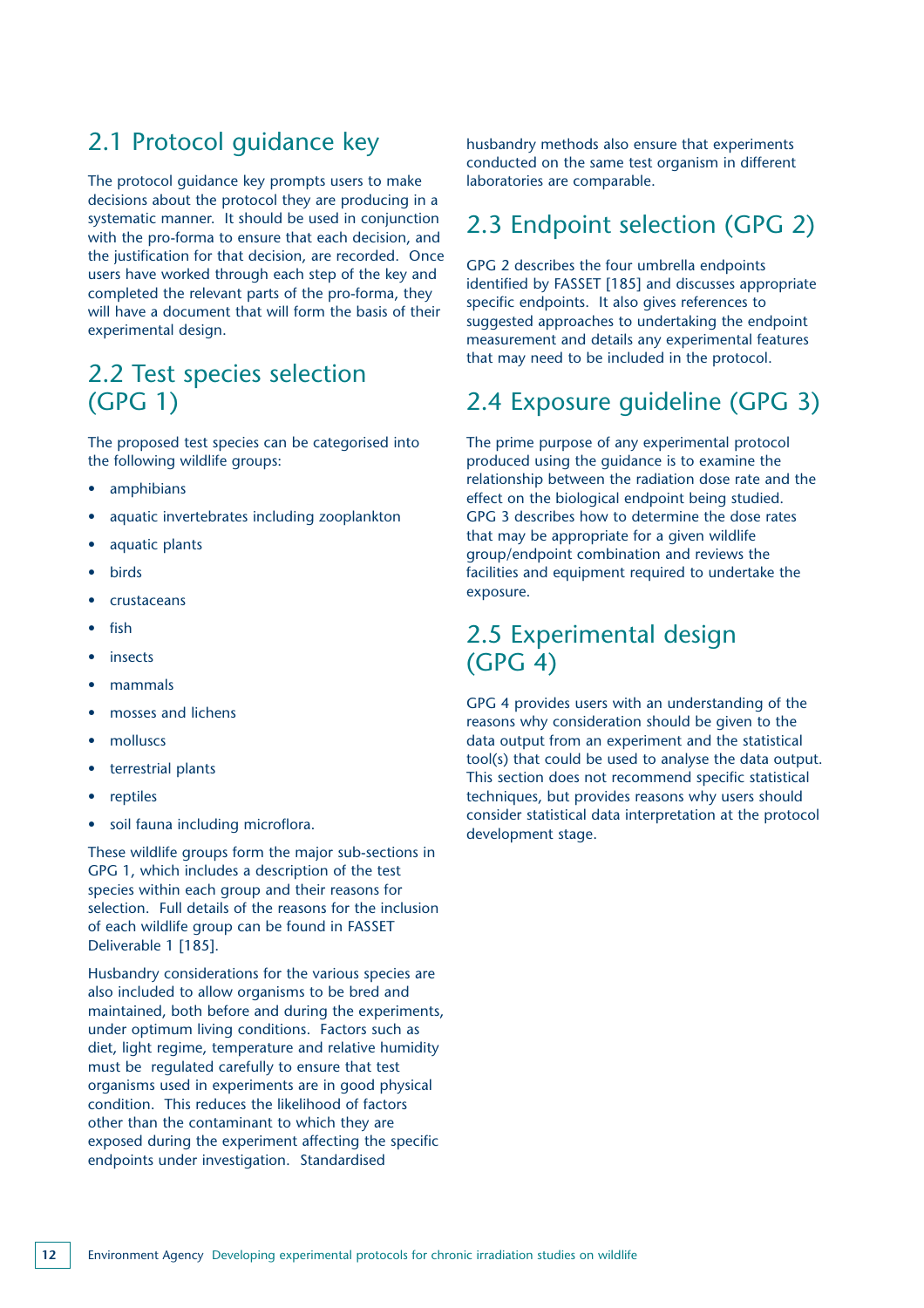# 3. Protocol guidance key

The guidance for developing experimental protocols provided in this document is intended for use by those wishing to conduct experiments on chronic ionising radiation exposure of non-human biota in order to determine dose-response relationships. Users are recommended to read the document first in its entirety to gain an understanding of the need to focus on particular wildlife groups and the approaches to be adopted.

Thereafter, users are expected to use the document as a reference to guide them through the process of developing their experimental protocol. The objective of this key is to enable users without an indepth knowledge of the subject to access quickly information and guidance for the development of experimental protocols. Section 9.2 provides a worked example of a protocol that has been developed using this key and the pro-forma provided in this report.

The key guides users through the decision-making process. Users should start at instruction (a) and run through each instruction in turn. The decision selection should be recorded in the protocol proforma (Table 3.1); a checklist of items to be included when reporting data from the experiments (Table 3.2) accompanies the pro-forma. Protocol developers can cross-reference this to ensure that their protocol addresses the reporting requirements.

By following the instructions, users will be directed to an appropriate section of text from within the report that will provide them with information and guidance to enable them to make a decision on their experimental design.

The key and GPGs should be used in conjunction with literature searches to enhance the finished experimental protocol.

## 3.1 Key

Follow the instructions (a)-(l) below and enter your selections into the protocol pro-forma.

### **(a) Choose the umbrella endpoint you wish to investigate.**

|                 | Go to: Page Section |          | <b>Table</b> |
|-----------------|---------------------|----------|--------------|
| <b>Mutation</b> |                     | 53 5.1.1 | $5.1 + 5.2$  |
| Reproduction    |                     | 53 5.1.2 | $5.1 + 5.2$  |
|                 |                     | 57 5.2.1 |              |
| Mortality       |                     | 53 5.1.3 | $5.1 + 5.2$  |
| Morbidity       |                     | 53 5.1.4 | $5.1 + 5.2$  |
| Do not know     | $52 \quad 5$        |          | $5.1 + 5.2$  |

Note: Users are directed towards consideration of reproduction endpoints because the success of a species depends on its ability to reproduce.

### **(b) Choose the wildlife group you wish to investigate.**

|                                                | Go to: Page | Section | <b>Table</b> |
|------------------------------------------------|-------------|---------|--------------|
| Amphibians                                     | 23          | 4.6     | 4.3a         |
| Aquatic invertebrates<br>including zooplankton | 25          | 47      | 4.4a         |
| <b>Aquatic plants</b>                          | 27          | 4.8     | 4.5a         |
| <b>Birds</b>                                   | 30          | 49      | 4.6a         |
| <b>Crustaceans</b>                             | 33          | 4.10    | 4.7a         |
| Fish                                           | 35          | 4 1 1   | 4.8a         |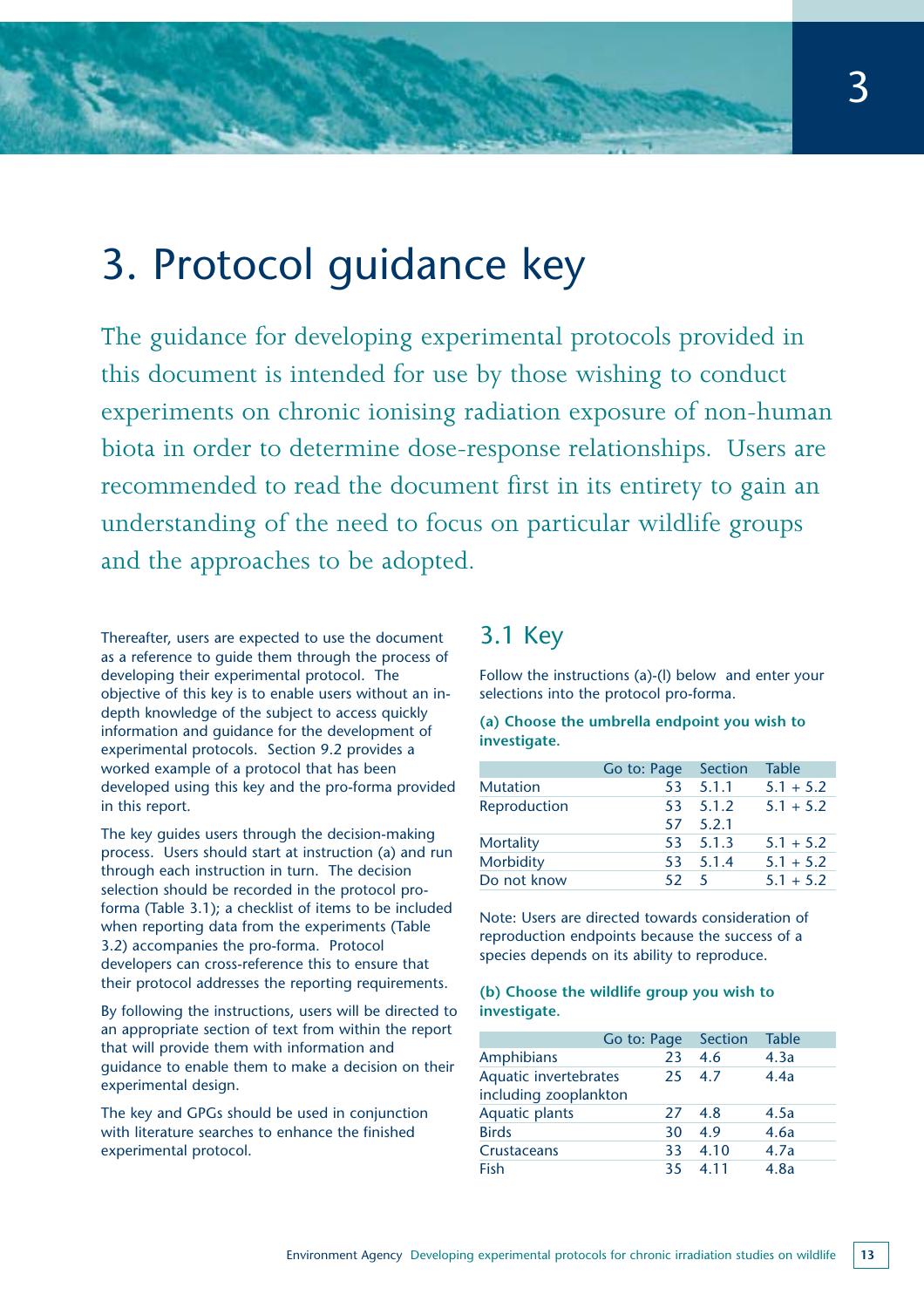| Cont'd                                                      | Go to: Page | <b>Section</b> | <b>Table</b> |
|-------------------------------------------------------------|-------------|----------------|--------------|
| <b>Insects</b>                                              | 39          | 4.12           | 4.9a         |
| <b>Mammals</b>                                              | 41          | 4.13           | 4.10a        |
| <b>Molluscs</b>                                             | 42          | 4.14           | 4.11a        |
| Mosses & lichens                                            | 43          | 4.15           |              |
| <b>Reptiles</b>                                             | 44          | 4.16           | 4.12a        |
| Soil fauna including<br>terrestrial algae and<br>microflora | 44          | 4.17           | 4.13a        |
| <b>Terrestrial plants</b>                                   | 48          | 4.18           | 4.14a        |
| Do not know                                                 | 18          | 4              |              |

### **(c) Establish the conditions in which the chosen species are to be kept.**

|                           | Go to: Page     | Section | <b>Table</b>   |
|---------------------------|-----------------|---------|----------------|
| <b>Amphibians</b>         | 23              | 4.6     | 4.3a,b         |
| Aquatic invertebrates     | 25              | 4.7     | 4.4a,b,c,d     |
| including zooplankton     |                 |         |                |
| <b>Aquatic plants</b>     | 27              | 4.8     | 4.5a,b,c       |
|                           |                 |         | d.e            |
| <b>Birds</b>              | 30              | 4.9     | 4.6a,b,c,d     |
| Crustaceans               | 33 <sup>2</sup> | 4.10    | 4.7a,b,c       |
| Fish                      | 35              | 4.11    | 4.8a,b,c       |
|                           |                 |         | d,e,f          |
| <b>Insects</b>            | 39              | 4.12    | 4.9a,b         |
| <b>Mammals</b>            | 41              | 4.13    | 4.10a,b        |
| <b>Molluscs</b>           | 42              | 4.14    | 4.11a,b        |
| Mosses & lichens          | 43              | 4.15    | none           |
| <b>Reptiles</b>           | 44              | 4.16    | 4.12a          |
| Soil fauna including      | 44              | 4.17    | 4.13a,b,c      |
| terrestrial algae and     |                 |         |                |
| microflora                |                 |         |                |
| <b>Terrestrial plants</b> | 48              | 4.18    | $4.14a$ , b, c |
|                           |                 |         |                |

### **(d) Choose specific endpoint(s) to study.**

|                                         | Go to: Page Section Table |        |             |
|-----------------------------------------|---------------------------|--------|-------------|
| Under the following umbrella endpoints: |                           |        |             |
| <b>Mutation</b>                         |                           | 53 5.2 | $5.1 + 5.2$ |
| Reproduction                            |                           | 53 5.2 | $5.1 + 5.2$ |
| Morbidity                               |                           | 53 5.2 | $5.1 + 5.2$ |
| Mortality                               |                           | 53 5.2 | $5.1 + 5.2$ |

Note: Wherever possible, morbidity endpoints should also be incorporated in the experiment as a matter of course.

#### **(e) Choose the type of irradiation to use.**

|                                               |        | Go to: Page Section | <b>Table</b> |
|-----------------------------------------------|--------|---------------------|--------------|
| Internal (usually alpha or<br>beta radiation) | - 59   | 6.3                 | none         |
| External (usually gamma<br>radiation)         | 59 6.2 |                     | none         |
| Mixed                                         | 58     | 6                   | none         |

### **(f) Decide upon the facilities required.**

|          | Go to: Page Section Table |               |      |
|----------|---------------------------|---------------|------|
| Internal |                           | 68 6.7.2 none |      |
| External |                           | 68 6.7.1      | none |
| Mixed    |                           | 68 6.7        | none |

### **(g) Consider which dose rates to use.**

|                                       | Go to: Page | Section | <b>Table</b>          |
|---------------------------------------|-------------|---------|-----------------------|
| Terrestrial plants,<br>mammals & fish | 60          | 6.5.1   | $6.1 + 6.2$<br>$+6.3$ |
| Aquatic invertebrates                 | 63          | 6.5.2   | 6.4                   |
| <b>Aquatic plants</b>                 | 64          | 6.5.3   | none                  |
| Crustaceans & molluscs                | 64          | 6.5.4   | $6.5 + 6.6$           |
| Birds, amphibians &<br>reptiles       | 65          | 6.5.5   | $6.7 + 6.8$           |
| Soil fauna & insects                  |             | 6.5.6   | 6 ዓ                   |

### **(h) Determine whether a screening experiment to determine dose rates is required.**

|                          |        | <b>Go to: Page Section Table</b> |      |
|--------------------------|--------|----------------------------------|------|
| Is a pilot study needed? |        |                                  |      |
|                          | 67 6.6 |                                  | none |

Note: If a pilot study is required, one pro-forma should be completed for the pilot study and another for the main study (the latter can summarise the findings of the pilot study).

### **(i) Decide length of irradiation.**

|                 | Go to: Page Section Table |      |
|-----------------|---------------------------|------|
| <b>Duration</b> | 58 6                      | none |

### **(j) Decide what number of the chosen species is required.**

|                       |        | <b>Go to: Page Section Table</b> |      |
|-----------------------|--------|----------------------------------|------|
| Number of replicates  | 69 7.1 |                                  | none |
| Number of individuals |        | 70 7.1.2                         | none |

#### **(k) Decide what statistical tests to use.**

|                             | Go to: Page Section Table |      |  |
|-----------------------------|---------------------------|------|--|
| Statistical requirements 69 |                           | none |  |

### **(l) Undertake a further literature review on your chosen species/endpoint.**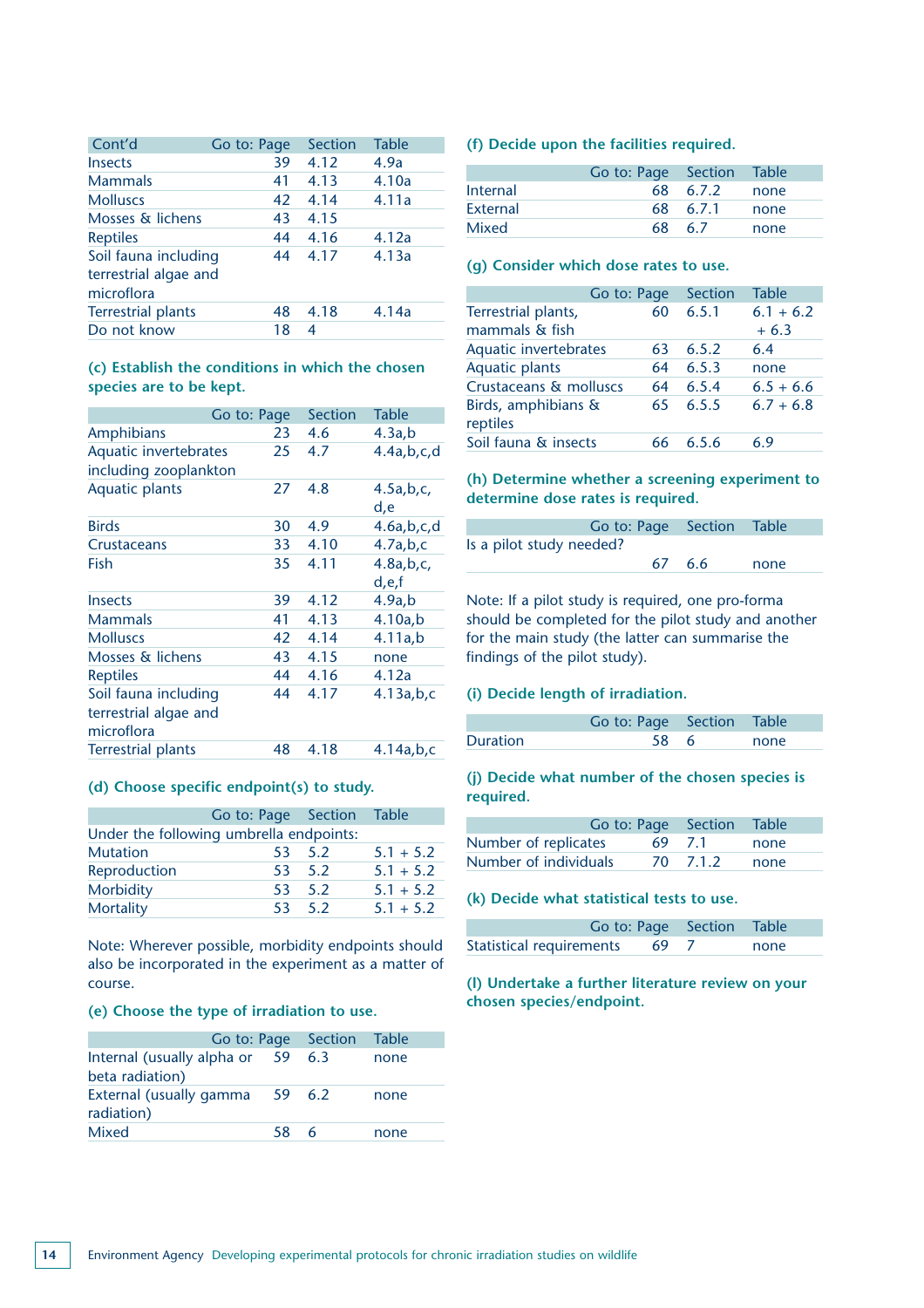# 3.2 The protocol pro-forma

Users should follow the instructions as set out in the key in order to complete the protocol accurately. Table 3.1 provides the blank forms needed by users to set out their own experimental protocol.

All decisions should be justified, either by referring back to the relevant page/section/table of this report or by explaining the decision in the 'Further justification' box provided at the end of the proforma. Additional notes can also be recorded at the end of the pro-forma.

**Table 3.1** Pro-forma to be filled in following the protocol guidance key

|                  | Pilot experiment/Main experiment (delete as appropriate) |                                                               |      |                |              |
|------------------|----------------------------------------------------------|---------------------------------------------------------------|------|----------------|--------------|
|                  | <b>Key Instruction</b>                                   |                                                               | Page | <b>Section</b> | <b>Table</b> |
| a                | <b>Umbrella endpoint of interest</b>                     |                                                               |      |                |              |
|                  | (e.g. reproduction)                                      |                                                               |      |                |              |
| $\mathbf b$      | <b>Wildlife group and species</b>                        |                                                               |      |                |              |
|                  |                                                          |                                                               |      |                |              |
| C                | <b>Maintenance conditions</b>                            |                                                               |      |                |              |
|                  | (e.g. temperature, light regime,                         |                                                               |      |                |              |
|                  | diet)                                                    |                                                               |      |                |              |
| d                | • Specific endpoint(s) to study                          |                                                               |      |                |              |
|                  | (e.g. no. of eggs produced)                              |                                                               |      |                |              |
|                  | • Compulsory                                             | Weight<br>Length                                              |      |                |              |
|                  | measurements to record                                   | <b>Growth rate</b>                                            |      |                |              |
|                  |                                                          | No. of mortalities occurring                                  |      |                |              |
| e                | <b>Irradiation type</b>                                  |                                                               |      |                |              |
|                  | (internal/external/mixed)                                |                                                               |      |                |              |
| $\mathbf{f}$     | <b>Facilities required</b>                               |                                                               |      |                |              |
|                  | $(e.g. Cs-137 source)$                                   |                                                               |      |                |              |
| $\boldsymbol{g}$ | Dose rates to use                                        | Background =                                                  |      |                |              |
|                  | (e.g. background, 10, 20, 40, 80,                        | Dose rate $1 =$<br>$\lambda$                                  |      |                |              |
|                  | 160, 320, etc. Gy or µGy/h)                              | $\overline{\phantom{a}}$<br>$\left($<br>Dose rate $2 =$       |      |                |              |
|                  | Where known, also indicate (in                           | $\overline{C}$<br>$\overline{\phantom{0}}$<br>Dose rate $3 =$ |      |                |              |
|                  | the brackets) the total dose                             | $\overline{\phantom{0}}$<br>Dose rate $4 =$                   |      |                |              |
|                  | received at each dose rate.                              | Dose rate $5 =$                                               |      |                |              |
| h                | Need for a pilot experiment?                             | YES/NO                                                        |      |                |              |
|                  |                                                          |                                                               |      |                |              |
|                  | • No. of dose rates, including                           |                                                               |      |                |              |
|                  | control                                                  |                                                               |      |                |              |
|                  | • No. of individuals per dose rates                      |                                                               |      |                |              |
|                  | • Dose/dose rates used                                   |                                                               |      |                |              |
|                  |                                                          |                                                               |      |                |              |
|                  | • Duration of irradiation                                |                                                               |      |                |              |
|                  |                                                          |                                                               |      |                |              |
|                  | • Duration of experiment                                 |                                                               |      |                |              |
|                  |                                                          |                                                               |      |                |              |
|                  | • Notes/other                                            |                                                               |      |                |              |
|                  | considerations                                           |                                                               |      |                |              |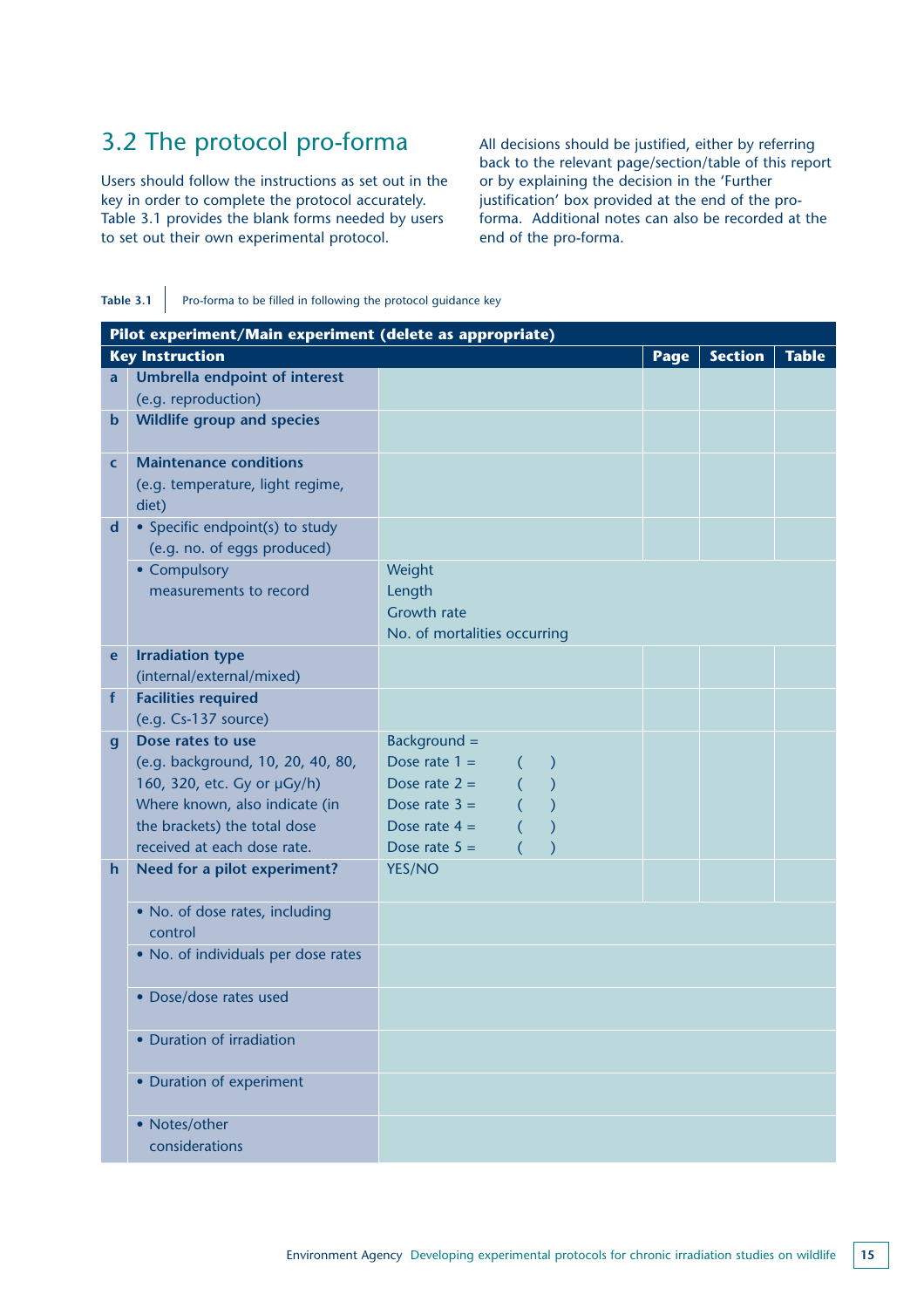### **Table 3.1** cont'd

|    | <b>Key Instruction (cont'd)</b>                                     |                                    | Page | <b>Section</b> | <b>Table</b> |
|----|---------------------------------------------------------------------|------------------------------------|------|----------------|--------------|
| i. | <b>Duration of irradiation</b>                                      |                                    |      |                |              |
|    | (e.g. list daily time period for                                    |                                    |      |                |              |
|    | irradiation - 20 hours)                                             |                                    |      |                |              |
|    | <b>Duration of experiment</b>                                       |                                    |      |                |              |
| j  | No. of dose rates, including<br>control                             |                                    |      |                |              |
|    | No. of individuals per dose                                         |                                    |      |                |              |
|    | rate (e.g. 10)                                                      |                                    |      |                |              |
| k  | <b>Statistical requirements</b>                                     |                                    |      |                |              |
|    |                                                                     |                                    |      |                |              |
|    | $\bullet$ Tier 1                                                    |                                    |      |                |              |
|    |                                                                     |                                    |      |                |              |
|    | • Tier 2 (e.g. test used)                                           |                                    |      |                |              |
|    |                                                                     |                                    |      |                |              |
|    | • Tier 3 (e.g. test used)                                           |                                    |      |                |              |
| ı  | <b>Further literature search</b>                                    | YES/NO                             |      |                |              |
|    | conducted?                                                          |                                    |      |                |              |
|    | If yes, then list.                                                  |                                    |      |                |              |
|    |                                                                     |                                    |      |                |              |
|    |                                                                     |                                    |      |                |              |
|    | Further justification of decisions                                  | (use additional paper if required) |      |                |              |
|    | made to complete the pro-forma                                      |                                    |      |                |              |
|    | (to be completed when decisions are                                 |                                    |      |                |              |
|    | not based on information in the                                     |                                    |      |                |              |
|    | guidance document that can be<br>referred to by page/section/table) |                                    |      |                |              |
|    |                                                                     |                                    |      |                |              |
|    |                                                                     |                                    |      |                |              |
|    |                                                                     |                                    |      |                |              |
|    | Notes (general)                                                     | (use additional paper if required) |      |                |              |
|    |                                                                     |                                    |      |                |              |
|    |                                                                     |                                    |      |                |              |
|    |                                                                     |                                    |      |                |              |
|    |                                                                     |                                    |      |                |              |
|    |                                                                     |                                    |      |                |              |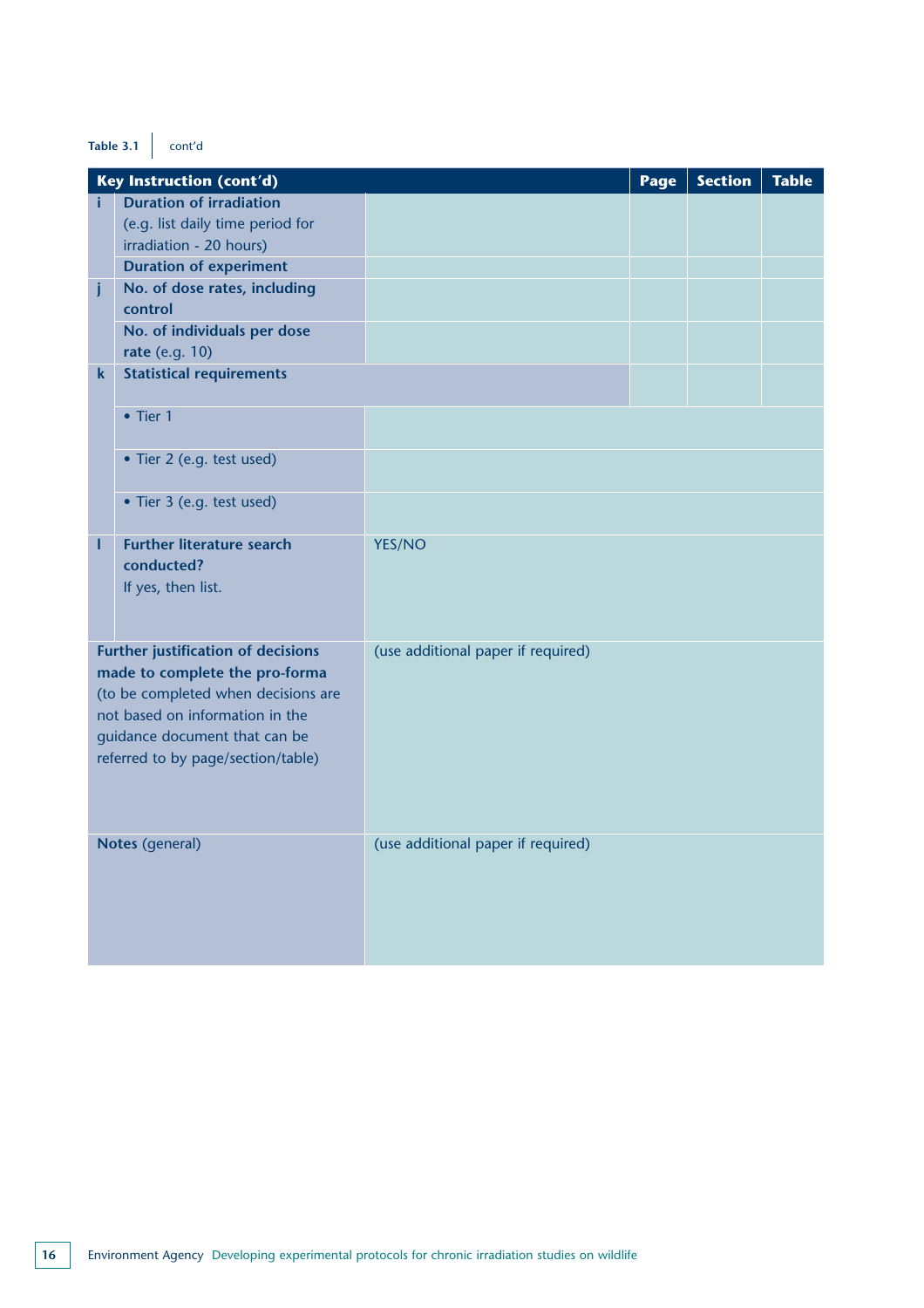# **Table 3.2** Checklist for data reporting

|                                                              | <b>Tick box</b> |
|--------------------------------------------------------------|-----------------|
| <b>Authors</b>                                               |                 |
| Article title                                                |                 |
| Reference details                                            |                 |
| <b>Keywords</b>                                              |                 |
| Type of study (laboratory, field, controlled field)          |                 |
| Radiation type (alpha, beta, gamma or mixed)                 |                 |
| Exposure type (internal, external, mixed)                    |                 |
| Ecosystem                                                    |                 |
| Wildlife group                                               |                 |
| Species name (Latin and common)                              |                 |
| Source of organisms (supplier)                               |                 |
| Life-stage of organisms                                      |                 |
| Maintenance of organisms prior to and during the experiments |                 |
| Umbrella endpoint(s)                                         |                 |
| Specific endpoint being studied(s)                           |                 |
| Frequency and timing of specific endpoint measurements       |                 |
| Dose rate(s)                                                 |                 |
| Notes on how the dose or dose rate was calculated            |                 |
| Activity concentrations for internal exposures               |                 |
| Dose(s)                                                      |                 |
| No. of individuals per treatment group (including control)   |                 |
| Duration of exposure(s)                                      |                 |
| Result(s)                                                    |                 |
| <b>Statistical analysis</b>                                  |                 |
| Any relevant notes                                           |                 |
| Production of a data sheet to record results                 |                 |
| Extra notes/considerations                                   |                 |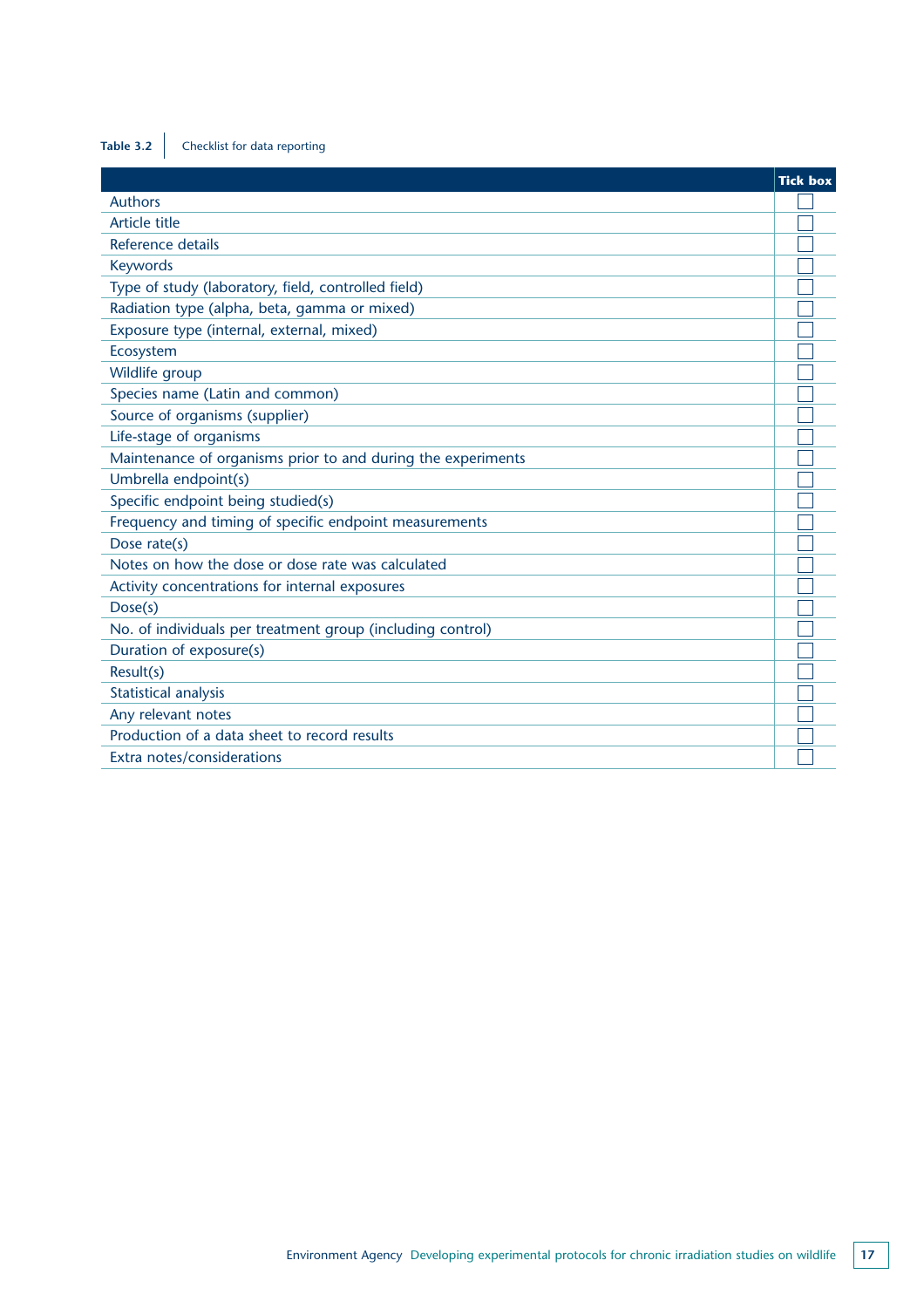# 4. Test species selection (GPG 1)

This Good Practice Guide (GPG 1) aims to guide users through the process of selecting a test species to use in ionising radiation experiments.

The objectives of this GPG are to:

- review scientific literature to identify species from each wildlife group used in studies on the effects of chronic exposure to ionising radiation;
- review scientific literature to identify species from each wildlife group used in studies on the effects of non-radioactive contaminants;
- discuss the positive and negative aspects of using particular species in experimental work;
- make justified recommendations as to appropriate species to use in experimental work on the effects of chronic exposure to ionising radiation on nonhuman biota.

The use of Environmental Quality Standards (EQSs) in ecotoxicological risk assessment can also help to identify already researched species. Section 4.1 describes the use of EQSs and places EQSs in context for the purpose of ionising radiation experiments.

# 4.1 EQSs in ecotoxicological risk assessment

Environmental standards are used by regulatory agencies such as the Agency and the Scottish Environment Protection Agency (SEPA) as benchmark concentrations of chemicals which, if exceeded, may result in harm to the environment. Standards are used in authorising releases of chemicals to the environment and the use of chemicals that are applied directly into the environment such as plant protection products. Standards are also used so that concentrations in different environmental media can be compared, e.g. to allow the Best Practicable Environmental Option (BPEO) to be determined for

industrial processes that may release chemicals to more than one environmental medium.

Early legislation governing the release of chemicals to the environment covered individual environmental media, such as air or water, with emissions controlled in order to protect human health. The first EU directive to set out a regulatory framework to protect the environment from the discharge of chemicals was the Dangerous Substances Directive (76/464/EEC) [43]. This Directive specified statutory EQSs for 19 List I substances for inland, estuarine and marine waters. The EQS values were concentration limits that should not be exceeded in receiving waters. The List I chemicals were substances considered to be the most harmful to the aquatic environment with reference to their toxicity, persistence and bioaccumulation potential. The Directive also specified a list of other chemicals (List II substances) for which concentrations required control at a national level for specified water uses. These EQS values were specified in 1989 by the then Department of the Environment and Welsh Office [69] for various specified water uses such as abstraction for potable water supply, protection of sensitive aquatic life, protection of other aquatic life and protection of saltwater life.

Further UK legislation aimed to protect the whole environment, rather than considering each environmental medium in isolation. The concept of Integrated Pollution Control (IPC) was introduced in Part I of the Environmental Protection Act 1990. IPC assessed the potential effects of a chemical on the whole environment (including air, water and land), irrespective of the media in which the chemical was originally released. This legislation also introduced the BPEO concept.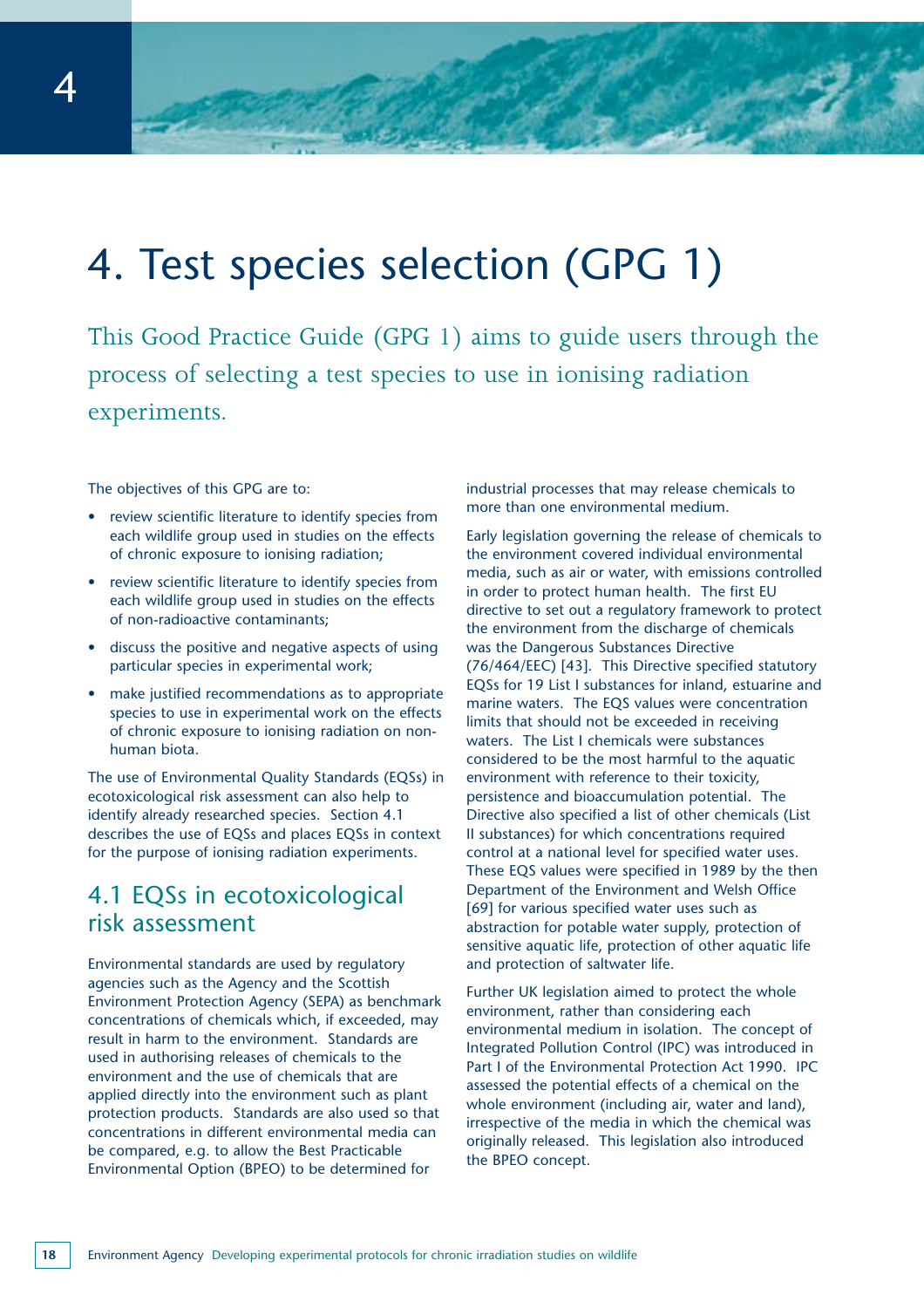Subsequent legislation, including the Environment Act 1995 and the Pollution Prevention and Control Act 1999, further developed the concept of using environmental standards to protect the environment by requiring emission limit values (ELVs) to be calculated for industrial processes to ensure that standards were not exceeded. Their uses also

extended to the derivation of financial penalties set by the legal systems.

A variety of environmental standards, with varying legislative powers, have been set by various organisations to protect targets in different environmental media (Table 4.1).

 $\mathbf{r}$ 

| <b>Standard</b> | <b>Source</b>                                                                |                          |
|-----------------|------------------------------------------------------------------------------|--------------------------|
| <b>AIR</b>      | <b>Expert Panel on Air Quality Standards</b>                                 | [63, 64, 65, 66, 67, 68] |
|                 | EU directives for specific substances                                        | [43, 46, 47]             |
|                 | Environment Agency environmental assessment levels                           | $[76]$                   |
|                 | Environment Agency citical levels for vegetation damage                      | [76]                     |
|                 | <b>WHO Air Quality Guidelines for Europe</b>                                 | $[214]$                  |
|                 | <b>UNECE Protocol Critical Loads</b>                                         | [197]                    |
| <b>WATER</b>    | List 1 Environmental Quality Standards                                       | [43, 69]                 |
|                 | EA Environment Agency Environmental Assessment Levels                        | [76]                     |
|                 | <b>WHO Drinking Water Guidelines</b>                                         | [215, 216]               |
|                 | <b>EU Freshwater fish Directive</b>                                          | [45]                     |
|                 | <b>EU Shellfish Directive</b>                                                | [44]                     |
|                 | EU directives relating to the protection of targets other than aquatic life, | [43, 69]                 |
|                 | e.g. water intended for abstraction to potable supply                        |                          |
| <b>SOIL</b>     | EU Directive on use of sewage sludge in agriculture                          | [46]                     |
|                 | Environment Agency environmental assessment levels for releases to land      | $[76]$                   |

Standards are set within a wide range of objectives in water, air and land. These objectives are not always explicit, but they can include the protection of human health, particular uses of the environment, or other general descriptions such as the structure and function of different ecosystems. The medium for which the highest number of standards has been derived is air, although these standards are predominantly aimed at the protection of human health. The medium with the most standards for environmental protection is water. There are currently few standards available for soil.

There is a general acceptance that a reduction in species diversity is undesirable. However, the tolerable concentration of a chemical is highly sitespecific and depends on the complex interactions between the individuals, populations and communities that determine the structure and function of an ecosystem. Generic standards must therefore either be set at a level which is protective for all likely scenarios (and therefore over-protective in some circumstances), or they must provide a compromise level of protection that is adequate for most scenarios. Some organisations, such as the US Environmental Protection Agency (US EPA) and the

Dutch authorities have derived standards that aim to protect 95% of species present in an ecosystem. This approach can be problematic if the 5% of species lost include some considered to be of high conservation value. The UK approach is generally more conservative, aiming to protect the most sensitive life stage of the most sensitive species present.

Although the types of EQSs vary, they are generally derived via the five-step process outlined below:

- (1) **Objective:** select the general objective, i.e. the use or attribute that is to be protected and the level of protection that the standard is intended to provide. For many standards, this stage is often missing or is not explicitly stated. For many standards, the objectives are likely to be derived at least, in part, by political judgement.
- (2) **Target:** select the specific target such as an organism and a response or endpoint to the chemical concerned, which can be used to characterise the general objective. This is generally not straightforward when dealing with the environment, in which the target is initially defined at an ecosystem level. As data are rarely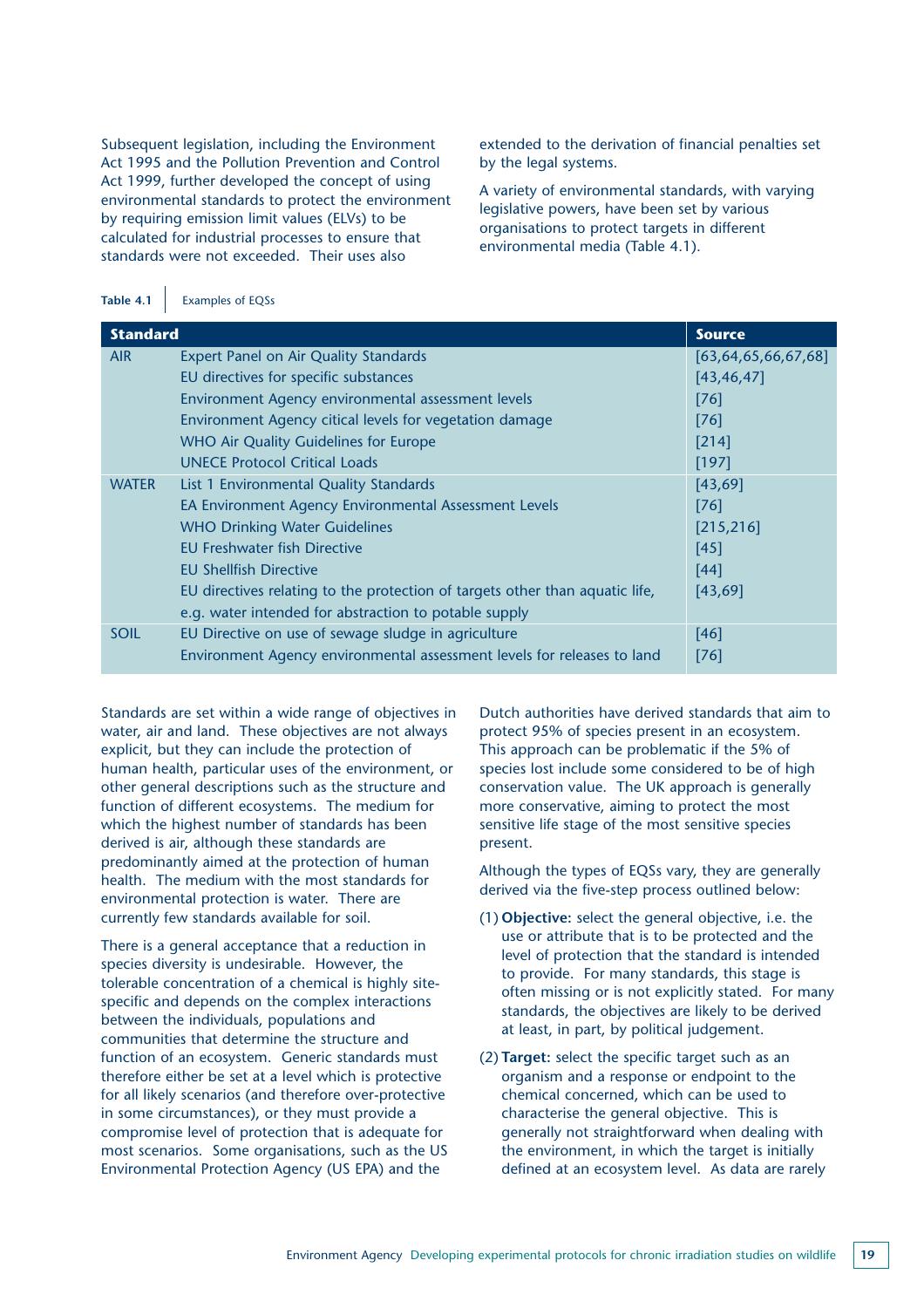available at this level, scientific arguments and inferences are required to re-specify the target in terms of communities, then in terms of populations, and ultimately in terms of numbers of individuals in a given species. This sequence will enable the target and endpoint to be specified in terms of an effect concentration affecting n% of a population ( $EC<sub>n</sub>$ ) for a given species, exposure duration and toxicological endpoint.

- (3) **Data:** collect data and information relevant to the target and endpoint identified, and apply quality judgements and appropriate manipulation and/or analysis. EQS values are derived from the available toxicity data. Standard approaches require a minimum dataset covering a range of taxa. Standard-setting procedures use laboratory protocols and peer-reviewed quality assurance procedures to judge data reliability. An understanding of the chemistry of the pollutant, its behaviour in the environment, and subsequent likely exposures are also required.
- (4) **Derivation:** apply a procedure to convert the data into a standard. This is likely to involve the use of 'safety factors' (sometimes called uncertainty factors) or statistical models. It is unlikely that experimental data will exist for the desired  $EC_n$  value. Therefore, the data that are available need to be linked to the desired data. This may involve a number of extrapolation procedures, e.g. linking acute to chronic, interspecies and effect extrapolations. Such extrapolations are also based on either a safety factor approach or on one based on statistical modelling. Both approaches require differences in exposure time, interspecies sensitivities and different toxicological endpoints within the dataset to be addressed. Whichever approach is used, expert judgement is required to take maximum account of the information available on the chemical, organisms and endpoints of concern. The use of expert judgement may make decisions appear arbitrary.
- (5) **Validation:** compare the derived standard with real case scenarios and, if necessary, revise it. Where possible, a proposed standard should be validated against field data. This is unlikely to be straightforward, however, due to the complexity of environmental interactions and the lack of integration of monitoring data. Field data may potentially demonstrate the existence of a healthy community at concentrations that exceed the standard. However, unless there is a large amount of reliable data on the margin of error,

there will generally be insufficient data to allow the standard to be recalculated. Cost-benefit considerations will also need to be incorporated.

The approach used in the UK to derive EQSs is a pragmatic one based upon detailed scientific assessment of all the data available for the substance. Data considered include laboratory and field toxicity data, sources and releases of the substance to the environment, environmental fate and behaviour (including degradation) and potential bioaccumulation. For a given chemical, the process is as follows.

- (1) Identify potential sources for input to the environment.
- (2) Determine the environmental fate and behaviour.
- (3) Identify the most sensitive organisms and the corresponding lowest credible adverse affect concentration, or the highest no-adverse effect concentration.
- (4) Extrapolate these values to a safe concentration under field conditions to derive a preliminary EQS.
- (5) Validate the preliminary EQS by comparison with field studies and monitoring data.
- (6) If there are any discrepancies, repeat all stages.
- (7) Establish the EQS.

Confidence in a derived EQS value is correlated with the size, reliability and relevance of the toxicological dataset from which it is derived. The ultimate aim is to determine the lowest credible concentration at which a significant effect is found and the highest concentration at which no significant effects are found.

All available data should therefore be considered and analysed in order to assess the quality, reliability and relevance to the environment being addressed. There has been considerable discussion as to what constitutes the minimum dataset that can be used to derive EQSs. Most of these discussions refer to the aquatic environment, with some less advanced ones on the terrestrial environment.

Studies on the distribution of species sensitivity suggest that the sensitivity of aquatic organisms follows a lognormal distribution and that a minimum of eight 'no observed effect concentrations' (NOECs) are required. These toxicity data should be from reliable studies and include a mixture of acute and chronic effects on species of algae, crustaceans, insects (freshwater only), non-arthropods (e.g. molluscs) and fish. If the substance under review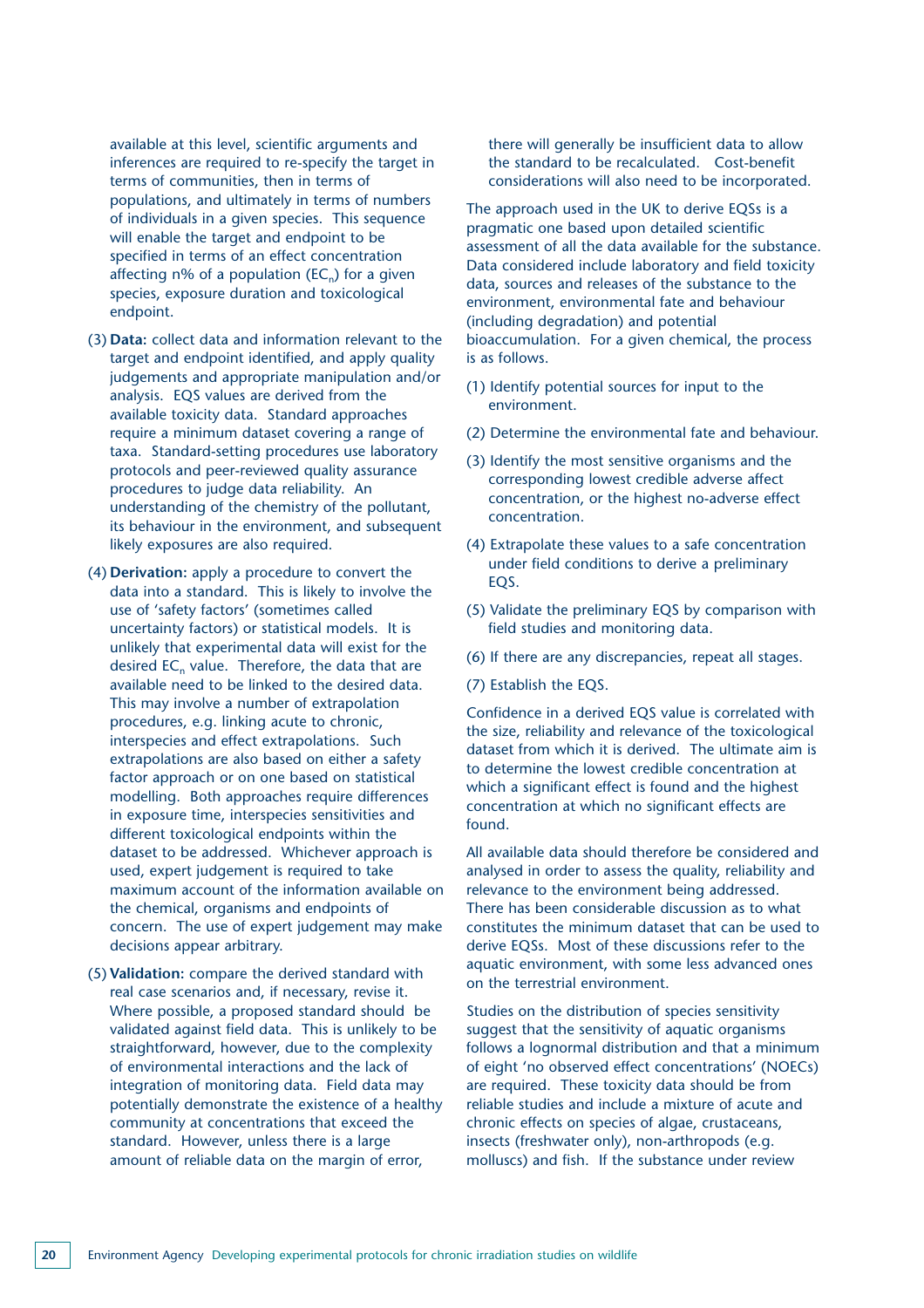(e.g. an insecticide) has a well-known target group or organisms, then these species should be well represented in the dataset. Data on additional factors such as the effect of water quality parameters on toxicity should also be available. If insufficient data are available, a tentative EQS can be derived, which can subsequently be reviewed as additional data become available.

Toxicity data are usually in the form of a concentration reported in the literature from laboratory studies conducted on single species. Extrapolation of this value to a value that will protect the environment normally involves application of one or more safety factors. Safety factors are applied to account for various degrees of uncertainty including extrapolations from acute to chronic effects, laboratory to field conditions, effect concentrations to no-effect concentrations, and test species exposed in isolation to complex aquatic ecosystems. This approach is based on the assumption that, by safeguarding all individuals, the ecosystem structure and subsequent function will be protected. The safety factors used in the UK, were developed by the Organisation for Economic Co-operation and Development (OECD) [146], are 100, 10 and 1 for acute, chronic and field data, respectively. These factors are intended as guidelines and can be altered according to scientific judgement.

The approach to standard setting is more advanced for aquatic media compared with soil. This is mainly due to historical factors, as aquatic organisms were regarded as the ones most at risk from the release of chemicals from industrial processes. There are few standards for chemicals in soil, and the ones that do exist are in response to specific regulations (e.g. those governing the application of sewage sludge to soil and the remediation of contaminated land) and apply only to a small number of chemicals (mainly heavy metals). Regulation of chemicals in soil is set to improve, especially following publication of a report from the Royal Commission on Environmental Protection (RCEP) recommending that soil be accorded equal priority with air and water [166].

Future developments in the derivation of EQSs include characterisation of the variability and uncertainty in the risk assessment process. Current considerations involve the use of probabilistic techniques such as Monte Carlo analysis. Such approaches allow relationships between various factors to be taken into account and also provide the flexibility to investigate the effects of different modelling assumptions. Probabilistic approaches are likely to be included in environmental risk assessments, especially for chemicals with large

underlying datasets such as plant protection products.

The data collected from protocols developed using this guidance should be useful for developing future EQSs relating to ionising radiation. Information has already been collated on factors such as husbandry, life span and behaviour for some species, but others are less well studied. It is recognised that species that have been used for setting chemical EQSs may not be the most appropriate to use for EQSs relating to ionising radiation due to considerations such as the way different contaminants behave in the environment. Consideration, however, should be given to the suitability of test species in setting future EQSs.

### 4.2 Test species

The following sub-sections are designed to:

- guide users through the reasons to focus on a particular wildlife group (Section 4.3);
- the generic considerations when selecting a test species (Section 4.4);
- an indication of the need for appropriate husbandry methods (Section 4.5);
- the identification of species within each wildlife group which may be recommended as appropriate test species for future chronic irradiation experiments (Sections 4.6-4.18).

Further details of the species that have been used in chronic irradiation and/or ecotoxicology experiments are provided for each wildlife group and, where possible, summaries of husbandry methods for recommended test species are provided.

# 4.3 Wildlife groups for which test species are proposed

The test species proposed can be categorised in the following wildlife groups:

- amphibians
- aquatic invertebrates including zooplankton
- aquatic plants
- **birds** 
	- crustaceans
	- fish
	- insects
	- mammals
	- mosses and lichens
	- molluscs
	- terrestrial plants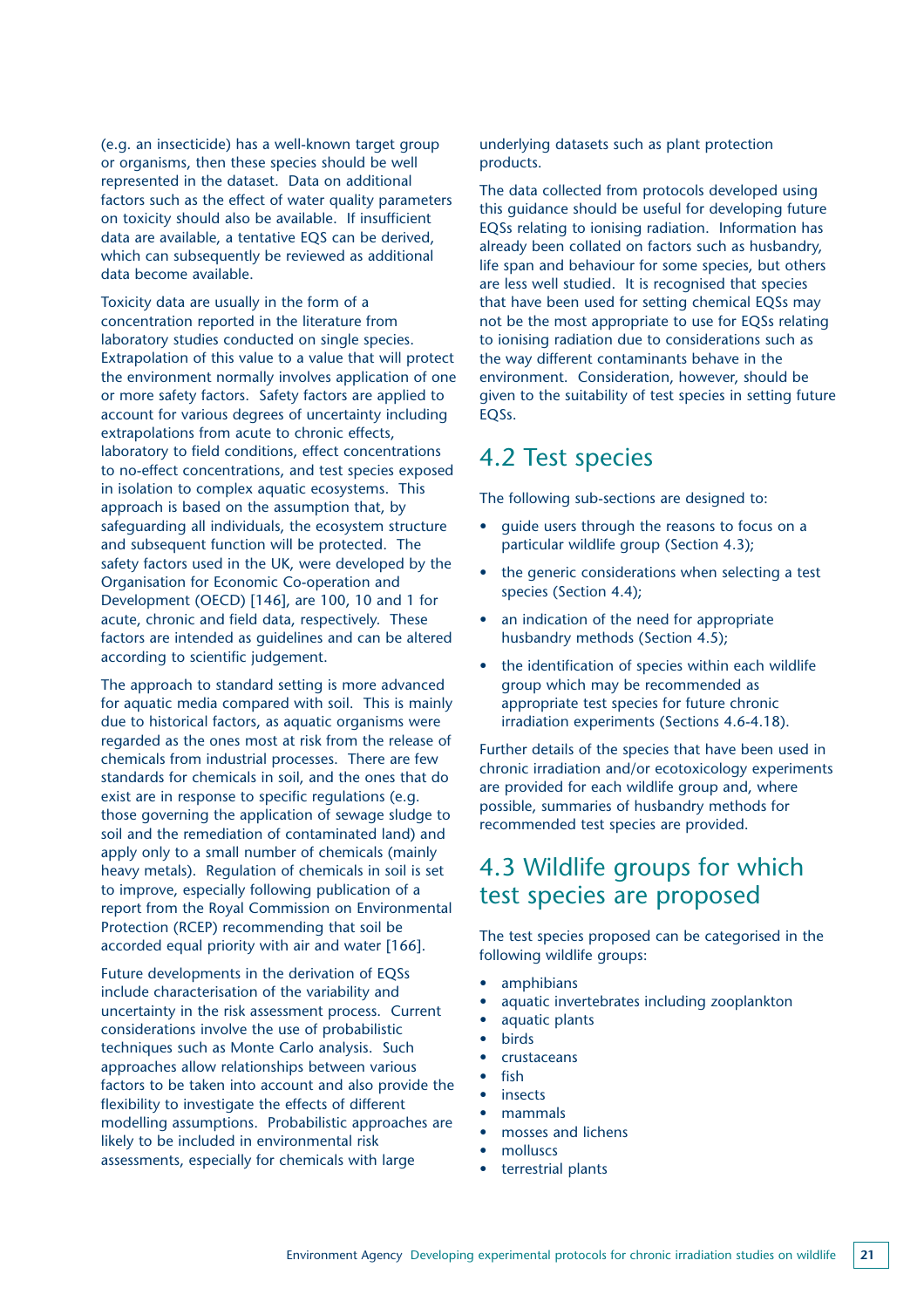- **reptiles**
- soil fauna including microflora.

These wildlife groups form the major sections in GPG 1. It is important to note that the groups of organisms are somewhat artificial in their classification, for example, 'crustaceans' and 'molluscs' have been separated from 'aquatic invertebrates'. The selection of different wildlife groups is consistent with FASSET and the reasoning behind their categories is given in FASSET Deliverable 1 [185]. These wildlife groups have also been used in the development of the FASSET Radiation Effects Database (FRED) [219].

FRED has been extensively used in the production of this report. Users are encouraged to obtain a free copy of the Microsoft® Access database, which can be downloaded from http://www.fasset.org, as a starting point for reviewing literature. FRED was produced as part of FASSET Deliverable 4 on "Radiation Effects on Plants and Animals" [219] and will be referenced in this report as 'FRED'.

# 4.4 Selecting a test species for experimental work

Some of the main factors to be considered when selecting a test species are given in Table 4.2. Because the list is not exhaustive, species may be recommended which do not apparently fulfil the requirements given in Table 4.2. In particular, species that are of economic or ecological importance may have other features which make them unsuitable for chronic irradiation experiments, e.g. large size or annual breeding. Because rare or threatened species cannot be used as experimental organisms, species more suitable for experimentation can be used provided that they are representative of the organisms in question.

The Animals (Scientific Procedures) Act 1986 requires that all experimental or other scientific procedures carried out in the UK on vertebrates and octopus are part of a programme specified in a project licence and carried out by a person holding an appropriate personal licence from the Home Office. Therefore, it may not be possible to study the species of choice directly (unless approved by the Home Office) and that alternative species will need to be sought.

### **Table 4.2** Factors to consider when choosing experimental species

| Economic importance          | Is this organism a food source for humans?                                                |
|------------------------------|-------------------------------------------------------------------------------------------|
|                              | Does it have cultural value, e.g. for recreation, sport or tourism?                       |
| <b>Ecological importance</b> | Is this organism a key species in the food chain?                                         |
|                              | Does it have a role in ecological processes, e.g. carbon and nutrient cycling?            |
| <b>Size</b>                  | Consider: (i) laboratory space required                                                   |
|                              | maintenance costs, e.g. of food<br>(ii)                                                   |
|                              | (iii) amount of radionuclide required (cost, radiological safety).                        |
| <b>Breeding frequency</b>    | Does the breeding frequency of the organism allow measurement of reproductive             |
|                              | endpoints, e.g. continuous or periodic/annual breeding?                                   |
| Life-stage availability      | Early life-stages (seed, seedling, egg, embryo, larva) are often more radiosensitive      |
|                              | than adults. The ease with which these stages may be obtained and observed may            |
|                              | be important in species choice.                                                           |
| Husbandry                    | Consider: (i) How time-consuming is the maintenance required (e.g. frequency of           |
|                              | cleaning)?                                                                                |
|                              | (ii) Is it possible to achieve the environmental conditions required by the               |
|                              | organism in a laboratory environment (e.g. temperature, light)?                           |
|                              | (iii) Will the organism thrive in a laboratory environment?                               |
| <b>Information</b>           | Is detailed information available on the use of the species in experiments                |
|                              | (e.g. toxicology, genetics) either from the literature or directly from other scientists? |
| Availability                 | Are good quality organisms available from suppliers or from the field, and what is        |
|                              | known about the variability of their responses?                                           |
| Cost                         | Are the direct costs of the organisms and maintenance costs at a practical level          |
|                              | (dependent on most of the factors noted above)?                                           |
|                              |                                                                                           |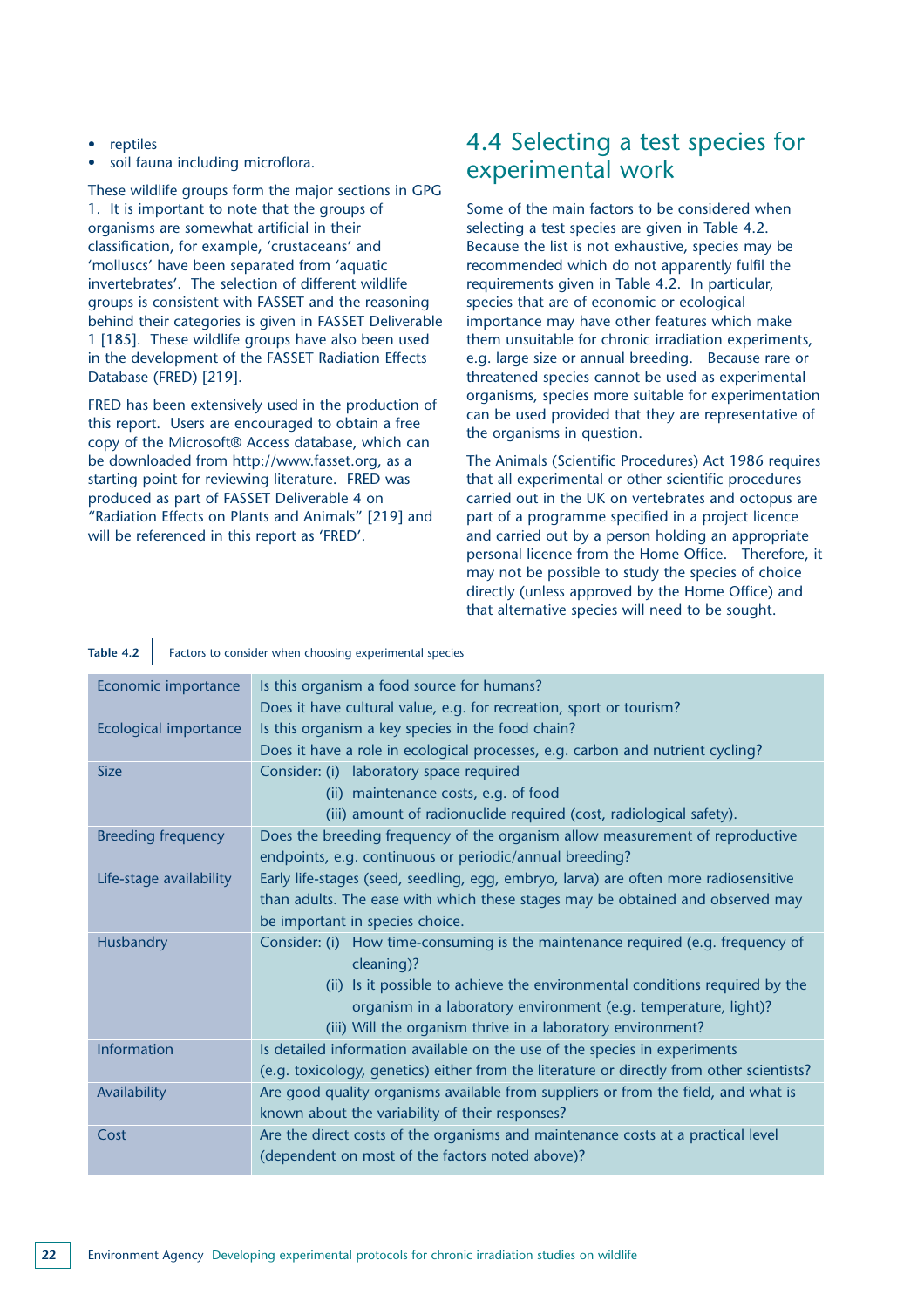# 4.5 Husbandry considerations

Good experimental design should incorporate knowledge of the conditions for maintaining test organisms in the laboratory. Husbandry methods allow organisms to be bred and maintained, both before and during the experiments, under optimum living conditions.

Factors such as diet, light regime, temperature and relative humidity must be regulated carefully to ensure that the test organisms used in the experiments are in good physical condition. This reduces the likelihood of factors other than the contaminant to which they are exposed during the experiment affecting the specific endpoints under investigation. Standardised husbandry methods also ensure that experiments conducted on the same test organism in different laboratories are comparable.

Summary tables of husbandry requirements for organisms recommended for chronic radiation exposure experiments are provided below. The data are not exhaustive and should be used as initial guidance only. The information derives from the references given in the GPG 1 Tables 4.3a-4.14a and provides an indication of the conditions and husbandry requirements of recommended organisms. In many cases, there are several alternative ways of maintaining organisms for experimental purposes. It is recommended that, before attempting any experiments, a review of relevant literature is carried out starting with the references given in the tables in GPG 1.

### 4.6 Amphibians

Amphibians have a life history that generally includes periods of occupancy in both aquatic and terrestrial ecosystems. Thus, they are likely to be important in assessing the impact of ionising radiation on both ecosystem types. Amphibians are also important because their numbers are declining due to habitat loss caused by human activity. Their egg hatching and early life stages, which may be the most radiosensitive stages in their life cycle, take place in the aquatic environment and this is often followed by a period of terrestrial existence during which the animals become sexually mature. Amphibians also tend to hibernate in terrestrial locations. Therefore, they spend much of their time in close proximity to sediments/soils where radionuclides may become associated. There is also limited evidence to suggest that amphibians may have slow clearance rates for some radionuclides [185].

There appear to be no reports of experiments in which the effects of chronic radiation exposures on

amphibians have been examined (Table 4.3a). There are some observations on animals collected from radiation-contaminated areas, but the endpoints examined were usually cytological (e.g. micronuclei), cellular DNA content and abnormalities (e.g. [2,74]). There are several reports of acute radiation exposures, but most of these examined survival or cytological changes and none includes effects on reproductive performance.

Several species have been used in toxicology testing and results from some of these have been used for setting EQSs. However, most tests examined only survival in early pre-metamorphosis life-stages following acute exposure, although some longer exposures (100 days) of frog and toad tadpoles examined survival and metamorphosis [94]. Reproductive endpoints (oogenesis, spermatogenesis) have been examined in adult South African clawed toads fed a low boron diet for 120 days [81,82].

Several studies have examined the use of micronuclei in amphibian blood cells as biomarkers for contaminant damage, including that following acute radiation exposure [117,181,128]. Measurements of the amounts of blood cell DNA and Comet analysis of blood cell nuclei have also been carried out [52,130]. Such tests may provide useful additional information when carried out in parallel with studies on reproductive endpoints during chronic radiation experiments.

The recommendation of species for use in chronic radiation studies has to be made in the absence of any previous studies of this type and with limited observations on reproductive endpoints available from toxicology testing. The South African clawed toad is recommended because it is a standard laboratory animal, which is routinely bred and maintained in many laboratories throughout the world and with a wealth of information available in the literature and on the Internet. It has also been used in studies on reproductive endpoints [81]. Several species of frog have been used in toxicological tests and none seems to have obvious advantages for radiation research. The common British native species, *Rana temporaria*, is available from suppliers. It may be reluctant to breed when first brought into the laboratory and so should be acclimatised long before the breeding season [196].

A table is not given for the common frog (*Rana temporaria*) because details for this species were not obtained. However, a detailed description of all aspects of keeping amphibians in the laboratory is given in the Universities Federation for Animal Welfare (UFAW) Handbook on the care and management of laboratory animals [196].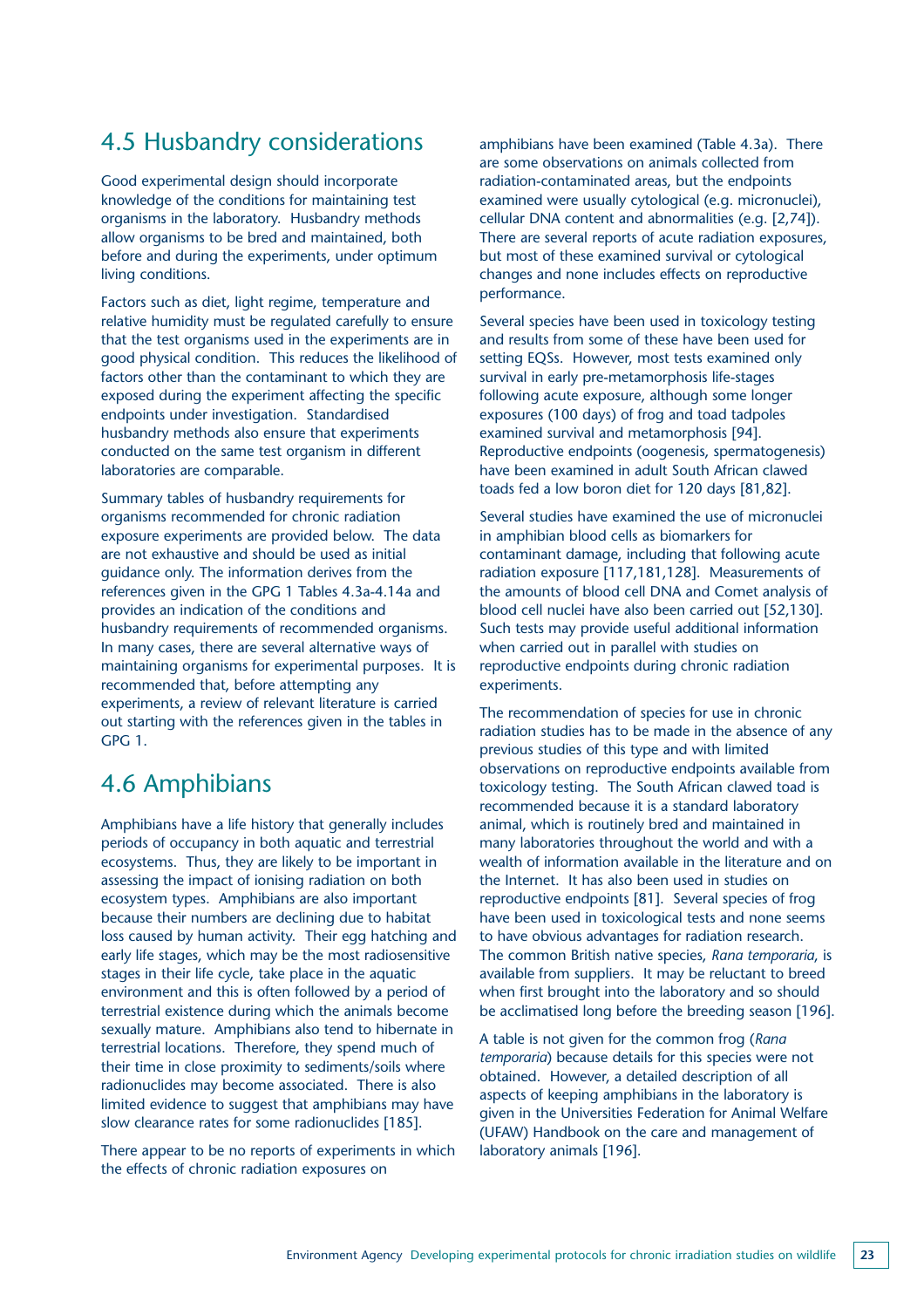## Table 4.3a Amphibians used in chronic experiments

| <b>Chronic radiation experiments</b>               |                  |                              |
|----------------------------------------------------|------------------|------------------------------|
| <b>Species</b>                                     | Ecosystem        | Reference                    |
| None recorded                                      |                  |                              |
| <b>Chronic exposure to chemicals (ecotoxicity)</b> |                  |                              |
| <b>Species</b>                                     | Ecosystem        | Reference                    |
| Bullfrog (Rana catesbeiana)                        | All aquatic/     | [96]                         |
| Common frog (Rana temporaria)                      | terrestrial      | [70, 91, 140]                |
| Common toad (Bufo arenarum)                        |                  | [70]                         |
| Fowlers toad (Bufo fowleri)                        |                  | [213]                        |
| Frog (Disco glossus)                               |                  | $[70]$                       |
| Frog (Rana fusca)                                  |                  | $[70]$                       |
| Frog (Rana palustris)                              |                  | $[213]$                      |
| Frog (Rana sp.)                                    |                  | [10, 11]                     |
| Leopard frog (Rana pipiens)                        |                  | [70, 96]                     |
| Leopard frog (Rana pipiens)                        |                  | [213]                        |
| South African clawed toad (Xenopus laevis)         |                  | [10, 11, 16, 213]            |
| Toad (Bufo sp)                                     |                  | [10, 11, 96]                 |
| <b>Recommended species</b>                         | <b>Ecosystem</b> | <b>Husbandry method</b>      |
|                                                    |                  | See Table 4.3b               |
| Common frog (Rana temporaria)                      | All aquatic/     | [70, 89, 140]                |
| South African clawed toad (Xenopus laevis)         | terrestrial      | [8, 10, 11, 16, 81, 82, 213] |

**Table 4.3b** Husbandry considerations for South African clawed frog (Xenopus laevis)

| Rearing                                                                                            | Adults kept at a density of 4-6 per 1,800 cm <sup>2</sup> of water surface area; frogs paired,<br>one pair per breeding tank for mating and egg laying |  |
|----------------------------------------------------------------------------------------------------|--------------------------------------------------------------------------------------------------------------------------------------------------------|--|
| <b>Diet</b>                                                                                        | Ground beef liver with multi-vitamin supplement three times a week                                                                                     |  |
| Temperature                                                                                        | 23±3°C for holding; 21±2°C for breeding                                                                                                                |  |
| Water                                                                                              | Aerated, preferably well or spring water but dechlorinated tapwater can be used;                                                                       |  |
|                                                                                                    | flow through system preferable, but static can be used; pH 6.5-9.0                                                                                     |  |
| Large aquaria or raceways of stainless steel or fibreglass; sides opaque and at least<br>Tank size |                                                                                                                                                        |  |
|                                                                                                    | 30 cm high; water depth 7-14 cm                                                                                                                        |  |
|                                                                                                    | Breeding tanks are 5-10 gallon glass aquaria with a 1 cm nylon or plastic mesh                                                                         |  |
|                                                                                                    | placed 3 cm from the tank bottom to allow eggs to pass through.                                                                                        |  |
| Light regime                                                                                       | 12 hours light and 12 hours dark                                                                                                                       |  |
| <b>Notes</b>                                                                                       | Breeding induced by injection of human chorionic gonadotrophin.                                                                                        |  |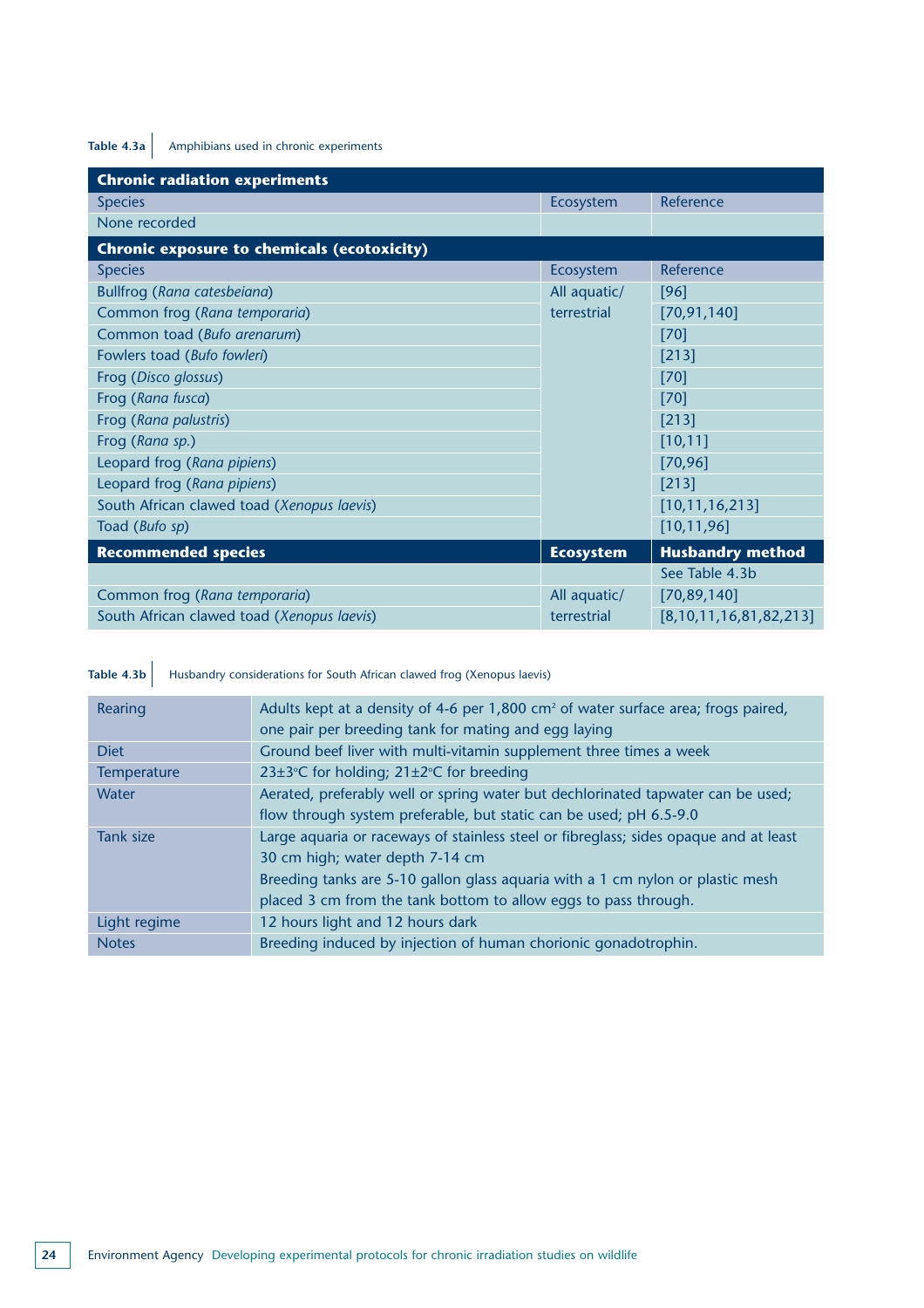## 4.7 Aquatic invertebrates including zooplankton

As a wildlife group, 'aquatic invertebrates' covers organisms in all three major compartments of the aquatic ecosystem (the sediment, sediment surface and water column). Benthic invertebrates, either within the sediment or on the sediment surface, will receive elevated radiation doses due to the tendency for many radionuclides to become associated with sediments - as described by the partition coefficient  $(K_d)$ . The invertebrates associated with the benthic component are also an important link in the cycling of nutrients within the system.

Zooplankton are known to bioconcentrate certain radionuclides - particularly alpha emitters [185] - but they are also an important group because many aquatic organisms have zooplanktonic larval forms. Consequently, the protection of this group is extremely important if the populations of aquatic organisms considered within other wildlife groups are to remain unaffected.

The most detailed chronic radiation exposure experiments on aquatic invertebrates have involved the polychaetes, *Neanthes arenaceodentata and Ophryotrocha diadema* [92,114]. The effects of exposure over a lifetime or several generations on reproductive output have been studied in these species. They have also been used in chronic, lifecycle toxicology tests along with other polychaetes. Such tests have also been carried out using midges, tubifex worms and hydroids. Toxicology tests involving other species have generally been with acute exposures and often on larval stages.

Cytological damage caused by radiation and toxic chemicals has been investigated in *N. arenaceodentata* (e.g. [156]), another polychaete *Platynereis dummerili* [108], and midge larvae [23]. If it is possible to carry them out, biomarker tests could be conducted during chronic radiation studies while examining reproductive endpoints.

Although any of the species listed in Table 4.4a may be useful for examining the effects of chronic radiation, those recommended have been used successfully in either radiation studies or chronic toxicology studies. Three methods are well documented for their maintenance and the measurement of endpoints relevant to radiation exposure. The recommended species include members of three different phyla: Coelenterata, Annelida and Arthropoda.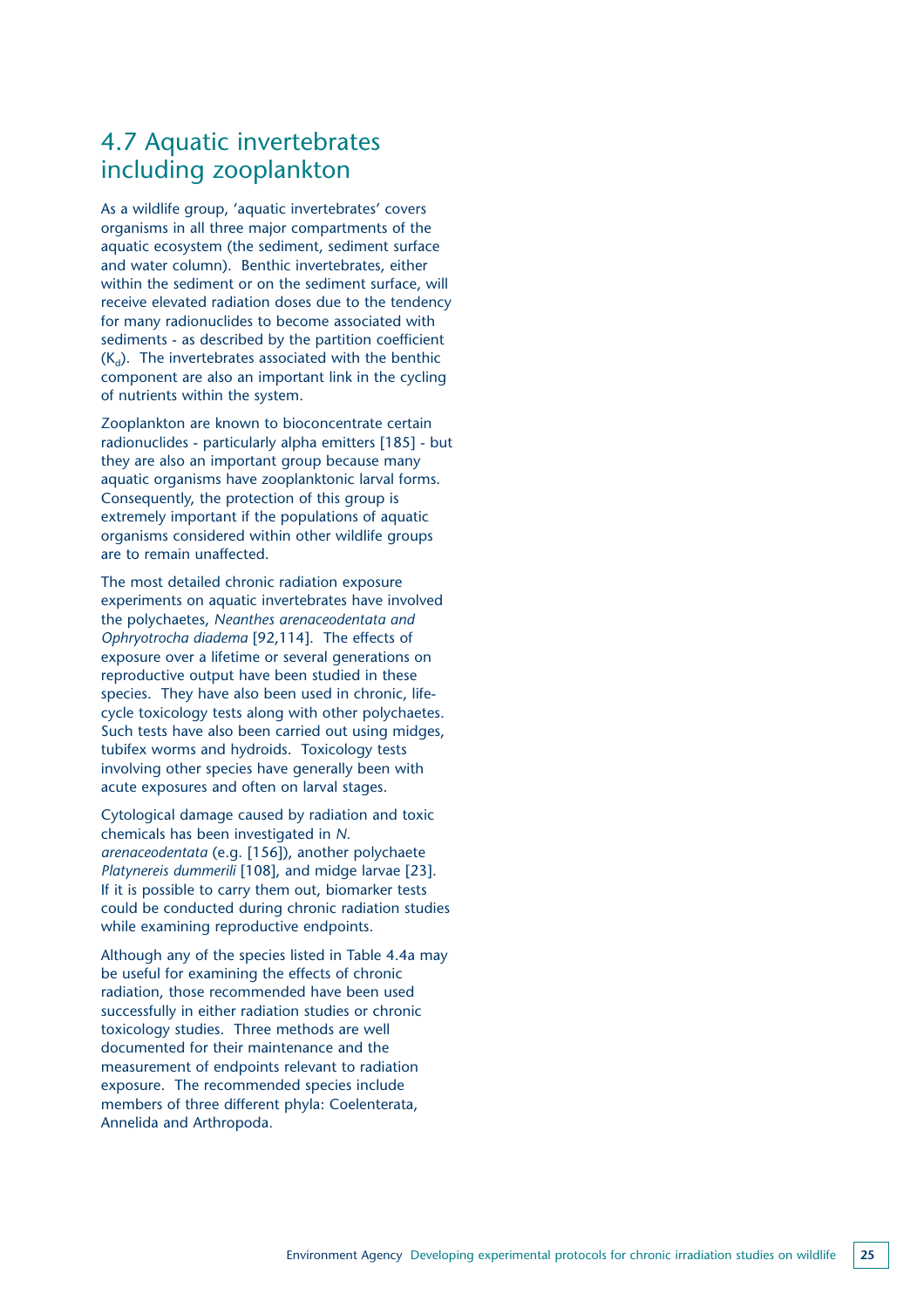**Table 4.4a** Aquatic invertebrates and zooplankton used in chronic experiments

| <b>Chronic radiation experiments</b>                        |                      |                         |
|-------------------------------------------------------------|----------------------|-------------------------|
| <b>Species</b>                                              | Ecosystem            | Reference               |
| Ascidian (Mogula manhattensis)                              | Saltwater            | <b>FRED</b>             |
| Coral (coelenterate) (Astrangia danae)                      | Saltwater            | <b>FRED</b>             |
| Midge (insect larvae) (Chironimus tentans)                  | Freshwater           | <b>FRED</b>             |
| Polychaete worm (Ophryotrocha diadema)                      | Saltwater            | <b>FRED</b>             |
| Polychaete worm (Neanthes arenaceodentata)                  | Saltwater            | <b>FRED</b>             |
| <b>Chronic exposure to chemicals (ecotoxicity)</b>          |                      |                         |
| <b>Species</b>                                              | Ecosystem            | Reference               |
| Caddisfly larva (Chimarra marginata)                        | Freshwater           | $[70]$                  |
| Caddisfly larva (Hydropsyche exocella)                      | Freshwater           | $[70]$                  |
| Coelenterate (hydroid) (Laomedea flexuosa)                  | Saltwater            | [110, 210]              |
| Coelenterate (hydroid) (Eirene vidula)                      | Saltwater            | [110, 210]              |
| Diving beetle (Dytiscus sp.)                                | Freshwater           | $[140]$                 |
| Mayfly larva (Hexagenia spp.)                               | Freshwater/Sediment  | [8, 10, 11, 18, 104]    |
| Mayfly larva (Baetis sp.)                                   | Freshwater           | $[58]$                  |
| Mayfly larva (Ephemerella sp.)                              | Freshwater           | $[58]$                  |
| Midge larva (Chironomys tentans)                            | Freshwater/Sediment  | [8, 10, 11, 18, 104]    |
| Oligochaete (Tubifex tubifex)                               | Freshwater/Sediment  | [8, 10, 11, 18, 104]    |
| Oligochaete (Lumbriculus variegatus)                        | Freshwater/Sediment  | $[104]$                 |
| Planarian (Dugesia tigrina)                                 | Freshwater           | $[58]$                  |
| Polychaete worm (Ophryotrocha diadema)                      | Saltwater            | [8, 10, 14, 210]        |
| Polychaete worm (Neanthes arenaceodentata)                  | Saltwater/Sediment   | [8, 10, 14, 167, 210]   |
| Polychaete worm (Capitella capitata)                        | Saltwater/Sediment   | [8, 10, 14, 167, 210]   |
| Polychaete worm (Dinophilus gyrociliatus)                   | Saltwater            | [8, 10, 14, 210]        |
| Polychaete worm (Ctenodilus serratus)                       | Saltwater            | [167, 210]              |
| Polychaete worm (Nereis virens)                             | Saltwater/Sediment   | [8, 10, 11, 18, 104]    |
| Polychaete worm (Arenicola cristata)                        | Saltwater            | $[210]$                 |
| Polychaete worm (Arenicola marina)                          | Saltwater            | $[210]$                 |
| Polychaete worm (Platynereis dumerilli (larva))             | Saltwater            | [108]                   |
| Rotifer (Brachionis calyciflorus)                           | Freshwater           | [7, 58, 213]            |
| Rotifer (Brachionis rubens)                                 | Freshwater           | [58]                    |
| Rotifer (Brachionis plicatilis)                             | Saltwater/Estuarine  | $[58]$                  |
| Rotifer (Philodina acuticornis)                             | Freshwater           | $[70]$                  |
| Stonefly larva (Pteronarcys sp.)                            | Freshwater           | [58, 140]               |
| <b>Recommended species</b>                                  | <b>Ecosystem</b>     | <b>Husbandry method</b> |
|                                                             |                      | See Tables 4.5b-d       |
| Coelenterate (hydroid) (Laomedea flexuosa or Eirene vidula) | Saltwater            | [110, 210]              |
| Midge larva (Chironomys tentans)                            | Freshwater/estuarine | [8, 10, 11, 18, 104]    |
| Polychaete worm (Ophryotrocha diadema)                      | Saltwater            | [114, 167]              |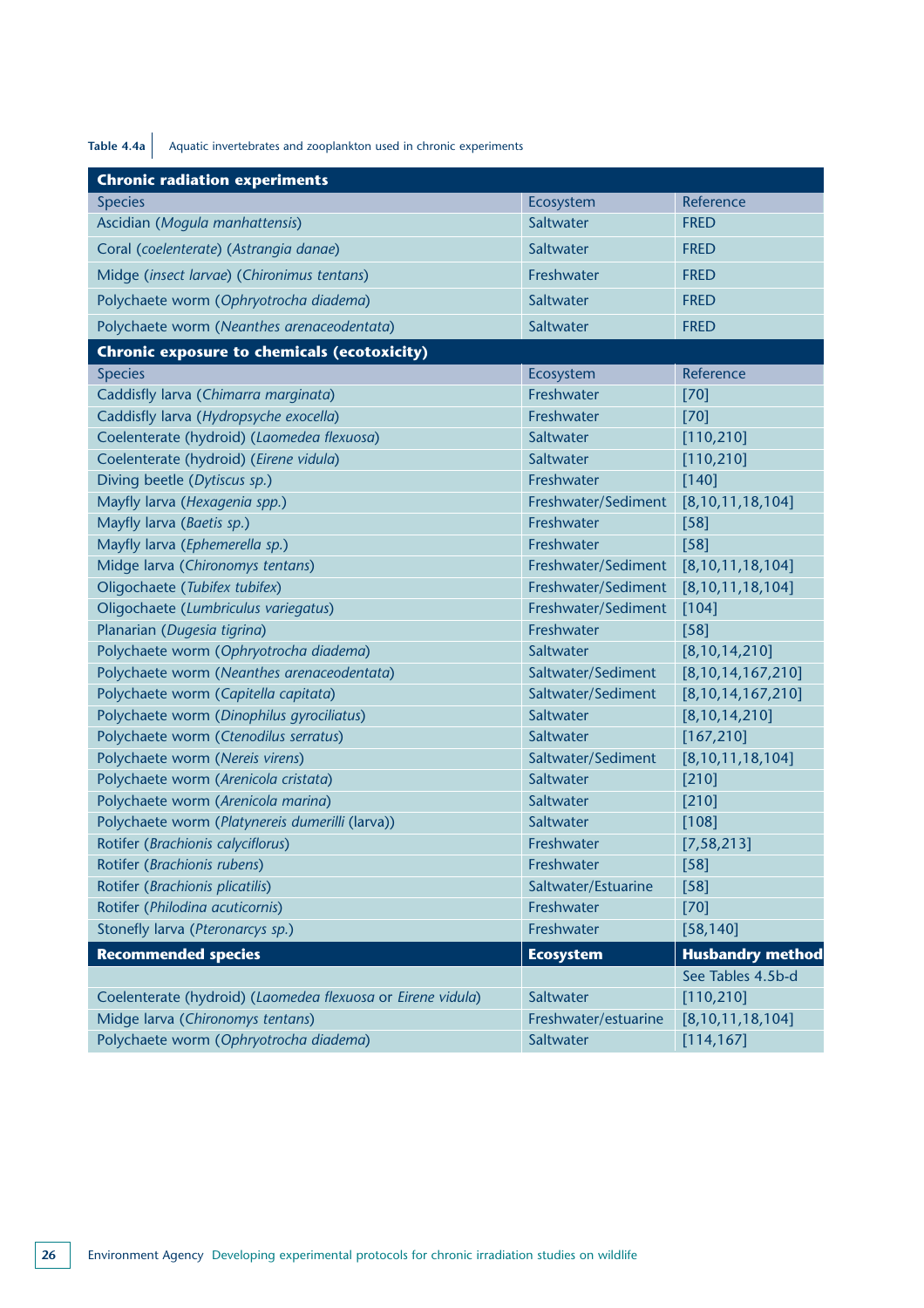### **Table 4.4b** Husbandry considerations for hydroid (*Laomedea flexuosa* or *Eirene viridula*)

| Rearing            | E. viridula reared as free-floating colonies. L. flexuosa reared as attached colonies to<br>glass plates. E. viridula attached by nylon thread for experiments.           |
|--------------------|---------------------------------------------------------------------------------------------------------------------------------------------------------------------------|
| Maintenance        | Colonies of E. viridula rejuvenated by cutting; L. flexuosa by removing part of colony<br>and attaching to a new glass plate.                                             |
| <b>Diet</b>        | Artemia larvae twice a week; colonies transferred to new tank 1 hour after feeding<br>(removal from excreta and excess Artemia); L. flexuosa fed daily during experiments |
| <b>Temperature</b> | $20^{\circ}$ C                                                                                                                                                            |
| Tank size          | 2 I glass aquaria containing good quality, filtered (0.15 µm) aerated seawater.<br>Colonies attached on glass plates placed in tank.                                      |
| Light regime       | Culture in total darkness                                                                                                                                                 |

Table 4.4c | Husbandry considerations for midge (Chironomus tentans)

| Rearing            | 12 larvae per experimental chamber                                                                                                                                                            |
|--------------------|-----------------------------------------------------------------------------------------------------------------------------------------------------------------------------------------------|
| Maintenance        | Check and feed daily.                                                                                                                                                                         |
| <b>Diet</b>        | 1.5 ml TetraFin™ (goldfish food) per tank/day                                                                                                                                                 |
| <b>Temperature</b> | $23 \pm 1$ °C                                                                                                                                                                                 |
| Tank size          | Experimental chamber: 300 ml lipless beaker with screened ports to allow water<br>overflow; 100 ml sediment and 175 ml water; change water twice daily (12 hours<br>apart) or continuous flow |
| Light regime       | 16 hours light and 8 hours dark; 100-1,000 lux                                                                                                                                                |

#### Table 4.4d Husbandry considerations for polychaete worm (Ophryotrocha diadema)

| Rearing      | Stock: 40-50 worms per tank; experimental ~6 worms per dish                   |  |
|--------------|-------------------------------------------------------------------------------|--|
| Maintenance  | Stock: change every 5-6 weeks (new tanks with ~50 worms); feed once a week.   |  |
|              | Experimental: change at egg counting, 1-2 times per week; feed after changing |  |
| <b>Diet</b>  | Spinach - finely divided in a blender or by scraping from frozen block        |  |
| Temperature  | 18-20°C                                                                       |  |
| Salinity     | $~232\%$                                                                      |  |
| Tank size    | Stock: 4 I tank containing 2.5 I aerated seawater                             |  |
|              | Experimental: Petri dish 50 x 10 mm containing ~10 ml seawater                |  |
| Light regime | 12 hours light and 12 hours dark; not of great importance                     |  |

## 4.8 Aquatic plants

Aquatic plants, including phytoplankton, are the primary producers in aquatic ecosystems. Other trophic levels depend on the energy fixed by these organisms, so anything that negatively impacts on aquatic plants is likely to have effects within the food chain. It is therefore important to ensure that these primary producers are protected adequately. Aquatic plants are also known to bioconcentrate certain radionuclides [185].

The aquatic plant species used in chronic radiation experiments are shown in Table 4.5a. The number of laboratory studies in which chronic radiation

exposure of aquatic plants (i.e. algae and cyanobacteria) has been considered is very limited for doses or dose rates relevant for natural ecosystems. Only one species, the cyanobacteria *Syenechococcus lividus*, has been studied for chronic low dose gamma irradiation [54,55]. This irradiation was shown to have an inhibitory or stimulatory effect depending on the growth phase of the cells exposed.

The number of aquatic plant species used in ecotoxicological testing is fairly small (Table 4.5a). Species recommended for use in chronic, long-term radiation experiments are also given. Because of the lack of information on radiation effects on aquatic plants, the species recommended are all standard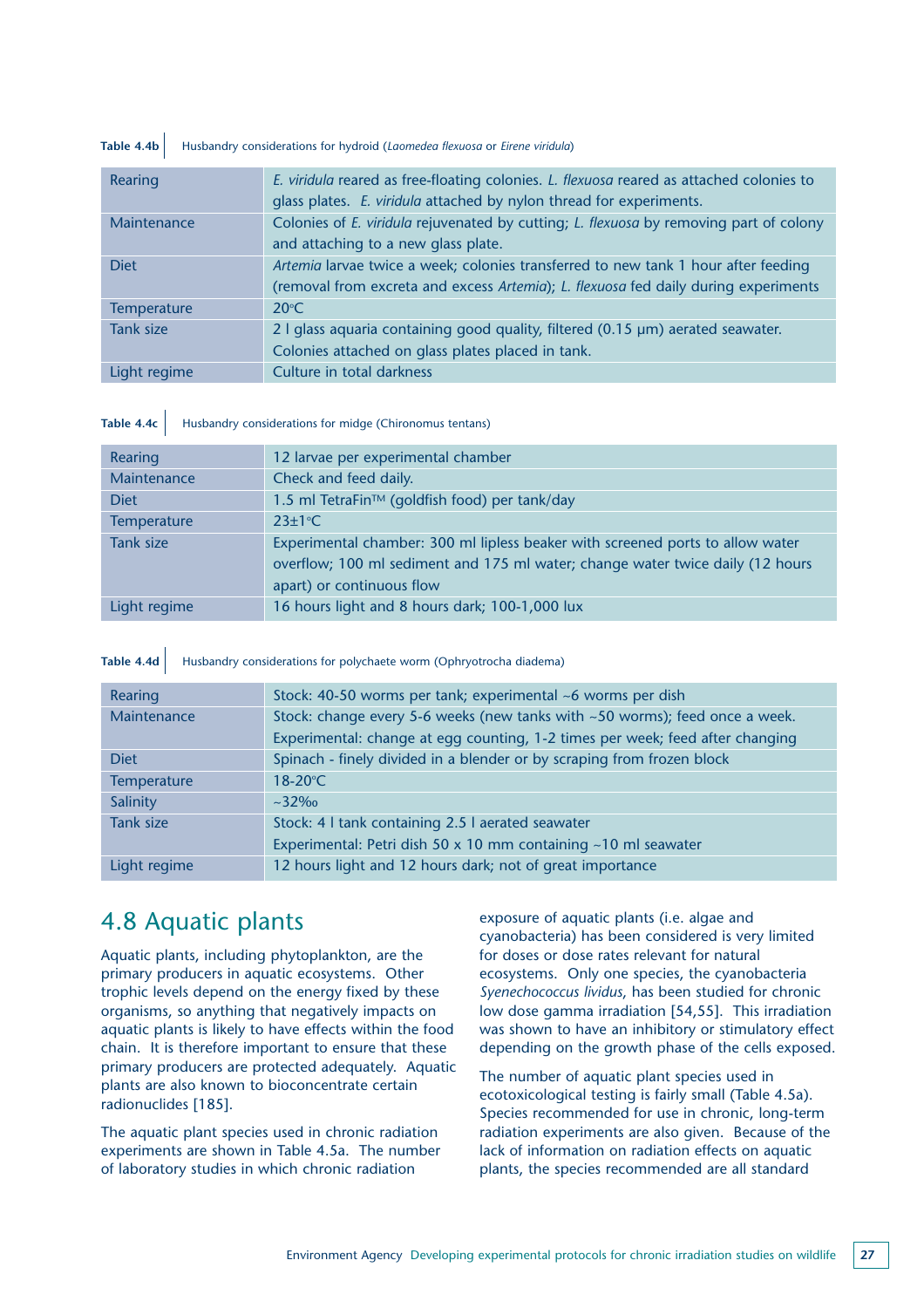ecotoxicity test species. While these species have not been used in radiation experiments, they are used extensively by OECD for ecotoxicological testing of a range of contaminants [153,154]. There is thus much information on the culturing conditions, inhibition responses and variability of responses.

Ecotoxicity tests have shown that there is a wide variation in sensitivity to pollutants between different species and groups of aquatic plants and algae. It is, therefore, recommended that a range of species representing the different groups is studied, as it is possible that different species will vary widely in response to irradiation. Two aquatic plant species, a freshwater green alga and a cyanobacteria, are

therefore recommended. Other species listed in Table 4.5a for ecotoxicity tests could also be used [153,154].

Endpoints studied have focused on morbidity or mortality using inhibition of growth and algal biomass density. However, finding the most appropriate endpoint for single cells/cell cultures is not straightforward. For instance, reduced cell growth after irradiation may be due to both inactivation of cell division and increased death of cells. Endpoints for mutation and reproduction have not been used in chronic studies; therefore, the recommendations Table 4.5a are made using information from acute studies.

| Table 4.5a   Aquatic plants used in chronic experiments |
|---------------------------------------------------------|

| Species used in previous chronic radiation experiments              |                  |                         |  |
|---------------------------------------------------------------------|------------------|-------------------------|--|
| <b>Species</b>                                                      | Ecosystem        | Reference               |  |
| Cyanobacteria                                                       |                  |                         |  |
| Syenchococcus lividus                                               | Freshwater       | <b>FRED</b>             |  |
| Species used in testing chronic exposure to chemicals (ecotoxicity) |                  |                         |  |
| <b>Species</b>                                                      | Ecosystem        | Reference               |  |
| <b>Green algae</b>                                                  |                  |                         |  |
| Pseudokirchneriella subcapitata                                     | Freshwater       | $[154]$                 |  |
| Scenedesmus subspicatus                                             | Freshwater       | $[154]$                 |  |
| <b>Diatoms</b>                                                      |                  |                         |  |
| Navicula pelliculosa                                                | Freshwater       | $[154]$                 |  |
| Cyanobacteria                                                       |                  |                         |  |
| Anabaena flos-aquae                                                 | Freshwater       | $[154]$                 |  |
| Synechococcus leopoldensis                                          | Freshwater       | $[154]$                 |  |
| <b>Aquatic plants</b>                                               |                  |                         |  |
| Fat duckweed (Lemna gibba)                                          | Freshwater       | [153]                   |  |
| Common duckweed (Lemna minor)                                       | Freshwater       | [153]                   |  |
| Lemna aequinoctialis                                                | Freshwater       | [153]                   |  |
| Lemna major                                                         | Freshwater       | [153]                   |  |
| Lemna paucicostata                                                  | Freshwater       | [153]                   |  |
| Lemna perpusilla                                                    | Freshwater       | [153]                   |  |
| Ivy-leaved duckweed (Lemna trisulca)                                | Freshwater       | [153]                   |  |
| Lemna valdiviana                                                    | Freshwater       | [153]                   |  |
| <b>Recommended species</b>                                          | <b>Ecosystem</b> | <b>Husbandry method</b> |  |
|                                                                     |                  | See Tables 4.5b-e.      |  |
| <b>Green algae</b>                                                  |                  |                         |  |
| Anabaena flos-aquae                                                 | Freshwater       | [153]                   |  |
| Cyanobacteria                                                       |                  |                         |  |
| Pseudokirchneriella subcapitata                                     | Freshwater       | [153]                   |  |
| <b>Aquatic plants</b>                                               |                  |                         |  |
| Common duckweed (Lemna minor)                                       | Freshwater       | $[154]$                 |  |
| Fat duckweed (Lemna gibba)                                          | Freshwater       | $[154]$                 |  |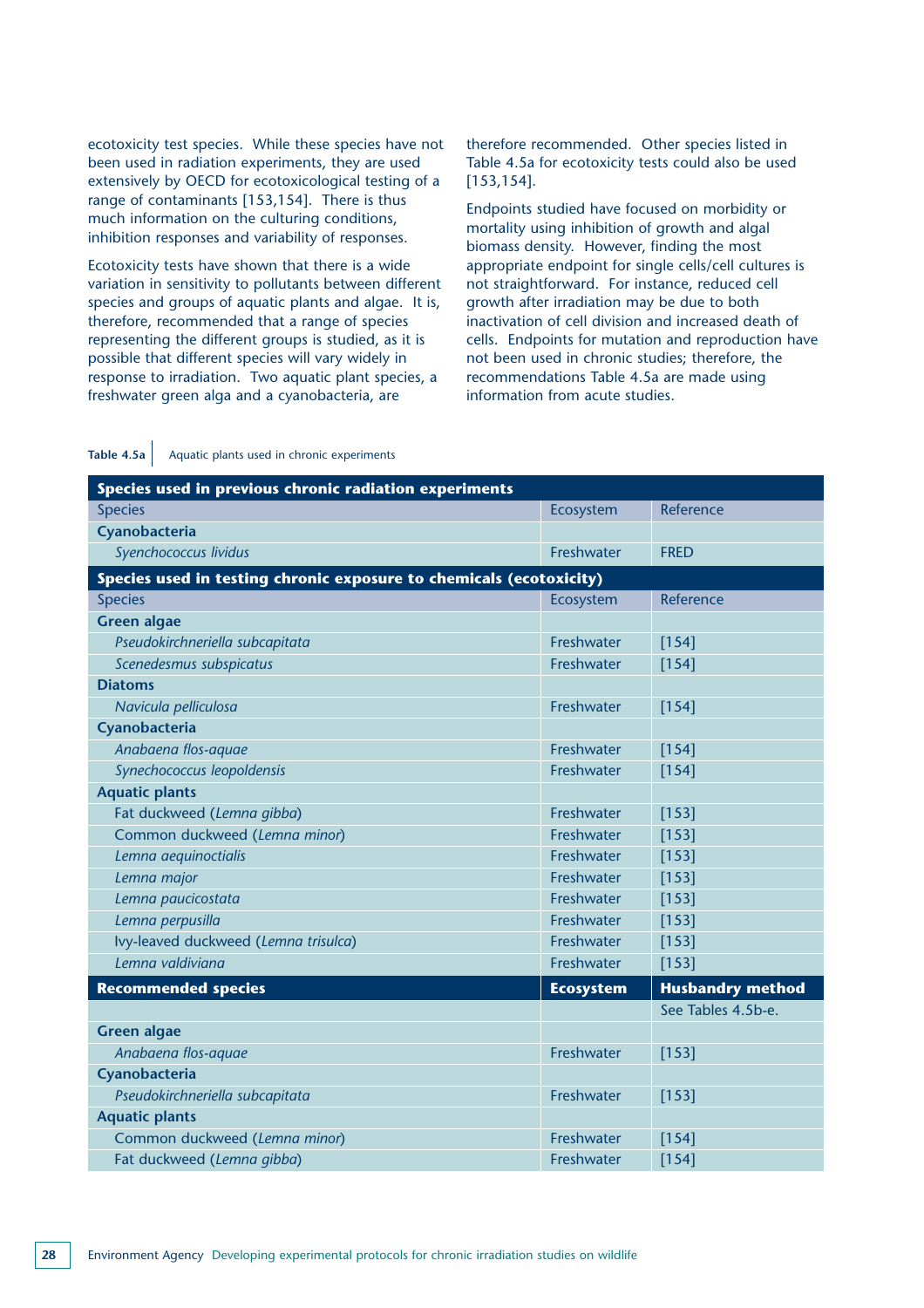### **Table 4.5b** Husbandry considerations for *Anabaena flos-aquae*

| Maintenance  | Stock: cultures should be grown in conical flasks in growth media and sub-cultured<br>weekly under the conditions described in this table. When not in regular use,<br>cultures can be streaked on agar slopes and sub-cultured twice a month. |
|--------------|------------------------------------------------------------------------------------------------------------------------------------------------------------------------------------------------------------------------------------------------|
| <b>Diet</b>  | Growth medium designed for freshwater algae and cyanobacteria, e.g. TG 201<br>media (OECD) or AAP media (US EPA) should be used [154].                                                                                                         |
| Temperature  | $21 - 24$ °C                                                                                                                                                                                                                                   |
| Tank size    | Glass flasks of sufficient volume to obtain a surface volume ratio of 0.15 $\text{cm}^2/\text{ml}$ , e.g.<br>250 ml conical flask containing 100 ml media                                                                                      |
| Light regime | Surface of the cultures should receive continuous and uniform fluorescent<br>illumination of 'cool-white' or 'daylight' type. Light intensity should be<br>60-120 $\mu$ E/m <sup>2</sup> /s measured in the PAR range 400-700 nm.              |
| <b>Notes</b> | Full details of culturing conditions and growth media are given in [154].                                                                                                                                                                      |

### **Table 4.5c** Husbandry considerations for *Lemna gibba*

| Maintenance  | Stock: cultures can be held under reduced illumination and temperature $(4-10^{\circ}C)$ .<br>Under normal conditions, monthly sub-culturing of stock cultures is advised. |
|--------------|----------------------------------------------------------------------------------------------------------------------------------------------------------------------------|
|              | Experimental: plants should be obtained from a culture collection or another                                                                                               |
|              | laboratory, and grown in the same medium used for testing for 8 weeks prior to use.                                                                                        |
| <b>Diet</b>  | Growth medium designed for Lemna gibba should be used [153].                                                                                                               |
| Temperature  | $24+2$ <sup>o</sup> C                                                                                                                                                      |
| Tank size    | Minimum depth 20 mm, minimum volume 100 ml                                                                                                                                 |
| Light regime | Plants should be grown under a continuous light source with photosynthetically-                                                                                            |
|              | active radiation 400-700 nm (6,500-10,000 lux).                                                                                                                            |
| <b>Notes</b> | Full details of culturing conditions and growth media are given in [153].                                                                                                  |

### **Table 4.5d** Husbandry considerations for *Lemna minor*

| Maintenance  | Stock: cultures can be held under reduced illumination and temperature $(4-10^{\circ}C)$<br>and sub-cultured three times a month. Under normal conditions and temperature,<br>monthly sub-culturing of stock cultures is advised. |
|--------------|-----------------------------------------------------------------------------------------------------------------------------------------------------------------------------------------------------------------------------------|
|              | Experimental: plants should be obtained from a culture collection or other laboratory                                                                                                                                             |
|              | and grown in the same medium used for testing for 8 weeks prior to use.                                                                                                                                                           |
| <b>Diet</b>  | Growth medium designed for Lemna minor should be used [153].                                                                                                                                                                      |
| Temperature  | $24+2$ <sup>o</sup> C                                                                                                                                                                                                             |
| Tank size    | Minimum depth 20 mm, minimum volume 100 ml                                                                                                                                                                                        |
| Light regime | Plants should be grown under a continuous light source with photosynthetically-                                                                                                                                                   |
|              | active radiation 400-700 nm (6,500-10,000 lux).                                                                                                                                                                                   |
| <b>Notes</b> | Full details of culturing conditions and growth media are given in [153].                                                                                                                                                         |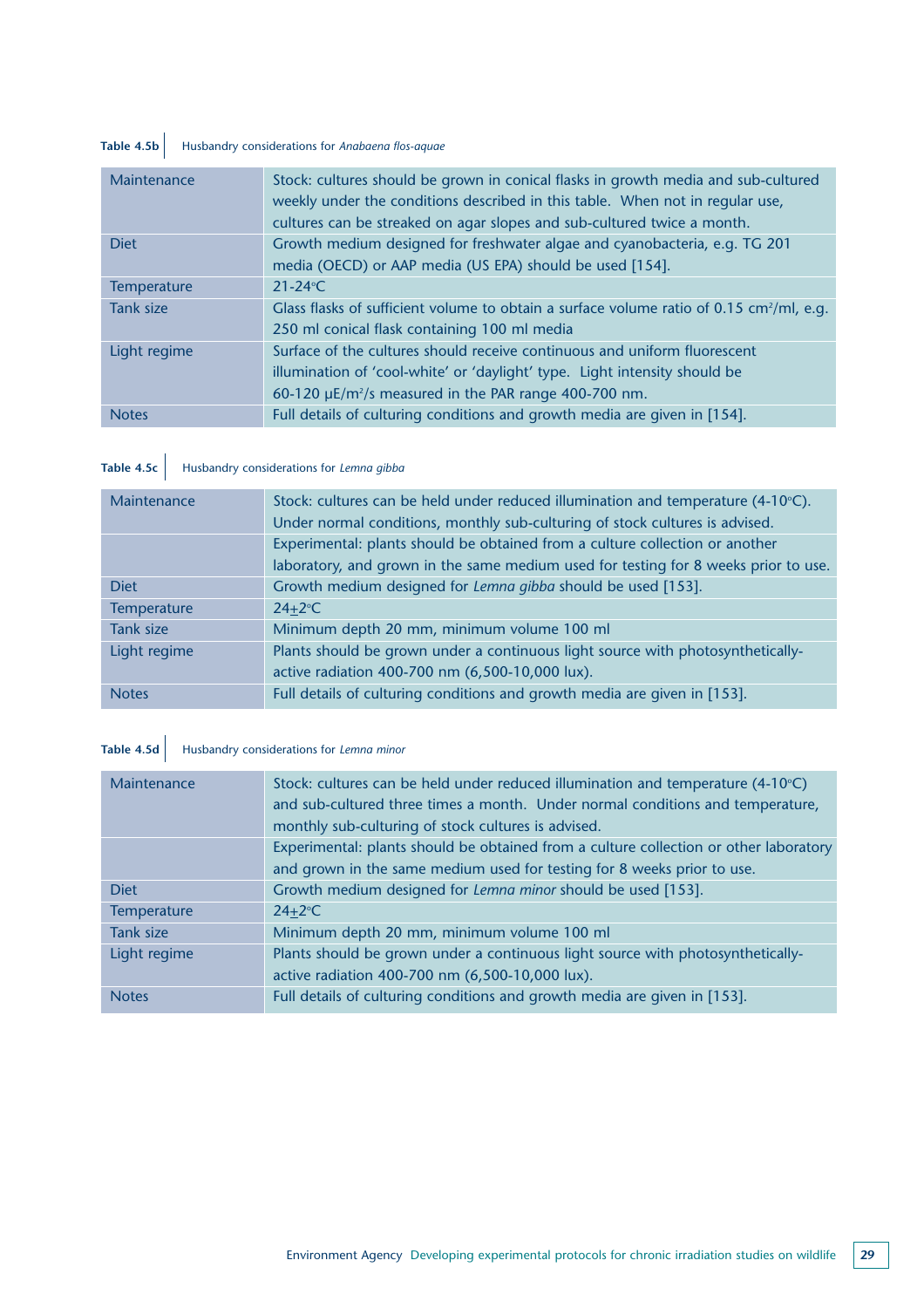#### **Table 4.5e** Husbandry considerations for *Pseudokirchineriella subcapitata*

| Maintenance      | Stock: cultures should be grown in conical flasks in growth media and sub-cultured<br>weekly under the conditions described in this table. When not in regular use,<br>cultures can be streaked on agar slopes and sub-cultured twice a month. |  |  |
|------------------|------------------------------------------------------------------------------------------------------------------------------------------------------------------------------------------------------------------------------------------------|--|--|
| <b>Diet</b>      | Growth medium designed for freshwater algae and cyanobacteria, e.g. TG 201                                                                                                                                                                     |  |  |
|                  | media (OECD) or AAP media (US EPA) should be used [154].                                                                                                                                                                                       |  |  |
| Temperature      | $21 - 24$ °C                                                                                                                                                                                                                                   |  |  |
| <b>Tank size</b> | Glass flasks of sufficient volume to obtain a surface volume ratio of 0.15 $\text{cm}^2/\text{ml}$ , e.g.                                                                                                                                      |  |  |
|                  | 250 ml conical flask containing 100 ml media                                                                                                                                                                                                   |  |  |
| Light regime     | Surface of the cultures should receive continuous and uniform fluorescent                                                                                                                                                                      |  |  |
|                  | illumination of 'cool-white' or 'daylight' type. Light intensity should be                                                                                                                                                                     |  |  |
|                  | 60-120 $\mu$ E/m <sup>2</sup> /s measured in the PAR range 400-700 nm.                                                                                                                                                                         |  |  |
| <b>Notes</b>     | Full details of culturing conditions and growth media are given in [154]. Cultures                                                                                                                                                             |  |  |
|                  | can be obtained from the Culture Collection of Algae and Protozoa (CCAP).                                                                                                                                                                      |  |  |

### 4.9 Birds

Birds are present in both terrestrial and aquatic ecosystems, and many species inhabit both at different stages of their lives. Further importance is placed on birds due to UK and European environmental protection legislation. However, little is known about the way in which radionuclides are accumulated in many of the bird species requiring protection under the Habitats Directive and the way in which chronic doses may affect them [61].

Table 4.6a lists the species of birds used in chronic radiation and chemical ecotoxicity experiments, and the recommended species for the development of the experimental protocols.

Several species have been used in radiation exposure experiments. The following species have been used in field studies looking at nesting success, growth, radiosensitivity of embryos and gonadal development: barn swallow (*Hirundo rustica*); northern bobwhite quail (*Colinus virginianus*); and the house wren (*Troglodytes aedon*) ([135,136,225]. Laboratory studies have investigated body and gonadal weights, numbers of oocytes in female bird ovaries, numbers of spermatogonia in male bird testes and survival rates in the barred rock chicken and the blackheaded gull [138,157].

Fewer bird species appear to have been used in standard chronic or life-cycle toxicology tests. These include the Japanese quail, mallard, northern bobwhite quail and pigeon. The Japanese quail, northern bobwhite and the mallard are recommended for long-term chronic radiation experiments due to the extensive data available and their ease of maintenance in a laboratory environment.

Japanese quail (*Coturnix spp.*) is the standard toxicology test species for avian toxicology tests and there is a record in the FRED for *Coturnix* sp. in a field-based chronic irradiation study. The *Japanese* quail (*Coturnix coturnix japonica*) has been recommended by both the OECD [150] and the US EPA [201] for avian reproduction toxicity tests. It is therefore recommended as a suitable test species for chronic irradiation studies.

The northern bobwhite quail has also been recommended as a test species for reproduction toxicity tests by both the OECD [150] and the US EPA [201]. There is only one record of a chronic radiation study on this species in the FRED and that study was field-based rather than laboratory-based. As the northern bobwhite is a US EPA preferred test species, chemical toxicity data are already available along with detailed information on endpoint measurements and assessments. Using this species as a test species for chronic irradiation studies will increase our understanding of the effects of ionising radiation on terrestrial birds and the data will complement the chemical data that already exist for this species.

Both the Japanese quail and the northern bobwhite quail are terrestrial birds. Te third recommended test species is therefore one that is present in the aquatic ecosystem. The mallard (*Anas platyrhynchos*) is not listed in the FRED as having been the subject of chronic radiation exposure studies, but this species is the preferred test species for chemical toxicity tests proposed by the US EPA [201,203]. Consequently, there is likely to be considerable data for this species with respect to non-radioactive contaminants.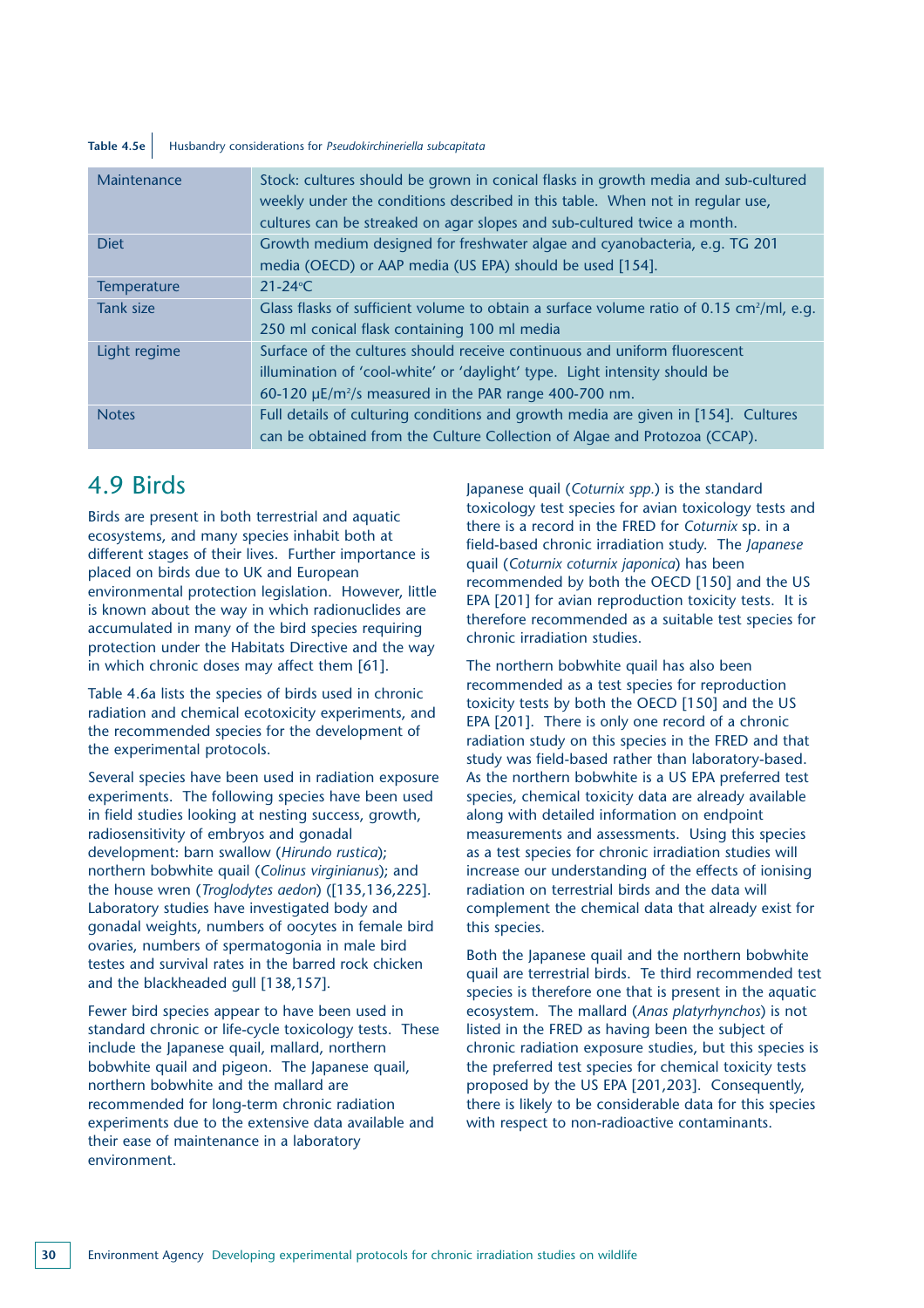### Table 4.6a Birds used in chronic experiments

| Species used in previous chronic radiation experiments              |                    |                         |  |
|---------------------------------------------------------------------|--------------------|-------------------------|--|
| <b>Species</b>                                                      | Ecosystem          | Reference               |  |
| American robin (Turdus migratorius)                                 | <b>Terrestrial</b> | <b>FRED</b>             |  |
| Barn swallow (Hirundo rustica)                                      | <b>Terrestrial</b> | <b>FRED</b>             |  |
| Black-headed gull (Larus ridibundus)                                | <b>Terrestrial</b> | <b>FRED</b>             |  |
| <b>Bluebird (Sialia sialis)</b>                                     | <b>Terrestrial</b> | <b>FRED</b>             |  |
| Brown-headed cowbird (Molothrus ater)                               | <b>Terrestrial</b> | <b>FRED</b>             |  |
| Chicken                                                             | <b>Terrestrial</b> | <b>FRED</b>             |  |
| Common flicker (Colaptes auratus)                                   | <b>Terrestrial</b> | <b>FRED</b>             |  |
| Coturnix quail (Coturnix sp.)                                       | <b>Terrestrial</b> | <b>FRED</b>             |  |
| Gray jay (Perisoreus canadensis)                                    | <b>Terrestrial</b> | <b>FRED</b>             |  |
| Great crested flycatcher (Myiarchus crinitus)                       | <b>Terrestrial</b> | <b>FRED</b>             |  |
| Hermit thrush (Catharus guttata)                                    | <b>Terrestrial</b> | <b>FRED</b>             |  |
| House wren (Troglodytes aedon)                                      | <b>Terrestrial</b> | <b>FRED</b>             |  |
| Lincolns sparrow (Melospiza lincolnii)                              | <b>Terrestrial</b> | <b>FRED</b>             |  |
| Northern bobwhite quail (Colinus virginianus)                       | <b>Terrestrial</b> | <b>FRED</b>             |  |
| Ovenbird (Seiurus aurocapillus)                                     | <b>Terrestrial</b> | <b>FRED</b>             |  |
| Ring-necked pheasant (Phasianus colchicus)                          | <b>Terrestrial</b> | <b>FRED</b>             |  |
| Swamp sparrow (Melospiza georgiana)                                 | <b>Terrestrial</b> | <b>FRED</b>             |  |
| Swallow (Iridoprocne bicolor or Tachycineta bicolor)                | <b>Terrestrial</b> | <b>FRED</b>             |  |
| Tufted titmouse (Parus bicolor)                                     | <b>Terrestrial</b> | <b>FRED</b>             |  |
| Weaver finch (Quelea quelea)                                        | <b>Terrestrial</b> | <b>FRED</b>             |  |
| White crowned sparrow (Zonotrichia leucophrys)                      | <b>Terrestrial</b> | <b>FRED</b>             |  |
| White leghorn (Gallus domesticus)                                   | <b>Terrestrial</b> | <b>FRED</b>             |  |
| Species used in testing chronic exposure to chemicals (ecotoxicity) |                    |                         |  |
| <b>Species</b>                                                      | Ecosystem          | Reference               |  |
| Japanese quail (Coturnix coturnix japonica)                         | <b>Terrestrial</b> | [150, 203]              |  |
| Mallard (Anas platyrhynchos)                                        | <b>Terrestrial</b> | [201, 203]              |  |
| Northern bobwhite quail (Colinus virginianus)                       | <b>Terrestrial</b> | [150, 201, 203]         |  |
| Pigeon (Columba livia)                                              | <b>Terrestrial</b> | [203]                   |  |
| Red-legged partridge (Alectoris rufa)                               | <b>Terrestrial</b> | $[203]$                 |  |
| Ring-necked pheasant (Phasianus colchicus)                          | <b>Terrestrial</b> | $[203]$                 |  |
| <b>Recommended species</b>                                          | <b>Ecosystem</b>   | <b>Husbandry method</b> |  |
|                                                                     |                    | See Tables 4.6b-d       |  |
| Japanese quail (Coturnix coturnix japonica)                         | <b>Terrestrial</b> |                         |  |
| Northern bobwhite quail (Colinus virginianus)                       | <b>Terrestrial</b> |                         |  |
| Mallard (Anas platyrhynchos)                                        | <b>Terrestrial</b> |                         |  |
| Chicken                                                             | <b>Terrestrial</b> |                         |  |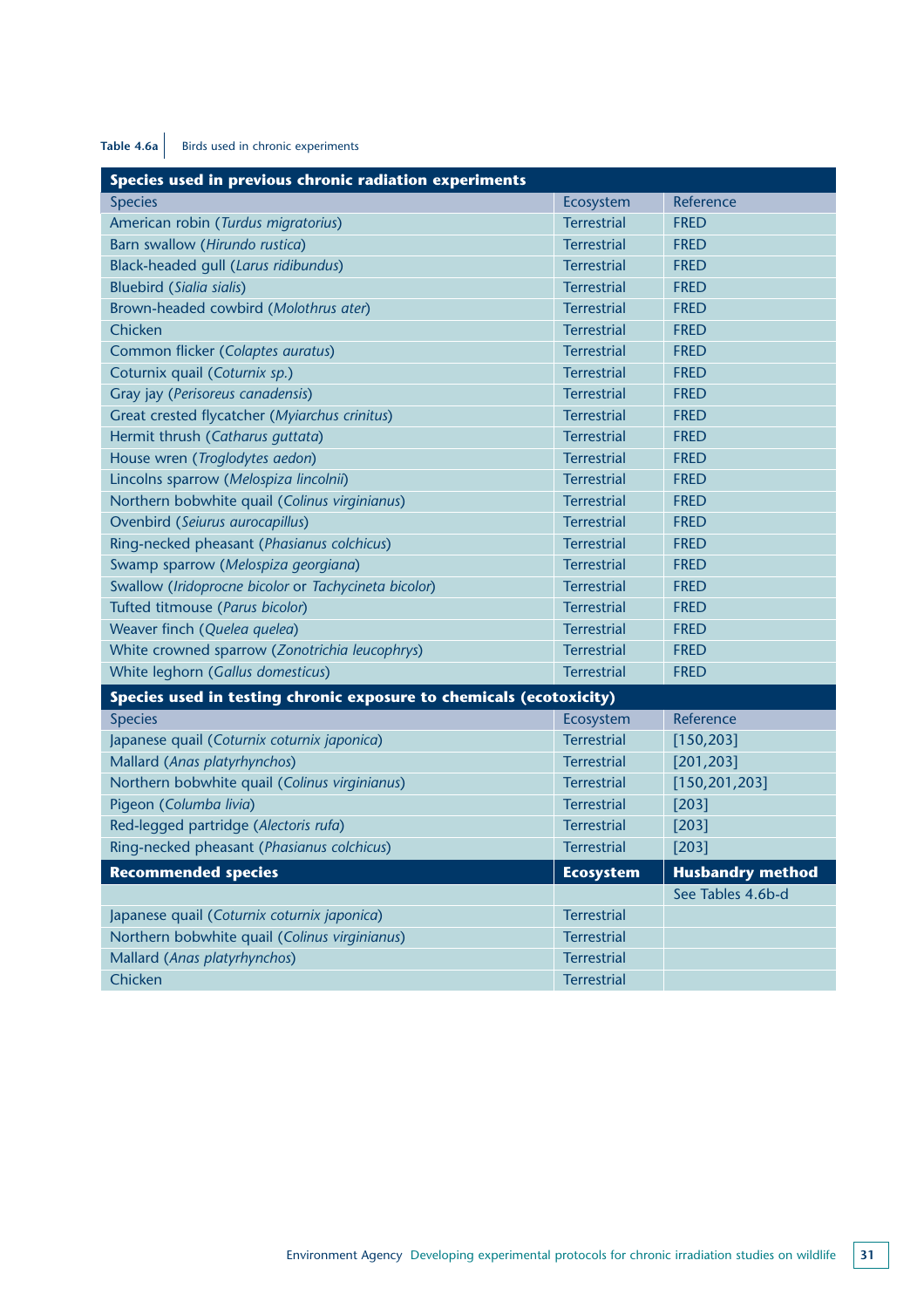## Table 4.6b Husbandry considerations for bobwhite quail (*Colinus virginianus*)

| Eggs are candled to check for abnormalities and fine cracks. The remaining eggs are<br>equilibrated to room temperature and set in an incubator (37.5-37.8°C at 50-70%<br>humidity). Fertility and embryo viability are checked by candling after 11 days. |
|------------------------------------------------------------------------------------------------------------------------------------------------------------------------------------------------------------------------------------------------------------|
| After 20-21 days, the eggs are transferred to a hatcher and candled again.                                                                                                                                                                                 |
| Hatching should occur after 24-25 days. Chicks should be dry after hatching before<br>they are removed from the hatcher. Chicks may be housed together.                                                                                                    |
| Adult birds should be housed in pairs (one female and one male), though pen mate<br>aggression can occur. Diet and drinking water should be provided ad libitum.                                                                                           |
| 27-29% crude protein; 3.0-5.0% crude fibre; 2.5-7.0% crude fat; 2.6-3.6%                                                                                                                                                                                   |
| calcium; 0.9-1.1% phosphorous                                                                                                                                                                                                                              |
| $15-27$ °C                                                                                                                                                                                                                                                 |
| 40-80%                                                                                                                                                                                                                                                     |
| Minimum floor area 1,000 cm <sup>3</sup> (500 cm <sup>3</sup> per bird [201,203])                                                                                                                                                                          |
| 8 hours light and 16 hours dark                                                                                                                                                                                                                            |
| 14 day acclimatisation period required for acquired adult birds. It is recommended                                                                                                                                                                         |
| that pens/cages are not stacked upon each other unless the test substance is the                                                                                                                                                                           |
| same in each pen.                                                                                                                                                                                                                                          |
|                                                                                                                                                                                                                                                            |

# **Table 4.6c** Husbandry considerations for Japanese quail (*Coturnix coturnix japonica*)

| Rearing/growing          | Eggs are candled to check for abnormalities and fine cracks. The remaining eggs are<br>equilibrated to room temperature and set in an incubator (37.5-37.8°C at 50-70%<br>humidity). Fertility and embryo viability is checked by candling after 8 days. After<br>15-16 days, the eggs are transferred to a hatcher and candled again. Hatching<br>should occur after 17-18 days. Chicks should be dry after hatching before they are<br>removed from the hatcher. Chicks may be housed together. |
|--------------------------|---------------------------------------------------------------------------------------------------------------------------------------------------------------------------------------------------------------------------------------------------------------------------------------------------------------------------------------------------------------------------------------------------------------------------------------------------------------------------------------------------|
| Maintenance              | Adult birds should be housed in pairs (one female and one male), though pen mate<br>aggression can occur. Diet and clean drinking water should be provided ad libitum.                                                                                                                                                                                                                                                                                                                            |
| <b>Diet</b>              | A standard commercial game bird feed containing 27-29% crude protein, 3.5-5.0%<br>crude fibre, 2.5-7.0% crude fat, 2.6-3.6% calcium and 0.9-1.1% phosphorous.                                                                                                                                                                                                                                                                                                                                     |
| <b>Temperature</b>       | $15 - 27$ °C                                                                                                                                                                                                                                                                                                                                                                                                                                                                                      |
| <b>Relative humidity</b> | 40-80%                                                                                                                                                                                                                                                                                                                                                                                                                                                                                            |
| Cage/tank size           | Minimum floor area 1,000 cm <sup>3</sup> (500 cm <sup>3</sup> per bird [201,203])                                                                                                                                                                                                                                                                                                                                                                                                                 |
| Light regime             | 8 hours light and 16 hours dark                                                                                                                                                                                                                                                                                                                                                                                                                                                                   |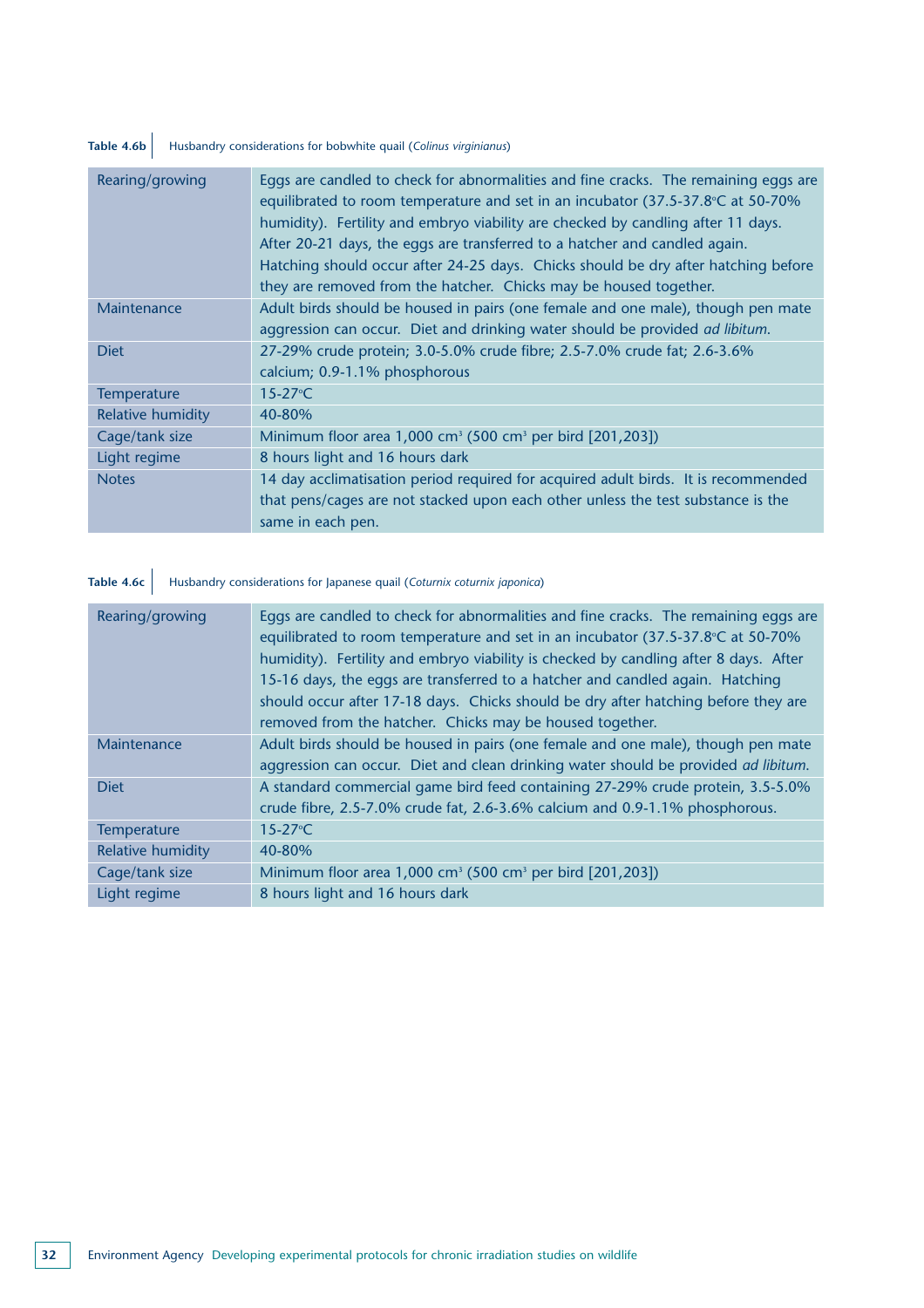### **Table 4.6d** Husbandry considerations for mallard (*Anas platyrhynchos*)

| Rearing/growing          | Eggs are candled to check for abnormalities and fine cracks. The remaining eggs are<br>equilibrated to room temperature and set in an incubator $(37.5-37.8^{\circ}C \text{ at } 50\text{-}70\%$<br>humidity). Fertility and embryo viability is checked by candling after 14 days. After<br>21 days, the eggs are transferred to a hatcher and candled again. Hatching should<br>occur by day 24. Chicks should be dry after hatching before they are removed from<br>the hatcher. Chicks may be housed together. |
|--------------------------|--------------------------------------------------------------------------------------------------------------------------------------------------------------------------------------------------------------------------------------------------------------------------------------------------------------------------------------------------------------------------------------------------------------------------------------------------------------------------------------------------------------------|
| Maintenance              | Diet and clean drinking water should be provided ad libitum.                                                                                                                                                                                                                                                                                                                                                                                                                                                       |
| <b>Diet</b>              | Standard commercial duck bird feed                                                                                                                                                                                                                                                                                                                                                                                                                                                                                 |
| Temperature              | $15 - 27$ °C                                                                                                                                                                                                                                                                                                                                                                                                                                                                                                       |
| <b>Relative humidity</b> | 45-70%                                                                                                                                                                                                                                                                                                                                                                                                                                                                                                             |
| Cage/tank size           | Minimum floor area 2,000 cm <sup>3</sup> (1,000 cm <sup>3</sup> per bird [201,203])                                                                                                                                                                                                                                                                                                                                                                                                                                |
| Light regime             | 8 hours light and 16 hours dark                                                                                                                                                                                                                                                                                                                                                                                                                                                                                    |
| <b>Notes</b>             | Prone to regurgitating doses. 14 day acclimatisation period required for acquired<br>adult birds. It is recommended that pens/cages are not stacked upon each other<br>unless the test substance is the same in each pen.                                                                                                                                                                                                                                                                                          |

### 4.10 Crustaceans

Both crustaceans and molluscs (Section 4.14) are known to accumulate certain radionuclides, although the concentration factors associated with the accumulation of particular radionuclides often vary between the two groups. Crustaceans, for example, are known to accumulate <sup>99</sup>Tc more effectively than molluscs, but for 239Pu the reverse is true [185]. The intimate association of crustaceans and molluscs with sediments brings them into contact with the key radionuclide sink of the aquatic ecosystem.

There are few reported studies on the effects of chronic radiation exposure on crustaceans. The most comprehensive involved exposure of populations of the cladoceran *Daphnia pulex* [132,133], while exposures of young blue crab, *Callinectes sapidus* [56], and larval goose barnacles, *Pollicipes polymerus* [1], have also been carried out. Effects of acute radiation exposures have been examined in a greater number of species, but mainly with mortality as an endpoint (refer to the FRED for detailed information about individual experiments).

Several species have been used in chronic toxicology tests and data from some of these have been used in developing EQSs. Species of the freshwater *Daphnia* (especially *D. magna, D. pulex*) have been widely used for acute and chronic exposure studies and the US EPA [201] and OECD [149] require them as experimental animals. Methods for maintaining and testing them have been standardised and compared in ring tests [24]. Estuarine and marine species used in toxicological studies include copepods, shrimps and mysids [13]. The calanoid copepod *Acartia tonsa*

[210] and the harpacticoid copepod *Tisbe battagliai* [100] have both been used successfully in life-cycle studies. *Mysidopsis bahia* is the most commonly used marine crustacean for acute and chronic tests in the USA [210] and, although not native to European waters, it is also used in toxicity tests in the UK and Europe.

Limited biomarker tests have been conducted on crustaceans. However, the Comet assay has been used successfully to examine DNA damage in grass shrimp embryos [125] and *Daphnia magna* [62] following exposure to a variety of toxicants.

Species recommended for use in chronic, long-term radiation experiments are given in Table 4.7a. It should be stressed that many of the species previously used in radiation or toxicology tests may prove to be useful experimental models for long-term irradiation. However, the recommended species have already been shown to have particular qualities, which will increase the likelihood of experimental success. They have all been used in long-term chronic toxicological tests where reproductive endpoints were examined. All species are of relatively small size and can be kept in large numbers in limited laboratory space. They breed continuously under the right conditions and thus reproductive output can be readily measured. There appears to be no chronic toxicological studies involving reproductive endpoints on larger, economically important, decapod species (e.g. crab and lobster), probably because of the difficulties involved in keeping these animals from early stages through to adulthood. However, methods for rearing larval crabs through several stages of development are available [25].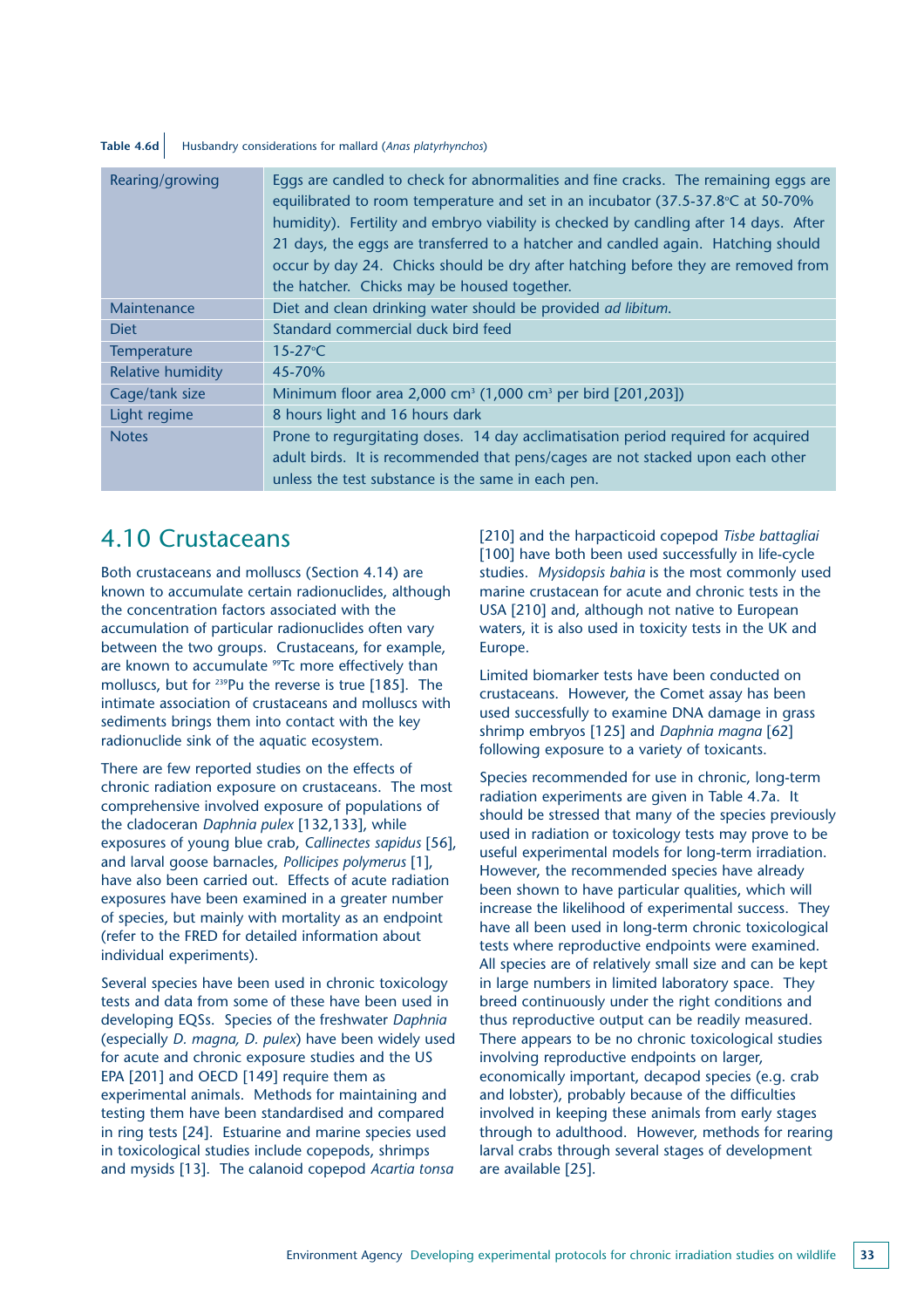# Table 4.7a Crustaceans used in chronic experiments

| Species used in previous chronic radiation experiments              |                     |                         |  |  |
|---------------------------------------------------------------------|---------------------|-------------------------|--|--|
| <b>Species</b>                                                      | Ecosystem           | Reference               |  |  |
| Blue crab (Callinectes sapidus)                                     | Saltwater           | <b>FRED</b>             |  |  |
| Goose barnacle (Polliceps polymerus)                                | Saltwater           | <b>FRED</b>             |  |  |
| Water flea (Daphnia pulex)                                          | Saltwater           | <b>FRED</b>             |  |  |
| Species used in testing chronic exposure to chemicals (ecotoxicity) |                     |                         |  |  |
| <b>Species</b>                                                      | Ecosystem           | Reference               |  |  |
| Amphipod (Gammarus lacustris)                                       | Freshwater          | [6, 58]                 |  |  |
| Amphipod (G. fasciatus)                                             | Freshwater          | [6, 58]                 |  |  |
| Amphipod (G. pseudolimnaeus)                                        | Freshwater          | [5, 58, 140]            |  |  |
| Amphipod (Hyallela azteca)                                          | Freshwater/sediment | [8, 12, 18, 104]        |  |  |
| Amphipod (Diporeia sp.)                                             | Freshwater/sediment | [8, 12, 18, 104]        |  |  |
| Amphipod (Gammarus pseudolimnaeus)                                  | Freshwater          | [140]                   |  |  |
| Amphipods (Grandiriella lutosa)                                     | <b>Estuarine</b>    | [53, 70]                |  |  |
| <b>Blue crab (Callinectes sapidus)</b>                              | Saltwater           | $[70]$                  |  |  |
| Copepod (Acartia tonsa)                                             | Saltwater           | [95, 210, 211]          |  |  |
| Copepod (Tisbe battagliai)                                          | Saltwater           | [100]                   |  |  |
| Copepod (Tigriopus brevicornis)                                     | Saltwater           | [124]                   |  |  |
| Daphnid (Ceriodaphnia dubia)                                        | Freshwater          | $[58]$                  |  |  |
| Freshwater crab (Barytelphusa querini)                              | Freshwater          | $[70]$                  |  |  |
| Grass shrimp (Palaemonetes spp.)                                    | Saltwater           | [8, 12, 18, 34, 210]    |  |  |
| Lobster (Homarus americanus)                                        | Saltwater           | $[70]$                  |  |  |
| Mysid (Mysidopsis bahia)                                            | Saltwater           | [8, 12, 18, 210]        |  |  |
| Water flea (Daphnia pulex (magna))                                  | Freshwater          | [8, 12, 18, 58, 149]    |  |  |
| Water flea (Moinodaphnia macleayi and G.ligorum (mixed))            | Freshwater          | [140]                   |  |  |
| <b>Recommended species</b>                                          | <b>Ecosystem</b>    | <b>Husbandry method</b> |  |  |
|                                                                     |                     | See Tables 4.7b & c.    |  |  |
| Copepod (Tisbe battagliai)                                          | Saltwater           | [100]                   |  |  |
| Grass shrimp (Palaemonetes spp.)                                    | Saltwater           | [8, 12, 18, 34, 210]    |  |  |
| Mysid (Mysidopsis bahia)                                            | Saltwater           | [8, 12, 18, 58]         |  |  |
| Water flea (Daphnia pulex)                                          | Saltwater           | [8, 12, 18, 58, 149]    |  |  |

# **Table 4.7b** Husbandry considerations for copepod (*Tisbe bataglia*)

| Rearing            | Experiment: larval and adults reared individually in microplates.                                       |
|--------------------|---------------------------------------------------------------------------------------------------------|
| Maintenance        | Experiment: static system with renewal of water in wells three times a week                             |
| <b>Diet</b>        | Stock: mixed algae (Isochrysis galbana, Rhodomonas reticulata) 5 x 10 <sup>7</sup> cells/ml             |
|                    | Experiment: <i>I. galbana</i> 5 x 10 <sup>7</sup> and <i>R. reticulata</i> 3 x 10 <sup>7</sup> cells/ml |
| <b>Temperature</b> | $20\pm1$ °C                                                                                             |
| Water              | ~35‰, 0.2 µm filtered natural seawater                                                                  |
| Tank size          | Experiment: 24 well microplates with 2 ml seawater/well for developing stages and                       |
|                    | 12 well plates with 5 ml /well for adults                                                               |
| Light regime       | 16 hours light and 8 hours dark                                                                         |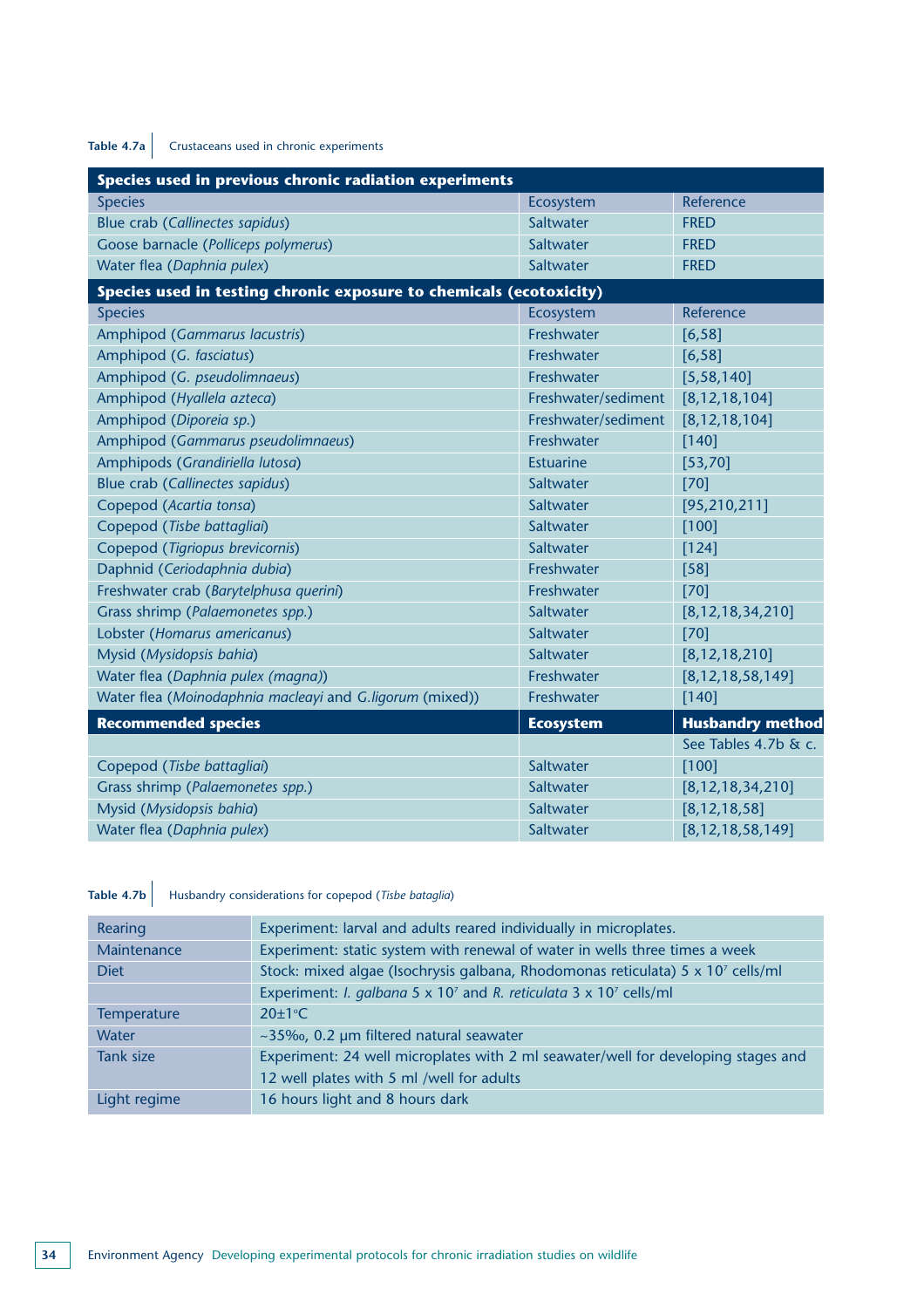#### **Table 4.7c** Husbandry considerations for water flea (*Daphnia pulex*)

| Rearing            | Experiment: daily count of live and dead young and adults to give numbers per live<br>adult                                           |
|--------------------|---------------------------------------------------------------------------------------------------------------------------------------|
| Maintenance        | Experiment: 10 less than 24-hours old animals per tank                                                                                |
| <b>Diet</b>        | Alga Selenastrum capricornutum, yeast-trout chow-cerophyl suspension; continuous<br>feeding at 0.1-0.2 mg organic carbon/daphnia/day. |
| <b>Temperature</b> | $20+2$ °C                                                                                                                             |
| Water              | Freshwater: 17 volume additions per 24 hours                                                                                          |
| Tank size          | 100 mm diameter crystallising dishes with 300 ml water                                                                                |
| Light regime       | 16 hours light and 8 hours dark                                                                                                       |
| <b>Notes</b>       | Life-cycle test is usually for 21 days.                                                                                               |

### 4.11 Fish

The bioaccumulation of radionuclides in fish is of interest from both an environmental protection and a human protection point of view. Aquatic ecosystems support both benthic and pelagic fish, so different species are exposed to ionising radiation in different ways and to different extents. Fish are an important group within aquatic foodwebs, and the inter-specific variation in adaptations and behaviours makes fish important at a number of trophic levels.

The fish species used in previous chronic radiation experiments are shown in Table 4.8a. The experiments providing data most relevant to possible radiation damage to fish populations are those using guppy (e.g. [74]) and zebrafish (e.g. [111]). These involved radiation exposure for a year or more, including during development to sexual maturity and throughout much of the period of sexual activity. Some experiments with medaka were also over relatively long periods and examined effects on gonad development [101].

Many species have been used in toxicological testing (e.g. [137]) and some of the most common are listed in Table 4.8a. Most of the species used in chronic radiation studies are found in US waters and none are native to the UK. However, some (e.g. fathead minnow, zebrafish) are commonly used in UK laboratories.

A range of biomarker tests has been carried out successfully on fish, e.g. micronucleus test [40,97], cytological damage [163] and Comet assay [21].

Species recommended for use in chronic, long-term radiation experiments are also given in Table 4.8a, as data support their selection. It should be stressed that many of the other species used in radiation or toxicology tests might also prove useful experimental models for long-term irradiation.

Although fathead and sheepshead minnows have not been used in radiation experiments, they are both used extensively for examining acute and toxic effects of pollutants and are given as a principal test species by the US EPA [206,207]. All the species recommended in this guidance are also recommended by the OECD [147,148] for use in toxicity testing. Only one species, the sheepshead minnow, inhabits saltwater, while the others are freshwater; only the rainbow trout is found naturally in British waters. However, it is considered that they are all representative of fish likely to be found in or around Britain and results should be applicable to UK species.

All recommended species can be obtained from scientific suppliers or fish hatcheries and maintained and bred easily in the laboratory. Details on husbandry are referenced in Table 4.8a. With the exception of rainbow trout (which only breeds annually), the recommended species can be bred continuously in the laboratory enabling irradiation of all life-stages to be carried out from an early age and reproductive activity to be measured readily. They are relatively small and can be kept in quite large numbers in limited space. Rainbow trout must be maintained in flowing water and this would probably make exposure to radionuclides via water difficult. In this circumstance, spiked food pellets could be used to deliver the radionuclides.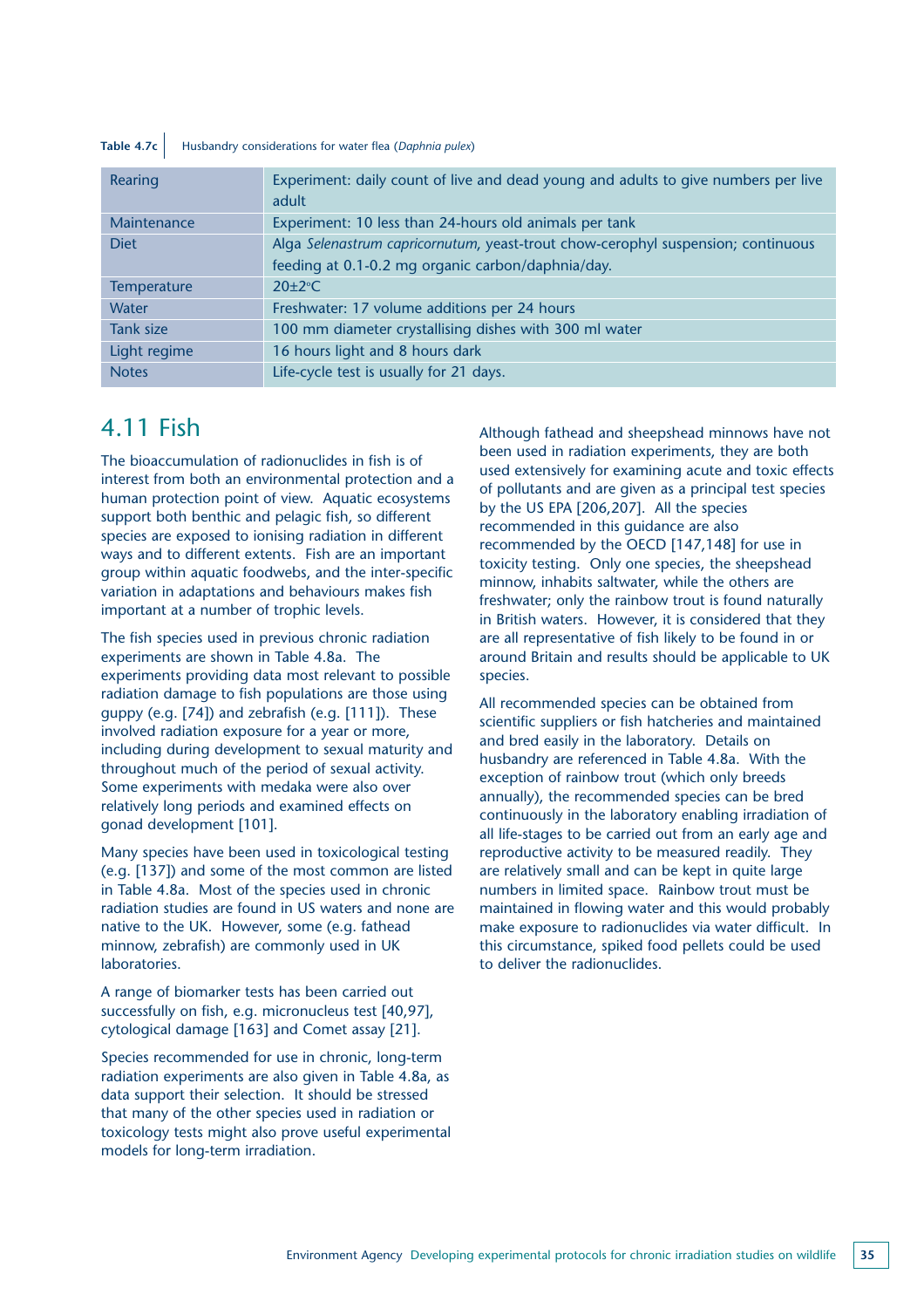### Table 4.8a Crustaceans used in chronic experiments

| Species used in previous chronic radiation experiments              |                      |             |  |  |
|---------------------------------------------------------------------|----------------------|-------------|--|--|
| <b>Species</b>                                                      | Ecosystem            | Reference   |  |  |
| Atlantic salmon (Salmo salar)                                       | Freshwater           | <b>FRED</b> |  |  |
| <b>Bighead (Aristichthys nobilis)</b>                               | Freshwater           | <b>FRED</b> |  |  |
| Brown trout (Salmo trutta)                                          | Freshwater           | <b>FRED</b> |  |  |
| Carp (Cyprinus carpio)                                              | Freshwater           | <b>FRED</b> |  |  |
| Chinook salmon (Onchorhynchus tschawytscha)                         | Freshwater           | <b>FRED</b> |  |  |
| Coho salmon (Onchorhynchus kistuch)                                 | Freshwater           | <b>FRED</b> |  |  |
| Eelpout (Zoarces viviparus)                                         | Saltwater/brackish   | <b>FRED</b> |  |  |
| Fathead minnow (Pimephales promelas)                                | Freshwater           | <b>FRED</b> |  |  |
| Goby (Chasmichthys glosus)                                          | Saltwater            | <b>FRED</b> |  |  |
| Goldfish (Carassius auratus)                                        | Freshwater           | <b>FRED</b> |  |  |
| Guppy (Poecilia reticulata; Lebistes reticulatus)                   | Freshwater           | <b>FRED</b> |  |  |
| Loach (Misgurnis fossilis)                                          | Freshwater           | <b>FRED</b> |  |  |
| Medaka (Oryzias latipes)                                            | Freshwater           | <b>FRED</b> |  |  |
| Mosquitofish (Gambusia affinis)                                     | Freshwater           | <b>FRED</b> |  |  |
| Northern pike (Esox lucius)                                         | Freshwater           | <b>FRED</b> |  |  |
| Pinfish (Lagodon rhomboides)                                        | Freshwater           | <b>FRED</b> |  |  |
| Plaice (Pleuronectes platessa)                                      | Saltwater            | <b>FRED</b> |  |  |
| Rainbow trout (Onchorhyncus mykiss; S. gairdneri, S irideus)        | Freshwater           | <b>FRED</b> |  |  |
| Trout (Salvelinus leprechini)                                       | Freshwater           | <b>FRED</b> |  |  |
| Whitefish (Coregonus peled)                                         | Freshwater           | <b>FRED</b> |  |  |
| Zebrafish (Danio rerio)                                             | Freshwater           | <b>FRED</b> |  |  |
|                                                                     |                      |             |  |  |
| Species used in testing chronic exposure to chemicals (ecotoxicity) |                      |             |  |  |
| <b>Species</b>                                                      | Ecosystem            | Reference   |  |  |
| Three-spine stickleback (Gasterosteus aculeatus)                    | Freshwater/saltwater | $[58]$      |  |  |
| <b>Bluegill (Lepomus macrochirus)</b>                               | Freshwater           | $[58]$      |  |  |
| <b>Bluegill (Lepomus macrochirus)</b>                               | Freshwater           | $[58]$      |  |  |
| <b>Brook trout (Salvelinus fontinalis)</b>                          | Freshwater           | [58, 134]   |  |  |
| Carp (Cyprinus carpio)                                              | Freshwater           | [58, 172]   |  |  |
| Coho salmon (Onchorhynchus kistuch)                                 | Freshwater           | $[58]$      |  |  |
| English sole (Parophrys vetulus)                                    | Saltwater            | $[210]$     |  |  |
| Fathead minnow (Pimephales promelas)                                | Freshwater           | [58, 121]   |  |  |
| Flounder (Paralichthys sp.)                                         | Saltwater            | $[210]$     |  |  |
| Goldfish (Carassius auratus)                                        | Freshwater           | $[58]$      |  |  |
| Guppy (Poecilia reticulata)                                         | Freshwater           | $[58]$      |  |  |
| Herring (Clupea harengus)                                           | Saltwater            | [210]       |  |  |
| Longnose killifish (Fundulus similis)                               | Saltwater            | [210]       |  |  |
| Mummichog, killifish (Fundulus heteroclitus)                        | Saltwater            | [210]       |  |  |
| Northern pike (Esox lucius)                                         | Freshwater           | $[58]$      |  |  |
| Pinfish (Lagodon rhomboides)                                        | Saltwater            | $[210]$     |  |  |
| Rainbow trout (Onchorhyncus mykiss)                                 | Freshwater           | $[58]$      |  |  |
| Sheepshead minnow (Cyprinodon variegatus)                           | Saltwater            | [90, 210]   |  |  |
| Shiner perch (Cymatogaster aggregata)                               | Saltwater            | $[210]$     |  |  |
| Silverside (Menidia sp.)                                            | Saltwater            | $[210]$     |  |  |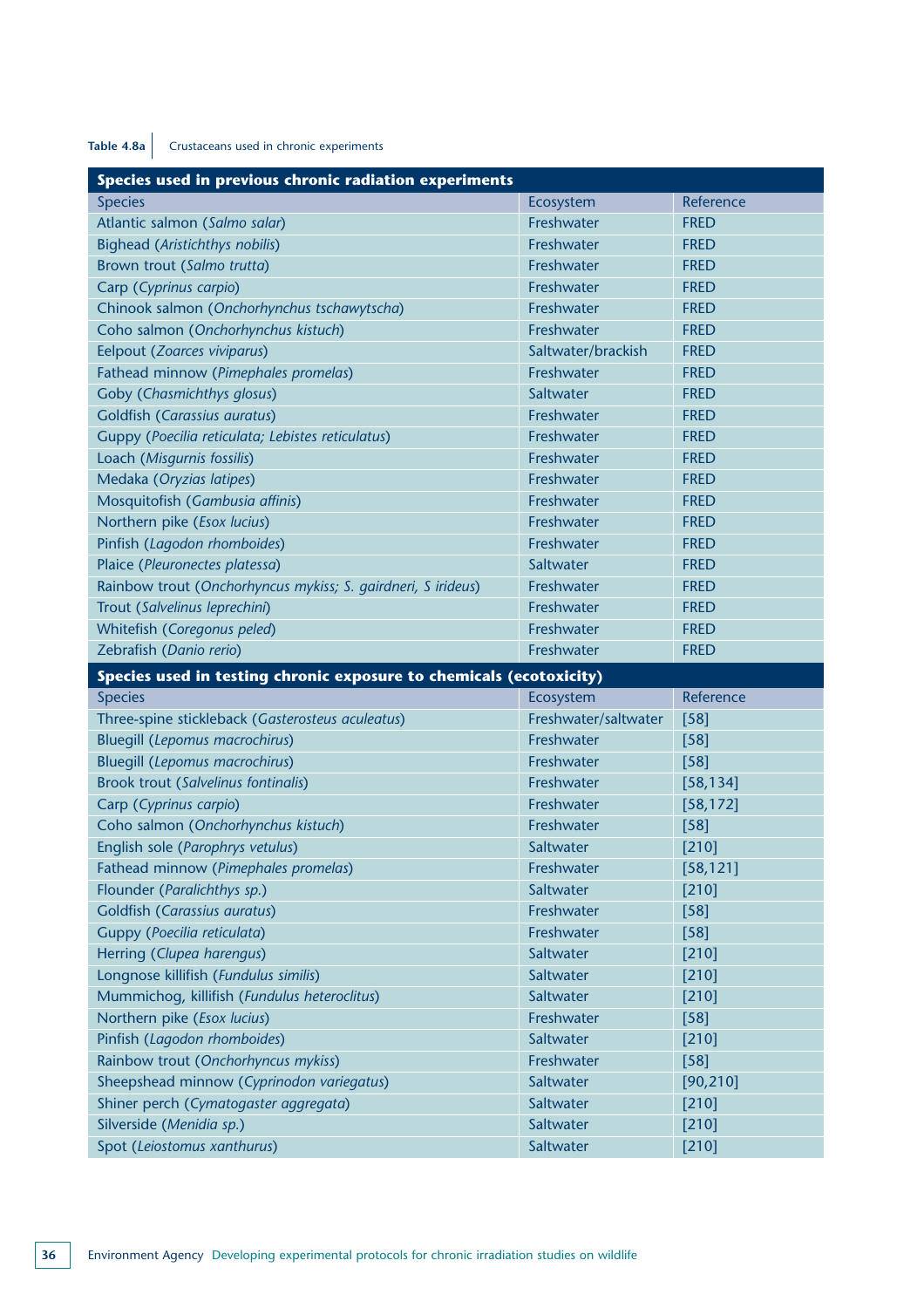### Table 4.8a Cont'd

| Starry flounder (Platichthys stellatus)   | Saltwater        | [210]                   |
|-------------------------------------------|------------------|-------------------------|
| Whitesucker (Catostomus commersoni)       | Freshwater       | $[58]$                  |
| Zebrafish (Danio rerio)                   | Freshwater       | [58, 169, 208]          |
| <b>Recommended species</b>                | <b>Ecosystem</b> | <b>Husbandry method</b> |
|                                           |                  | See Tables 4.8b-f.      |
| Fathead minnow (Pimephales promelas)      | Freshwater       | [155]                   |
| Guppy (Poecilia reticulata)               | Freshwater       | $[218]$                 |
| Rainbow trout (Onchorhyncus mykiss)       | Freshwater       | [112]                   |
| Sheepshead minnow (Cyprinodon variegatus) | Saltwater        | [210]                   |
| Zebrafish (Danio rerio)                   | Freshwater       | [111, 212]              |

Table 4.8b Husbandry considerations for fathead minnow (*Pimephales promelas*)

| Five fish (each 1 inch long) per tank (three females, two males); eggs attached to<br>spawning sites removed and kept in aerated flowing water to hatch, and then reared<br>in separate tanks. |
|------------------------------------------------------------------------------------------------------------------------------------------------------------------------------------------------|
| Remove uneaten food and faeces as necessary.                                                                                                                                                   |
| Promin™ fish pellets daily, supplemented with frozen brine shrimp; larvae fed newly                                                                                                            |
| hatched brine shrimp twice daily.                                                                                                                                                              |
| Allow to vary with season: Dec-Mar 15°C ; Jun-Sept 24-26°C.                                                                                                                                    |
| Continuous flow system; carbon filtered tap or spring water; dechlorinated; UV-                                                                                                                |
| sterilised, 5 um filtered; 9 I tank receiving 50 ml/min; 45 I tank receiving                                                                                                                   |
| 225 ml/min; pH 7.1-8.4                                                                                                                                                                         |
| Larvae/juveniles: 25 per 9 I tank. Adults: 50 fish per 45 I tank, reduced to four pairs                                                                                                        |
| (tank subdivided to give four compartments) each with a polyethylene breeding tile                                                                                                             |
| 10 h 45 m at hatch; 14 h 15 m at 139 days post hatch; 15 h 45 m at                                                                                                                             |
| 155-261 days post hatch (spawning period); 13 h 30 m post spawning period                                                                                                                      |
| 490-680 lux                                                                                                                                                                                    |
|                                                                                                                                                                                                |

## **Table 4.8c** Husbandry considerations for guppy (*Poecilia reticulata*)

| Rearing      | Experiment: pairs reared together from 3 days with re-adjustment to male/female<br>when sexes identifiable at $~50$ days.                                            |
|--------------|----------------------------------------------------------------------------------------------------------------------------------------------------------------------|
| Maintenance  | Inspection twice daily and once daily at weekends. Plastic 'weed' for offspring to<br>hide in. Offspring counted and removed to separate aquaria as soon as they are |
|              | observed.                                                                                                                                                            |
| <b>Diet</b>  | Dried flake food supplemented with brine shrimp nauplii daily.                                                                                                       |
| Temperature  | $22 - 24.5$ °C                                                                                                                                                       |
| Water        | Tap water allowed to stand and equilibrate to temperature.                                                                                                           |
| Tank size    | 2   aquaria containing 1.5   of water                                                                                                                                |
| Light regime | Not given                                                                                                                                                            |
| <b>Notes</b> | Guppies are livebearers.                                                                                                                                             |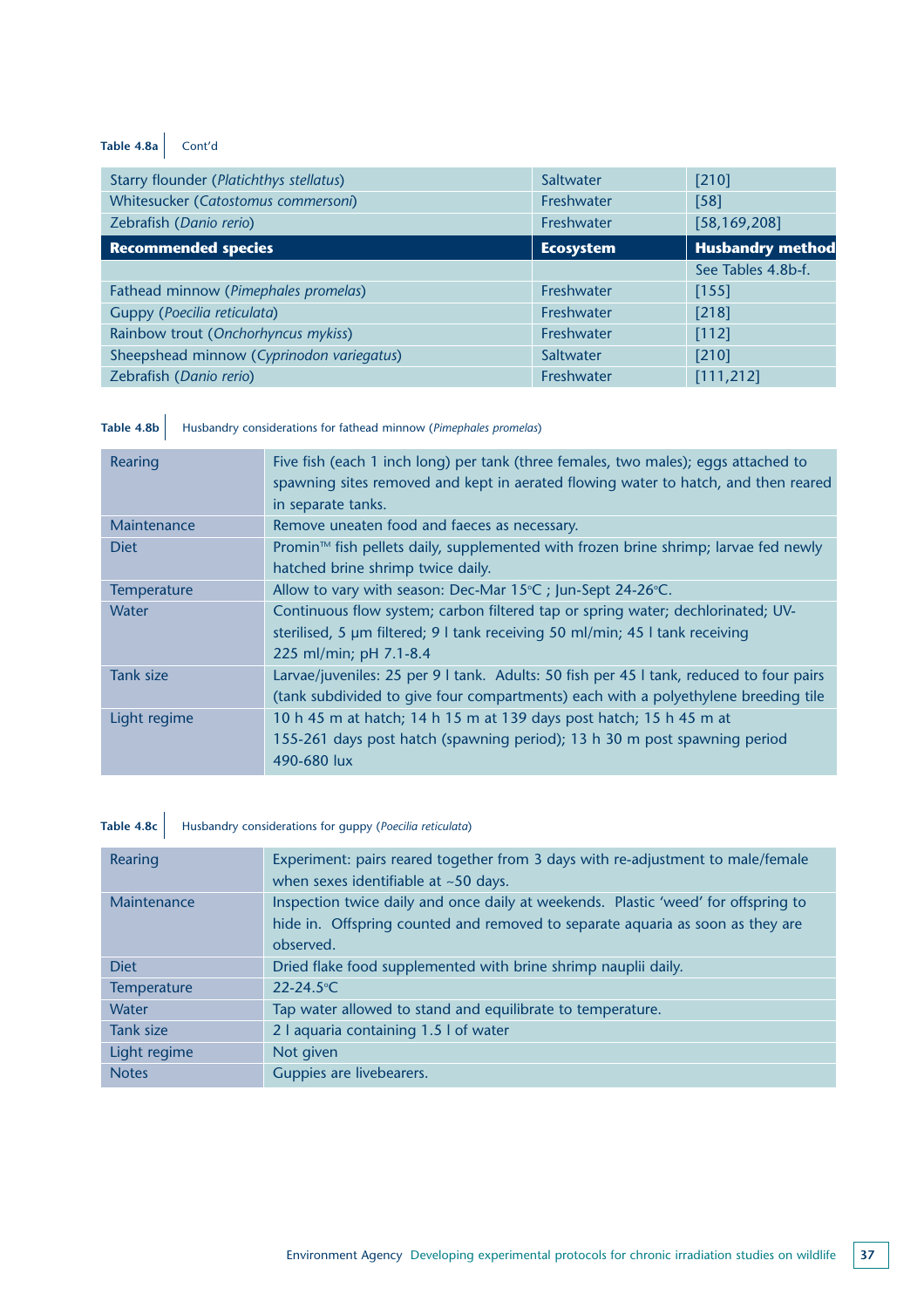### Table 4.8d Husbandry considerations for rainbow trout (*Onchorhynchus mykiss*)

| Rearing      | Eggs in trays with hatched fish passing through holes into the main tank.           |  |  |
|--------------|-------------------------------------------------------------------------------------|--|--|
| Maintenance  | Check twice daily (once daily at weekends). Flowing water keeps tanks clear; may be |  |  |
|              | turned off temporarily and any faeces, etc. removed by siphoning. Check chlorine    |  |  |
|              | levels regularly (e.g. weekly); must be below ~0.1 mg/l.                            |  |  |
| <b>Diet</b>  | Trout feed, pellet size and amount depending on fish size.                          |  |  |
| Temperature  | Allowed to vary during year: minimum 8°C and maximum 18°C.                          |  |  |
| Water        | All stages require well-aerated, dechlorinated, running water.                      |  |  |
| Tank size    | Depends on fish size, e.g. 50 young adult (~200 days old) fish in 450 l tank.       |  |  |
| Light regime | As natural                                                                          |  |  |

### **Table 4.8e** Husbandry considerations for sheepshead minnow (*Cyprinodon variegates*)

| Rearing      | Mating with two males and three females per spawning chamber; embryos and fry<br>reared in special chambers.                                                                                                       |
|--------------|--------------------------------------------------------------------------------------------------------------------------------------------------------------------------------------------------------------------|
| Maintenance  | Clean aquaria regularly using siphon with a mesh over the end to prevent fish being<br>siphoned off.                                                                                                               |
| <b>Diet</b>  | Fry: live brine shrimp nauplii 2-3 times per day. Juveniles and adults: dry fish food<br>(e.g. TetraMin®) twice daily supplemented with frozen brine shrimp.                                                       |
| Temperature  | $30\pm1$ °C                                                                                                                                                                                                        |
| Water        | Salinity ≥15 ‰, filtered 15 µm. Flow through to give 90% replacement in<br>8-12 hours.                                                                                                                             |
| Tank size    | Experiment: 45 x 90 x 26 cm with a water depth of 19 cm. Spawning chambers<br>$30 \times 35 \times 22$ cm for mating fish must prevent them eating any eggs (e.g. have a<br>screen to allow eggs to fall through). |
| Light regime | 12 hours light and 12 hours dark                                                                                                                                                                                   |

### **Table 4.8f** Husbandry considerations for zebrafish (*Danio rerio*)

| Rearing          | Fry raised in 1.5 I tanks but with only 1-2 cm depth of water initially (until yolk sac<br>absorbed) and then in tanks containing $\sim$ 50 fish in 1 l water. At 12 weeks reduced<br>to ten fish per tank; at 20 weeks, one pair per experimental tank. |
|------------------|----------------------------------------------------------------------------------------------------------------------------------------------------------------------------------------------------------------------------------------------------------|
| Maintenance      | Pairs allowed to breed once a week. Eggs removed for counting and fish transferred<br>to clean tanks and water once per week. Fish observed daily at feeding.                                                                                            |
| <b>Diet</b>      | Fry fed fry food (ZM Systems Ltd) and brine shrimp nauplii. Adults fed tropical fish<br>flake twice a day (once a day at weekends) supplemented with live or frozen Artemia.                                                                             |
| Temperature      | $26 - 28$ °C                                                                                                                                                                                                                                             |
| Water            | Tapwater purified by reverse osmosis and adjusted to 550 µS using Instant Ocean®<br>salts. Static system with water changed once a week.                                                                                                                 |
| <b>Tank size</b> | Experimental tanks: 1.5 I containing $\sim$ 1 I water. Tanks have grid bottoms to stop<br>parents eating eggs.                                                                                                                                           |
| Light regime     | 12 hours light and 12 hours dark                                                                                                                                                                                                                         |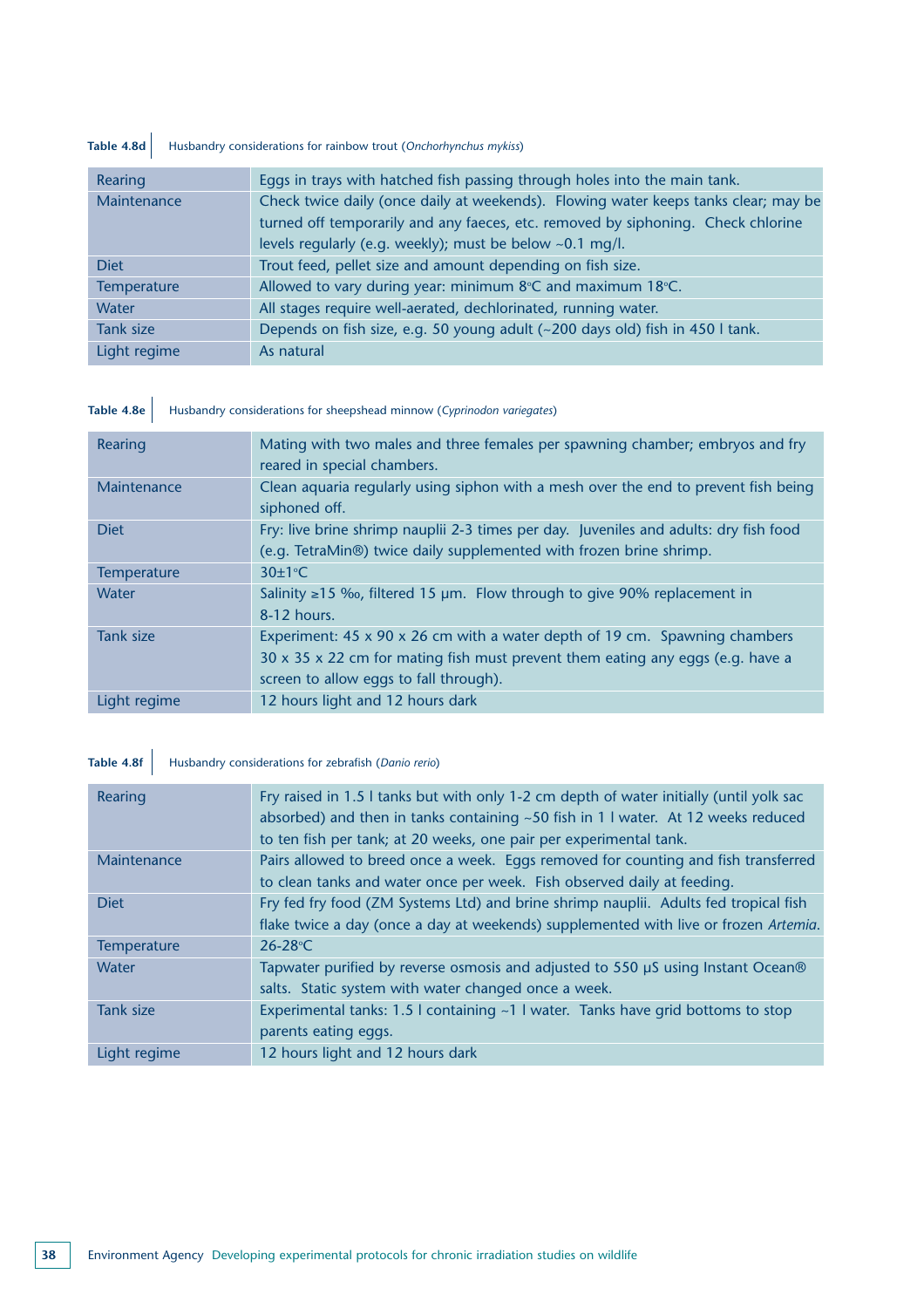### 4.12 Insects

Insects, particularly insect larvae, are very important in freshwater ecosystems because they form a major component of the freshwater benthic biomass [185]. Consequently, they are a key component of the aquatic foodweb and must be effectively protected to avoid perturbations in other parts of the foodweb. Insects are a common group in many ecosystems.

Laboratory and controlled field experiments investigating chronic radiation exposure to insects have involved ants (*Formica integra*), aphids (*Myzocallis discolor*), bark beetles (*Ips grandicollis*), wasps (*Dahlbominus fuscipennis*) and the yellow fever mosquito (*Aedes aegypti*) [19,29,30,88,221]. Behavioural changes, population changes, developmental success and eye colour mutations have been investigated.

The insects used in chemical toxicity tests are restricted to a few key test species, especially when compared with experiments on pesticides against target species. For chronic or life-cycle toxicology tests, the honeybee is recommended by both the OECD [152] and the US EPA [202]. The fruit fly, mosquito, biting and non-biting midges are also recommended by the US EPA [205].

As a result, the mosquito is recommended as a test species for chronic irradiation studies. Not only does it occupy a particular niche in the ecosystem as a blood-feeding insect, the mosquito (particularly *Aedes aegypti*) has also been used in chronic irradiation laboratory studies [88]. In addition, there is a wealth of scientific information in terms of ecotoxicological testing of mosquitoes and in the mosquito's role as a vector for tropical diseases.

The honeybee (*Apis mellifera*) has also been selected as a suitable test species. It is representative of pollinators and, like the mosquito, it occupies a particular ecosystem niche as a social insect. It has been used in chronic ecotoxicological tests and is a valid test species for use in acute toxicity tests. Chronic feeding experiments have also been undertaken to assess the long-term adverse effects of the pesticide imidacloprid on honeybee colonies. Endpoints considered were death, feeding activity, wax/comb production, breeding performance and colony vitality [175].

There appears to have been no irradiation studies using bees. One benefit of studying irradiationinduced reproductive effects in bees is the genetic homogeneity of drones. This strengthens the statistical assessment of any observed abnormalities by reducing the influence of genetic variation. For

the purposes of conducting low-cost experiments, however, the mosquito takes priority because experiments concerned with reproduction endpoints would require hive maintenance and the irradiation of queen bees before the establishment of the hives.

While it is strongly recommended that the two species mentioned above are used in further studies, a possible third species, *Drosophila melanogaster* (fruit fly), is also proposed. *Drosophila* has been used in ecotoxicology studies and extensively in genetic studies assessing the inheritance of characteristics between generations. Like *Apis mellifera*, it has also been used in chronic feeding experiments investigating dietary exposure to the organophosphate insecticide chlorpyrifos. The endpoints evaluated concerned different developmental stages of the fly, e.g. survivorship, hatchability, emergence, fecundity, fertility and reproductive performance [143].

Note: data have been extracted from the FRED using its classifications. Some insects have also been found in the 'soil fauna' group. Refer to Section 4.17 for further details.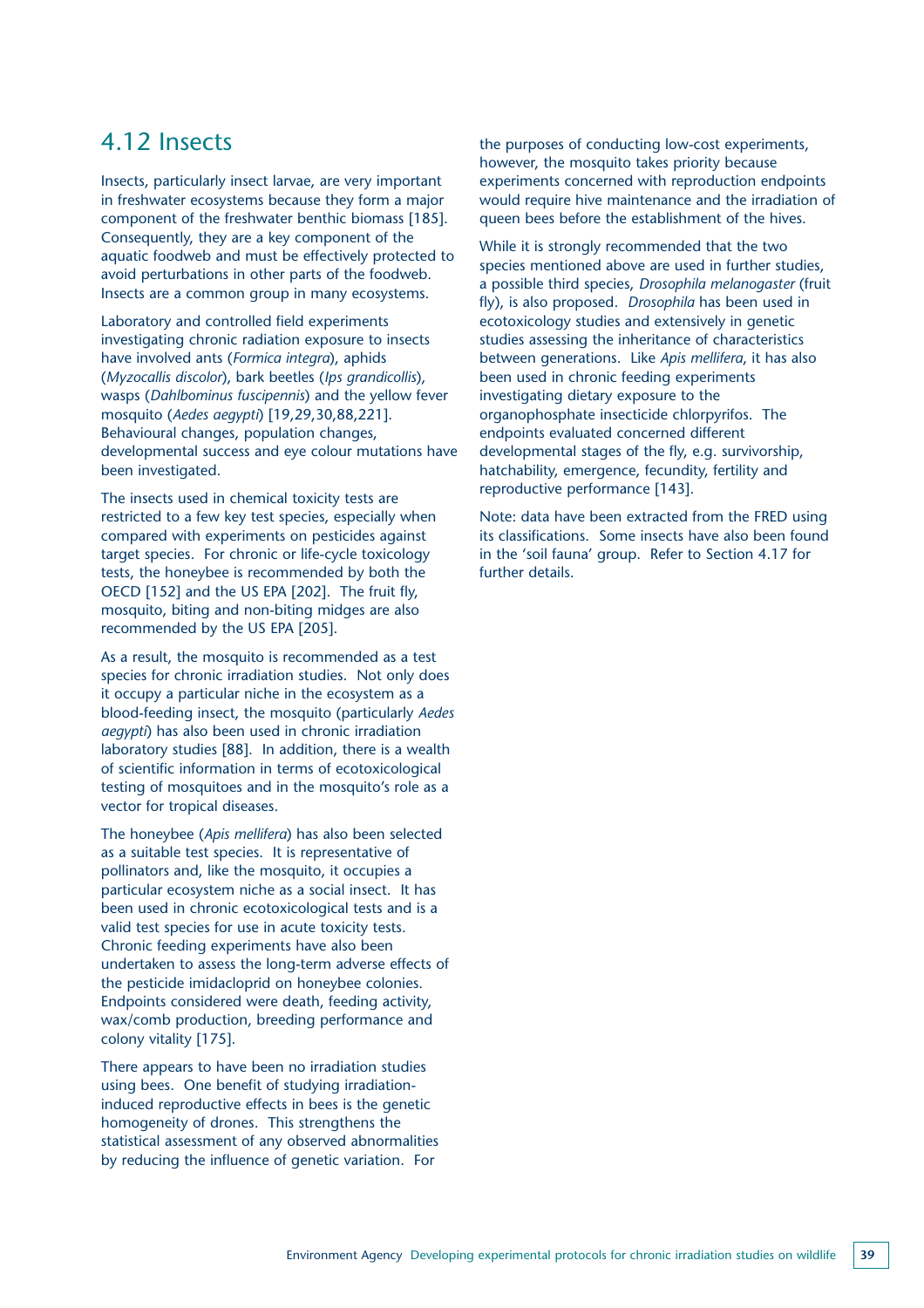### **Table 4.9a** Insects used in chronic experiments

| Species used in previous chronic radiation experiments              |                    |                         |  |
|---------------------------------------------------------------------|--------------------|-------------------------|--|
| <b>Species</b>                                                      | Ecosystem          | Reference               |  |
| Ants (Formica integra)                                              | <b>Terrestrial</b> | <b>FRED</b>             |  |
| Aphids (Myzocallis discolor)                                        | <b>Terrestrial</b> | <b>FRED</b>             |  |
| Arthropod                                                           | <b>Terrestrial</b> | <b>FRED</b>             |  |
| Bark beetle (Ips grandicollis)                                      | <b>Terrestrial</b> | <b>FRED</b>             |  |
| Leafminer (Cameraria hamadryadella)                                 | <b>Terrestrial</b> | <b>FRED</b>             |  |
| Termite (Nasulitermes costalis)                                     | <b>Terrestrial</b> | <b>FRED</b>             |  |
| Wasp (Dahlbominus fuscipennis)                                      | <b>Terrestrial</b> | <b>FRED</b>             |  |
| Western harvester ant (Pogonomyrmex occidentalis)                   | <b>Terrestrial</b> | <b>FRED</b>             |  |
| Yellow feaver mosquito (Aedes aegypti)                              | <b>Terrestrial</b> | <b>FRED</b>             |  |
| Dahlbominus sp.                                                     | <b>Terrestrial</b> | <b>FRED</b>             |  |
| Habrobracon juglandis                                               | <b>Terrestrial</b> | <b>FRED</b>             |  |
| Species used in testing chronic exposure to chemicals (ecotoxicity) |                    |                         |  |
| <b>Species</b>                                                      | Ecosystem          | Reference               |  |
| Biting midges (Ceratopogonidae)                                     | <b>Terrestrial</b> | [205]                   |  |
| <b>Black flies (Simuliidae)</b>                                     | <b>Terrestrial</b> | [205]                   |  |
| Fruit fly (Drosophila melanogaster)                                 | <b>Terrestrial</b> | [205]                   |  |
| Honey bee (Apis mellifera)                                          | <b>Terrestrial</b> | [202, 205]              |  |
| Mosquitoes (Culicidae)                                              | <b>Terrestrial</b> | [205]                   |  |
| Non-biting midges (Chironomidae)                                    | <b>Terrestrial</b> | $[205]$                 |  |
| Phantom midges (Chaoboridae)                                        | <b>Terrestrial</b> | $[205]$                 |  |
| <b>Recommended species</b>                                          | <b>Ecosystem</b>   | <b>Husbandry method</b> |  |
|                                                                     |                    | See Table 4.9b.         |  |
| Fruit fly (Drosophila melanogaster)                                 | <b>Terrestrial</b> |                         |  |
| Honey bee (Apis mellifera)                                          | <b>Terrestrial</b> |                         |  |
| Mosquitoes (Culicidae)                                              | <b>Terrestrial</b> |                         |  |

## **Table 4.9b** Husbandry considerations for honey bee (*Apis mellifera*)

| Maintenance              | Sugar/water mix should be available ad libitum.                                 |
|--------------------------|---------------------------------------------------------------------------------|
| <b>Diet</b>              | 50% sugar/water (purified or distilled) solution                                |
| <b>Temperature</b>       | $25-35$ °C                                                                      |
| <b>Relative humidity</b> | 50-80%                                                                          |
| Cage/tank size           | Small test chambers                                                             |
| Light regime             | Kept in dark except during doses and observations.                              |
| <b>Notes</b>             | Tests should be conducted on worker bees 1-7 days old. No acclimation period is |
|                          | necessary.                                                                      |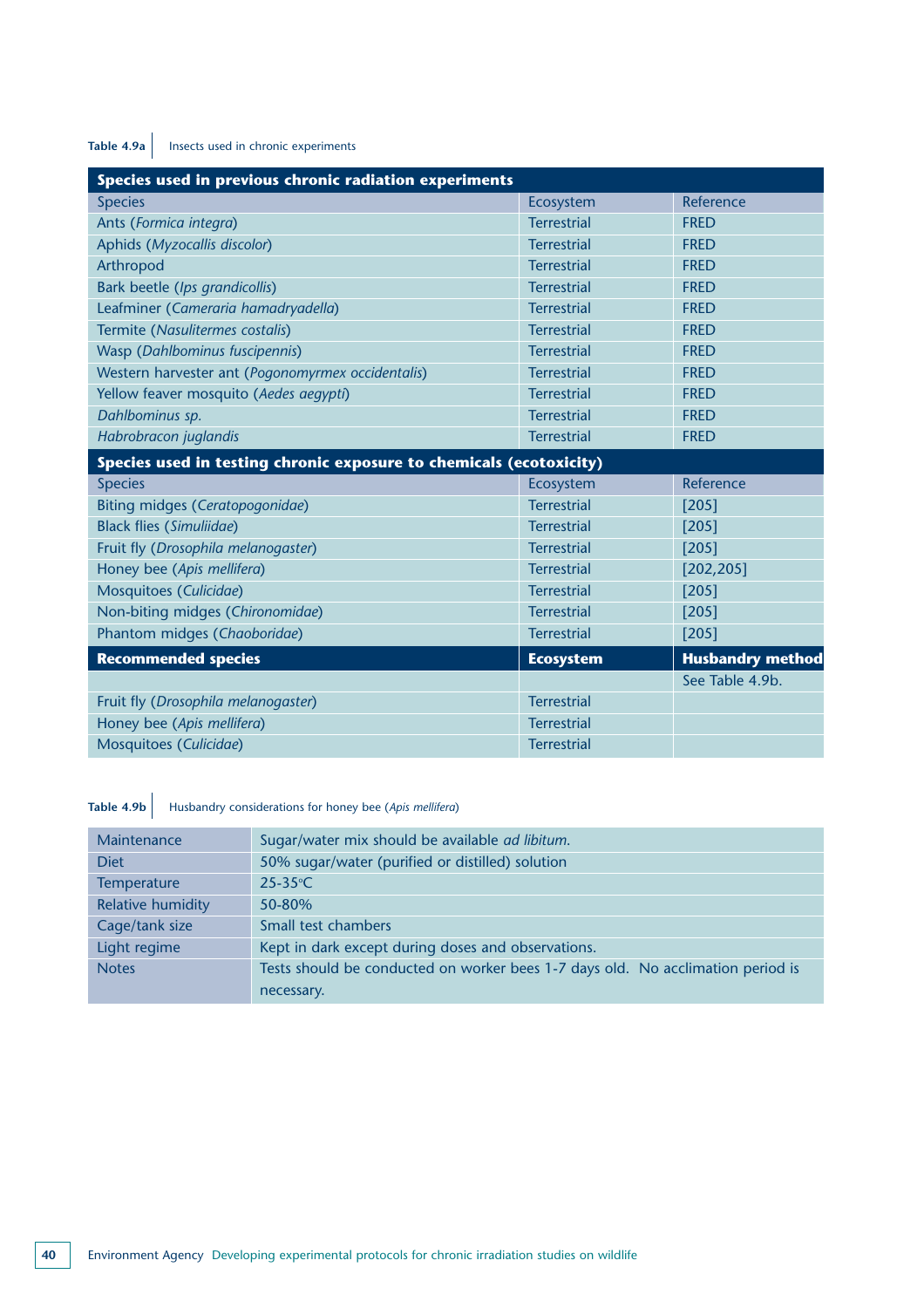### 4.13 Mammals

Mammals are found in both aquatic and terrestrial ecosystems, but the majority of studies into the effects of ionising radiation have focused on terrestrial mammals. This is also true of studies into the toxic effects of non-radioactive contaminants with the ubiquitous 'laboratory rat' being a common laboratory test organism.

An extensive range of mammals has been used in chronic radiation studies. These studies have encompassed survival rates in guinea pigs and sheep [35,129], chromosomal aberrations in reindeer [168] and tumour studies in beagles [39]. A wider range of endpoints (e.g. percentage mortality, biochemical parameters, seminal vesicle weight, body weight, micronuclei and number of spermatogonia cells) has been studied in the rat [9,59,123,159,160]. In

addition, mutation frequencies, lymphoid tumours, expanded single tandem repeat (ESTR) mutation rate, micronuclei and percentage sterility have been studied in the mouse [9,73,127,139,171].

Mammalian species used in ecotoxicology and standard toxicity testing are the rabbit, rat, dog, goat, guinea pig, monkey and Chinese hamster.

The mouse and rat are recommended for further chronic radiation studies because they are standard laboratory animals which are bred routinely and maintained in laboratories worldwide. Both species have copious entries in the FRED, having been the subject of a number of both chronic and acute radiation exposure studies. Mice and rats are representative of small mammals, a group of animals ubiquitous in terrestrial ecosystems worldwide.

| Table 4.10a $\vert$ Mammals used in chronic experiments |  |
|---------------------------------------------------------|--|
|---------------------------------------------------------|--|

| Species used in previous chronic radiation experiments              |                    |                  |  |
|---------------------------------------------------------------------|--------------------|------------------|--|
| <b>Species</b>                                                      | Ecosystem          | Reference        |  |
| Bank vole (Clethrionomys glareolous)                                | <b>Terrestrial</b> | <b>FRFD</b>      |  |
| <b>Beagle</b>                                                       | <b>Terrestrial</b> | <b>FRED</b>      |  |
| Dog                                                                 | <b>Terrestrial</b> | <b>FRED</b>      |  |
| Guinea pig                                                          | <b>Terrestrial</b> | <b>FRED</b>      |  |
| Kangaroo rats (Perognathus spp., Dipodomys spp.)                    | <b>Terrestrial</b> | <b>FRED</b>      |  |
| House mouse (Mus musculus)                                          | <b>Terrestrial</b> | <b>FRED</b>      |  |
| Mouse                                                               | <b>Terrestrial</b> | <b>FRED</b>      |  |
| Pig                                                                 | <b>Terrestrial</b> | <b>FRED</b>      |  |
| Rat                                                                 | <b>Terrestrial</b> | <b>FRED</b>      |  |
| Reindeer (Rangifer tarandus)                                        | <b>Terrestrial</b> | <b>FRED</b>      |  |
| Sheep                                                               | <b>Terrestrial</b> | <b>FRED</b>      |  |
| Spanish goat                                                        | <b>Terrestrial</b> | <b>FRED</b>      |  |
| Species used in testing chronic exposure to chemicals (ecotoxicity) |                    |                  |  |
| <b>Species</b>                                                      | Ecosystem          | Reference        |  |
| Chinese hamster                                                     |                    |                  |  |
| Dog                                                                 |                    |                  |  |
| Goat                                                                |                    |                  |  |
| Monkey                                                              |                    |                  |  |
| Pig                                                                 |                    |                  |  |
| <b>Rabbit</b>                                                       |                    |                  |  |
| Rat                                                                 |                    |                  |  |
| <b>Recommended species</b>                                          | Ecosystem          | Husbandry method |  |
|                                                                     |                    | See Table 4.10b. |  |
| <b>Mouse</b>                                                        |                    |                  |  |
| Rat                                                                 |                    |                  |  |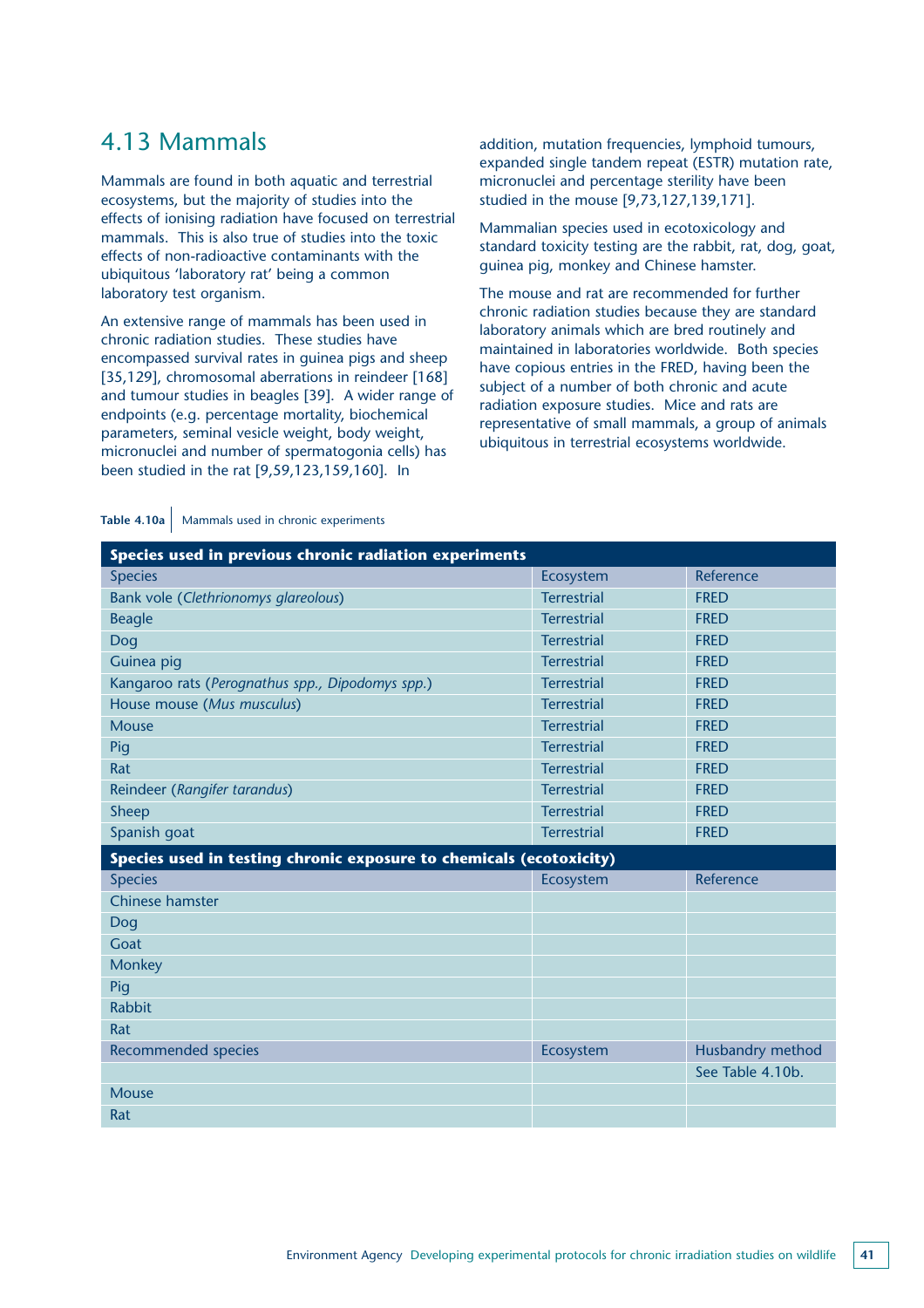#### Table 4.10b Husbandry considerations for rat

| Maintenance              | Commercial pellets and tap water ad libitum                |
|--------------------------|------------------------------------------------------------|
| <b>Diet</b>              | Commercial pellets; sawdust can serve as bedding material. |
| Temperature              | $18-26$ °C                                                 |
| <b>Relative humidity</b> | 40-70% humidity                                            |
| Cage/tank size           | Standard laboratory rat cages                              |
| Light regime             | 12 hours light and 12 hours dark                           |
| <b>Notes</b>             | Acclimation period of a minimum of 14 days                 |

### 4.14 Molluscs

Only two species of mollusc have been examined following chronic exposure to gamma radiation over long periods. Effects on predominantly reproductive endpoints were examined in freshwater snails, *Physa heterostropha* [57], while the effects of chronic exposure on growth and survival were studied in juvenile clams, *Mercenaria mercenaria* [20]. In addition larval oysters, *Crassostrea gigas*, have been used in a study of developmental endpoints [145]. A further eight species have been examined for effects of acute radiation exposures (see the FRED for more information).

Only a limited number of species have been used in toxicology tests on molluscs and exposures were usually acute (see Table 4.11a). In addition, it is not possible to carry out whole life-span studies of economically important bivalves such as oysters or mussels in the laboratory without considerable difficulty and expense. However, some long exposure experiments have been carried out. For instance, adult oysters (*Ostrea edulis*) were exposed to tributyltin leachates for a period of 75 days and the effects on the gonads examined [188]. In a similar manner, it was possible to examine the effects of a 16-week exposure of adult slipper limpets (*Crepidula fornicata*) to methyl mercury on their reproductive output and larval settlement [187]. It has been possible to culture a small bivalve, the coot clam (*Mulinia lateralis*), through a complete life-span in the laboratory [38]. The mean life span of this bivalve is around 60 days, making it an attractive choice as an experimental organism. However, it is not a native British species, coming from the eastern coast of North America. The freshwater snail, *P. heterostropha*, used in chronic radiation studies (see above) is also not native to Britain. However, it seems that *Lymnaea stagnalis*, a common British freshwater pond snail, would be a suitable equivalent experimental animal. and can be kept and bred readily in the laboratory [191,209].

Mussels have a sessile habit and, as filter feeders, they

pass large volumes of seawater across their gills. This has lead to their use as sentinel organisms, which give an indication of contaminant chemical concentrations (especially metals) in the water [142]. They have also been used for biomarker studies with endpoints such as micronucleus induction measured as an indication of possible genotoxic damage from environmental contaminants [32].

None of the species recommended for chronic radiation studies in Table 4.11a have been used previously in such experiments, but they have been chosen for their suitability based on the factors noted above. Slipper limpets and pond snails are readily obtained in Britain. The coot clam is not a native to the UK, but is included because of its advantages for complete life-span exposure experiments. However, it must be noted that it naturally burrows in sand and adults must be cultured in this medium. This means that attempts to expose adults to radionuclides in the water will be complicated by adsorption on sand. If applicable, radionuclides could be delivered by spiked algal food.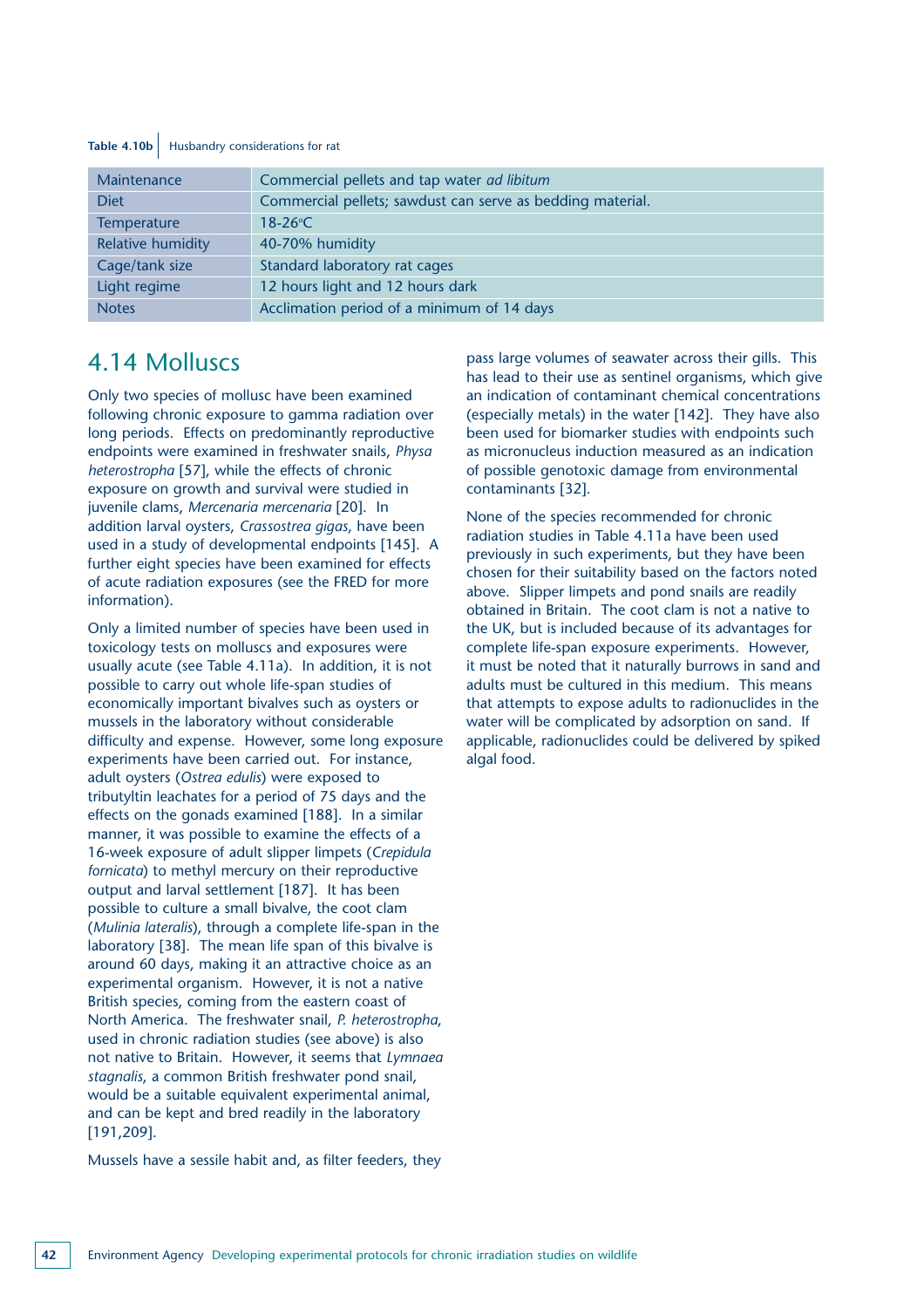#### Table 4.11a Mammals used in chronic experiments

| Species used in previous chronic radiation experiments              |                      |                         |
|---------------------------------------------------------------------|----------------------|-------------------------|
| <b>Species</b>                                                      | Ecosystem            | Reference               |
| Clam (Mercenaria mercenaria)                                        | Saltwater            | <b>FRED</b>             |
| Oyster (larvae) (Crassostrea gigas)                                 | Saltwater            | <b>FRED</b>             |
| Snail (Physa heterostropha)                                         | Freshwater/saltwater | <b>FRED</b>             |
| Species used in testing chronic exposure to chemicals (ecotoxicity) |                      |                         |
| <b>Species</b>                                                      | Ecosystem            | Reference               |
| Brown mussel (Perna perna)                                          | Saltwater            | [70]                    |
| Mussel (Mytilus edulis)                                             | Saltwater            | $[70]$                  |
| Oyster (Crassostrea gigas)                                          | Freshwater           | [210]                   |
| Oyster (Crassostrea virginica)                                      | Freshwater           | [210]                   |
| Pond snail (Lymnaea stagnalis)                                      | Freshwater           | [209]                   |
| Snail (Amnicola limnosa)                                            | Freshwater           | $[58]$                  |
| Snail (Lymnaea luteola)                                             | Freshwater           | [140]                   |
| Snail (Physa heterostropha)                                         | Freshwater           | $[58]$                  |
| Snail (Physa integra)                                               | Freshwater           | [58]                    |
| <b>Recommended species</b>                                          | <b>Ecosystem</b>     | <b>Husbandry method</b> |
|                                                                     |                      | See Table 4.11b.        |
| Pond snail (Lymnaea stagnalis)                                      | Freshwater           |                         |

**Table 4.11b** Husbandry considerations for pond snail (*Lymnaea stagnalis*)

| Rearing      | Two snails per litre in a 10 I tank; eggs reared in a Petri dish on agar; larvae in a 2 I<br>tank with 1 cm water and 1 cm added per week (water not changed); transfer to<br>10 I tank at 6 weeks. |
|--------------|-----------------------------------------------------------------------------------------------------------------------------------------------------------------------------------------------------|
| Maintenance  | Feed 2-3 times per week; remove left over feed as required; change water and clean                                                                                                                  |
|              | tank once per week.                                                                                                                                                                                 |
| <b>Diet</b>  | Green lettuce (main veins removed for larvae)                                                                                                                                                       |
| Temperature  | 21±2 $°C$ ; 25±1 $°C$ for egg incubation                                                                                                                                                            |
| <b>Water</b> | Tap water; pH8±0.2; aerated for adults and juveniles                                                                                                                                                |
| Tank size    | Adults in 10 I tank; eggs in Petri dish; then larvae in 2 I tanks                                                                                                                                   |
| Light regime | Moderate illumination                                                                                                                                                                               |
| <b>Notes</b> | Egg laying stimulated by change of fresh water.                                                                                                                                                     |
|              |                                                                                                                                                                                                     |

### 4.15 Mosses and lichens

Mosses and lichens have been considered as potential test organisms because they are primary producers and both groups are common throughout many types of terrestrial ecosystem.

There have been no studies of chronic or acute irradiation effects on mosses and laboratory studies would be difficult to perform. There is also no protocol for ecotoxicity testing using mosses, so this group has been excluded from further discussion within this good practice guidance.

Two papers were found in the FRED reporting studies on the effects of chronic field exposure on lichen diversity [28,222], but these studies are not relevant for this good practice guide. No other information on laboratory experiments using lichens was found. This group is therefore also excluded from further discussion.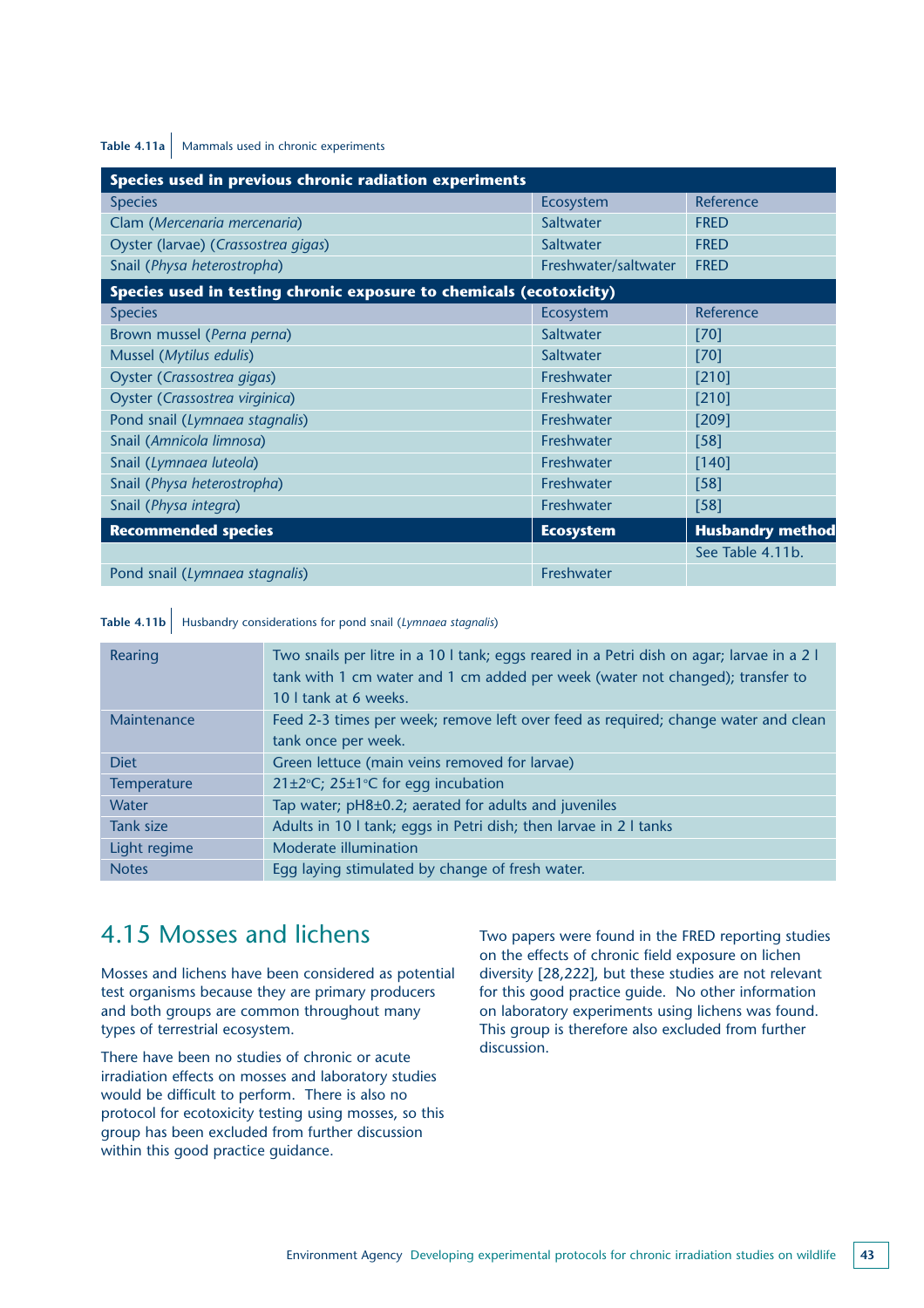### 4.16 Reptiles

Reptiles are found in both terrestrial and aquatic ecosystems and, like amphibians, some have a lifecycle where they spend periods of time in both. Reptiles are considered in environmental legislation and command protection, particularly in the UK, due to their conservation status.

Few experiments in which the effects of chronic radiation exposures on reptiles have been reported. There are some observations on animals collected from radiation-contaminated areas and one laboratory-based study [22], but the endpoints examined were cytological, e.g. micronuclei, cellular DNA content and chromosome abnormalities.

No reports are available from standard toxicology testing using reptiles as a recommended test species. As a result, it is not possible to recommend a species for this wildlife group.

|  |  | Table 4.12a   Reptiles used in chronic experiments |
|--|--|----------------------------------------------------|
|--|--|----------------------------------------------------|

| Species used in previous chronic radiation experiments              |                    |                         |
|---------------------------------------------------------------------|--------------------|-------------------------|
| <b>Species</b>                                                      | Ecosystem          | Reference               |
| Desert side-blotched lizard (Uta stansburiana)                      | <b>Terrestrial</b> | $[195]$                 |
| Pond slider                                                         | Freshwater         | <b>FRED</b>             |
| Slider turtles (Pseudemys scripta)                                  | Freshwater         | <b>FRED</b>             |
| Snapping turtle (Chelydra serpentine)                               | Freshwater         | <b>FRED</b>             |
| Species used in testing chronic exposure to chemicals (ecotoxicity) |                    |                         |
| <b>Species</b>                                                      | Ecosystem          | Reference               |
| None available                                                      |                    |                         |
| <b>Recommended species</b>                                          | <b>Ecosystem</b>   | <b>Husbandry method</b> |
| No recommendations made                                             |                    |                         |

### 4.17 Soil fauna including microflora

This wildlife group describes a wide range of organisms associated with the soil, including bacteria and fungi. The tendency for radionuclides that are released into terrestrial ecosystems to become associated with the soil may result in all organisms within this group being subjected to high radiation doses. These organisms are also common throughout many terrestrial ecosystems. A comprehensive understanding of the effects of ionising radiation within this group is, therefore, applicable to a wide range of terrestrial environmental protection scenarios.

A range of soil fauna has been used in chronic radiation experiments including bacteria, earthworms, beetles, fungi, algae and woodlice. Earthworms, beetles and woodlice have also been used in standard toxicity testing alongside springtails (*Folsomia candida*), centipedes and nematodes. Earthworms, springtails and woodlice are recommended for further chronic radiation studies.

Earthworms have been used in both chronic irradiation studies and ecotoxicology studies, and are viewed as being representative of higher invertebrates [184]. *Eisenia fetida* is recommended as a test species for chronic irradiation studies due to the ease with which it can be obtained and experimented on, and its short life-cycle. This species has also been selected by the American Society for Testing and Materials (ASTM) [17] and the US EPA has used this species for toxicity screening of hazardous waste sites. Much chemical toxicity data exist on *E. fetida*. In addition, there are standard International Standards Organisation (ISO) and OECD protocols [105,151] for conducting ecotoxicology experiments on *E. fetida*, using reproduction as the endpoint [184]. Further laboratory work would facilitate the derivation of dose-effect relationships for this species.

Springtails (collembolans) have been used in toxicity studies since the middle of the 20th century. They are easy to maintain within a laboratory, requiring little space and minimal equipment. They also have a high reproductive rate and short development period (approximately 2-3 weeks). They are thus an extremely useful test species for studies requiring assessment of reproductive endpoints. There are no records in the FRED of springtails being used in chronic ionising radiation exposure experiments, but many species have been used in chemical toxicology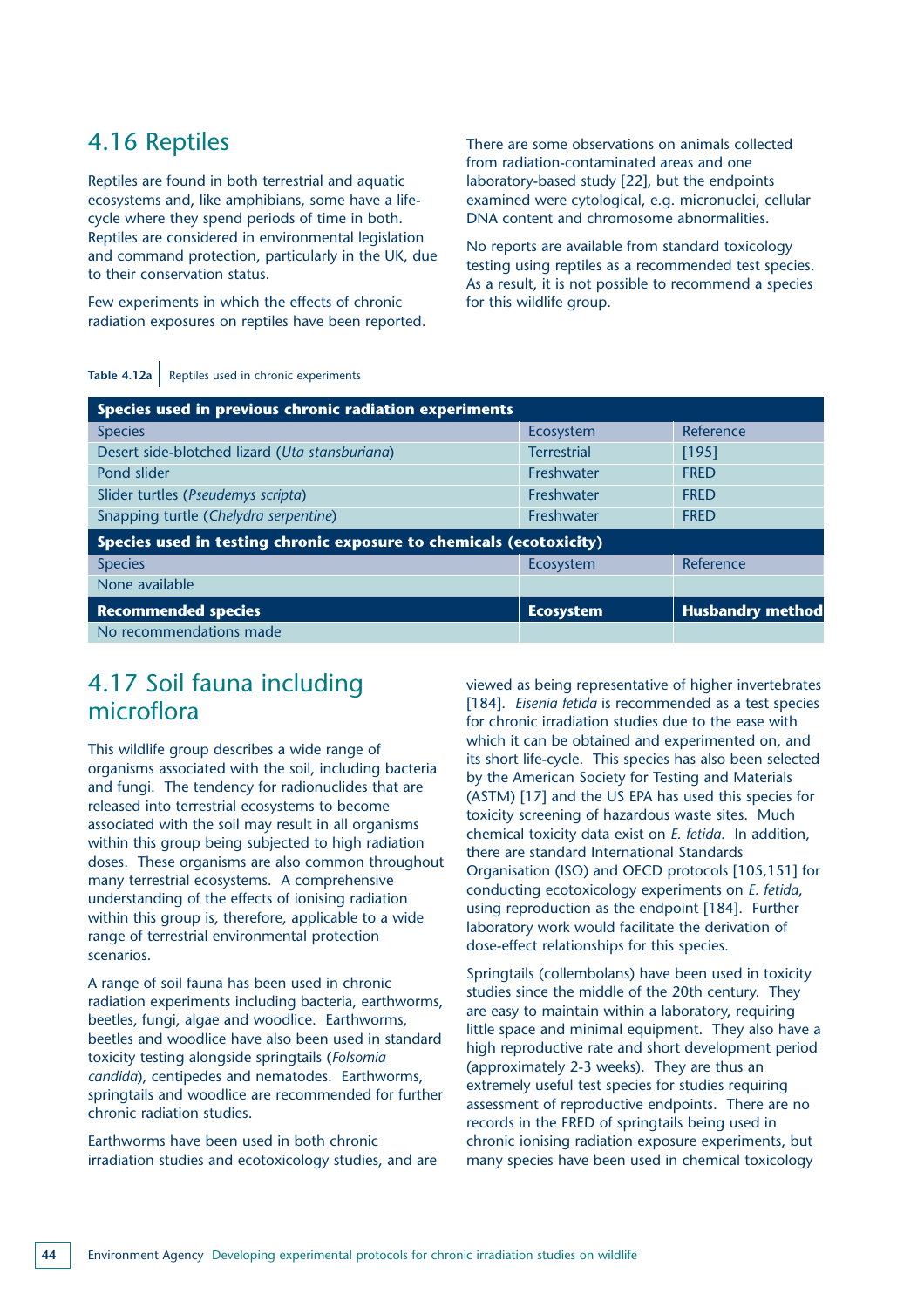studies. These species include *Folsomia candida*, *Folsomia fimetaria* and Isotoma viradis [184]. The most commonly used is *F. candida* and an ISO guideline [106] exists for this species. It is therefore recommended as a test species for chronic irradiation experiments.

The other recommended springtail species is *I. viradis*. Although the protocol developed by SECOFASE<sup>1</sup> for this species is based around survival rather than reproduction, this species has behavioural characteristics that would make it useful for some types of chronic irradiation test, specifically where the radiation dose is applied by spiking the soil. Spiking the soil by surface watering results in a radionuclide concentration gradient through the soil profile. As *I. viradis* generally resides in the top 1 cm of the soil in an experimental enclosure [184], it is highly unlikely to avoid the elevated radionuclide concentrations of the upper soil layers. This is not necessarily the case for other springtail species.

Woodlice are easy to maintain under laboratory conditions, requiring little maintenance and space. They have been used in both chronic irradiation and ecotoxicology studies, and are a common component of most terrestrial ecosystems. *Porcellio scaber* is proposed as a suitable test species because there is an established method for conducting reproductive endpoint studies on this species [184]. It should, however, be noted that many factors can influence the reproductive success of woodlice. Spurgeon *et al*. [184] recommend using springtails, in preference, on the grounds that they occupy the same trophic level as woodlice and are easier to conduct experiments on.

Algal films growing over the soil surface (aquatic algal species are discussed in Section 4.7) can be cultured in the laboratory on nutrient agar plates. However, some species are microscopic and thus require specialist knowledge. Given that there is little information on chronic irradiation for this group, it is excluded from further discussion.

Some fungi can also be cultured in the laboratory on nutrient agar plates; however, assessments will require specialist knowledge. Given that again there is currently little information on this group, it is excluded from further discussion.

Note: Data have been extracted from the FRED using its classifications. Some 'soil fauna' can also be classified as 'insects'. Refer to Section 4.12 for further details.

<sup>1</sup> SECOFASE (Development, Improvement and Standardisation of Test Systems for Assessing Sublethal Effects of Chemicals on Fauna in the Soil Ecosystem) was a European research project that ran from 1993 to 1996. The project developed protocols for ten soil invertebrate taxa, including earthworms and springtails.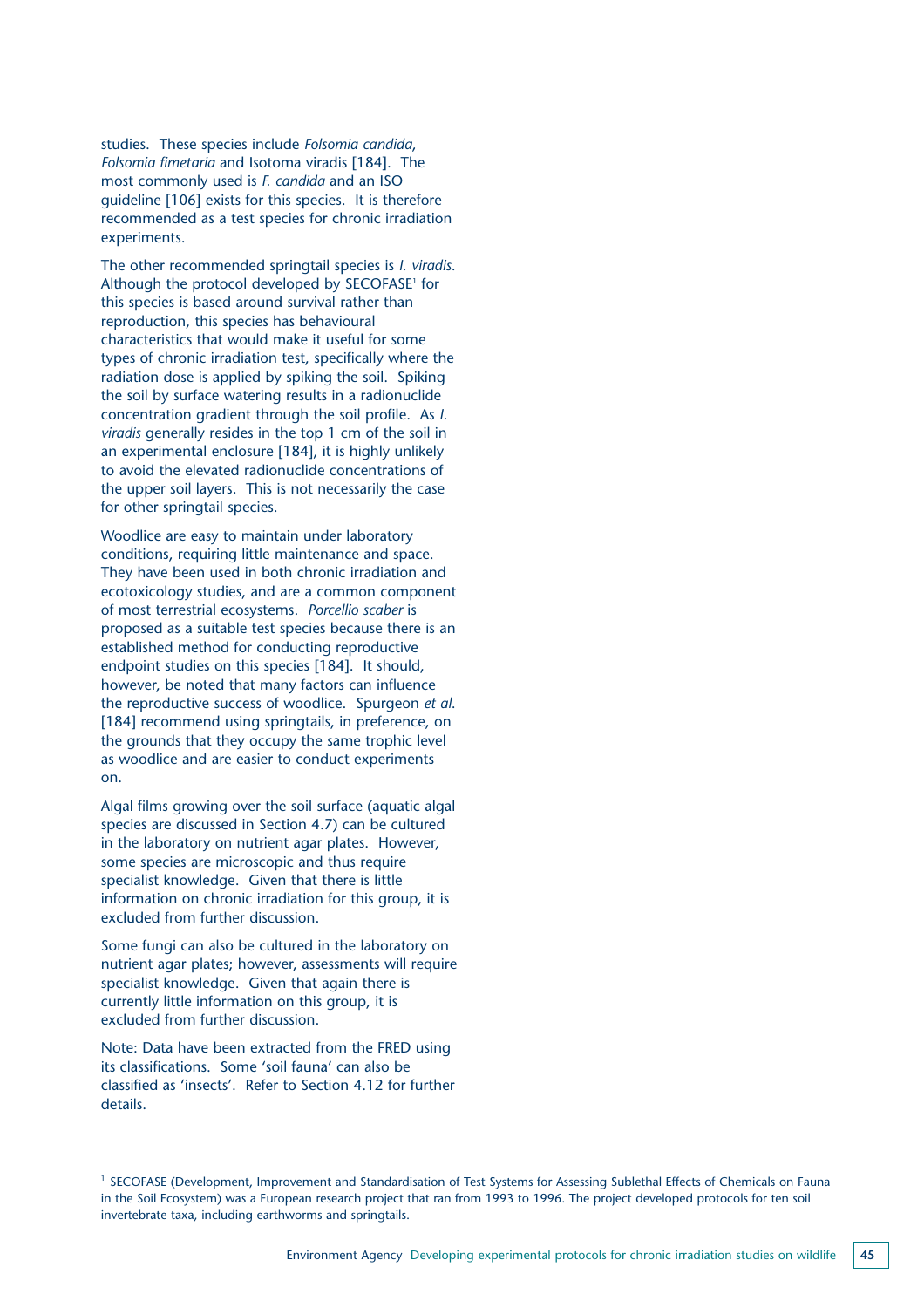**Table 4.13a** Soil fauna, including microflora, used in chronic experiments

| Species used in previous chronic radiation experiments |                    |             |
|--------------------------------------------------------|--------------------|-------------|
| <b>Species</b>                                         | Ecosystem          | Reference   |
| <b>Bacteria</b>                                        |                    |             |
| Actinomycete                                           | <b>Terrestrial</b> | <b>FRED</b> |
| Bacteria spp.                                          | <b>Terrestrial</b> | <b>FRED</b> |
| Escherichia coli                                       | Aquatic            | <b>FRED</b> |
| Euglena gracilis                                       | Aquatic            | <b>FRED</b> |
| <b>Nitrosomonas</b>                                    | <b>Terrestrial</b> | <b>FRED</b> |
| Tetrahymena thermophilia                               | Aquatic            | <b>FRED</b> |
| <b>Beetle</b>                                          |                    |             |
| Carabidae                                              | <b>Terrestrial</b> | <b>FRED</b> |
| Elateridae                                             | <b>Terrestrial</b> | <b>FRED</b> |
| Staphylinidae                                          | <b>Terrestrial</b> | <b>FRED</b> |
| <b>Earthworm</b>                                       |                    |             |
| Dendrobaena octaedra                                   | <b>Terrestrial</b> | <b>FRED</b> |
| Earthworm                                              | <b>Terrestrial</b> | <b>FRED</b> |
| Eisenia nordenskioldi                                  | <b>Terrestrial</b> | <b>FRED</b> |
| Lumbricidae                                            | <b>Terrestrial</b> | <b>FRED</b> |
| Octolasium lacteum                                     | <b>Terrestrial</b> | <b>FRED</b> |
| <b>Fly</b>                                             |                    |             |
| <b>Diptera</b>                                         | <b>Terrestrial</b> | <b>FRED</b> |
| <b>Fungus</b>                                          |                    |             |
| <b>Armillaria</b>                                      | <b>Terrestrial</b> | <b>FRED</b> |
| <b>Basidiomycetes</b>                                  | <b>Terrestrial</b> | <b>FRED</b> |
| Lycogala                                               | <b>Terrestrial</b> | <b>FRED</b> |
| Lycoperdon                                             | <b>Terrestrial</b> | <b>FRED</b> |
| <b>Scorpion</b>                                        |                    |             |
| <b>Tityus bahiensis</b>                                | <b>Terrestrial</b> | <b>FRED</b> |
| Soil algae community                                   |                    |             |
| <b>Botydiopsis</b>                                     | <b>Terrestrial</b> | <b>FRED</b> |
| Calothrix                                              | <b>Terrestrial</b> | <b>FRED</b> |
| Chlamydomonas                                          | <b>Terrestrial</b> | <b>FRED</b> |
| Chlorella                                              | <b>Terrestrial</b> | <b>FRED</b> |
| Hormidium flacidum                                     | <b>Terrestrial</b> | <b>FRED</b> |
| <b>Neochloris</b>                                      | <b>Terrestrial</b> | <b>FRED</b> |
| <b>Nostoc</b>                                          | <b>Terrestrial</b> | <b>FRED</b> |
| <b>Oocystis</b>                                        | <b>Terrestrial</b> | <b>FRED</b> |
| <b>Oscillatoria</b>                                    | <b>Terrestrial</b> | <b>FRED</b> |
| Schizothrix                                            | <b>Terrestrial</b> | <b>FRED</b> |
| Soil algae spp.                                        | <b>Terrestrial</b> | <b>FRED</b> |
| Stichococcus                                           | <b>Terrestrial</b> | <b>FRED</b> |
| <b>Tetracystis</b>                                     | <b>Terrestrial</b> | <b>FRED</b> |
| Tolypothrix                                            | <b>Terrestrial</b> | <b>FRED</b> |
| <b>Woodlice</b>                                        |                    |             |
| Armadilidium vulgare                                   | <b>Terrestrial</b> | <b>FRED</b> |
| Oniscus asellus                                        | <b>Terrestrial</b> | <b>FRED</b> |
| Pocellio scaber                                        | <b>Terrestrial</b> | <b>FRED</b> |
| Trachelipus wachtleri                                  | <b>Terrestrial</b> | <b>FRED</b> |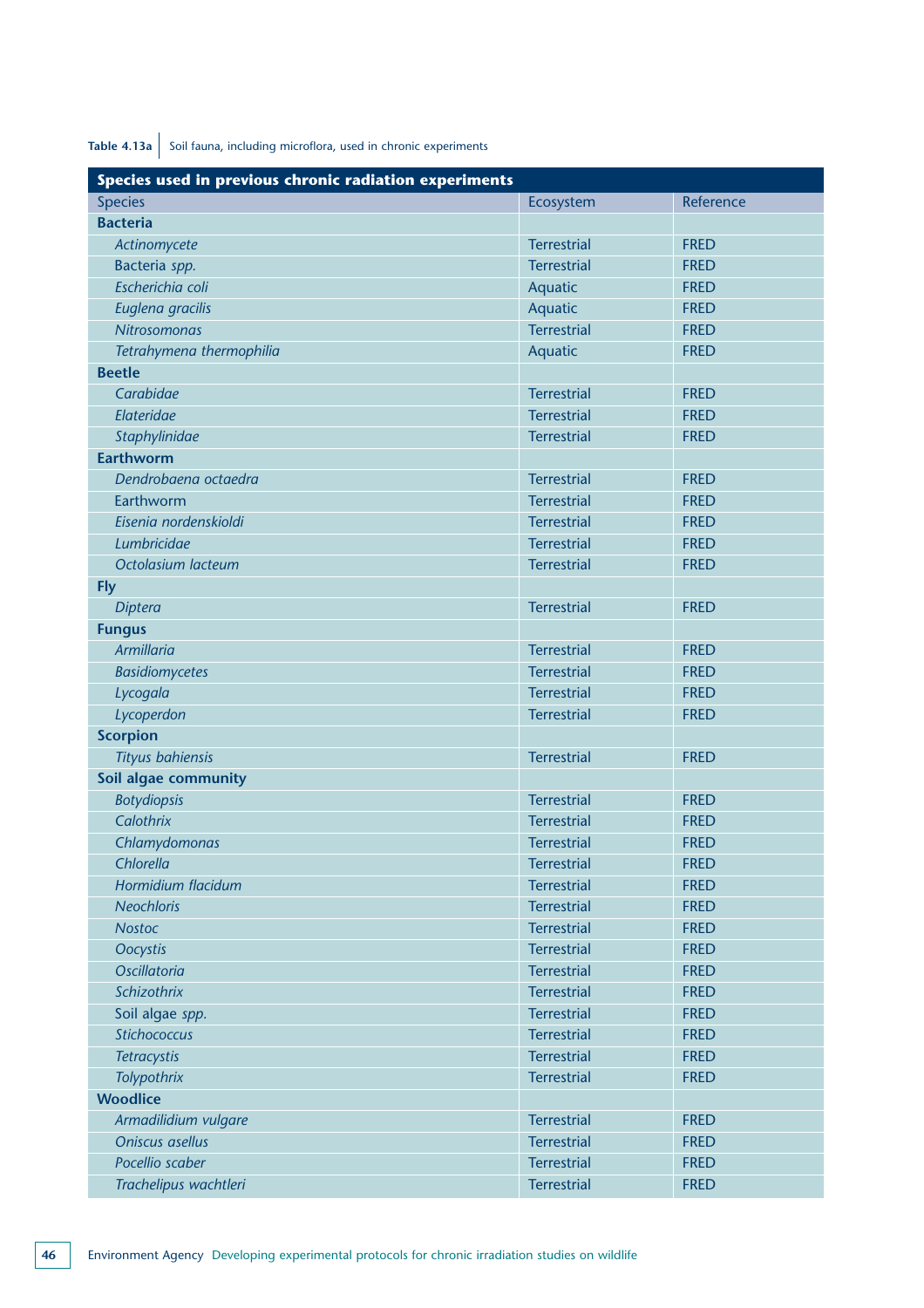### **Table 4.13a** Cont'd

| Species used in testing chronic exposure to chemicals (ecotoxicity) |                    |                         |
|---------------------------------------------------------------------|--------------------|-------------------------|
| <b>Species</b>                                                      | Ecosystem          | Reference               |
| Nematode (Caenorhabditis)                                           | <b>Terrestrial</b> | $[184]$                 |
| Earthworm (Eisenia andrei)                                          | <b>Terrestrial</b> | $[184]$                 |
| Earthworm (Eisenia fetida)                                          | <b>Terrestrial</b> | [184]                   |
| Earthworm (Enchytraeus albius)                                      | <b>Terrestrial</b> | [184]                   |
| Springtail (Folsomia candida)                                       | <b>Terrestrial</b> | $[184]$                 |
| Springtail (Folsomia fimetaria)                                     | <b>Terrestrial</b> | $[184]$                 |
| Springtail (Isotoma virdis)                                         | <b>Terrestrial</b> | $[184]$                 |
| Centipede (Lithobius mutabilis)                                     | <b>Terrestrial</b> | $[184]$                 |
| Woodlouse (Porcellio scaber)                                        | <b>Terrestrial</b> | [184]                   |
| Beetle (Staphylinidae)                                              | <b>Terrestrial</b> | $[184]$                 |
| <b>Recommended species</b>                                          | <b>Ecosystem</b>   | <b>Husbandry method</b> |
|                                                                     |                    | See Tables 4.13b & c.   |
| Earthworm (Eisenia fetida)                                          | <b>Terrestrial</b> | $[184]$                 |
| Springtail (Folsomia candida; Isotoma virdis)                       | <b>Terrestrial</b> | $[184]$                 |
| Woodlouse (Pocellio scaber)                                         | <b>Terrestrial</b> | $[184]$                 |

## **Table 4.13b** Husbandry considerations for earthworm (*Eisenia fetida*)

| <b>Diet</b>        | Air-dried finely ground cow manure                                            |
|--------------------|-------------------------------------------------------------------------------|
| <b>Temperature</b> | $20 \pm 2$ °C                                                                 |
| Tank size          | $30 \times 20 \times 20$ cm                                                   |
| Light regime       | Controlled light and dark cycles - preferably 16 hours light and 8 hours dark |

### **Table 4.13c** Husbandry considerations for woodlouse (*Pocellio scaber*)

| Maintenance  | Tanks filled to a depth of 15 cm with uncontaminated field maple leaves which have<br>been air-dried at room temperature for 72 hours and then rehydrated at 100%<br>relative humidity for 48 hours. |
|--------------|------------------------------------------------------------------------------------------------------------------------------------------------------------------------------------------------------|
| <b>Diet</b>  | Field maple leaves                                                                                                                                                                                   |
| Temperature  | $16^{\circ}$ C                                                                                                                                                                                       |
| Water        | High humidity required (occasional spraying with distilled water)                                                                                                                                    |
| Tank size    | $30 \times 20 \times 20$ cm                                                                                                                                                                          |
| Light regime | 16 hours light and 8 hours dark                                                                                                                                                                      |
| <b>Notes</b> | Tanks covered in polythene sheets                                                                                                                                                                    |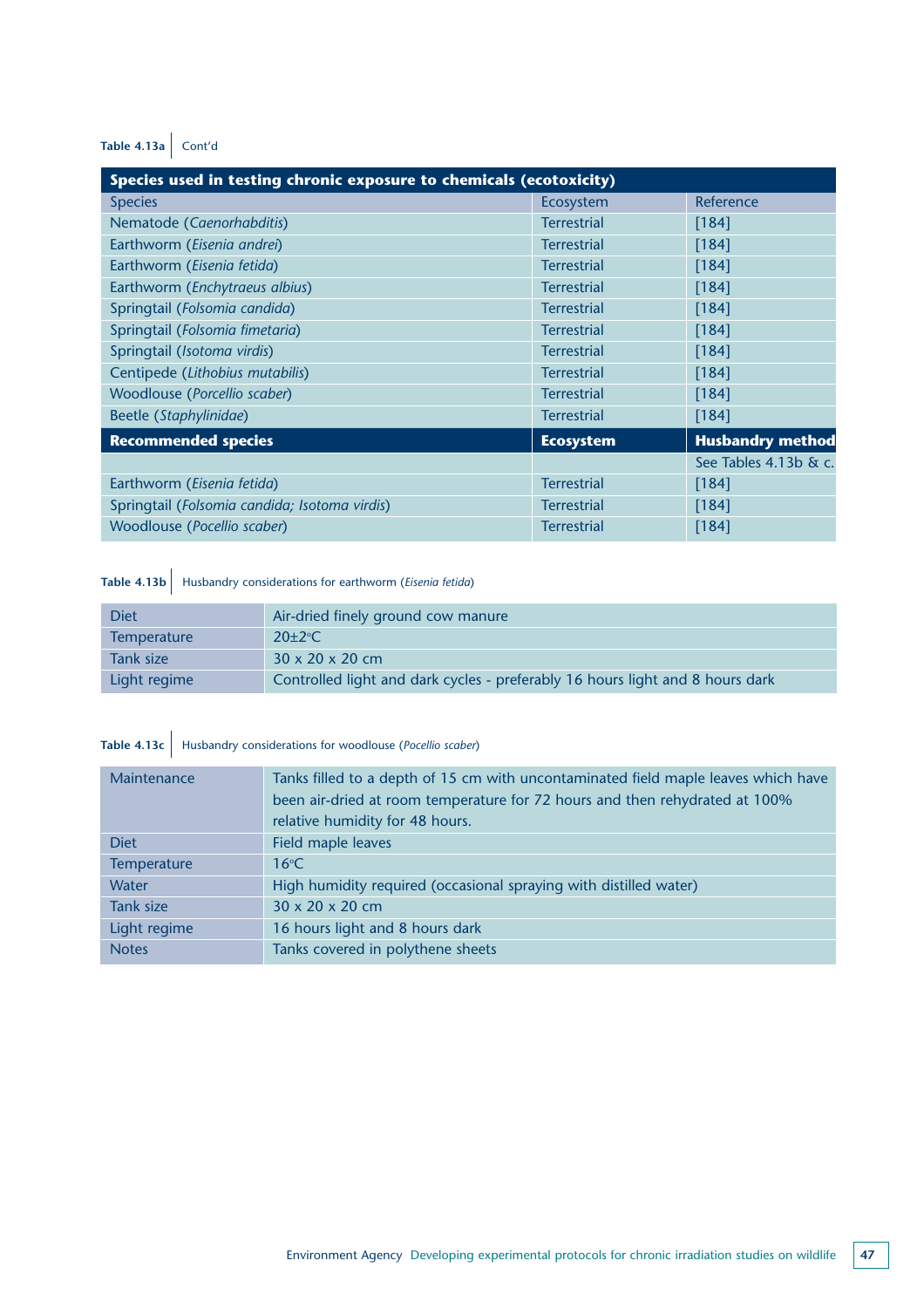### 4.18 Terrestrial plants

Terrestrial plants are primary producers in terrestrial ecosystems. If plants are not adequately protected, than all other trophic levels within that ecosystem are likely to be negatively impacted. It is also important to understand the effects of ionising radiation on plants in considerable detail because the majority of plants are permanently exposed to both the air and soil components of a terrestrial ecosystem. Therefore, both plant roots and shoots must be adequately protected.

The terrestrial plant species used in chronic radiation experiments are shown in Table 4.14a. Few laboratory studies have considered the chronic radiation exposure of terrestrial plants due to the logistical difficulties in exposing plants to irradiation for extended time periods. More studies of chronic radiation effects in controlled field conditions have been undertaken. Studies of chronic radiation effects in the field following the Chernobyl and Eastern Ural (Kystym) accidents have not been considered for the purpose of this report, as these are not controlled dose studies.

The chronic laboratory studies that have been undertaken have focused on the germination and growth of a range of conifer species (*Pinus banksiana, Picea mariana, Pinus resinosa, Pinus sylvestris, Picea glauca* and *Pinus strobus* [50,179]) and mutation effects (pollen sterility and chromosome aberrations) in two species, *Hordeum vulgare* [180] and *Viccia cracca* [162]. The controlled field experiments are forest studies focusing on a wider range of plant species, including many tree species and understorey plants. Detailed measurements have generally been conducted on tree species, but there are sparse data for understorey plants. Coniferous species are the most widely studied because of their sensitivity to radiation and their broad distribution in environments with elevated levels of radiation.

Chronic experiments have focused on coniferous tree species with only a few studies of deciduous tree species, agricultural crops and understorey plants. *Pinus spp.* are the most widely studied and have been subject to comprehensive long-term controlled field experiments over 8-10 years (e.g. [182,183]). Studies investigating the effects of radiation on mutation endpoints have focused on chromosome aberrations [36] and DNA damage [116] in agricultural crops.

Plant species have been used in ecotoxicological testing and the most common are summarised in Table 4.14a. The majority of these species are agricultural crops, both monocotyledons and dicotyledons, as the tests were designed to examine the effects of plant protection products used in agriculture. In ecotoxicological testing, 6-10 species (representing a ratio of 1:2 monocotyledons to dicotyledons) are generally used and many of these species would be suitable for experiments using irradiation.

Coniferous trees are, however, excluded from the species recommended in Table 4.14a for use in chronic, long-term radiation experiments. This is because they have not been used in standard ecotoxicity-type work and there are many problems associated with standardising experiments.

Instead, the recommended species are *Brassica rapa* and *Avena sativa*. While they have not been used in radiation experiments, both are used extensively for ecotoxicological testing of a range of contaminants and are given as principal test species by ISO, OECD and ASTM [15,107,152]. There is thus a substantial amount of information on Brassica rapa, which can also be used for a full life-cycle test in a relatively short time-period. It would provide significantly more information than the standard seedling emergence and growth tests. Details of the use and maintenance of these species are also given in Table 4.14a. A full life-cycle test has been designed for *B. rapa*, using a rapid cycling variant [107]. This enables chronic reproductive endpoints to be assessed. There is detailed information available on the growth, inhibition responses and test conditions for Avena sativa.

Ecotoxicity tests have shown that there is wide variation in sensitivity to pollutants between different species of terrestrial plants. It is, therefore, recommended that a range of species representing the different groups is studied, as it is possible that different species will also vary widely in response to radiation. Other species listed in Table 4.14a for ecotoxicity tests could also be used [15,107,152].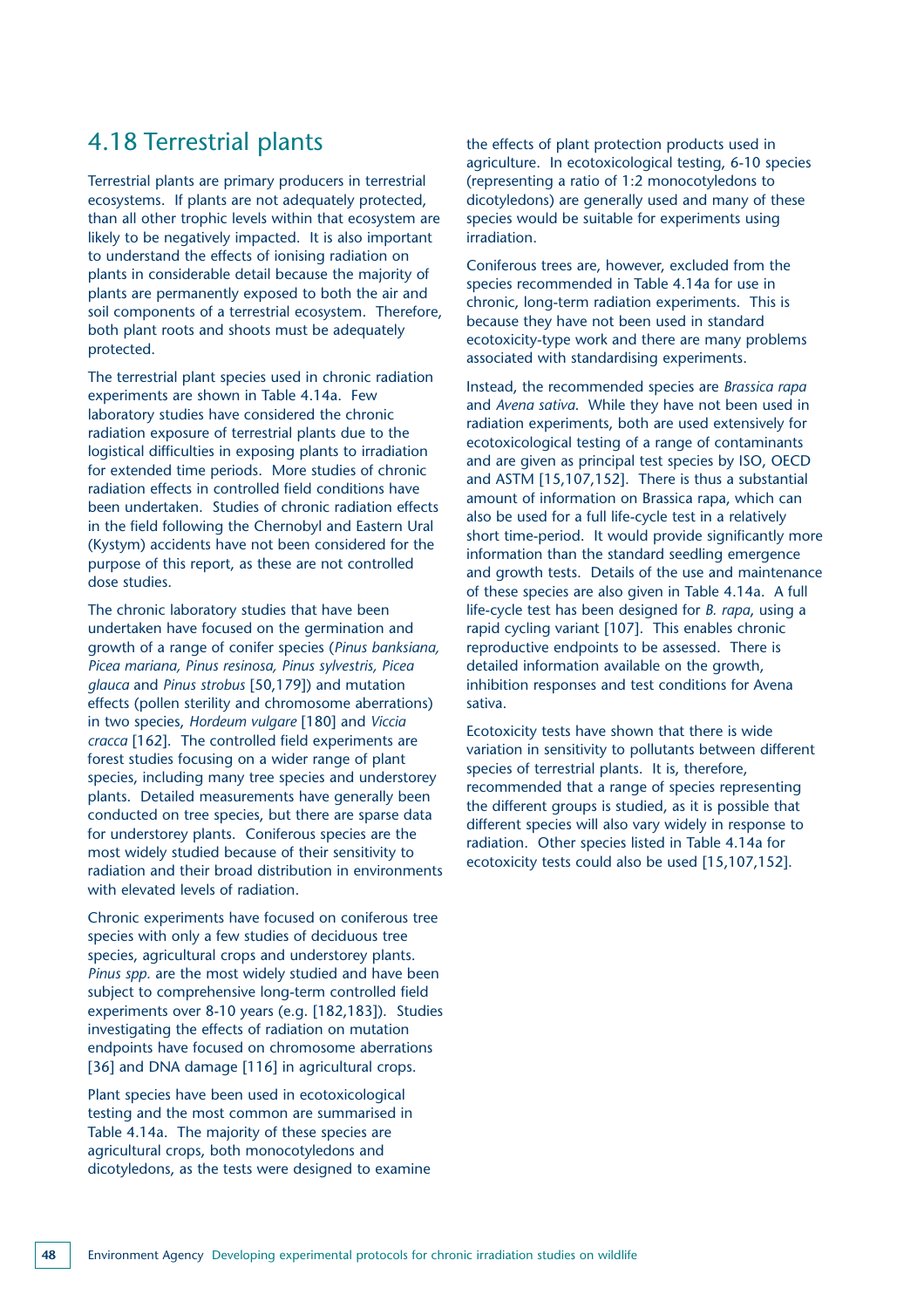### Table 4.14a Terrestrial plants used in chronic experiments

| Species used in previous chronic radiation experiments |                    |               |             |
|--------------------------------------------------------|--------------------|---------------|-------------|
| <b>Species</b>                                         | Ecosystem          | Life Stage    | Reference   |
| <b>Controlled laboratory experiments</b>               |                    |               |             |
| Jack pine (Pinus banksiana)                            | <b>Terrestrial</b> |               | <b>FRED</b> |
| Barley (Hordeum vulgare)                               | <b>Terrestrial</b> | Seedling      | <b>FRED</b> |
| Pea (Viccia cracca)                                    | <b>Terrestrial</b> |               | <b>FRED</b> |
| Black spruce (Picea mariana)                           | <b>Terrestrial</b> |               | <b>FRED</b> |
| Red pine (Pinus resinosa)                              | <b>Terrestrial</b> |               | <b>FRED</b> |
| Scots pine (Pinus sylvestris)                          | <b>Terrestrial</b> |               | <b>FRED</b> |
| White spruce (Picea glauca)                            | <b>Terrestrial</b> |               | <b>FRED</b> |
| White pine (Pinus strobus)                             | <b>Terrestrial</b> |               | <b>FRED</b> |
| <b>Controlled field experiments</b>                    |                    |               |             |
| Balsam fir (Abies balsamea)                            | <b>Terrestrial</b> | <b>Mature</b> | <b>FRED</b> |
| Trembling aspen (Populus tremuloides)                  | <b>Terrestrial</b> | <b>Mature</b> | <b>FRED</b> |
| Bebb willow (Salix bebbiana)                           | <b>Terrestrial</b> | <b>Mature</b> | <b>FRED</b> |
| Paper birch (Betula papyrifera)                        | <b>Terrestrial</b> | <b>Mature</b> | <b>FRED</b> |
| Alder (Alnus rugosa)                                   | <b>Terrestrial</b> | <b>Mature</b> | <b>FRED</b> |
| Yellow sedge (Carex pensylvanica)                      | <b>Terrestrial</b> | <b>Mature</b> | <b>FRED</b> |
| Buckwheat (Fagopyrum esculentum)                       | <b>Terrestrial</b> | <b>Mature</b> | <b>FRED</b> |
| Meadow fescue (Festuca pratensis)                      | <b>Terrestrial</b> | <b>Mature</b> | <b>FRED</b> |
| Black ash (Fraxinus nigra)                             | <b>Terrestrial</b> | <b>Mature</b> | <b>FRED</b> |
| Black huckleberry (Gaylussacia baccata)                | <b>Terrestrial</b> | <b>Mature</b> | <b>FRED</b> |
| <b>Blueberry (Vaccinium vacillans)</b>                 | <b>Terrestrial</b> | <b>Mature</b> | <b>FRED</b> |
| Barley (Hordeum vulgare L.)                            | <b>Terrestrial</b> | <b>Mature</b> | <b>FRED</b> |
| Jack pine (Pinus banksiana)                            | <b>Terrestrial</b> | <b>Mature</b> | <b>FRED</b> |
| Black spruce (Picea mariana)                           | <b>Terrestrial</b> | <b>Mature</b> | <b>FRED</b> |
| Red pine (Pinus resinosa)                              | <b>Terrestrial</b> | <b>Mature</b> | <b>FRED</b> |
| Scots pine (Pinus sylvestris)                          | <b>Terrestrial</b> | <b>Mature</b> | <b>FRED</b> |
| White spruce (Picea glauca)                            | <b>Terrestrial</b> | <b>Mature</b> | <b>FRED</b> |
| White pine (Pinus strobus).                            | <b>Terrestrial</b> | <b>Mature</b> | <b>FRED</b> |
| Pitch pine (Pinus rigida)                              | <b>Terrestrial</b> | <b>Mature</b> | <b>FRED</b> |
| Quercus alba                                           | <b>Terrestrial</b> | <b>Mature</b> | <b>FRED</b> |
| Quercus coccinea                                       | <b>Terrestrial</b> | Mature        | <b>FRED</b> |
| Quercus ilicifolia                                     | <b>Terrestrial</b> | <b>Mature</b> | <b>FRED</b> |
| Potato (Solanum tuberosum)                             | <b>Terrestrial</b> | <b>Mature</b> | <b>FRED</b> |
| Spiderwort (Tradescantia)                              | <b>Terrestrial</b> | <b>Mature</b> | <b>FRED</b> |
| Wheat (Triticum monococcum)                            | <b>Terrestrial</b> | <b>Mature</b> | <b>FRED</b> |
| Rye (Secale cereale)                                   | <b>Terrestrial</b> | <b>Mature</b> | <b>FRED</b> |
| Rubus idaeus                                           | <b>Terrestrial</b> | <b>Mature</b> | <b>FRED</b> |
| Diervilla ionicera                                     | <b>Terrestrial</b> | <b>Mature</b> | <b>FRED</b> |
| Prunus pensylvanica                                    | <b>Terrestrial</b> | <b>Mature</b> | <b>FRED</b> |
| <b>Ribes hirtellum</b>                                 | <b>Terrestrial</b> | <b>Mature</b> | <b>FRED</b> |
| Chimaphila umbellata                                   | <b>Terrestrial</b> | <b>Mature</b> | <b>FRED</b> |
| Lonicera villosa                                       | <b>Terrestrial</b> | <b>Mature</b> | <b>FRED</b> |
| Viburnum trilobum                                      | <b>Terrestrial</b> | <b>Mature</b> | <b>FRED</b> |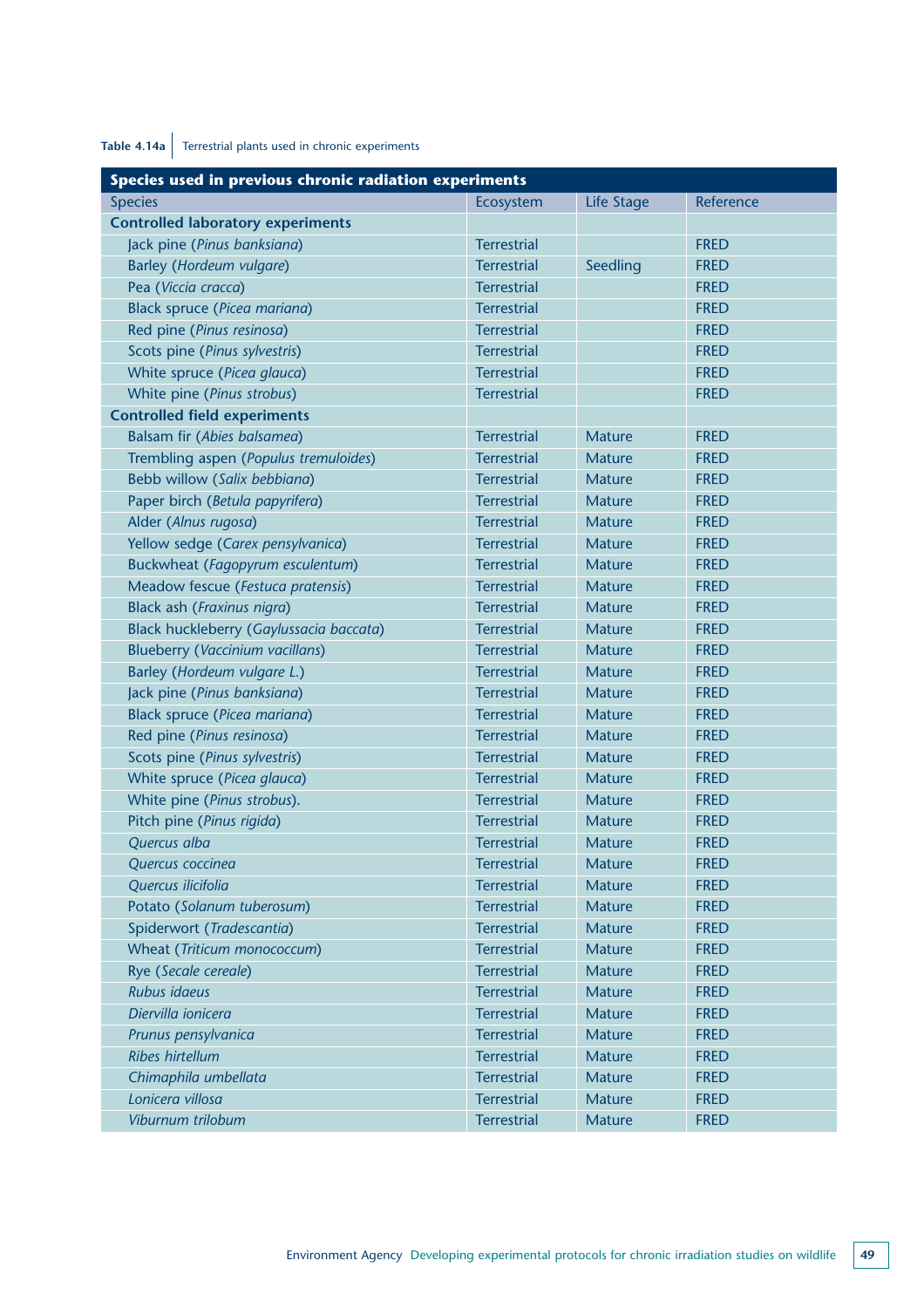**Table 4.14a** Cont'd

| Species used in testing chronic exposure to chemicals (ecotoxicity) |                    |                   |                         |
|---------------------------------------------------------------------|--------------------|-------------------|-------------------------|
| <b>Species</b>                                                      | Ecosystem          | Life-Stage        | Reference               |
| <b>Monotocyteldons</b>                                              |                    |                   |                         |
| Oats (Avena sativa)                                                 | <b>Terrestrial</b> | Seed/seedling     | All species referenced  |
| Barley (Hordeum vulgare)                                            | <b>Terrestrial</b> | Seed/seedling     | in either [15], [107]   |
| Perrenial ryegrass (Lolium perenne)                                 | <b>Terrestrial</b> | Seed/seedling     | or [152]                |
| Rice (Oryza sativa)                                                 | <b>Terrestrial</b> | Seed/seedling     |                         |
| Rye (Secale cereale)                                                | <b>Terrestrial</b> | Seed/seedling     |                         |
| Rye (Secale viridis)                                                | <b>Terrestrial</b> | Seed/seedling     |                         |
| Grain sorghum (Sorghum bicolour)                                    | <b>Terrestrial</b> | Seed/seedling     |                         |
| Shattercane (Sorghum vulgare)                                       | <b>Terrestrial</b> | Seed/seedling     |                         |
| Wheat (Triticum aestivum)                                           | <b>Terrestrial</b> | Seed/seedling     |                         |
| Corn (Zea mays)                                                     | <b>Terrestrial</b> | Seed/seedling     |                         |
| Onion (Allium cepa)                                                 | <b>Terrestrial</b> | Seed/seedling     |                         |
| <b>Dicotyledons</b>                                                 |                    |                   |                         |
| Sugarbeet (Beta vulgaris)                                           | <b>Terrestrial</b> | Seed/seedling     |                         |
| Lettuce (Lactuca sativa)                                            | <b>Terrestrial</b> | Seed/seedling     |                         |
| Mustard (Brassica alba)                                             | <b>Terrestrial</b> | Seed/seedling     |                         |
| Chinese cabbage (Brassica campestris var. chinensis)                | <b>Terrestrial</b> | Seed/seedling     |                         |
| Oilseed rape (Brassica napus)                                       | <b>Terrestrial</b> | Seed/seedling     |                         |
| Cabbage (Brassica oleracea)                                         | <b>Terrestrial</b> | Seed/seedling     |                         |
| Turnip (Brassica rapa)                                              | <b>Terrestrial</b> | Full life-cycle   |                         |
| Garden cress (Lepidium sativum)                                     | <b>Terrestrial</b> | Seed/seedling     |                         |
| Radish (Raphanus sativus)                                           | <b>Terrestrial</b> | Seed/seedling     |                         |
| Cucumber (Cucumis sativa)                                           | <b>Terrestrial</b> | Seed/seedling     |                         |
| Soybean (Glycine max)                                               | <b>Terrestrial</b> | Seed/seedling     |                         |
| Mung bean (Phaseolus aureus)                                        | <b>Terrestrial</b> | Seed/seedling     |                         |
| Pea (Pisum sativum)                                                 | <b>Terrestrial</b> | Seed/seedling     |                         |
| Fenugreek (Trifolium ornithopodioides)                              | <b>Terrestrial</b> | Seed/seedling     |                         |
| Red clover (Trifolium pratense)                                     | <b>Terrestrial</b> | Seed/seedling     |                         |
| Vetch (Vicia sativa)                                                | <b>Terrestrial</b> | Seed/seedling     |                         |
| Tomato (Lycopersicon esculentum)                                    | <b>Terrestrial</b> | Seed/seedling     |                         |
| Carrot (Daucus carota)                                              | <b>Terrestrial</b> | Seed/seedling     |                         |
| <b>Recommended species</b>                                          | <b>Ecosystem</b>   | <b>Life-Stage</b> | <b>Husbandry method</b> |
|                                                                     |                    |                   | See Tables 4.14b & c.   |
| Turnip rape (Brassica rapa)                                         | <b>Terrestrial</b> | Full life-cycle   | $[107]$                 |
| Oat (Avena sativa)                                                  | <b>Terrestrial</b> | Seedling          | [107]                   |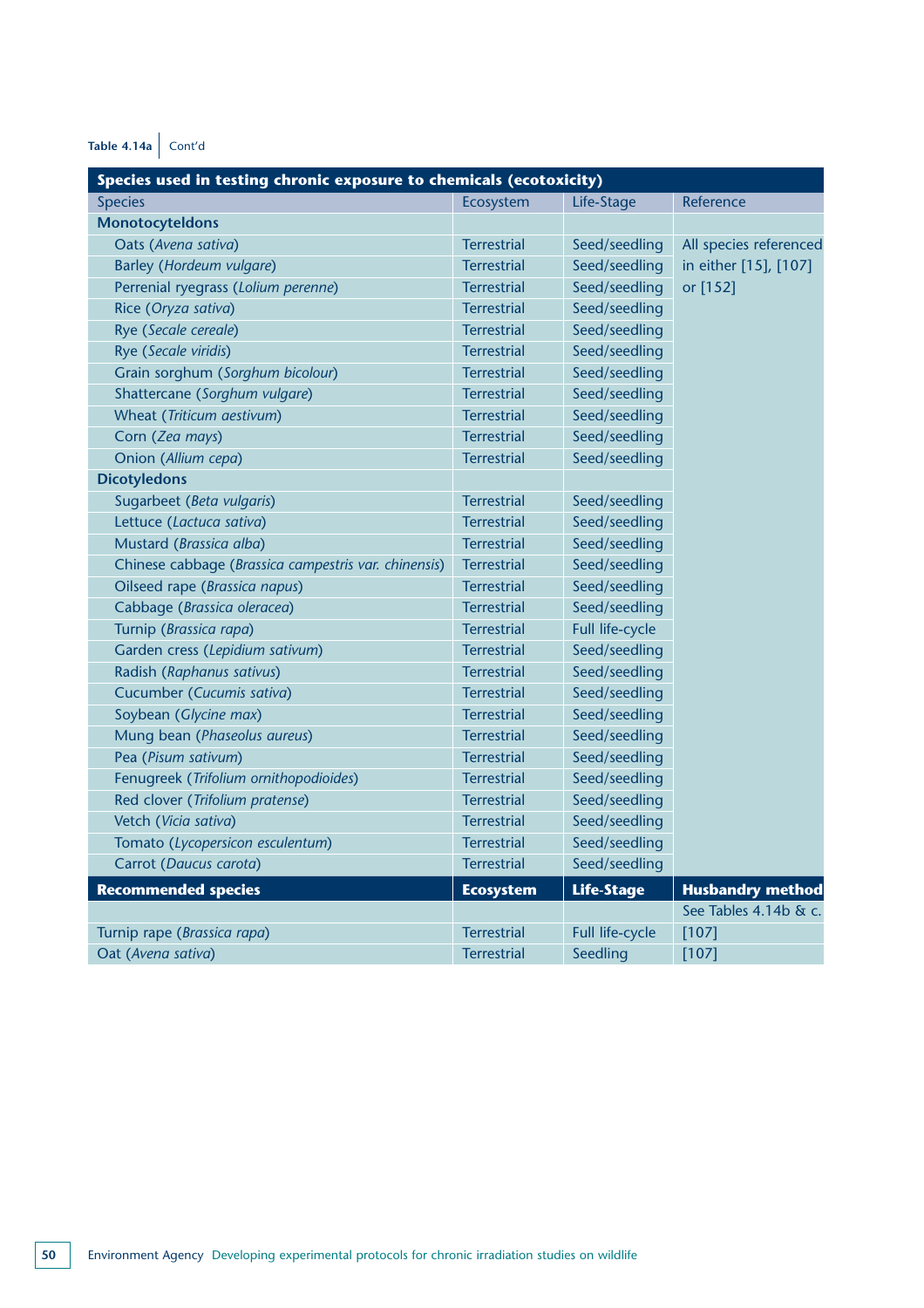### **Table 4.14b** Husbandry considerations for oats (*Avena sativa*)

| Rearing/growing          | Test starts from seed so not applicable.                                          |
|--------------------------|-----------------------------------------------------------------------------------|
| Maintenance              | Test starts from seed so not applicable.                                          |
| <b>Diet</b>              | Plants should be watered with de-ionised water, manually or by a wick.            |
| Temperature              | 23±3°C within the growth chamber                                                  |
| <b>Relative humidity</b> | 30-70%                                                                            |
| Cage/tank size           | Growth chamber size as appropriate to avoid overcrowding of plants; lights should |
|                          | be at least 1 m above the plants.                                                 |
| Light regime             | 16 hours light and 8 hours dark; illumination intensity of 13,000±2,000 lux       |
| <b>Notes</b>             | Detailed method given in [107].                                                   |

## **Table 4.14c** Husbandry considerations for turnip rape (*Brassica rapa* (rapid cycling))

| Rearing/growing          | Test starts from seed so not applicable.                                             |
|--------------------------|--------------------------------------------------------------------------------------|
| Maintenance              | Test starts from seed so not applicable.                                             |
| <b>Diet</b>              | Plants should be watered with de-ionised water, manually or by a wick.               |
| Temperature              | 23±3°C within the growth chamber                                                     |
| <b>Relative humidity</b> | 30-70%                                                                               |
| Cage/tank size           | Growth chamber size as appropriate to avoid overcrowding of plants; lights should    |
|                          | be at least 1 m above the plants.                                                    |
| Light regime             | 16 hours light and 8 hours dark; illumination intensity of 13,000±2,000 lux          |
| <b>Notes</b>             | Rapid cycling Brassica rapa can only be obtained from the Carolina Biological Supply |
|                          | Company (http://www.carolina.org). Detailed method given in [107].                   |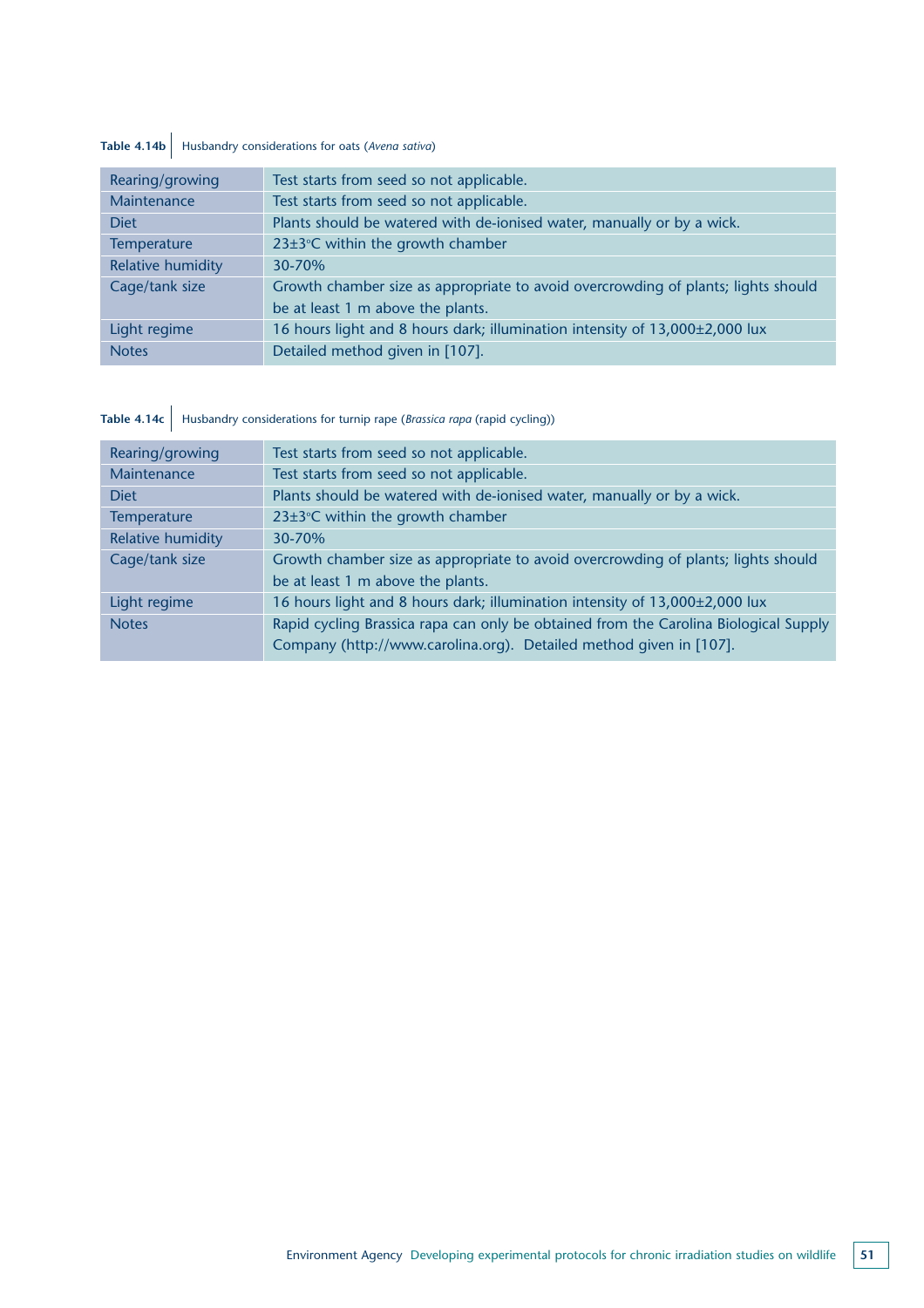## 5. Endpoint selection (GPG 2)

In order to assess the impact of a stressor (either chemical or radioactive) on a test species, it is necessary to determine the effect that different levels of exposure to that stressor have on particular endpoints.

An endpoint can be defined as *"the final stage of a process, especially the point at which an effect is observed"[*60]. In terms of assessing the effects of chronic exposure to ionising radiation, an endpoint can be more specifically defined as *"the characteristic of the biological unit under investigation that is being assessed in relation to different dose rate regimes"*.

This GPG discusses the selection of specific endpoints for the purposes of experiments to determine doseeffect relationships for particular organisms exposed to ionising radiation. It is hoped that this will help to achieve harmonisation of the approach used for conducting experiments in this field. The aims are to:

- familiarise users with the concept of measuring endpoints to assess the response of a biological unit to a stressor;
- identify specific endpoints appropriate to the range of wildlife groups considered in GPG 1;
- describe some of the techniques that can be used to assess these specific endpoints.

### 5.1 Umbrella endpoints

To investigate the effects of chronic ionising radiation exposure on a test species, experimenters must identify which aspects or 'characteristics' of that organism they are going to observe during the test. The experimenter may wish to observe such characteristics as the organism's behaviour, physical signs of reduced fitness such as weight loss and increased incidence of disease, reproductive success of the organism and the incidence of mortality within a group of test species. The endpoints to be assessed must be determined at the experimental design stage and appropriate techniques identified to ensure that the assessment approach is replicable and scientifically valid.

Four 'umbrella endpoints' were identified under FASSET [122]:

- Mutation: a change in the genetic material of an organism. This can be spontaneous or induced by chemicals or radiation.
- Reproduction: the formation of new individuals by sexual or non-sexual means (also referred to in FASSET as "reproducive capacity").
- Mortality: the number of deaths in a given period.
- Morbidity: the state of being diseased.

Each of these umbrella endpoints covers a wide range of responses that can be assessed and each one of these responses is referred to as a 'specific endpoint'. For example, the reproduction umbrella endpoint in rats can be assessed using specific endpoints such as gonadal weight, blood levels of sex hormones, spermatogenesis and reproductive organ neoplasia. However, these specific endpoints are not universally applicable to all organisms, e.g. you can not assess spermatogenesis in plants. This Good Practice Guide (GPG 2) aims to help users select appropriate endpoints for their experiments and to provide an indication of the methods that can be used to assess particular endpoints.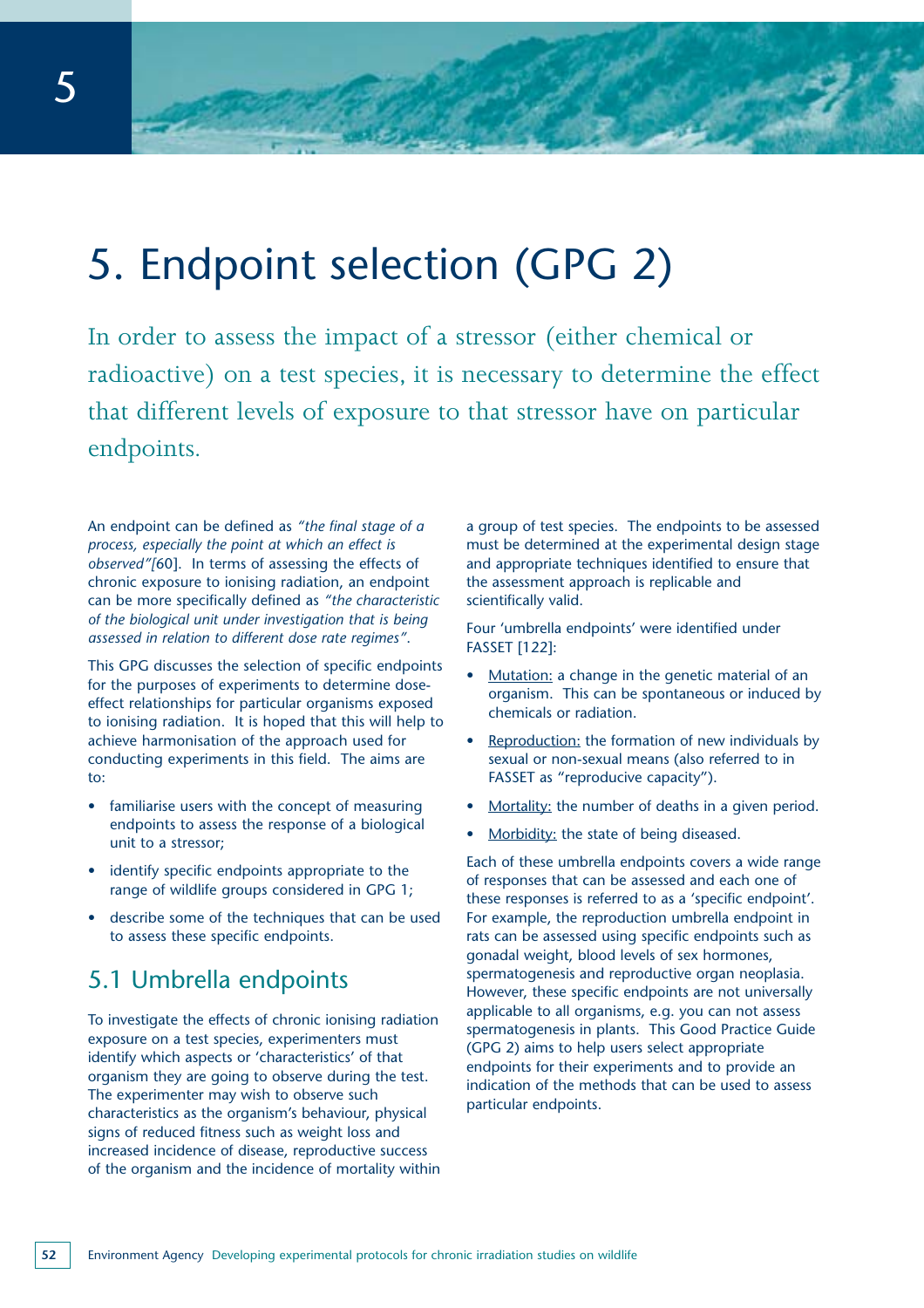#### *5.1.1 Mutation*

Mutation may occur at any time and in any part of an organism. As the above definition suggests, mutation can occur spontaneously (as a result of changes in the structure of DNA at cell division), but may also result from the exposure of an organism to mutagens. Mutagens are agents, either radioactive or chemical, that induce mutation in an organism. The physical location and extent of a mutation in an organism will determine its impact on the functioning of that organism.

Mutations, such as benign tumours, are unlikely to reduce the success of an organism other than by creating physical abnormalities that impede movement or reduce the organism's chances of being successful during courtship. However, mutations that occur in gonads, particularly in germ cells, may have profound effects on the reproductive success of individuals. This highlights the fact that the four umbrella endpoints are not mutually exclusive, as reproduction and mutation can both describe the observed impact. Mutations that are not benign, such as malignant tumours, may lead to serious reductions in the overall physical health of an organism. These mutations, therefore, may also be described under the umbrella endpoint of morbidity.

#### *5.1.2 Reproduction*

Reproductive endpoints are essentially measures of the reproductive success of an organism. Organisms reproduce either sexually or asexually, so assessing reproductive endpoints generally focuses on measures of the success with which an organism can transmit its genes to its progeny.

It is important to assess this umbrella endpoint when investigating the impacts of ionising radiation on non-human biota because successful environmental protection requires the maintenance of ecosystem function and this is inherently linked to the success of, at a population level, organisms that occupy the different niches within that ecosystem. Therefore, any reduction in reproductive success or fitness that is passed on to the progeny as a result of genetic mutation in the germ cells may be an important effect in terms of ecosystem function.

While there are four umbrella endpoints that may be assessed, this guidance focuses on the development of research protocols to assess reproduction endpoints because successful reproduction is the most important factor in ensuring the long-term survival of a population.

#### *5.1.3 Mortality*

The assessment of mortality as an umbrella endpoint is generally restricted to studies of acute toxicity. Chronic exposures to radiation are highly unlikely to result in death. Mortality is therefore only likely to apply as an endpoint in the wild under accident conditions resulting in acute exposure to radiation, including very high levels of  $>5$  Gy or  $>10,000$   $\mu$ Gy/h.

#### *5.1.4 Morbidity*

Morbidity relates essentially to the reduction in the physical condition of an organism. The deterioration in physical condition associated with morbidity can cover a wide range of effects, including disadvantageous changes in behaviour.

### 5.2 Specific endpoints

Umbrella endpoints are the major 'characteristics' of an organism that an experimenter may choose to assess during investigations into the toxic effects of contaminants or radiation exposure. To assess these major characteristics, however, more specific characteristics need to be measured. For example, in an investigation into the reproduction umbrella endpoint, the experimenter could choose to assess one or more specific characteristics such as number of eggs laid, shell thickness, hatching success and survival of hatchlings. These are quantifiable characteristics that relate to the overall umbrella endpoint of reproduction and are termed 'specific endpoints'.

Specific endpoints can therefore be defined as: *"quantifiable characteristics of an organism or its progeny that can be used to investigate the effects of a contaminant on a particular umbrella endpoint"*.

Specific endpoints can be characteristics at any level of biological organisation from the molecular level through to the whole organism level. They can be used for assessing the influence of both radioactive and non-radioactive contaminants. Some examples of specific endpoints for each umbrella endpoint are provided in Table 5.1, together with an indication of which wildlife groups they can be used for.

Examples of specific endpoints relating to reproduction are given in Table 5.2. This table does not contain an exhaustive list of potential specific endpoints and users are encouraged to conduct a review of the available literature (particularly the FRED) to determine specific endpoints and techniques that are appropriate to their purpose.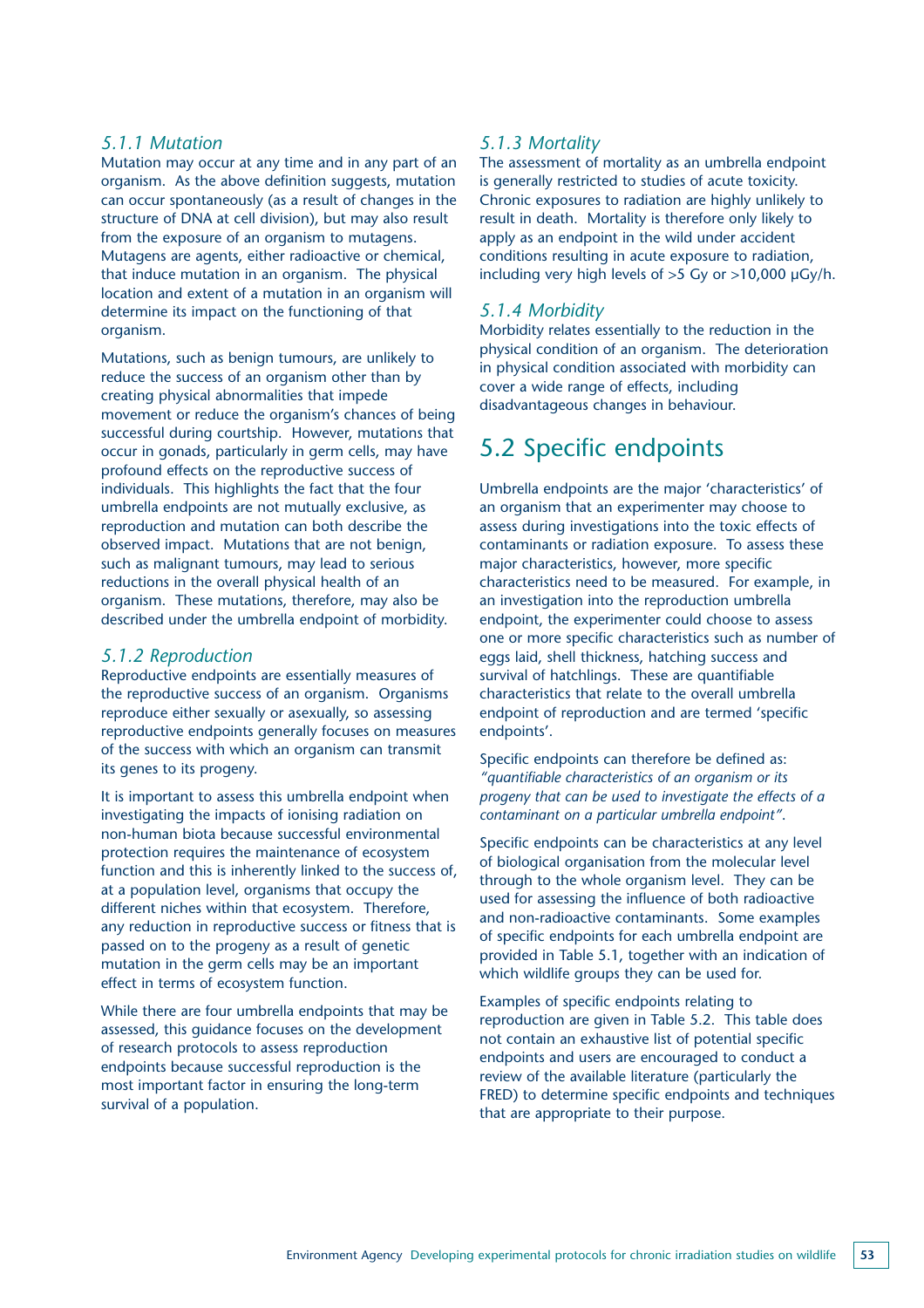The experiments within this guidance focus on chronic exposures. Therefore mortality should not occur, although experimenters would be expected to record if a particular individual died during the course of a study and, where possible, to determine the cause of death. Morbidity and mutation may both affect an individual but if this does not interfere with successful reproduction, or it occurs in later life after the organism has reproduced, it is much less likely to impact significantly on the population as a whole.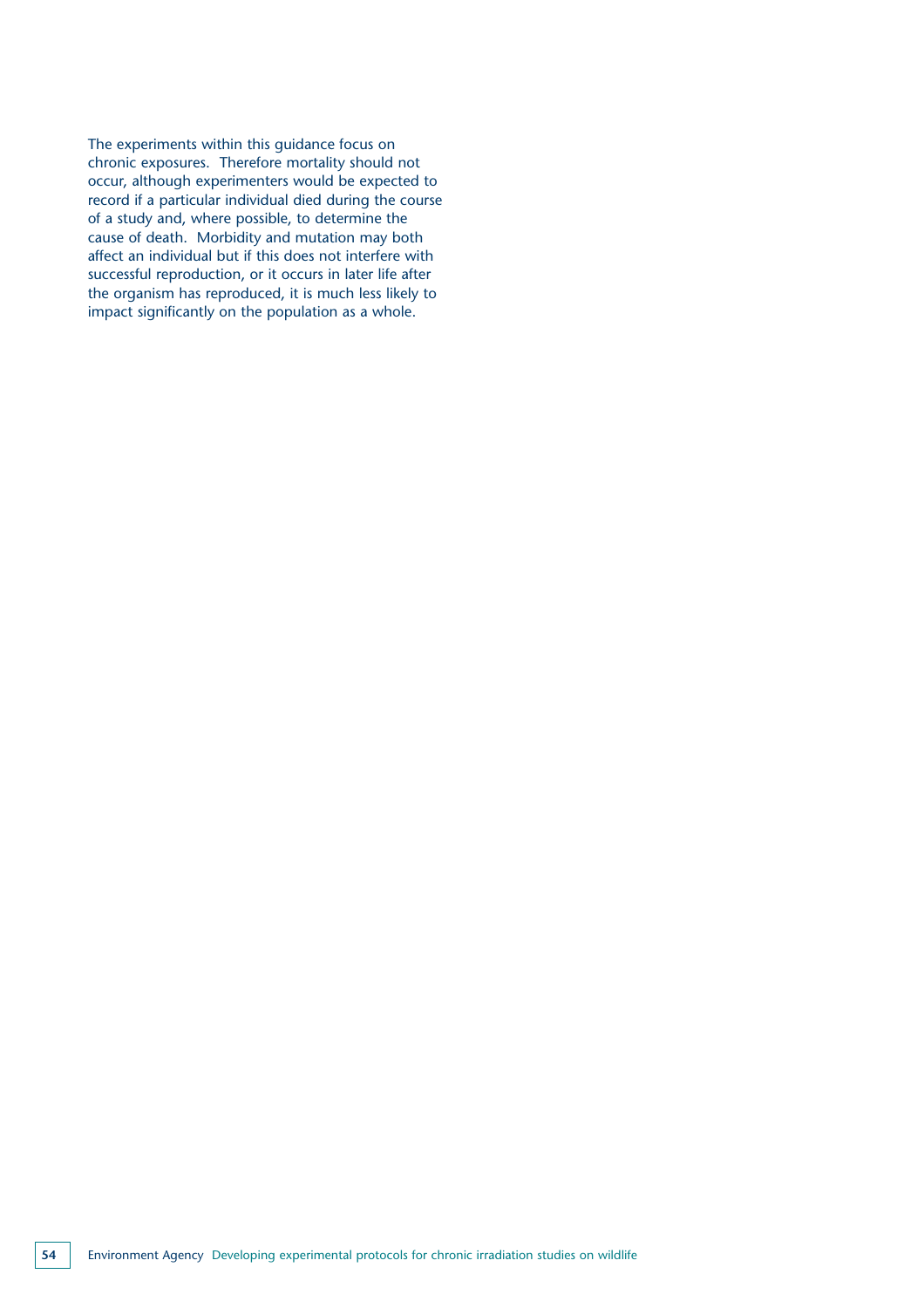Table 5.1 Examples of specific endpoints in studies on the effects of contaminants on a range of wildlife

| <b>Mutation</b>                                                                                                                              | <b>Reproduction</b>                                                                    | <b>Mortality</b>                                                                    | <b>Morbidity</b>                                                           |
|----------------------------------------------------------------------------------------------------------------------------------------------|----------------------------------------------------------------------------------------|-------------------------------------------------------------------------------------|----------------------------------------------------------------------------|
| Seedling emergence tp                                                                                                                        | Seedling emergence tp                                                                  | Survival rates a, agi, agp,<br>b, c, f, I, m, mc, r, sf, tp                         | Biomass (shoot, root,<br>plant) tp                                         |
| Sister chromatid exchange Changes in sex hormones<br>aqi, m                                                                                  | f, $m$                                                                                 | Life span reduction <i>a</i> , <i>aqi</i> ,<br>aqp, b, c, f, l, m, mc, r, sf,<br>tp | Immunocompetence $f$ , $m$                                                 |
| Comet assay $a$ , $c$ , $f$ , $m$ , $mc$ Number of dead offspring                                                                            | per litter m                                                                           |                                                                                     | Vertebral abnormalities f                                                  |
| Visual detrimental effects<br>a, aqi, aqp, b, c, f, l, m,<br>mc, r, sf, tp                                                                   | Visual detrimental effects<br>a, aqi, aqp, b, c, f, l, m,<br>mc, r, sf, tp             |                                                                                     | Shell length and<br>deposition mc                                          |
| Mitotic index tp                                                                                                                             | Seedling growth tp                                                                     |                                                                                     | Plant height tp                                                            |
| Chlorophyll mutation<br>frequency tp                                                                                                         | Seed productivity per cone<br>or per plant tp                                          |                                                                                     | Leaf length tp                                                             |
| <b>Production of stress</b><br>proteins sf, m                                                                                                | Pollen viability tp                                                                    |                                                                                     | Number of leaves per<br>plant tp                                           |
| Frequency of chromosome Pollen tube growth tp<br>aberrations <i>a</i> , <i>aqi</i> , <i>aqp</i> , <i>b</i> ,<br>$c, f, I, m$ mc, $r, sf, tp$ |                                                                                        |                                                                                     | Photosynthetic rate tp                                                     |
| Frequency of cell<br>aberrations a, aqi, aqp, b,<br>c, f, l, m, mc, r, sf, tp                                                                | Length of inflorescence tp                                                             |                                                                                     | Tumour development m                                                       |
|                                                                                                                                              | Nesting success b                                                                      |                                                                                     | Weight decrease a, aqi,<br>aqp, c, f, l, m, mc, r, sf, tp                  |
|                                                                                                                                              | Hatchability success b, f, I,<br>mc, sf                                                |                                                                                     | Change in biochemical<br>parameters (e.g. hormone<br>changes) $m$          |
|                                                                                                                                              | Number of oocytes b, f, m                                                              |                                                                                     | Soil respiration sf                                                        |
|                                                                                                                                              | Number of spermatogonia<br>b, m                                                        |                                                                                     | Percentage of substrate<br>used sf                                         |
|                                                                                                                                              | Average number of eggs<br>laid <i>aqi</i> , <i>b</i> , <i>f</i> , <i>i</i> , <i>mc</i> |                                                                                     | Histopathological changes<br>aqi, b, c, f, m, mc, r, sf                    |
|                                                                                                                                              | Defective sperm m                                                                      |                                                                                     | Visual detrimental effects<br>a, aqi, aqp, b, c, f, l, m,<br>mc, r, sf, tp |
|                                                                                                                                              | Mean litter sizes m                                                                    |                                                                                     |                                                                            |
|                                                                                                                                              | Morphological and<br>histopathological changes<br>of gametes and gonads<br>m, r        |                                                                                     |                                                                            |
|                                                                                                                                              | Fertilisation success f                                                                |                                                                                     |                                                                            |
|                                                                                                                                              | Altered reproduction rates<br>aqi, c, sf                                               |                                                                                     |                                                                            |

**Key:** 

 $a =$  amphibians; aqi = aquatic invertebrates; aqp = aquatic plants; b = birds; c = crustaceans;

 $f = fish$ ; i = insects; m = mammals; mc = molluscs; r = reptile; sf = soil fauna; tp = terrestrial plants.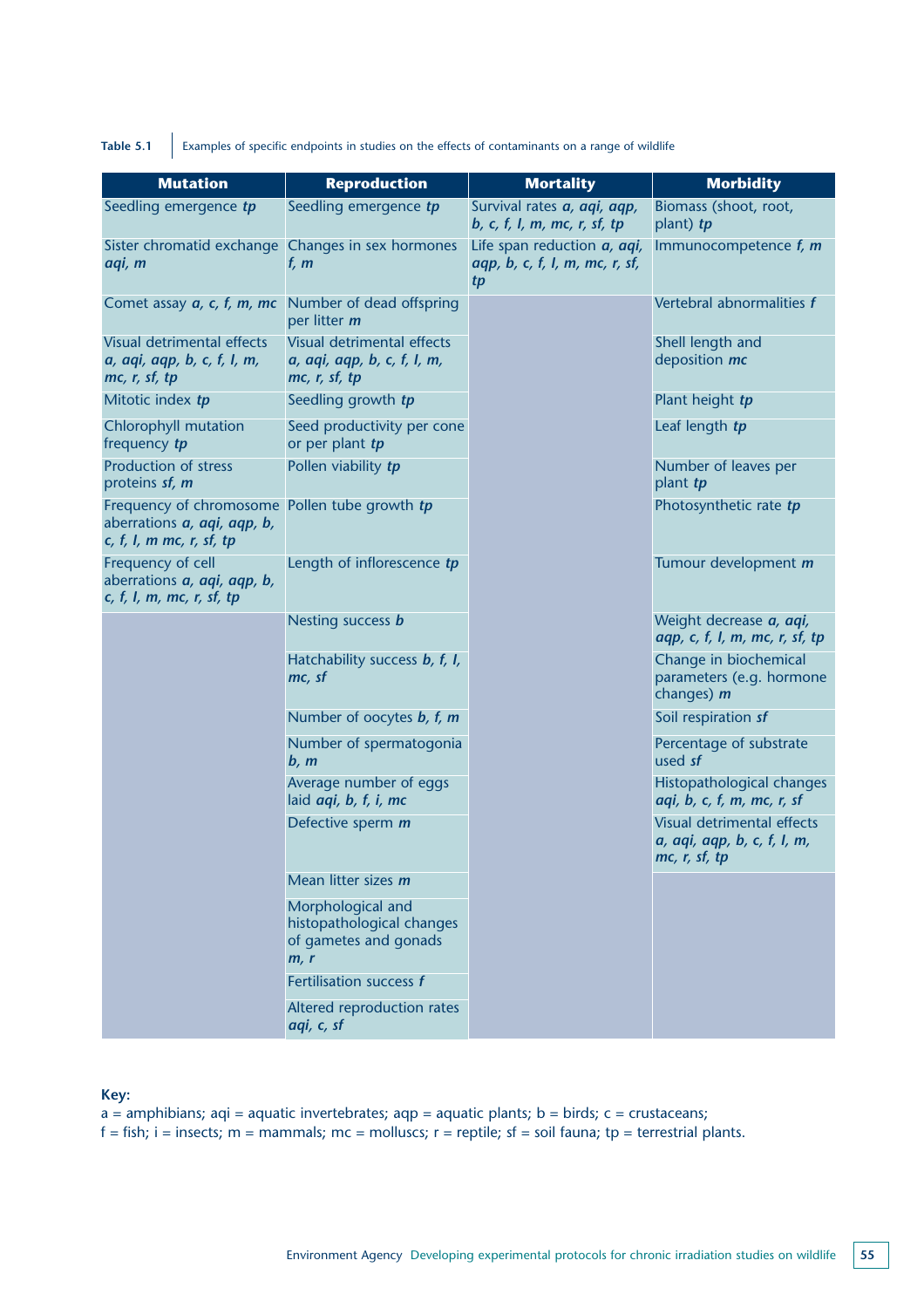**Table 5.2** Examples of specific endpoints, under reproduction, used to investigate the effects of contaminant exposure on wildlife

|                              | Reproduction                                                                          |                 |
|------------------------------|---------------------------------------------------------------------------------------|-----------------|
| Specific endpoint            | Description of technique                                                              | Reference       |
|                              | Seeds are planted in soil at 1.5-2 times their depth; 14 days after                   |                 |
| Seedling emergence           |                                                                                       | [107, 152]      |
|                              | 50% emergence in the control group; the proportion of seeds which                     |                 |
|                              | have emerged above the soil is counted.                                               |                 |
| Seedling growth              | Seeds are planted as in the emergence test above, and grown for                       | [107, 152]      |
|                              | 14 days following 50% emergence of the control group.                                 |                 |
| Seed productivity per        | Measure the mass or number of seeds produced per plant.                               |                 |
| cone or per plant            |                                                                                       |                 |
| Pollen viability/sterility   | Pollen viability/sterility can be assessed using a variety of staining<br>techniques. | [161, 180]      |
| Pollen tube growth           | Pollen tube growth is assessed by transferring pollen from anthers to                 | $[174]$         |
|                              | stigmas and placing on a slide with pollen growth media and the                       |                 |
|                              | stigma. Pollen germination and pollen tube growth are assessed                        |                 |
|                              | after 2-6 hours.                                                                      |                 |
| Length of inflorescence      | Measure the length of each of the plant's inflorescence and calculate                 |                 |
|                              | the average.                                                                          |                 |
| <b>Nesting success</b>       |                                                                                       | $[33]$          |
| <b>Hatchability success</b>  | Count the number of live young hatched successfully.                                  | [86, 157]       |
| Number of oocytes            |                                                                                       | [78, 138]       |
| Number of                    | Perform a sperm count.                                                                | [131, 138]      |
| spermatogonia                |                                                                                       |                 |
| Average number of            | Count the number of eggs laid per individual.                                         | [57, 87]        |
| eggs laid                    |                                                                                       |                 |
| Defective sperm              |                                                                                       | $[78]$          |
| Mean litter sizes            | Count the number of offspring in a litter and work out the mean.                      | [176]           |
| Morphological and            | Obtain sections of gonad and gametes; mount, stain and subject to                     | [101, 131]      |
| histopathological            | microscopic analysis.                                                                 |                 |
| changes of gametes           |                                                                                       |                 |
| and gonads                   |                                                                                       |                 |
| <b>Fertilisation success</b> | Perform a necropsy very early in gestation.                                           | [178]           |
| Altered reproduction         | Measure the rate of reproduction for a species and note any change                    | [132, 133, 192] |
| rates                        | in rate.                                                                              |                 |
| Sister chromatid             | Perform differential staining of metaphase cells that have been                       | [93, 156]       |
| exchange                     | allowed to incorporate 5-bromo-deoxyuridine.                                          |                 |
| Number of dead               | Count the number of dead offspring present within a litter.                           | $[78]$          |
| offspring per litter         |                                                                                       |                 |
| Visual observed gross        | Record anything abnormal as seen by the human eye for further                         |                 |
| abnormalities                | investigation.                                                                        |                 |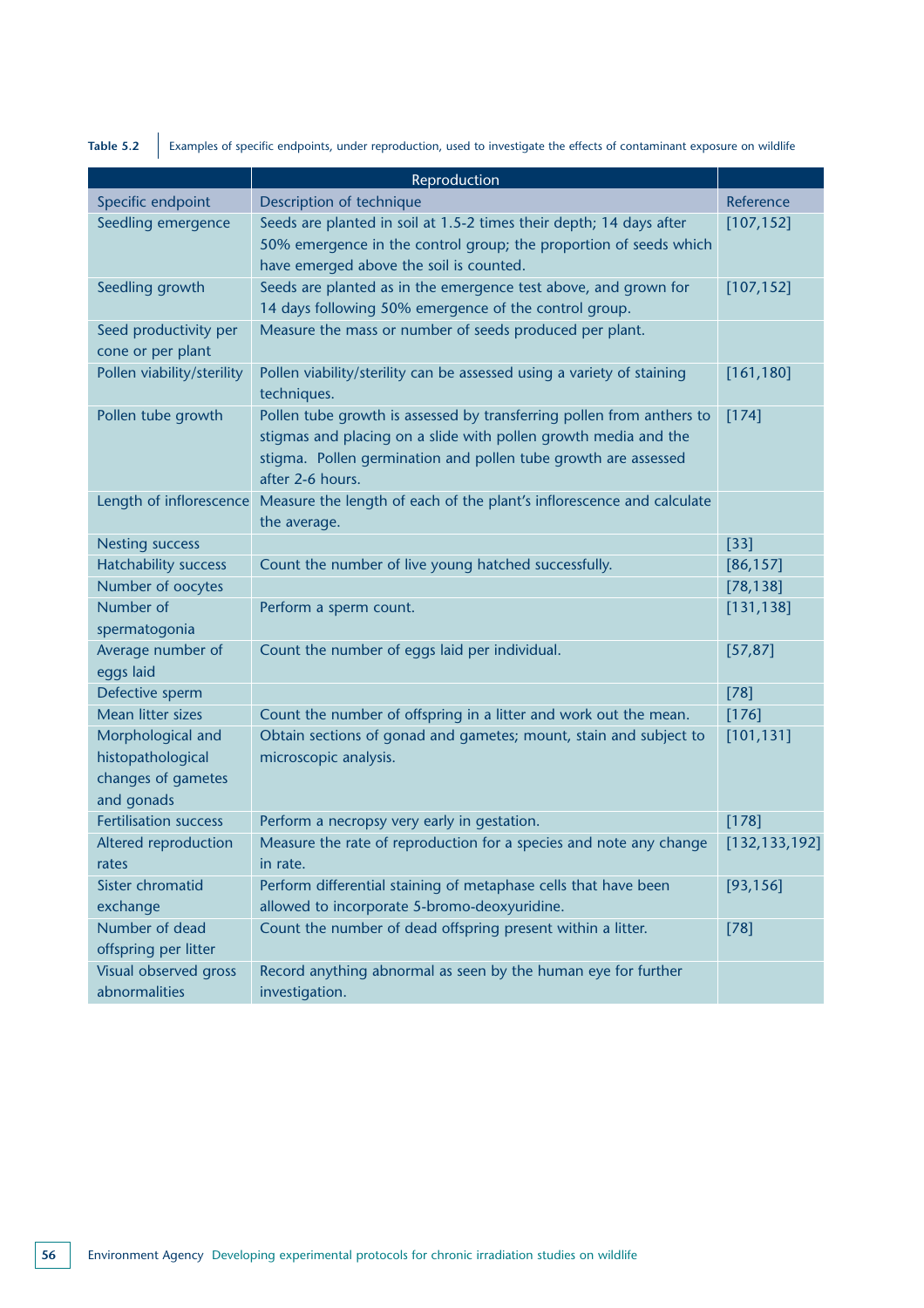#### *5.2.1 Reproduction*

As this report focuses on reproduction endpoints, the population rather than the individual is the aim of the protection. In other words, the goal of environmental protection is to ensure the long-term viability of a population through successive generations. One of the many factors that may influence this is the exposure of individuals from that population to ionising radiation.

A reproductive endpoint is the measure of the level of success with which individuals can produce viable offspring. In a laboratory situation, where conditions can be controlled with a high degree of precision and accuracy, the specific reproduction endpoints are restricted to such factors as histopathological changes of gametes and gonads, litter size, pollen viability and sporulation. In field situations, however, reproduction endpoints may be more subtle and are likely to include specific endpoints that, in laboratory situations, would be categorised under morbidity or mutation. This is particularly true in the animal kingdom where many sexually reproducing organisms actively select their mate. For example, while a change of the plumage of a bird in a laboratory situation (where there is a limited number of organisms, which have almost no choice but to mate with each other) may not affect reproductive success, the same change may seriously affect the success of that same bird in the environment.

This argument suggests a cautious approach when applying laboratory-derived data to field scenarios. In addition, it highlights the need for experimenters to be vigilant in their approach to radiation effect studies and, in particular, to ensure that they record any effects on other endpoints as a matter of course. Therefore, the two major points to consider are:

- the application of laboratory data in field situations;
- the importance of recording additional endpoints during laboratory investigations.

The issue of extrapolation to environmental situations is one that is difficult to overcome without conducting field experiments. One approach may be to conduct experiments to determine a particular dose-effect curve in a laboratory situation and then evaluate the results in terms of the type of organism being studied, its method of reproduction and the potential for the influence of co-stressors (e.g. other pollutants in the environment).

The concept of observing additional endpoints has already been highlighted. Experimenters who have an understanding of the ecology and population dynamics of their chosen test species will be at an

advantage when identifying other endpoints that should be observed and recorded. However, every experimenter should observe and record details of the following additional specific endpoints as a minimum:

- any differences in physical appearance during the duration of radiation exposure;
- any individuals that die during the course of the experiment;
- number of offspring;
- weight of offspring;
- physical dimensions of offspring (length, width, etc.).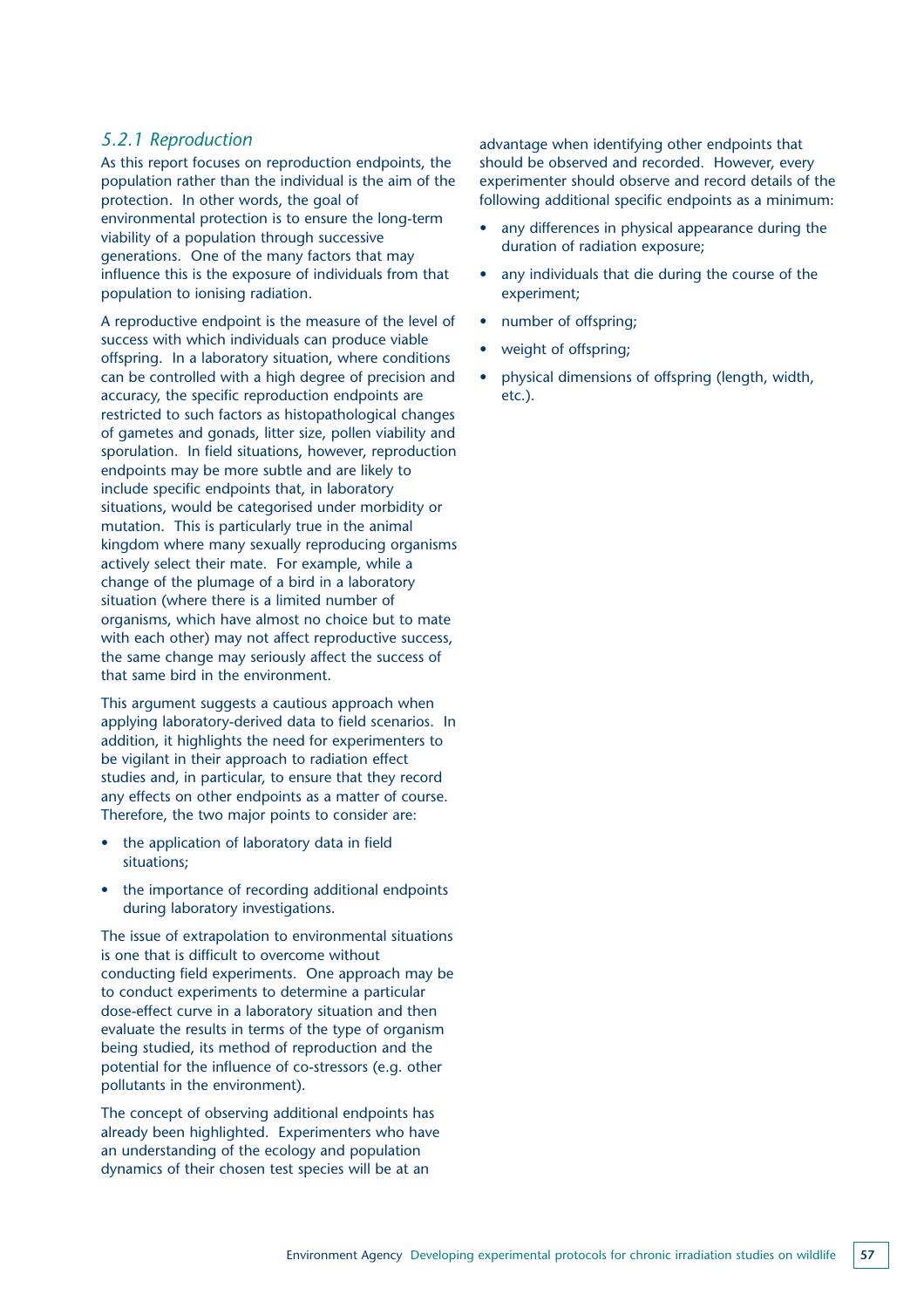# 6. Exposure guideline (GPG 3)

This GPG aims to familiarise experimenters with the issues surrounding the use of ionising radiation as a contaminant to which test species are exposed to and to detail the different approaches that can be adopted for exposing organisms to particular dose rates.

The objectives of this section are therefore to:

- explain the concept of dosimetry;
- identify ways of achieving external and internal exposures;
- describe how to address the lack of RBE data for non-mammalian biota;
- advise on the selection of appropriate dose rates for chronic radiation exposure experiments that cause effects for a range of 'organism:specific endpoint' combinations;
- highlight some of the requirements of a radiation facility that are necessary to ensure that experiments are conducted in a safe environment.

Unlike chemical toxicity tests, the organisms and the radiation source do not need to be in direct physical contact. Therefore, depending on the type of radiation, exposure to ionising radiation can be internal or external, and from a source that is in direct physical contact or at a distance from the test species. Accurate dosimetry work is required to determine the dose received by the test species.

The Relative Biological Effect (RBE) (see Section 6.4) of different radiation types must also be considered in experiments using ionising radiation. RBE is well understood in relation to humans and some other mammals, but this is not the case for the rest of the wildlife groups. Suggestions are made on how RBE experiments should be conducted for the different wildlife groups considered in Section 4.

This GPG provides guidance on how to design and undertake experiments to determine dose-effect relationship curves for particular 'organism:specific endpoint' combinations. Such experiments require a particular test species to be exposed to a particular radiation at a range of known dose rates, and the effects on one or more specific endpoints at each dose rate to be observed and recorded.

To produce a dose-effect curve, the radiation dose rates used in the experiment **must** span the threshold at which an effect is observed. This section therefore provides an indication, where information exists, of the dose rate thresholds for particular specific endpoints in each wildlife group. Where this information is unavailable, experimenters are advised to consider a pilot study to establish the dose threshold prior to the main experiment.

The different radionuclides and the radiation types that they emit are not considered in detail in this GPG. This information is readily available in the literature; an overview is given in the Environment Agency's Radionuclides Handbook (R&D Technical Report P3-101/SP1b, 2003).

### 6.1 Dosimetry

The purpose of this GPG is to facilitate the determination of the relationship between absorbed radiation dose rate to an organism and its effect as measured on a chosen endpoint. An accurate measurement or estimate of the absorbed dose rate is vital. All experiments must, therefore, give an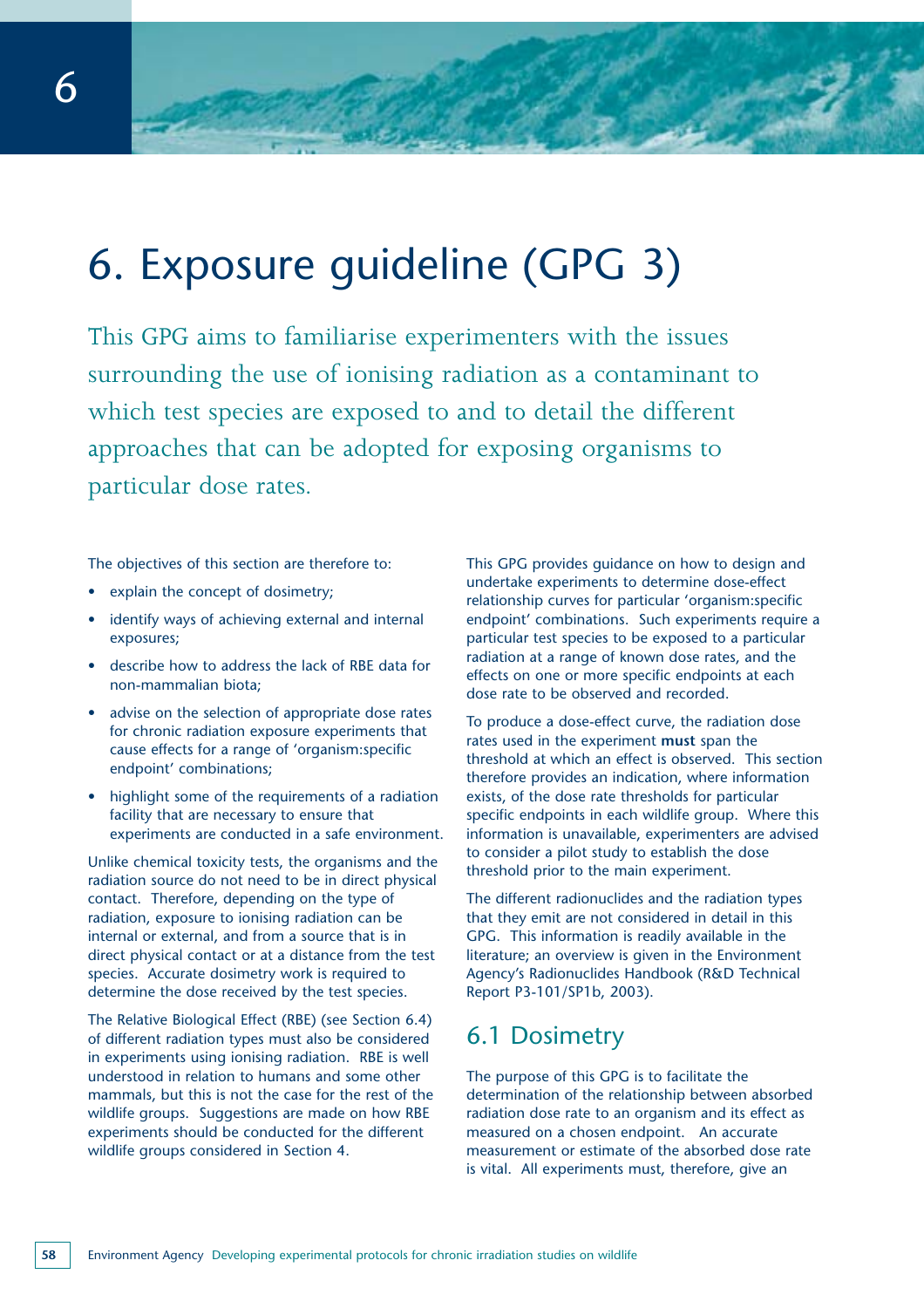account of the dosimetric methods used, a clear indication of the dose rate received by each experimental group and, preferably, an estimate of the confidence limits.

Exposure of organisms in the environment is likely to be at relatively low dose rates and over protracted periods, often the whole life-span. Apart from fish [219], experiments examining effects of acute exposures to high radiation doses cannot be extrapolated reliably to the chronic low dose rate situation. Thus only environmentally relevant experiments using chronic, low dose rates are considered in this guidance.

### 6.2 External irradiation

Exposure to external gamma radiation is conveniently and safely carried out using sealed sources. A range of different gamma-emitting radionuclides could be used as sources, but  $137Cs$  and <sup>60</sup>Co are the most common. For internal irradiation, it may be necessary to consider the radiation dose resulting from the progeny of the radionuclide being used.

Dosimetry measurements can be carried out by a variety of methods, e.g. ion chambers and thermoluminescent dosimeters (TLDs). TLDs are particularly useful as they allow the dose rates received at several different places in the radiation field to be measured simultaneously. The TLD must be chosen to allow measurements in the required range (mGy) and read on a suitable TLD reader.

Large organisms will receive different dose rate s to different parts of their body, depending on the distance from the source. Therefore, measurements must be taken at different positions on the organism (e.g. root, stem, growing tip of a plant).

Water and soil have shielding effects on organisms living in them and dose rates should be measured at several positions in the tank/container. For nonmobile organisms (e.g. plant roots), dose rates can be received by different parts in different positions in the soil and the air. For mobile animals (e.g. fish, burrowing animals), a mean dose rate can be calculated. This should take into account the different periods of time spent by the animal at different depths in soil or water. Separate observations on their movements over a period of 24 hours or more may be necessary to allow this.

### 6.3 Internal irradiation

Results from external irradiation experiments (see Section 6.2) are relevant to internal exposure to most beta-emitters with the exception of tritium, 14C and those nuclides that concentrate in certain organs (e.g. iodine in the thyroid). Results for gamma irradiation are not relevant to alpha-emitters and these must be investigated separately.

An alpha-emitter suggested for experimental studies on animals is 210Po. This is taken up readily by many animals, as it has a relatively high gut transfer factor [41,99]. This means that the amount administered to achieve any given tissue concentration is much lower than for other alpha-emitters (e.g. <sup>239</sup>Pu, <sup>241</sup>Am) and that the radiological risk to experimenters is also greatly reduced. In addition, 210Po is distributed in all organs of the body, including the gonads, which are of particular interest when measuring effects on reproductive endpoints (see Sections 5.1.2 and 5.2.1).

Internal exposure to <sup>210</sup>Po or other alpha-emitters is achieved by administering it in spiked food or water to animals, and in spiked water or soil to plants. Dosimetry requires knowledge of the uptake and distribution of the alpha-emitter within the organism and the equilibrium concentrations reached over a prolonged experimental period. Where suitable mathematical models (e.g. [60,220]) are available, they can be used under equilibrium concentrations to determine dose rates. Such models require a knowledge of the physical dimensions of the experimental organism, which should be measured and recorded at the start of the experiment and periodically thereafter (see Section 5). Pilot experiments will usually be required to establish the relationship between the rate of administration of known amounts/concentrations of alpha-emitter and the resultant equilibrium tissue activity concentrations. The measurement of tissue activity concentration requires the sacrifice of the organism and the chemical isolation of the radionuclide before radiometric counting. This should be carried out by experienced staff using accredited or well-proven methods.

If some simple assumptions are made, tissue dose rates can often be calculated from the activity concentrations. Here is an example using 210Po [42].

If it is assumed that a concentration steady-state exists and that the isotope is distributed uniformly in the tissue, then the alpha radiation dose rate from <sup>210</sup>Po in an infinite volume (i.e. much greater than the 60 µm range of alpha particles) of the tissue depends on its concentration in the tissue. This can be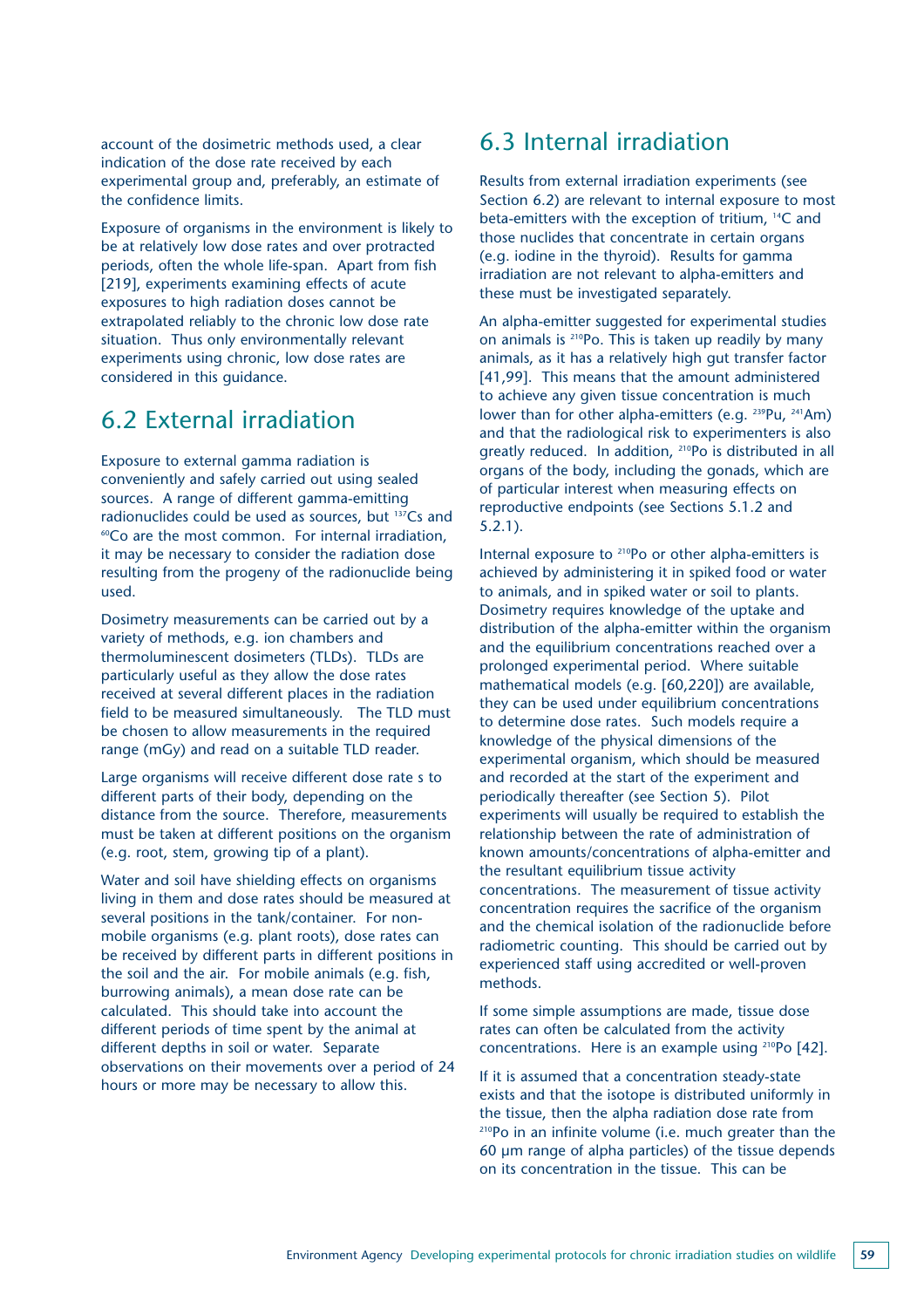derived using the equation:

Dα (∞) = 5.76 x 10<sup>-7</sup> x Eα x C (μGy/h)

where:  $D\alpha$  (∞) is the alpha radiation dose rate to the tissue

 $E\alpha = 5.4$  MeV, the particle energy of <sup>210</sup>Po

C = tissue concentration of  $^{210}$ Po in Bq/q

Dα ( $\infty$ ) = 3.11 μGy/h (per Bq/g).

The experimental dose rates (see Section 6.5) are achieved by administering the radionuclide at the rate required to achieve the necessary equilibrium concentrations. These concentrations should be checked by measurement at the end of the experiment and, if possible, by planned sacrifice of some individuals from each dose rate group during the test. The organisms used in these internal exposure experiments are likely to be small in size, as the greater amounts of activity required for larger organisms will increase costs greatly and may present unacceptable risks in radiological safety terms.

### 6.4 Relative Biological Effect (RBE)

Alpha radiation is more effective than gamma radiation at producing biological damage in man and many other mammals, and there is no reason to expect this is not true for other organisms.

The RBE describes the relationship between dose rates of radiation of different types that produce the same endpoint effect. Thus for gamma and alpha radiation:

 $RBE\alpha =$ Dose rate of alpha radiation producing a specific damage

Dose rate of gamma radiation producing the same damage

RBEs for beta radiation or other radiation qualities may be obtained in the same way.

However, the RBE<sub> $\alpha$ </sub> is likely to be of most significance in the environment. Use of the RBE<sub> $\alpha$ </sub> allows the biologically effective dose rate of combined alpha and gamma radiation, which may occur in the environment, to be estimated. It also allows some extrapolation of results from gamma irradiation experiments to alpha radiation exposures for which relatively few results are available. Determination of RBE<sub>α</sub> requires experimental exposures to alpha and gamma radiation to be carried out, as described above, under conditions which are as identical as possible. Dose rates producing the same observed

effect can then be compared to obtain the  $RBE_{\alpha}$ .

Unfortunately, there are extremely few data available for environmental organisms that are suitable for the determination of RBE. This is probably due to the difficulties encountered in carrying out experimental alpha-irradiation experiments. It is recommended that, whenever alpha-irradiation experiments are carried out, a parallel gamma-irradiation experiment is conducted, if possible, to allow RBE estimation. A number of RBEs for environmental biota have been recommended in the literature (e.g. [60,219]).

### 6.5 Dose rates and resulting effects in wildlife groups

When determining the range of dose rates to be used in an experiment, it is important to use whatever information is available from previous studies. Information on the effects of exposure to ionising radiation, which is likely to aid the choice of experimental dose rates, is given in Tables 6.1-6.9, which are a composite summary of the information held in the FRED and R&D Publication 128 [60]. The tables should be used with caution as they are only a brief summary of the information available and users are advised to conduct a detailed examination of the literature for all relevant information before commencing an experiment.

#### *6.5.1 Terrestrial plants, mammals and fish*

Some data exist for these wildlife groups (see Tables 6.1-6.3). These indicate that a range of effects on a range of endpoints have been observed after exposure at dose rates of <5,000 µGy/h.

Experiments on fish and mammals have predominantly investigated reproductive endpoints. In all groups, external gamma radiation sources have been the main method of irradiation. In view of these results, there would seem to be little need for future experiments to examine dose rates  $>5,000$  µGy/h. Exceptions to this may be nonconiferous plants, as all effects on plants following exposure to dose rates of <5,000 µGy/h have been observed with pine. A number of reviews (e.g. [200]) suggest that, within plants, there is a decreasing radiosensitivity in the order: **coniferous trees > deciduous trees > shrubs > herbaceous plants > lichen, bryophytes and fungi.**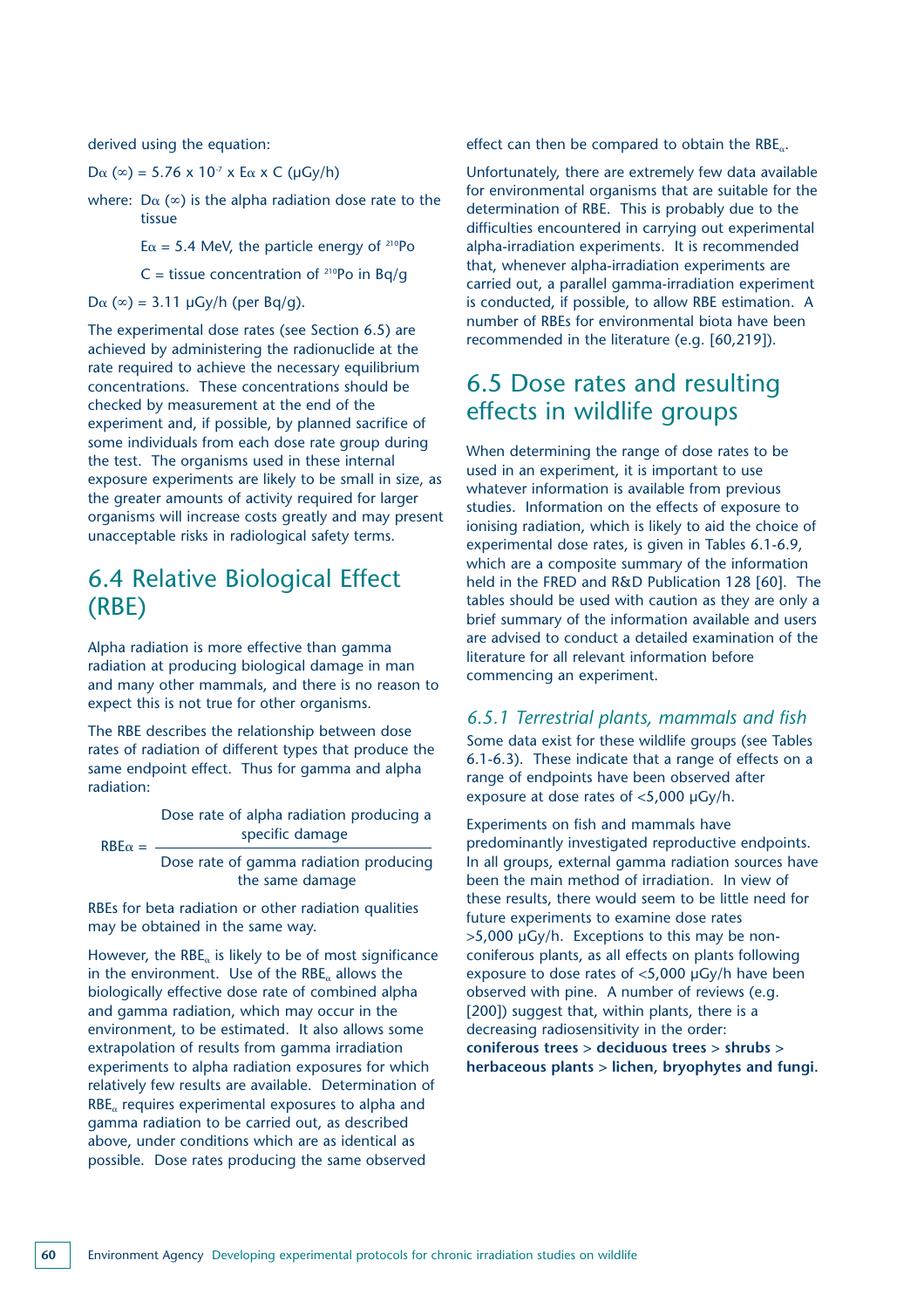| <b>Species</b>               | Dose rate<br>$(\mu Gy/h)$ | Radiation | <b>Description</b>                                                             | Endpoint         | Reference |
|------------------------------|---------------------------|-----------|--------------------------------------------------------------------------------|------------------|-----------|
| Pine                         | 100-1,000                 | Gamma     | Reduced trunk growth of mature pine<br>trees                                   | Morbidity        | $[223]$   |
| Pine                         |                           | Gamma     | Death of some conifers; population<br>changes little.                          | <b>Mortality</b> | [4]       |
| Pine                         | $(1-5) \times 10^{3}$     | Gamma     | Reduced canopy cover of individual<br>conifers; whole canopy remains constant. | Morbidity        | $[4]$     |
| Pine                         |                           | Gamma     | Decreased stem growth of saplings                                              | <b>Morbidity</b> | $[3]$     |
| Pine                         |                           | Gamma     | Reduced photosynthetic capacity of pines<br>and thus growth                    | Morbidity        | [26]      |
| Pine                         | $(5-10) \times 10^3$      | Gamma     | Death of all conifers within 2-3 years                                         | <b>Mortality</b> | $[4]$     |
| Pine                         | $(10-20) \times 10^{3}$   | Gamma     | Reduced seed production and germination                                        | Reproduction     | [204]     |
| Pine                         |                           | Gamma     | Morphological changes in leaves of some<br>plants                              | <b>Morbidity</b> | $[204]$   |
| Pine                         |                           | Gamma     | Withered crowns                                                                | Morbidity        | [204]     |
| <b>Birch</b>                 |                           | Gamma     | Under developed leaves in birch trees                                          | Morbidity        | [204]     |
| Herbaceous $>20 \times 10^3$ |                           | Gamma     | Reduced reproductive potential of<br>herbaceous species                        | Reproduction     | [200]     |
| <b>Birch</b>                 |                           | Gamma     | Death of birch trees                                                           | <b>Mortality</b> | [4, 204]  |
| <b>Grasses</b>               |                           | Gamma     | Death of grasses and forbs                                                     | <b>Mortality</b> | $[204]$   |
|                              | $>100 \times 10^{3}$      | Gamma     | Death of all higher plants                                                     | <b>Mortality</b> | [4, 204]  |
| Lichen                       | $>1000 \times 10^{3}$     | Gamma     | Reduced diversity of lichen communities<br>after exposure of 1 year            | <b>Mortality</b> | [28, 222] |

### **Table 6.1** Effects of different dose rates of chronic ionising radiation on plants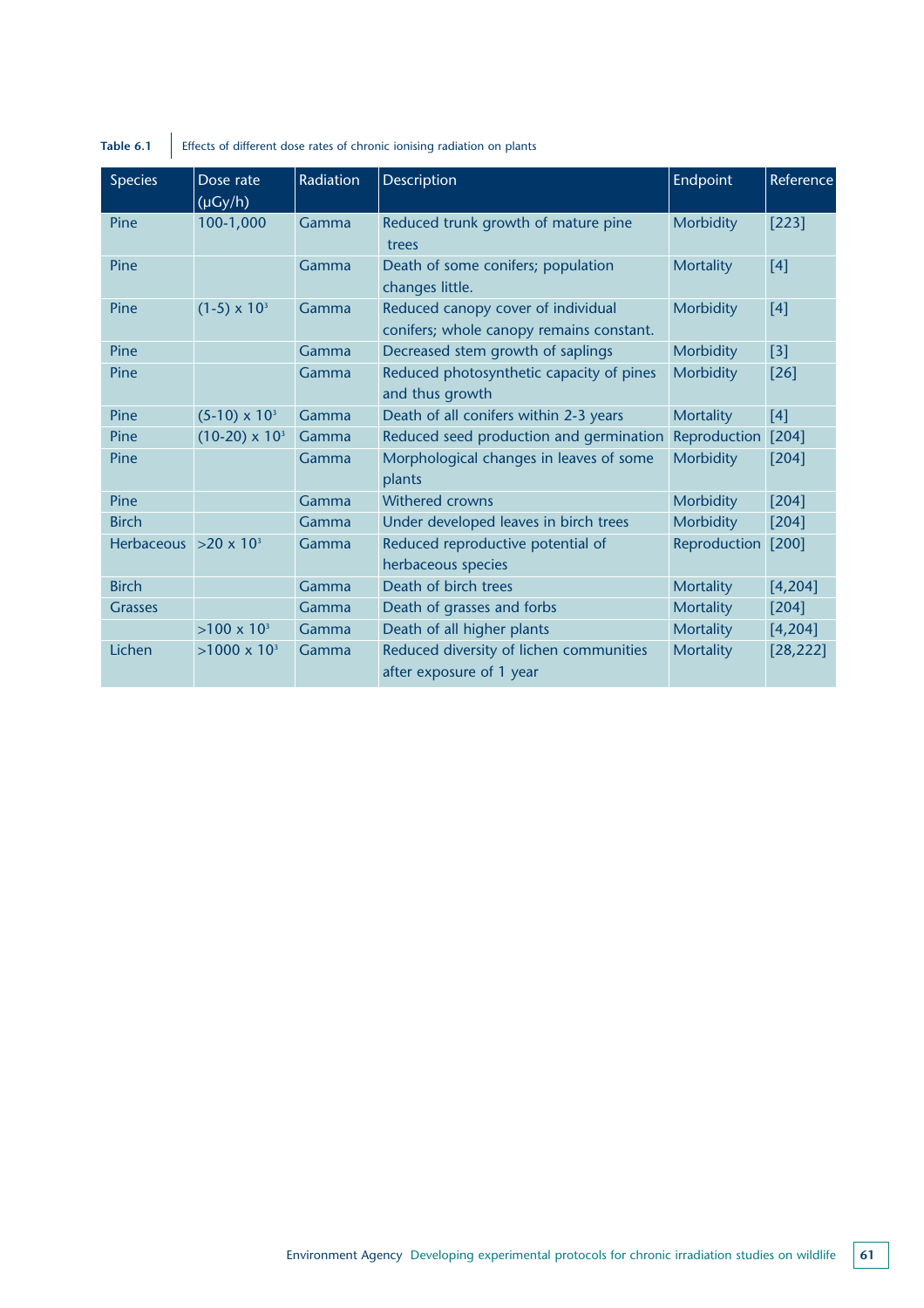| rabl |  |  |
|------|--|--|
|      |  |  |

**Table 6.2** Effects of different dose rates of chronic ionising radiation on mammals

| <b>Species</b> | Dose rate<br>$(\mu Gy/h)$ | Radiation   | Description                                                                                       | Endpoint              | Reference |
|----------------|---------------------------|-------------|---------------------------------------------------------------------------------------------------|-----------------------|-----------|
| <b>Mouse</b>   | < 100                     | Alpha       | Chromosome damage                                                                                 | <b>Mutation</b>       | $[177]$   |
|                |                           | <b>Beta</b> | Reduction in oocyte numbers following<br>in-utero irradiation                                     | Reproduction          | $[72]$    |
|                |                           | Gamma       | Reduction in numbers of offspring                                                                 | Reproduction [126]    |           |
|                |                           | Alpha       | Reduction in sperm output by 10%<br>$(5-8$ months)                                                | Reproduction [177]    |           |
| <b>Mouse</b>   | 100-1,000                 | Gamma       | Decreased germ cell production                                                                    | Reproduction [199]    |           |
|                |                           | Alpha       | Reduction in oocyte numbers by 20%                                                                | Reproduction [173]    |           |
|                |                           | Gamma       | <b>Reduced survival</b>                                                                           | <b>Mortality</b>      | $[83]$    |
| Rat            |                           | Gamma       | Reduction in germ cell production<br>following irradiation of embryo                              | Reproduction [199]    |           |
|                |                           | <b>Beta</b> | Reduction in offspring oocyte numbers<br>following parental irradiation of parent                 | Reproduction [158]    |           |
|                |                           | <b>Beta</b> | Reduction in brain size of offspring<br>following maternal irradiation during early<br>pregnancy. | Morbidity             | $[37]$    |
| <b>Monkey</b>  |                           | <b>Beta</b> | Sterility following neonate exposure                                                              | Reproduction [71]     |           |
| Pig            |                           | Gamma       | Reduction in gonad weight of offspring                                                            | Reproduction [77]     |           |
|                |                           | Gamma       | Reduction in number of germ cells<br>following in-utero exposure                                  | Reproduction [199]    |           |
| Dog            |                           | Gamma       | <b>Sterility</b>                                                                                  | Reproduction [200]    |           |
| <b>Mouse</b>   | $(1-5) \times 10^{3}$     | Gamma       | Increased genetic defects of sperm                                                                | <b>Mutation</b>       |           |
|                |                           | Gamma       | Sterility following irradiation during early<br>embryonic development                             | Reproduction [31,170] |           |
|                |                           | Gamma       | Reduced life-span following lifetime<br>exposure                                                  | <b>Mortality</b>      | [198]     |
| Rat            |                           | <b>Beta</b> | Reduction in ovary size following irradiation Reproduction [198]<br>of embryo                     |                       |           |
|                |                           | <b>Beta</b> | Reduction in offspring weight following<br>irradiation during gestation                           | Morbidity             | [198]     |
| Pig            |                           | Gamma       | Sterile offspring following parental exposure Reproduction                                        |                       | $[77]$    |
|                |                           | Gamma       | Reduction of post natal brain weight                                                              | Morbidity             | $[200]$   |
| All            | $(5-10) \times 10^3$      |             | No data available                                                                                 |                       |           |
| Mouse          | $>10 \times 10^{3}$       | <b>Beta</b> | <b>Embryo mortality</b>                                                                           | Reproduction [224]    |           |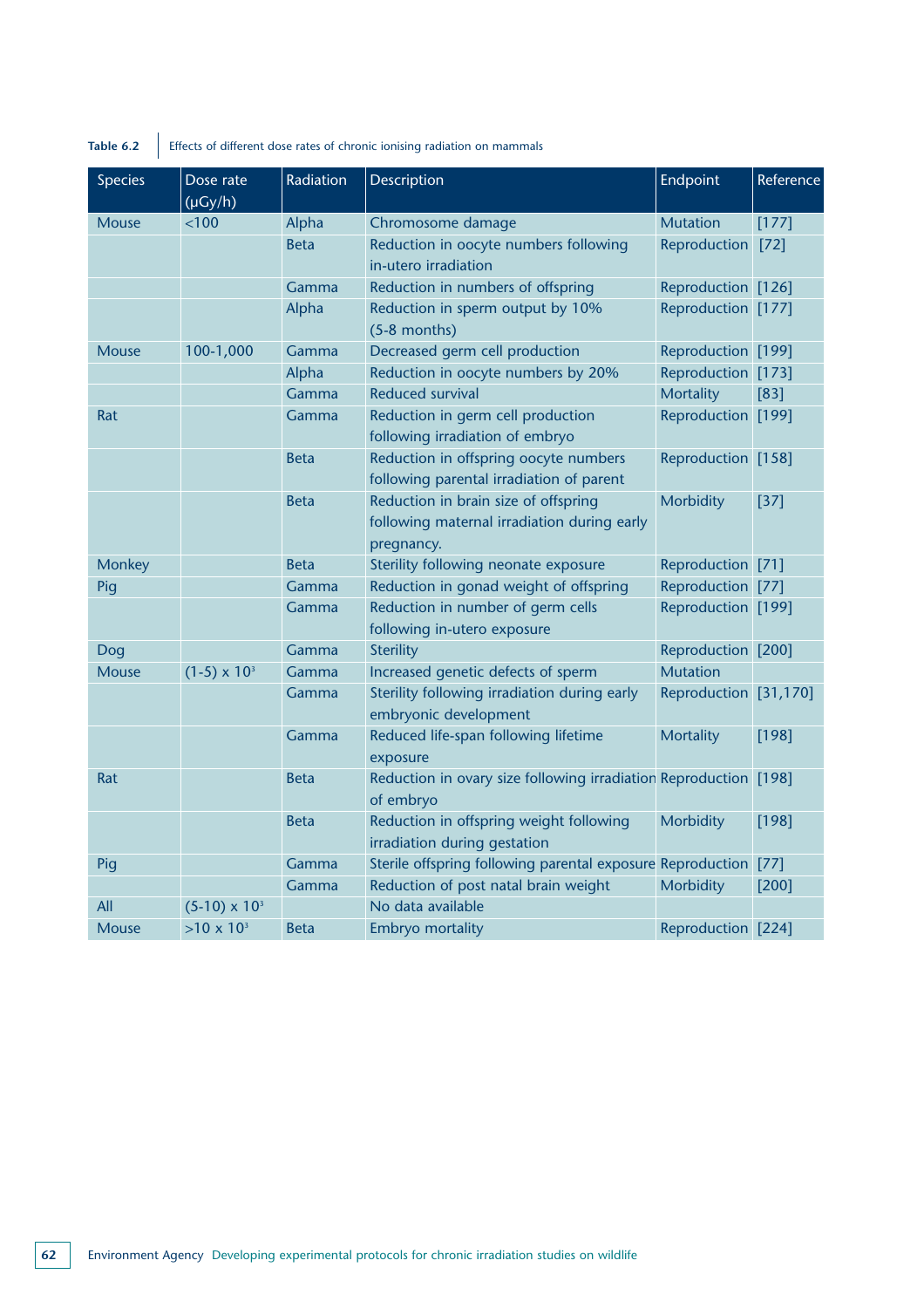| <b>Species</b>   | Dose rate               | Radiation   | <b>Description</b>                                                | Endpoint           | Reference |
|------------------|-------------------------|-------------|-------------------------------------------------------------------|--------------------|-----------|
| <b>Plaice</b>    | $(\mu Gy/h)$<br>< 100   |             | Anomalies of reproductive system                                  | Reproduction [120] |           |
| <b>Plaice</b>    | 100-1,000               | Gamma       | Decrease sperm production                                         | Reproduction [113] |           |
| Medaka           |                         | Gamma       | Reduction in testis mass                                          | Reproduction [101] |           |
| Roach            |                         | Gamma       | Lower fecundity, delayed spawning                                 | Reproduction [144] |           |
| Guppy            | $(1-5) \times 10^{3}$   | Gamma       | Infertility induced                                               | Reproduction [164] |           |
| <b>Plaice</b>    |                         | Gamma       | Reduced testis weight and sperm content<br>(at 168 days)          | Reproduction [113] |           |
| Eelpout          |                         | Gamma       | Decrease testis weight/sperm content                              | Reproduction [85]  |           |
| Medaka           |                         | Gamma       | <b>Reduced fertility</b>                                          | Reproduction [101] |           |
| Medaka           |                         | <b>Beta</b> | Severe depletion of spermatogonia<br>$(30 \text{ days})$          | Reproduction [102] |           |
| <b>Guppy</b>     |                         | Gamma       | Fecundity reduced (988 days)                                      | Reproduction [218] |           |
| <b>Guppy</b>     |                         | <b>Beta</b> | Reduced male courtship activity (17 days)                         | Reproduction [79]  |           |
| Rainbow<br>trout |                         | Gamma       | Reduced immune response                                           | Morbidity          | [112]     |
| Medaka           | $(5-10) \times 10^3$    | Gamma       | Depletion of spermatogonia (120 days)                             | Reproduction [101] |           |
| Medaka           |                         |             | No effect on mortality                                            | <b>Mortality</b>   | [101]     |
| Medaka           | $(10-50) \times 10^{3}$ | Gamma       | Increase in vertebral anomalies                                   | <b>Mutation</b>    | [103]     |
| Medaka           |                         | <b>Beta</b> | Reduction in larval survival                                      | Reproduction [103] |           |
| Medaka           |                         | <b>Beta</b> | No effect on hatching rate                                        | Reproduction [103] |           |
| Medaka           |                         | Gamma       | No effect on hatching rate                                        | Reproduction [103] |           |
| <b>Guppy</b>     |                         | Gamma       | Sterility (288 days)                                              | Reproduction [218] |           |
| <b>Guppy</b>     | $>50 \times 10^{3}$     | Gamma       | No impact on offspring survival following<br>parental irradiation | <b>Mortality</b>   | [218]     |

**Table 6.3** Effects of different dose rates of chronic ionising radiation on fish

#### *6.5.2 Aquatic invertebrates*

Data exist mainly for marine polychaetes (see Table 6.4). Clear effects on reproductive endpoints have been observed at dose rates of <5,000 µGy/h for gamma radiation and <10 x 10<sup>3</sup>  $\mu$ Gy/h for tritium beta radiation. Effects on growth in a sponge colony were also observed after (5-10) x  $10^3 \mu$ Gy/h. For polychaetes and sponges, dose rates below 10 x 103  $\mu$ Gy/h and probably below 5 x 10<sup>3</sup>  $\mu$ Gy/h should be used in future experiments. For other phyla, a wider range may be necessary (see Section 6.5.4).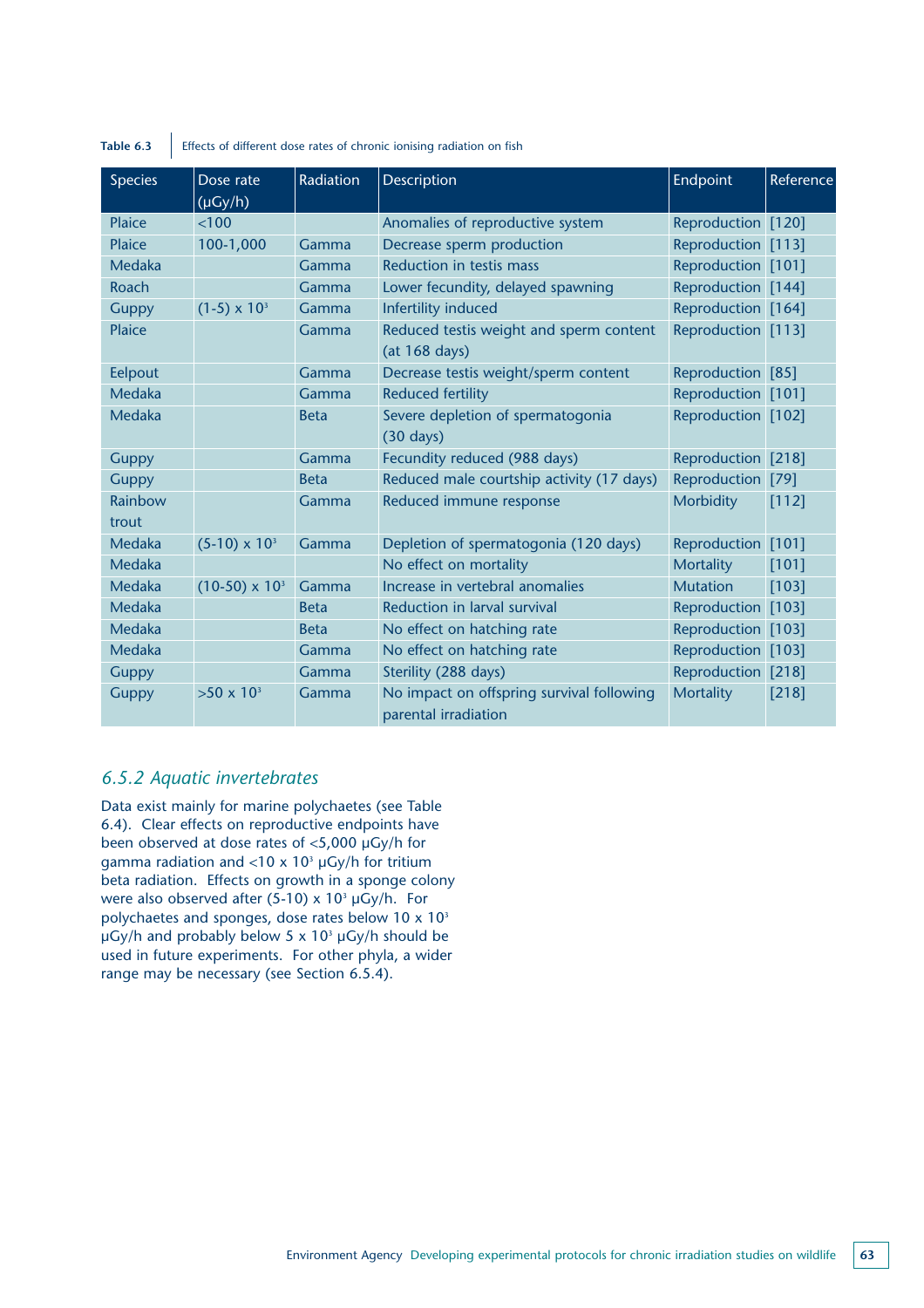**Table 6.4** Effects of different dose rates of chronic ionising radiation on aquatic invertebrates

| <b>Species</b> | Dose rate<br>$(\mu Gy/h)$ | Radiation   | <b>Description</b>                                              | Endpoint           | Reference |
|----------------|---------------------------|-------------|-----------------------------------------------------------------|--------------------|-----------|
| <b>Marine</b>  | 100-1,000                 | Gamma       | Reduced embryo survival (probably due                           | Reproduction [92]  |           |
| polychaete     |                           |             | to lethal mutations)                                            |                    |           |
| <b>Marine</b>  | $(1-5) \times 10^{3}$     | Gamma       | Reduced breeding performance                                    | Reproduction [114] |           |
| polychaete     |                           |             |                                                                 |                    |           |
| <b>Marine</b>  | $(5-10) \times 10^3$      | <b>Beta</b> | No effect on egg production; decreased                          | Reproduction [115] |           |
| polychaete     |                           |             | survival of eggs to larvae                                      |                    |           |
| Marine         |                           | Gamma       | Decreased egg production; no effect on                          | Reproduction [115] |           |
| polychaete     |                           |             | larvae survival                                                 |                    |           |
| Marine         |                           | Gamma       | Inhibition of new growth by sponge                              | <b>Morbidity</b>   | $[217]$   |
| sponge         |                           |             | colony                                                          |                    |           |
| Marine         | $(10-50) \times 10^{3}$   | Gamma       | Gamete killing; reduced fertilisation success Reproduction [92] |                    |           |
| polychaete     |                           |             |                                                                 |                    |           |
| Marine         |                           | Gamma       | <b>Sterility</b>                                                | Reproduction [92]  |           |
| polychaete     |                           |             |                                                                 |                    |           |

#### *6.5.3 Aquatic plants*

Data for these are very limited, with virtually no information on chronic exposures. The lowest dose rates shown to produce sublethal effects on aquatic plants are between 2,000 and 5,000 µGy/h [48].

As a result, no summary table is provided for this wildlife group.

#### *6.5.4 Crustaceans and molluscs*

Each of these groups has data indicating effects on larvae after exposure to dose rates of <1,000 µGy/h (see Tables 6.5 and 6.6). Effects on larval goose barnacle (a crustacean) were reported following only <0.1 µGy/h of beta radiation from tritiated seawater while, in oysters, larval abnormalities occurred after exposure to 125 µGy/h of beta radiation from tritiated seawater and 170 µGy/h gamma radiation from 65Zn in seawater [145]. Unfortunately, there are no reliable effects data for any other dose rates below 50 x 10<sup>3</sup>  $\mu$ Gy/h. At these higher rates, there were clear effects on reproductive endpoints.

#### Table 6.5 **Effects of different dose rates of chronic ionising radiation on crustaceans**

| <b>Species</b>    | Dose rate<br>$(\mu Gy/h)$ | <b>Radiation</b> | <b>Description</b>                                                                                                   | <b>Endpoint</b>                | Reference |
|-------------------|---------------------------|------------------|----------------------------------------------------------------------------------------------------------------------|--------------------------------|-----------|
| Goose<br>barnacle | <100                      | <b>Beta</b>      | Impaired larval development (0.1 µGy/h)                                                                              | <b>Morbidity</b>               | $[1]$     |
| Daphnia           | $>50 \times 10^{3}$       | Gamma            | Reduced fecundity; increased mortality<br>(with additional stress of food limitation,<br>$54 \times 10^{3} \mu Gy/h$ | Reproduction [57]<br>Morbidity |           |
| <b>Blue crabs</b> |                           | Gamma            | Reduction of growth; increased mortality<br>$(290 \times 10^{3} \text{ }\mu\text{Gy/h})$                             | Mortality<br><b>Morbidity</b>  | [75]      |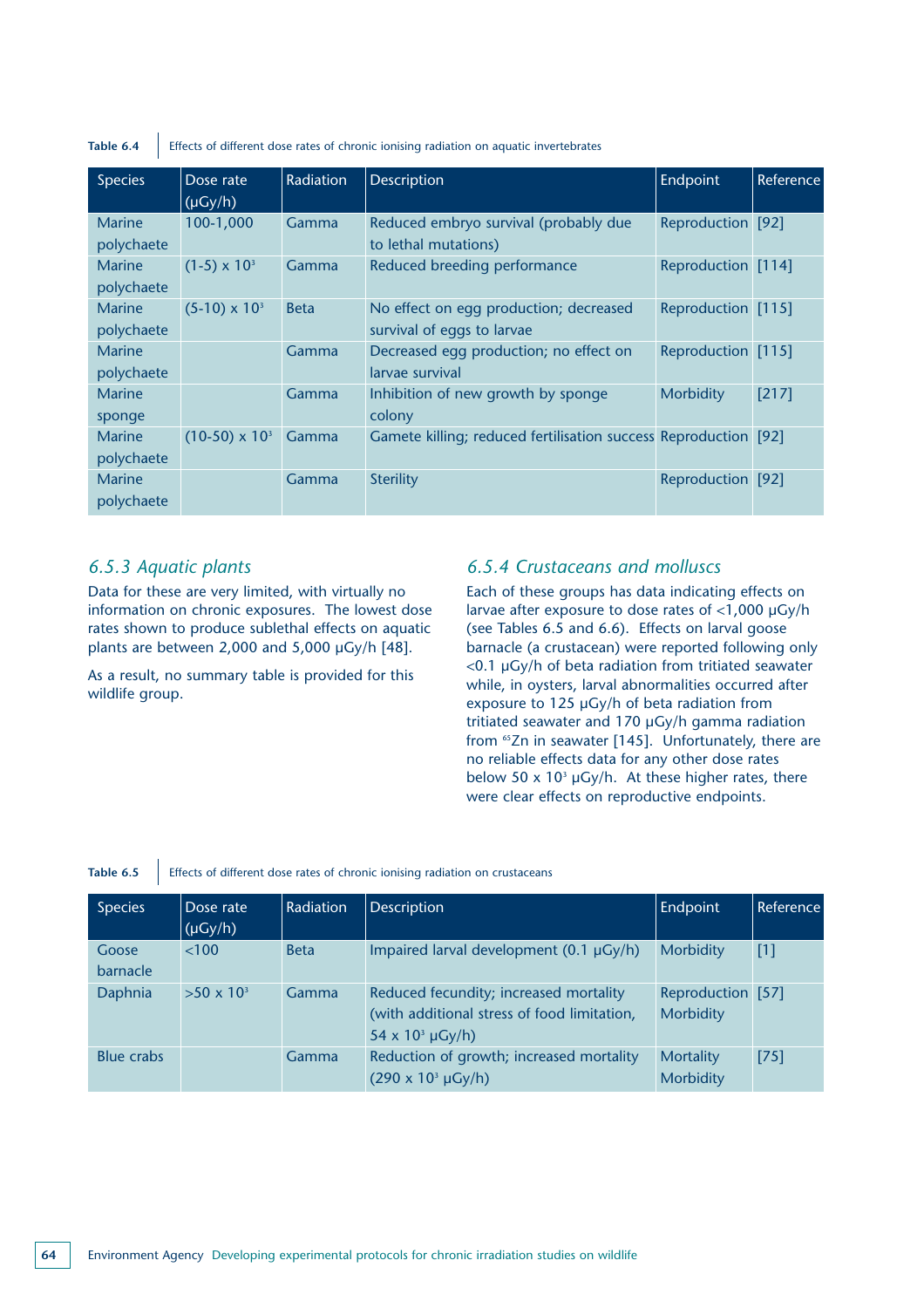| <b>Species</b>             | Dose rate<br>$(\mu G y/h)$       | <b>Radiation</b> | <b>Description</b>                                                                                 | Endpoint           | Reference |
|----------------------------|----------------------------------|------------------|----------------------------------------------------------------------------------------------------|--------------------|-----------|
| Oyster                     | 100-1,000                        | <b>Beta</b>      | Increased larval abnormalities                                                                     | Reproduction [145] |           |
| Oyster                     |                                  | Gamma            | Increased larval abnormalities                                                                     | Reproduction [145] |           |
| Freshwater<br>snail        |                                  | <b>Mixed</b>     | Decreased egg capsules but increased eggs Reproduction [56]<br>per capsule                         |                    |           |
|                            | $1,000$ to<br>$50 \times 10^{3}$ | No data          |                                                                                                    |                    |           |
| <b>Freshwater</b><br>snail | $>50 \times 10^{3}$              | Gamma            | Decreases in numbers of egg capsules,<br>eggs and egg hatch rate<br>$(100 \times 10^{3} \mu Gy/h)$ | Reproduction [57]  |           |
| Freshwater<br>snail        |                                  |                  | Life span reduction (100 x 10 <sup>3</sup> $\mu$ Gy/h)                                             | <b>Morbidity</b>   | $[57]$    |
| Clam                       |                                  | Gamma            | Decreased survival<br>$(160-370 \times 10^3 \mu Gy/h)$                                             | Mortality          | [20]      |

#### **Table 6.6** Effects of different dose rates of chronic ionising radiation on molluscs

#### *6.5.5 Birds, amphibians and reptiles*

For birds, there is little evidence of effects at <5,000 µGy/h; Table 6.7 contains a brief summary of the information available in R&D Publication 128 [60]. As previously, users are advised to conduct a full literature search to assess the availability of information on the biological effects of ionising radiation on birds.

amphibians indicate increased chromosome damage in frogs exposed to <100 µGy/h. The very limited data indicate that, for lizards, effects on reproduction and life-span occur after exposure to dose rates <100 µGy/h. Data for both amphibians and reptiles are summarised in Table 6.8.

The only reliable data for chronic radiation effects on

**Table 6.7** Effects of different dose rates of chronic ionising radiation on birds

| <b>Species</b>                 | Dose rate<br>$(\mu Gy/h)$ | Radiation | <b>Description</b>                                                                                        | Endpoint               | Reference |
|--------------------------------|---------------------------|-----------|-----------------------------------------------------------------------------------------------------------|------------------------|-----------|
| Tree swallow $<$ 100           |                           | Gamma     | No impact on breeding performance,<br>production of fully fledged young, growth<br>or embryonic mortality | Reproduction [226,227] |           |
|                                | $(1-5) \times 10^{3}$     |           | No data available                                                                                         |                        |           |
|                                | $(5-10) \times 10^3$      | Gamma     | <b>Reduced nesting</b>                                                                                    | Reproduction [204]     |           |
| Tree swallow $>10 \times 10^3$ |                           | Gamma     | <b>Embryonic mortality</b>                                                                                | Reproduction [226]     |           |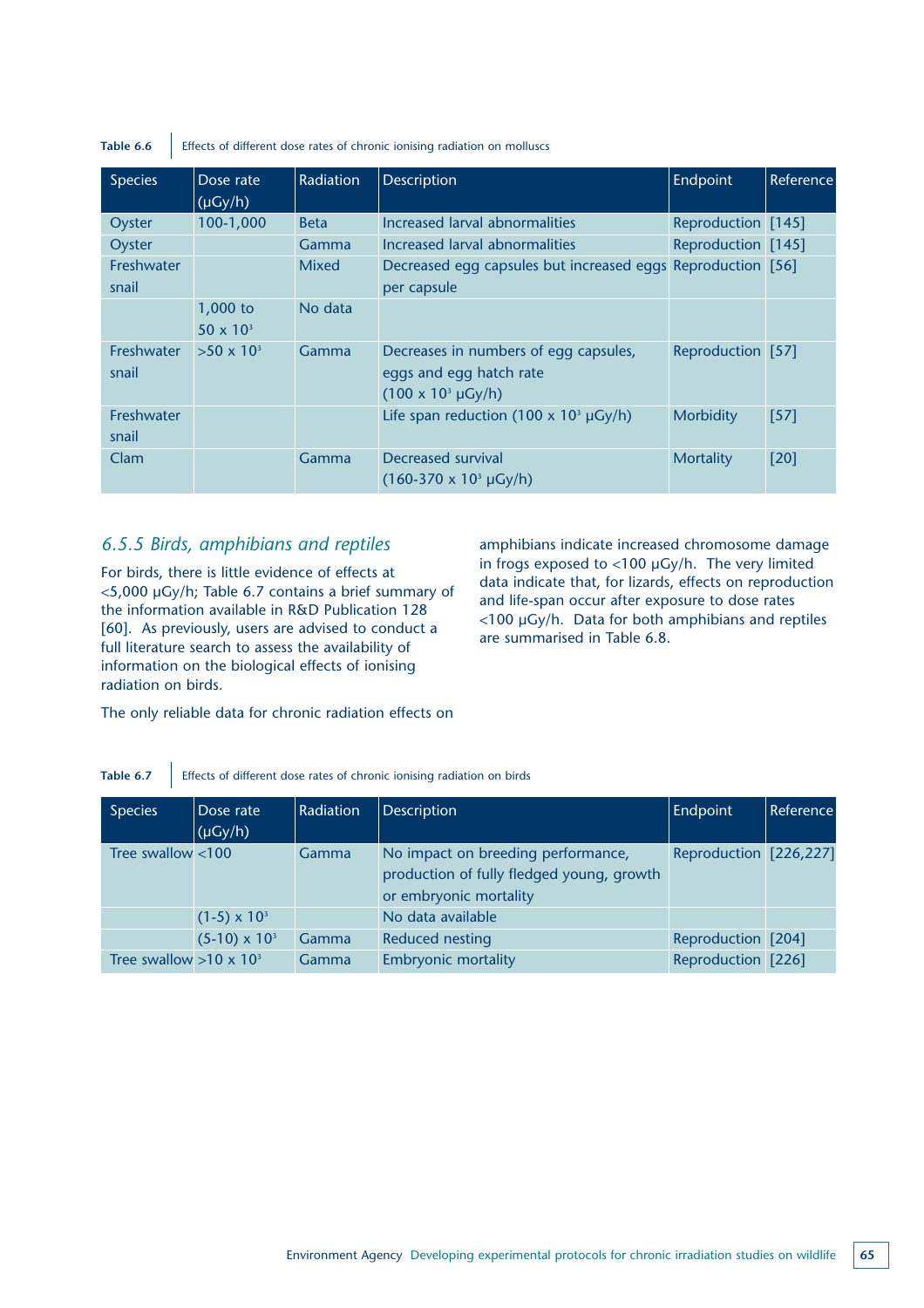Table 6.8 **Effects of different dose rates of chronic ionising radiation on reptiles and amphibians** 

| <b>Species</b> | Dose rate<br>$(\mu Gy/h)$ | <b>Radiation</b> | <b>Description</b>                                     | Endpoint           | <b>Reference</b> |
|----------------|---------------------------|------------------|--------------------------------------------------------|--------------------|------------------|
| Frog           | <100                      | <b>Beta</b>      | Increased chromosome aberration rate<br>$2-10$ fold    | <b>Mutation</b>    | $[74]$           |
| Lizard         | 100-1,000                 | Gamma            | Regression of ovaries                                  | Reproduction [194] |                  |
| Lizard         |                           | Gamma            | Induction of sterility in males                        | Reproduction [194] |                  |
| Lizard         |                           | Gamma            | Impact on maximal life span of some<br>reptile species | Morbidity          | [195]            |
|                | >1,000                    |                  | No data available                                      |                    |                  |

#### *6.5.6 Soil fauna and insects*

Effects of different dose rates of chronic ionising radiation on soil biota fauna and insects are summarised in Table 6.9.

Data on soil fauna are mainly from field experiments, where soil activity has been increased artificially or due to a nuclear accident (e.g. [193]). Reduced numbers of earthworms were observed after a dose rate of 100  $\mu$ Gy/h of alpha radiation ( $^{226}$ Ra) and increased chromosomal damage occurred in scorpions exposed to gamma radiation in this low dose rate range.

**Table 6.9** Effects of different dose rates of chronic ionising radiation on soil fauna and insects

| <b>Species</b>                                  | Dose rate<br>$(\mu Gy/h)$ | Radiation    | Description                                                                               | Endpoint                                             | Reference |
|-------------------------------------------------|---------------------------|--------------|-------------------------------------------------------------------------------------------|------------------------------------------------------|-----------|
| Earthworm                                       | < 100                     | Alpha        | Reduced numbers compared with control<br>plots.<br>Smaller, reproductive and histological | <b>Mortality</b><br>Reproduction<br><b>Morbidity</b> | [118]     |
| <b>Insect larvae</b>                            |                           | Alpha        | changes<br>Reduced numbers compared with control<br>plots                                 | <b>Morbidity</b>                                     | [118]     |
| Scorpion                                        |                           | Gamma        | Increased chromosomal aberrations                                                         | <b>Mutation</b>                                      | [186]     |
| Midge                                           |                           | <b>Mixed</b> | Increase in chromosome aberrations                                                        | <b>Mutation</b>                                      | $[23]$    |
|                                                 | 100-1,000                 |              | No data available                                                                         |                                                      |           |
| Earthworm                                       | $(1-5) \times 10^{3}$     |              | Reduced population size                                                                   | <b>Mortality</b>                                     | [119]     |
| <b>Myriapods</b><br><b>Spiders</b><br>Earthworm | $(5-10) \times 10^3$      | <b>Beta</b>  | Reduced numbers compared with control<br>plots                                            | <b>Mortality</b>                                     | [193]     |
| <b>Bark beetle</b>                              | $(10-50) \times 10^{3}$   |              | Reduced pupal survival                                                                    | <b>Morbidity</b>                                     | $[30]$    |
| Soil<br><b>Invertebrates</b>                    |                           |              | Reduced population sizes                                                                  | <b>Mortality</b>                                     | [118]     |
| Ants                                            | $>50 \times 10^{3}$       |              | Behavioural changes of colony                                                             | <b>Morbidity</b>                                     | [29]      |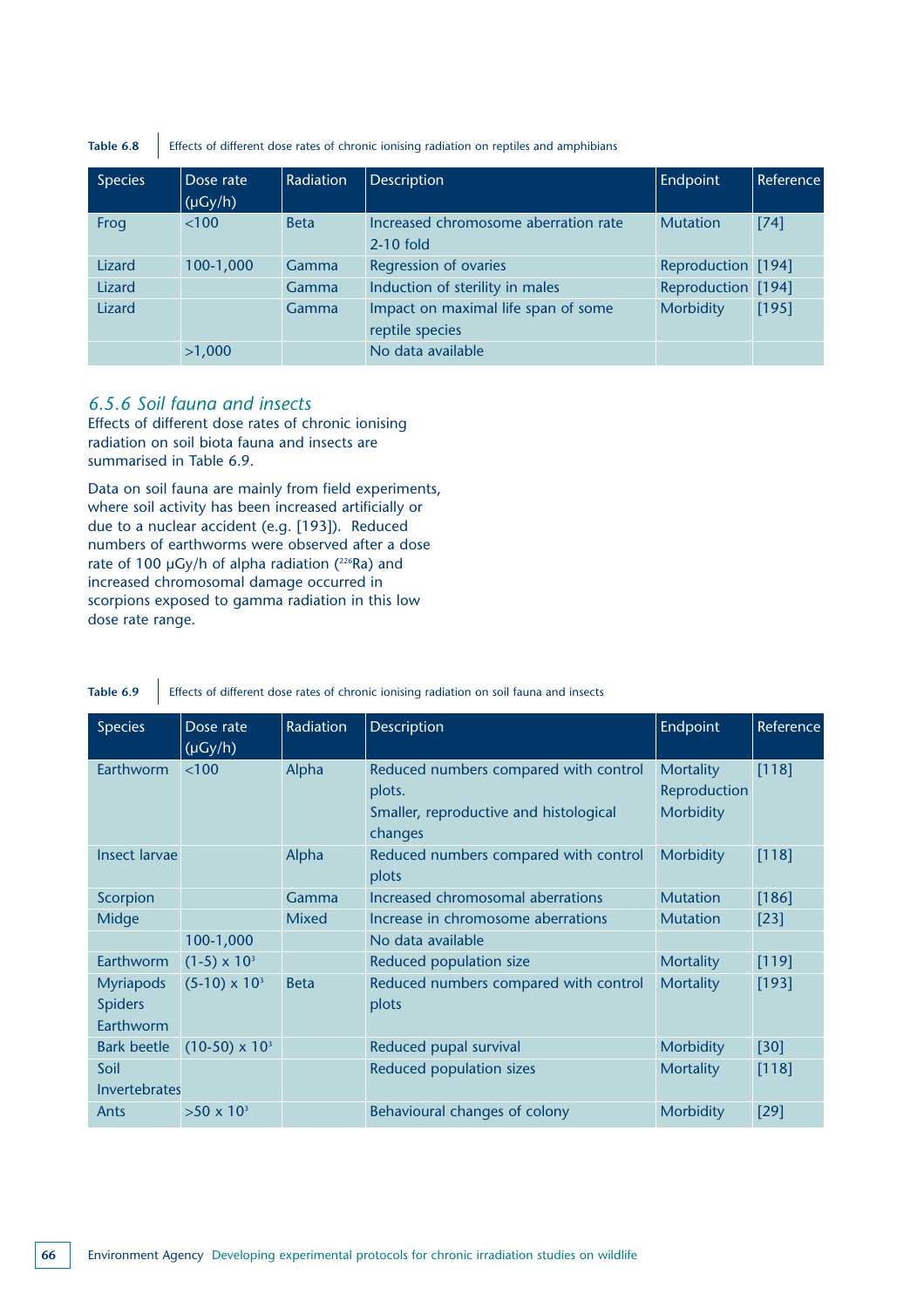Earthworms showed reduced population size after exposure to  $<$ 5,000  $\mu$ Gy/h of gamma radiation, while myriapods and spiders also decreased in numbers following exposure to  $(5-10)$  x  $10<sup>3</sup>$  µGy/h of beta radiation (<sup>90</sup>Sr/<sup>90</sup>Y). Given their numbers and ubiquity, there are few reliable data for the effects of chronic radiation on insects.

Chromosomal aberrations were increased in midge larvae exposed to <100 µGy/h of mixed radiation, while a similar dose rate of alpha radiation reduced numbers of insect larvae. Bark beetles exposed to  $21 \times 10^{3}$  µGy/h of gamma radiation had reduced pupal survival. An ant colony exposed to  $100 \times 10^3$ µGy/h showed behavioural changes, although it was not clear whether this effect was due directly to radiation or to radiation-induced changes in the environment, e.g. plant cover.

### 6.6 Dose rate ranges in chronic irradiation experiments

In more than half the wildlife groups, data on chronic exposures to radiation are so limited that pilot experiments are recommended to estimate the best dose rate ranges to use in the main experiments. Pilot experiments should use three or four dose rates. An unirradiated control group should always be used in all experiments for comparison purposes.

Pilot experiments are demanding in terms of time and expense, particularly for larger, long-lived organisms. As an alternative, to be used with caution, there may be limited possibilities to extrapolate results from one wildlife group to another; thus, results for mammals could be used as a guide for birds, those for fish as a guide to amphibians, or those for polychaete worms as a guide for other aquatic invertebrates and some soil biota (e.g. oligochaete worms).

Table 6.10 gives an indication of the dose rate ranges that might be used in future experiments.

|                       | Dose rates for further investigations<br>$(\mu Gy/h)$ |           |            |                                                       |
|-----------------------|-------------------------------------------------------|-----------|------------|-------------------------------------------------------|
| Wildlife group        | <b>Adult</b>                                          | Larval    | Chromosome | Comment                                               |
|                       | organisms                                             | organisms | Damage     |                                                       |
| <b>Mammals</b>        | $<$ 1,000                                             |           | < 100      | Many data                                             |
| <b>Reptiles</b>       | $<$ 1,000                                             |           |            | Limited data, but clear indication of effects         |
| <b>Fish</b>           | $\leq$ 5 x 10 <sup>3</sup>                            |           |            | Many data                                             |
| Coniferous plants     | $\leq$ 5 x 10 <sup>3</sup>                            |           |            | Many data                                             |
| Soil biota            | $\leq$ 5 x 10 <sup>3</sup>                            |           | < 100      | Few data' alpha-irradiation effect on adult           |
|                       |                                                       |           |            | earthworms at $<$ 100 µGy/h                           |
| Aquatic plants        | $\leq$ 5 x 10 <sup>3</sup>                            |           |            | Very few data; need pilot experiment                  |
| Aquatic invertebrates | $\leq 10 \times 10^3$                                 | $<$ 1,000 |            | Data mainly for polychaetes; other species            |
|                       |                                                       |           |            | may need pilot experiment                             |
| Non-coniferous plants | ≤20 x $10^3$                                          |           |            | Dose rate range used will vary with plant             |
|                       |                                                       |           |            | type                                                  |
| <b>Birds</b>          | $~10 \times 10^{3}$                                   |           |            | Very few data; need for pilot experiment              |
| Crustaceans           | $\leq$ 50 x 10 <sup>3</sup>                           | < 100     |            | No data (0.1-50) $\times$ 10 <sup>3</sup> µGy/h; need |
|                       |                                                       |           |            | pilot experiment                                      |
| <b>Molluscs</b>       | ≤50 x $103$                                           | $<$ 1,000 |            | No data $(1-50) \times 10^3$ µGy/h; need              |
|                       |                                                       |           |            | pilot experiment                                      |
| <b>Insects</b>        | ≤50 x $103$                                           | < 100     | < 100      | Very few data; need pilot experiment                  |

#### Table 6.10 Suggested dose rate ranges for future experiments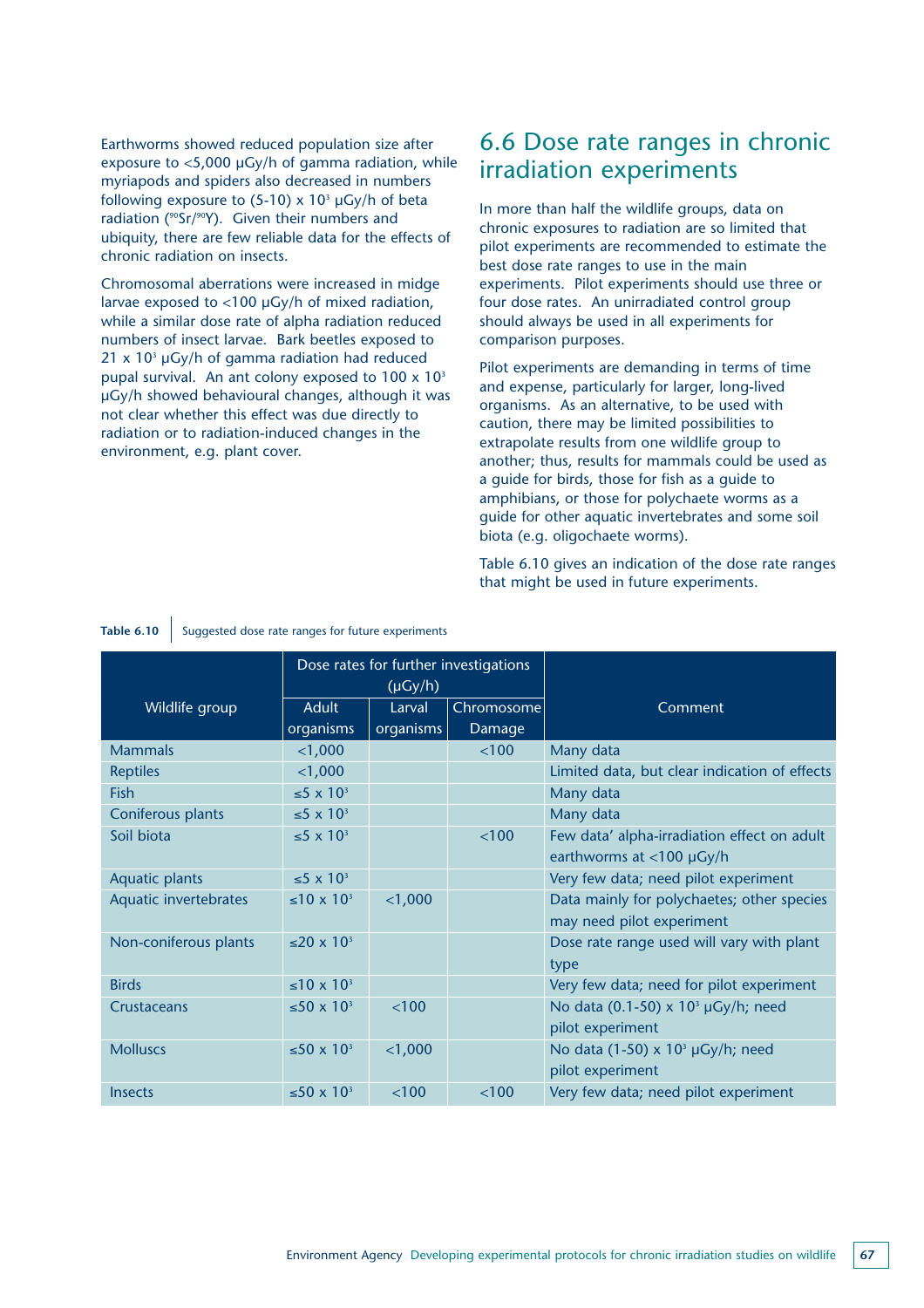The dose rates in the table are based on information found in Section 6.5. The rates given should be used as upper limits with other, lower dose rates descending to about 1,000 µGy/h (or lower depending on the endpoint). The same endpoints as those to be observed in the main experiment should usually be examined in the pilot one.

The life-stage to be irradiated and the endpoint to be examined are of great importance when determining the dose rates to be used. There are several indications that dose rates for larval organisms and studies of chromosome damage may be considerably lower than those for other endpoints measured in adults.

### 6.7 Facilities required for chronic radiation studies

Any facilities in which exposure to ionising radiation is carried out must comply with the Radioactive Substances Act 1993 (RSA93) [165] and the Ionising Radiation Regulations 1999 [189]. A Certificate of Registration will be required for all radioactive material held and all storage and disposal of radioactive materials. A Radiation Protection Supervisor must be appointed to ensure adequate training and safe working procedures and, where expert advice is needed, a Radiation Protection Adviser must be appointed. As stated in Section 4.4, all experiments using vertebrates require Home Office project licences and the staff involved must hold personal licences.

Any facility being used for irradiation experiments must also, as a minimum, have monitoring equipment for temperature, humidity and lighting so that the environmental conditions for the organisms can be monitored and controlled as necessary. Ideally, it should be possible to control these environmental variables and the monitoring should provide the supporting evidence that this is the case. It is important to eliminate as many potential sources of variation as possible in order to demonstrate that it is exposure to the radiation having an impact. The control group's environmental conditions should be the same as those for the test groups.

#### *6.7.1 External irradiation*

Radiation will be supplied from one or more sealed gamma radiation sources. The facility must allow exposure of several different dose rate groups (Section 6.5). The sizes of the sources, as well as the distance of the irradiated organisms from them, will determine the dose rates received. All organisms in a single experimental group must receive the same dose rate. The facility should allow continuous exposures for periods of at least several months.

During experiments, there will be time periods when irradiation is stopped to allow for necessary husbandry, feeding, measurements, etc. Dose rates quoted should be the hourly rates for the periods when irradiation occurred and not averaged over periods when it did not. An estimate of the number of hours per day when irradiation was not occurring should be given and any prolonged periods (e.g. 4 hours or more) when irradiation did not occur should be noted.

The radiation sources must be able to be remotely exposed and returned to a safe position when staff entry is required (e.g. for feeding or watering), and the system should 'fail-to-safe', i.e. if the source/interlocks fail, the source should automatically be returned to a shielded position (unexposed). There should be adequate warning (audible and visual) when sources are exposed and entrance to the facility should not be possible during this time (e.g. by use of an interlock system).

The facility must have walls, floor and ceiling with shielding properties such that, when the sources are exposed, the dose rate at any point outside does not exceed 5 mSv/year or 2.5 µSv/hour. The entrance door will probably need to have a maze system to ensure this. A room allowing experimental conditions (e.g. temperature and lighting) identical or close to those in the radiation facility will be required for an unirradiated control group (e.g. same temperature and light settings).

#### *6.7.2 Internal irradiation*

Internal exposure of experimental organisms will require the use of unsealed radiation sources. Experiments will have to be carried out in a radiation-controlled area as defined in IRR99. Unirradiated controls can be maintained in the same controlled area or, if necessary, in another room where conditions close or identical to those in the controlled area can be maintained.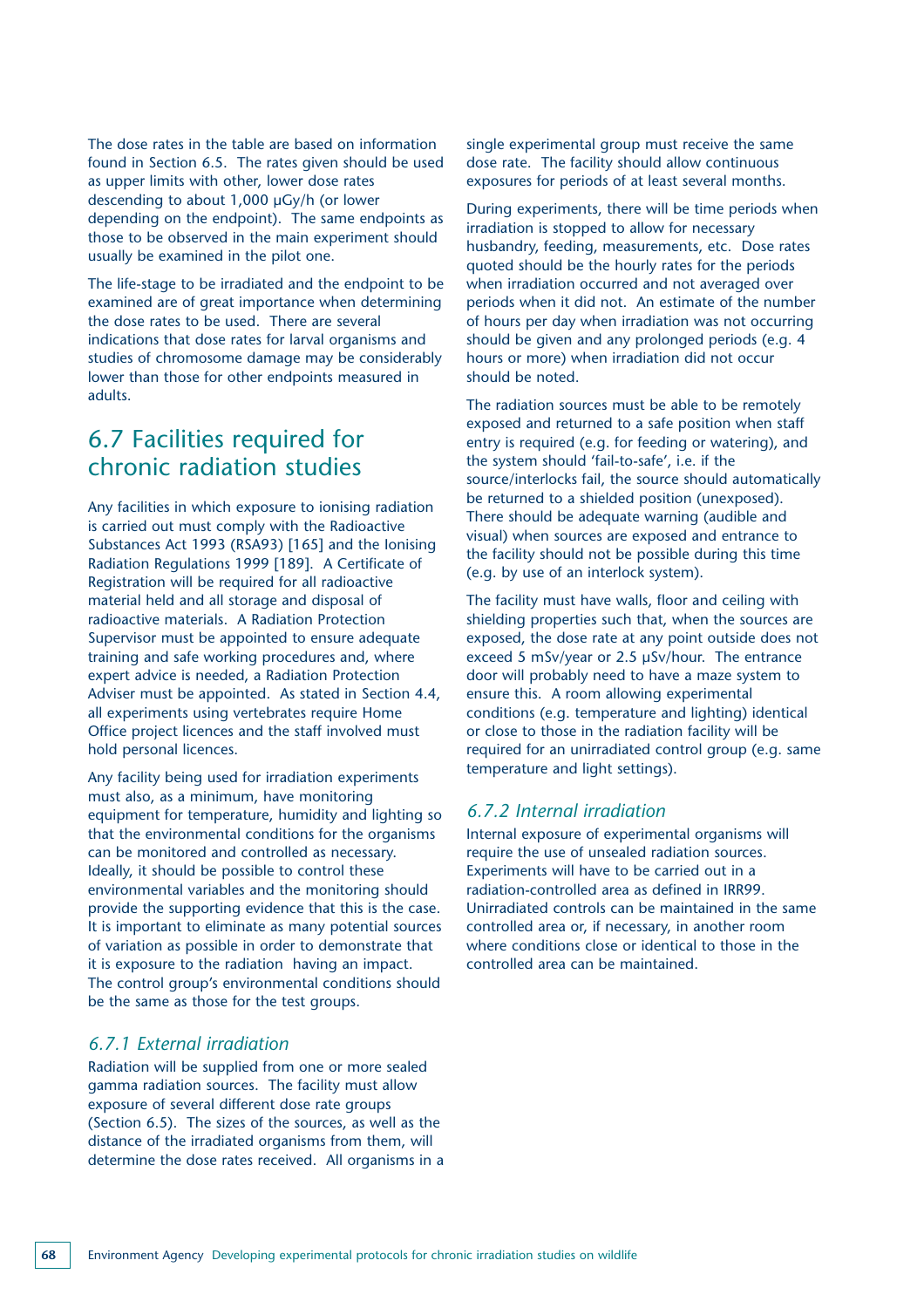# 7. Experimental design (GPG 4)

Experimental design before conducting the research is an essential step to ensure that results are reproducible and scientifically robust. Consideration should be given to the data required to test any hypothesis with an appropriate degree of confidence.

This means that all experiments should be conducted after the statistical test that will be used to assess the data has been identified.. The experimental design should also be modified, if necessary, so that the data outputs meet the assumptions of the chosen statistical test.

The aims of this GPG are to provide users with:

- an understanding of the reasons why consideration should be given to the data outputs;
- the need to be familiar with the statistical methods that will be used to analyse and interpret the data following the experiment.

This GPG is not intended to recommend particular statistical tools or to provide a basic statistics tutorial. For this information, users should refer to one of the many statistics textbooks and other resources available.

### 7.1 Importance of considering statistical analysis when designing experiments

As with all scientific investigations, it is essential that those responsible for the experimental design of chronic irradiation studies are familiar with, and competent at using, a range of statistical tests. Tailoring an experiment at the design stage so that it meets the requirements of a particular statistical test is the best way to ensure that findings can make a valuable contribution to scientific knowledge. Important considerations include the number of dose rates and the number of test organisms necessary to ensure that the appropriate statistical analysis can be conducted.

A common mistake is to enter into an experimental phase without fully considering the requirements of the subsequent statistical analyses. The result tends to be a dataset that has to be forced through a particular type of statistical test, often with too few replicates, measurements or other factors that are key assumptions for that test. This may result in possible trends and relationships being observed graphically, but without the ability to draw conclusions on these with any level of statistical confidence.

#### *7.1.1 Number of dose rates to consider*

The number of dose rates selected for an experiment will be linked to the goals of the particular experiment. The protocol developer must consider how they intend to use the data obtained from their experiments. This decision is likely to be based on the specific endpoint being assessed.

Some specific endpoints, e.g. death and sterility, allow the determination of the percentage of organisms affected. Dose rates should include one causing little or no effect (~0%) and one causing an effect in all organisms (100%), with preferably one or more in between.

Other specific endpoints, e.g. reduction in number of eggs or seed and weight, will require the use of a range of dose rates from those that produce effects not significantly different from controls (e.g. *P* >0.95) to those producing highly significant effects (e.g.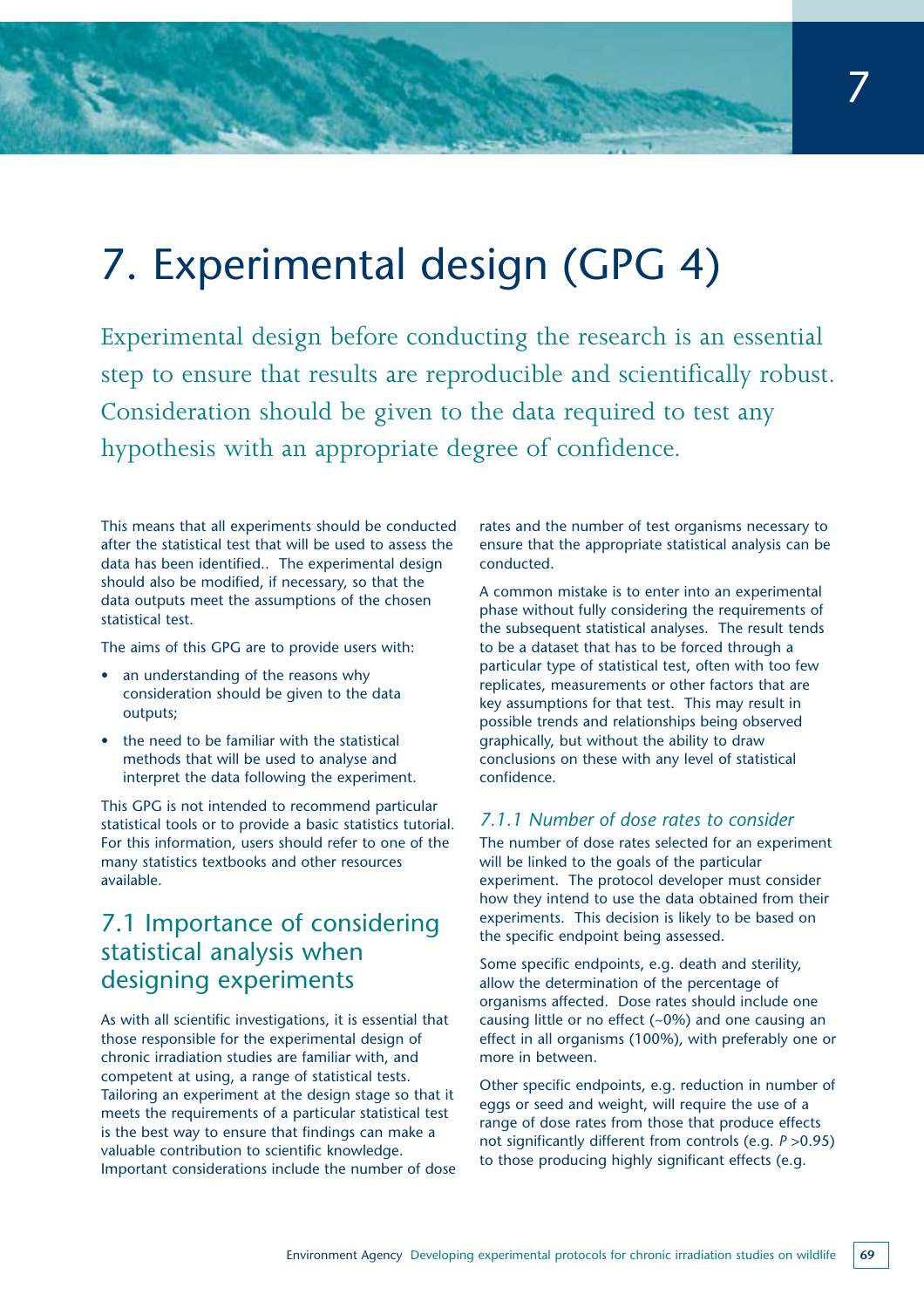*P* <0.001), and preferably with a group which is marginally significant (e.g. *P* <0.05).

Fitting data to a regression model of dose rate versus effect allows the determination of point estimates, e.g. the dose rate producing a 10% reduction in egg or seed production. The number of dose rate groups and of individual organisms in each group should allow reasonably good definition of the regression line such that the confidence limits on point estimates are small enough to be meaningful. Ideally, at least five dose rates should be used in each experiment.

This guidance has been produced with an emphasis on reproductive endpoints for the reasons outlined in Section 5. The use of at least five dose rates will, therefore, be required for most of the experiments developed using this guidance.

#### *7.1.2 Number of test organisms to use*

The number of test organisms used will depend on a variety of experimental variables such as the number of dose rates, the number of replicates required for the statistical test chosen, the requirement for interim kills and the number of individuals needed to assess the specific endpoint under investigation. Some of these issues are considered further in Section 5.

### 7.2 Using statistical analyses

Statistical analyses provide a means by which outputs from experiments (generally as numerical datasets) can be tested in an objective manner to answer a particular 'question' with a given degree of confidence. The 'question' generally takes the form of a statement known as the hypothesis.

In its simplest form, the question is in a yes/no format and two paired statements (hypotheses) are tested to determine which is accepted as being correct. For example, in an experiment on worm reproduction, the two hypotheses may be:

- chronic gamma radiation exposure at a dose rate of 5,000 µGy/h does not cause a reduction in the reproductive success of the earthworm; or
- chronic gamma radiation exposure at a dose rate of 5,000 µGy/h does cause a reduction in the reproductive success of the earthworm.

The first hypothesis, which refers to a 'no effect' situation, is termed the null hypothesis  $(H_0)$ . The second hypothesis, which refers to an effect being observed, is termed the alternative hypothesis  $(H_1)$ . Statistics can also be used to answer other types of questions. These may be about a particular relationship or about the association between samples. For example:

- What is the dose-response relationship exhibited by earthworms exposed to chronic gamma radiation in terms of reproductive output?
- Which stressor or combination of stressors are most closely associated with the reproductive output endpoint in a multi-contaminant study on earthworms using both radioactive and chemical stressors?

In general, the more complex the question, the more complex the statistical test, and the greater the importance of statistical considerations at the experimental design stage. Statistical tests essentially provide the means by which data can be assessed and used as the basis for drawing conclusions in a scientifically justifiable way.

### 7.3 Interpreting experimental data - a statistical approach

Experimental data are generally collected in a numerical form and, in the case of the laboratorybased experiments discussed in this report, there should be a control group to allow comparisons with the treatment groups (i.e. groups exposed at different dose rates).

The assessment of the experimentally derived data is normally a three-tiered approach, as illustrated in Figure 7.1.

Data are subjected to an initial screen, summarised and then compared to determine whether any differences can be described as significant and at what level of confidence. Reviewing findings in this way develops familiarity with the data before conducting a detailed statistical analysis. This helps to ensure that data are not interpreted incorrectly.

Tier 1 is an important first step in data analysis. Graphical representation of the raw data provides an immediate indication of whether or not there is a clear relationship within the dataset and/or a difference between treatment groups. It also helps to highlight anomalous data.

Contemporary statistical tests often run through thousands of calculations to return a value that demonstrates whether a difference between experimental groups is statistically significant at a particular level of confidence. To permit such calculations to be conducted quickly, a number of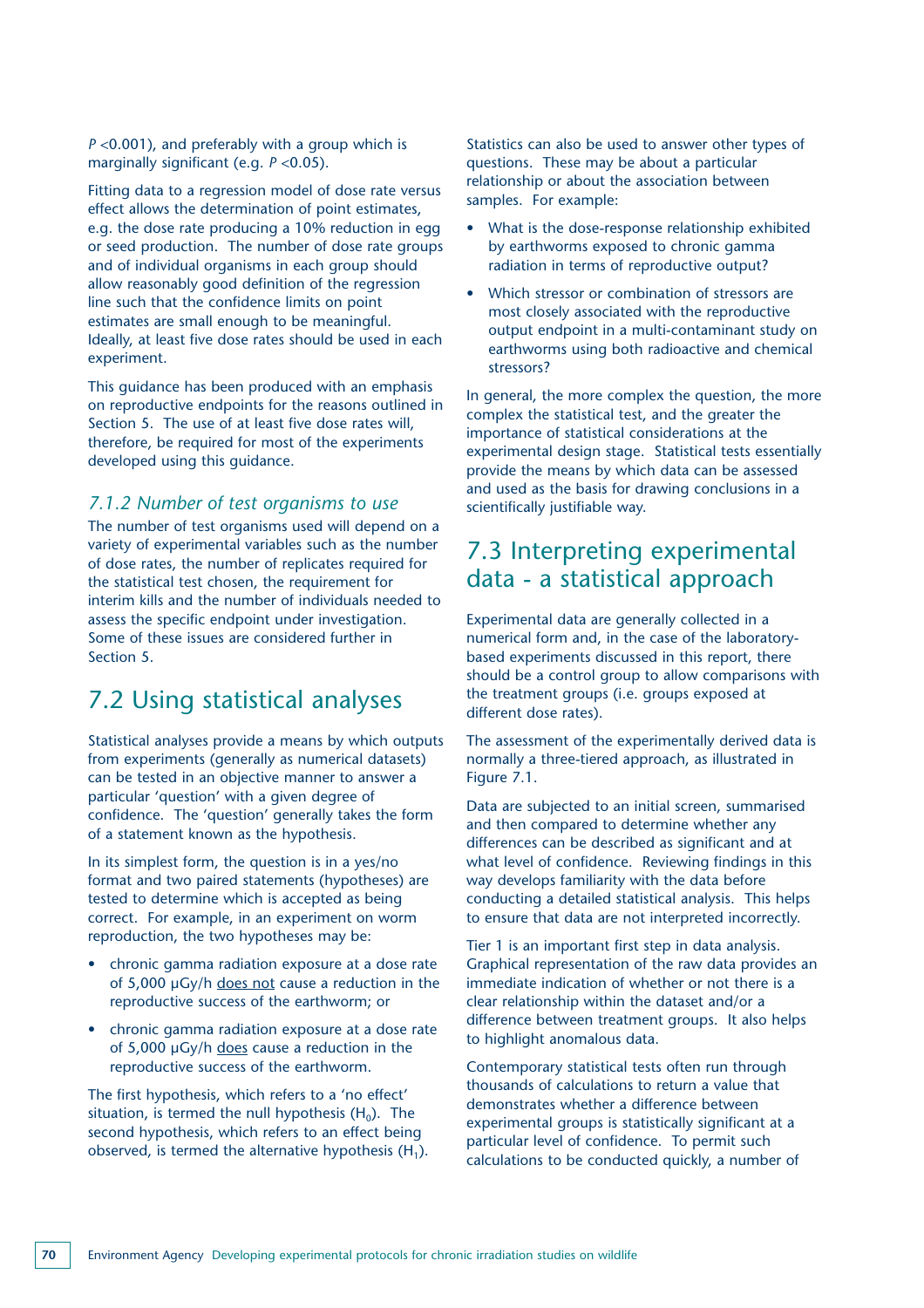

Figure 7.1: Three-tiered approach to data analysis

software packages have been developed to run on a personal computer. Packages currently used include Microsoft® Excel (capable of running most common statistical tests), MINITAB® (http://www.minitab.com) and SPSS® (http://www.spss.com). The latter two are capable of running more complex statistical tests such as Principal Component Analysis (PCA). These

programmes have made the process of data interpretation more manageable. However, because the algorithms that form the basis of the statistical tests run in the background, the programmes become 'black boxes' into which data are fed and from which a value is obtained. The person undertaking the analysis thus gains little feel for the way in which the data are being manipulated and

has a reduced ability to determine points at which errors may be introduced and/or compounded.

For this reason, visual inspection of raw data in a graphical form is an important step in avoiding anomalous values being introduced into the analysis, which may result in erroneous conclusions being drawn. Graphical assessment of the data also helps to indicate whether the key assumptions of the chosen statistical test are met. Such assumptions often include whether or not the data show a normal distribution and must be met if the outputs from the statistical test are to remain valid.

In Tier 2, descriptive statistics help to provide an additional check for anomalous results and allow the dataset to be summarised and reviewed easily. Descriptive statistics are also useful when determining whether the assumptions of the particular analysis test(s) to be used in Tier 3 are valid. If necessary, the data can be transformed or normalised to reduce the potential for error before the statistical test is applied.

When dealing with a null and alternative hypothesis situation, there are two potential errors:

- Type I error the null hypothesis is rejected when it is actually true.
- Type II error the null hypothesis is accepted when it is actually false.

Statistical tests generally take a cautious approach by limiting the probability of making a Type I error. Results of an analysis are then quoted as being significant or not significant at a given confidence level. However, as stated previously, if the original assumptions of the chosen statistical test are not met, the outputs from the analysis may not be valid. Tiers 1 and 2 of the assessment approach therefore complement each other in ensuring that the analysis undertaken in Tier 3 is appropriate and that the outputs are truly justifiable.

Tier 3 is the stage that allows visually determined relationships (via graphical outputs from Tier 1) to be tested to determine their statistical significance. The output from Tiers 1 and 2 should have confirmed that the assumptions of the chosen statistical test are valid for the particular dataset. However, certain assumptions of the main statistical test selected may require additional checking to confirm their validity. This may include tests for factors such as homogeneity of variance and normality of the dataset. Once the validity of the assumptions is confirmed, the analysis can proceed. The type of statistical test used will depend on the questions that are being asked of the data. Any basic statistics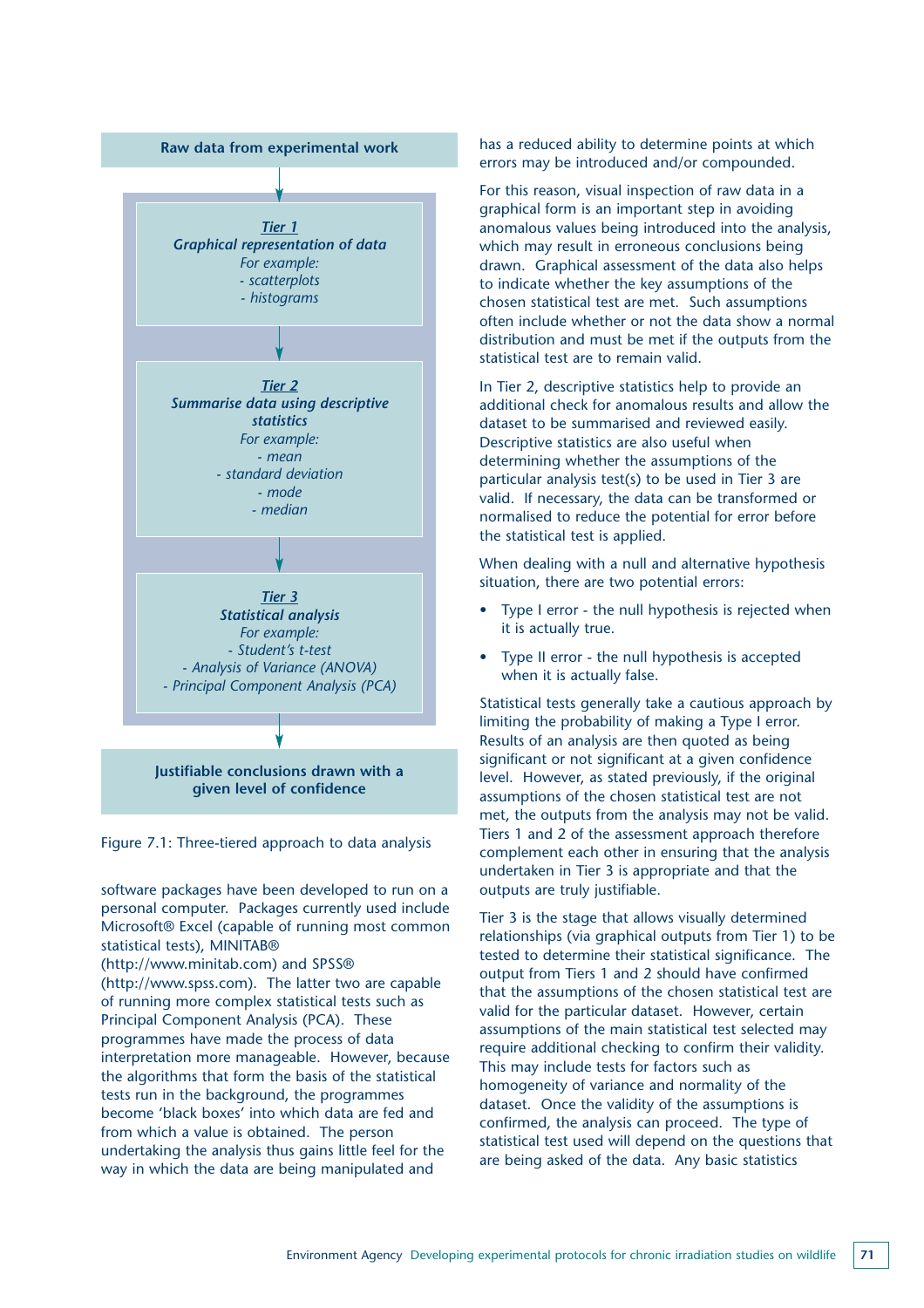textbook will be able to provide guidance on this. Examples of tests applicable to toxicology experiments include regression, correlation, Analysis of Variance (ANOVA) and Principal Component Analysis (PCA).

Following the application of an appropriate statistical test, conclusions can be drawn and reported. Any report should state the statistical manipulations applied to the data, including any tests conducted to confirm that the data meet the assumptions of the main statistical test and the confidence level at which a significant or not significant conclusion is being made. This ensures that the experimental results are justifiable to the wider scientific community and that any worker can easily follow the data analysis process. The aim of statistics is to reduce the level of subjectivity that influences the conclusions drawn by experimenters.

## 7.4 Application of statistics in designing experiments to determine dose-response relationships

Experimental design has to take place within the practical and logistical constraints resulting from the choice of a particular species. Unfortunately, even within these constraints, it is not possible to give a simple prescription for an appropriate experimental design in terms of levels of replication and selection of doses. However, it is possible to state the general principles that must be followed in all cases. These principles have been described in many publications (e.g. [51,80,84]).

A key step is to identify and quantify the objectives of the experiment. If these are phrased in terms of estimating some parameter (e.g.  $LD_{50}$ ), the corresponding objective of the design is usually to provide sufficient replication to ensure that the confidence limits of the estimated parameter are sufficiently narrow. If the experiment results in a statistical test such as comparing the mean response in a control and study group, the objective is for sufficient replication to ensure a high probability that a given difference between the control and study group is statistically significant. This is usually referred to as statistical power analysis, about which there is extensive literature (e.g. [141]) supported by both commercial and free software (e.g. [190]). Users who do not feel confident about applying these techniques should consult a statistician.

When fitting dose-response curves, four design

factors that affect the precision of estimates or the power of tests must be considered. These are:

- dose range
- dose spacing
- number of doses
- intensity of replication.

The first two are determined by considering the shape of the dose-response curve. The last two are determined by considering the variability around the dose-response curve. If there is no prior information about the likely shape and variability, a pilot scheme should be carried out. If there is no information about an appropriate dose range, a practical upper bound of, for example 10 mGy/h, could be adopted.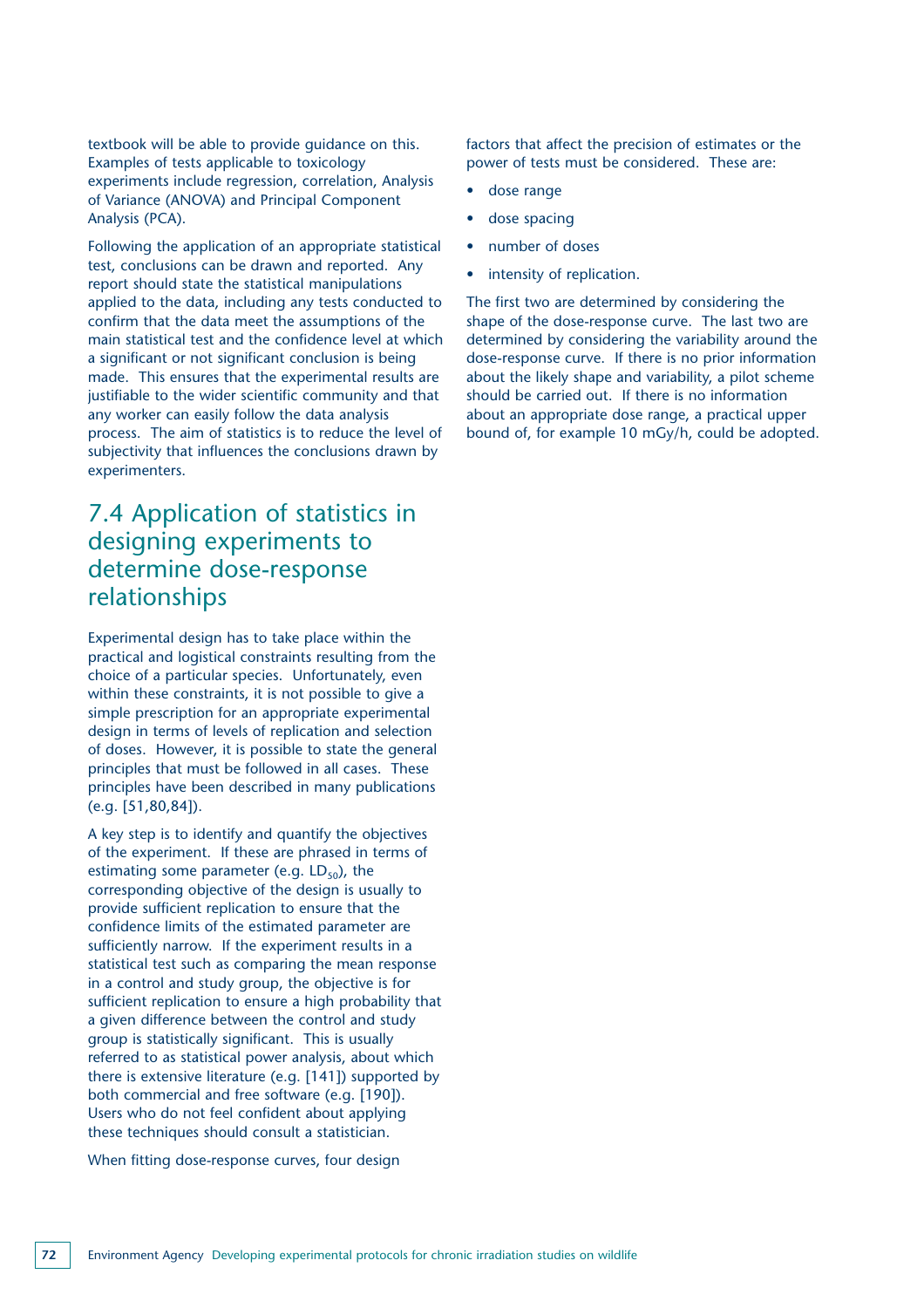## 8. Other considerations

There are a number of other deliberations, that must be taken into account, in addition to the technical issues surrounding the design of experimental protocols.

## 8.1 Staffing and resources

With chronic irradiation experiments, there is often an intense period of activity during the experimental setup phase, followed by the regular work needed to monitor and maintain the test species. This regular work will often involve part-time working, e.g. 1-2 days per week. However, animals experimented on under Home Office licences must be observed daily, including at weekends. During any interim sampling periods and at the end of the experiment, there will be a significant increase in workload. These points should be considered when planning staffing requirements for a long-term chronic experiment.

Specialist support may be needed on a short-term basis to provide, for example, technical input into the endpoint measurements and suitable dosimetry calculations, if these tasks can not be conducted by available members of the project team.

As mentioned in Section 6.7, the primary resource requirement will be access to a suitable laboratory where the irradiation can be conducted, if necessary, under RSA93, IRR99 and Home Office licensed conditions (depending upon the test species). Access to such facilities may be limited and construction costly. Therefore, thought should be given to maximising the potential for any given facility to undertake multiple experiments at the same time. This will, of course, depend on the species and dose rates being targeted. With appropriate extra shielding, it should be possible to conduct multiple experiments at different dose rates within the same facility.

### 8.2 Finances

It is impossible to generalise about the overall cost of chronic radiation experiments. Some of the elements that require consideration are indicated below.

If possible, the period of irradiation should include a complete life-span or, if not, a significant part of the period of reproductive maturation and activity. This period will vary considerably depending on the test species involved; its life-span and its breeding cycle.

The number of individual organisms needed to obtain significant results from an experiment may vary considerably. Where there is great uniformity in the dose-rate response of organisms for chosen endpoints, smaller numbers will be required to establish significant differences from an unirradiated control group. It may be necessary to carry out pilot experiments in order to determine inter-organism variability and thus the experimental number of individuals required.

The cost of obtaining organisms will vary greatly. Some may have to be purchased from suppliers, while others may be obtained from other research groups or from the wild. The organisms may require culturing in the laboratory prior to use in the experiments to ensure that the individuals included in the experiment are at a similar life-stage.

The maintenance of some organisms and/or the assessment of some endpoints may demand more staff hours, attendance during out-of-work periods or specialised equipment.

Experiments using internal emitters (alpha and beta) will generally be more expensive than those using external sealed sources (gamma radiation). Pilot experiments will be necessary to establish the relationship between delivered activity (in food, water, soil) and equilibrium concentrations in the organism (and thus the dose rate to it). Radioanalysis will be required to measure radionuclide concentrations. The cost of the radionuclide may be significant and will vary depending on the one used.

The most suitable biomarker tests may vary with different organisms and the time and equipment needed to carry these out may also vary considerably.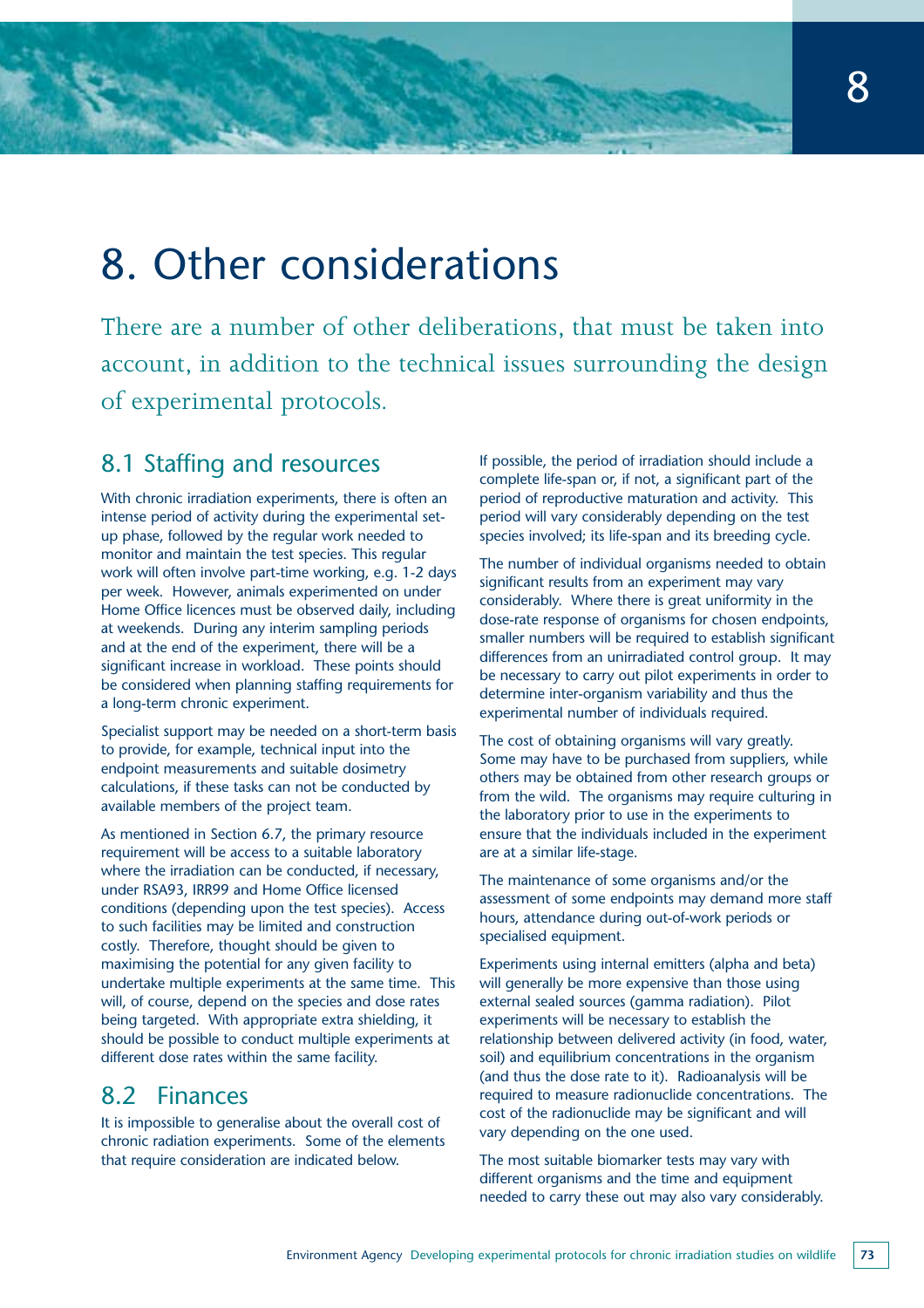# 9. Examples of good experimental design and protocol

This guidance aims to help users develop high-quality experimental protocols that can make a significant contribution to knowledge. This section demonstrates good experimental design in practice by examining an investigation into the effects of chronic radiation exposure on fish. It also provides a worked example of how to develop a protocol for experimenting on earthworms.

## 9.1 Good experimental design in practice

This example of good experimental design has been included to indicate the quality of experiments that are anticipated. The key stages of the experiment are related to the appropriate GPGs to highlight the way in which the guides integrate to form a protocol development tool.

The following sections describe an experiment designed to compare the effects of gamma and alpha radiation on zebrafish, Danio rerio. This experiment takes into account many of the factors necessary for successful radiation exposure experiments described in this guidance. The experimental information is taken from Environment Agency R&D Technical Report P3-053/TR [111].

### *9.1.1 Test species selection (see Section 4, GPG 1)*

Most economically or ecologically important fish species have features that make them unsuitable for long-term laboratory experiments (e.g. large size, difficult to maintain). However, it is apparent from the literature that fish are among the most radiosensitive of the aquatic organisms for which information is currently available [200,220] and all

species (freshwater or marine, tropical or temperate) appear to have similar radiosensitivities [101,113,218]. Thus, results for more suitable experimental fishes are likely to be relevant for most species. The zebrafish was chosen as an experimental animal for the following reasons: small size; ease of maintenance; a continuous breeder; relatively short life-span with sexual maturity achieved in a few months; large literature available on husbandry and biology; and ease of obtaining fish from reliable sources. The zebrafish, as with all vertebrates (and octopus) is covered by the UK Animals (Scientific Procedures) Act 1986 and the experiments were carried out under a valid project licence by staff holding appropriate personal licences.

## *9.1.2 Endpoints (see Section 5, GPG 2)*

The main endpoints examined were those of reproductive output. These endpoints are of major importance to the maintenance of the population in the wild and it is populations, rather than individuals, that are generally the object of environmental protection measures.

It has been shown that approximately the same number of eggs per week per female zebrafish is produced when breeding is allowed daily or once per week [27]. Thus for practical reasons (less demand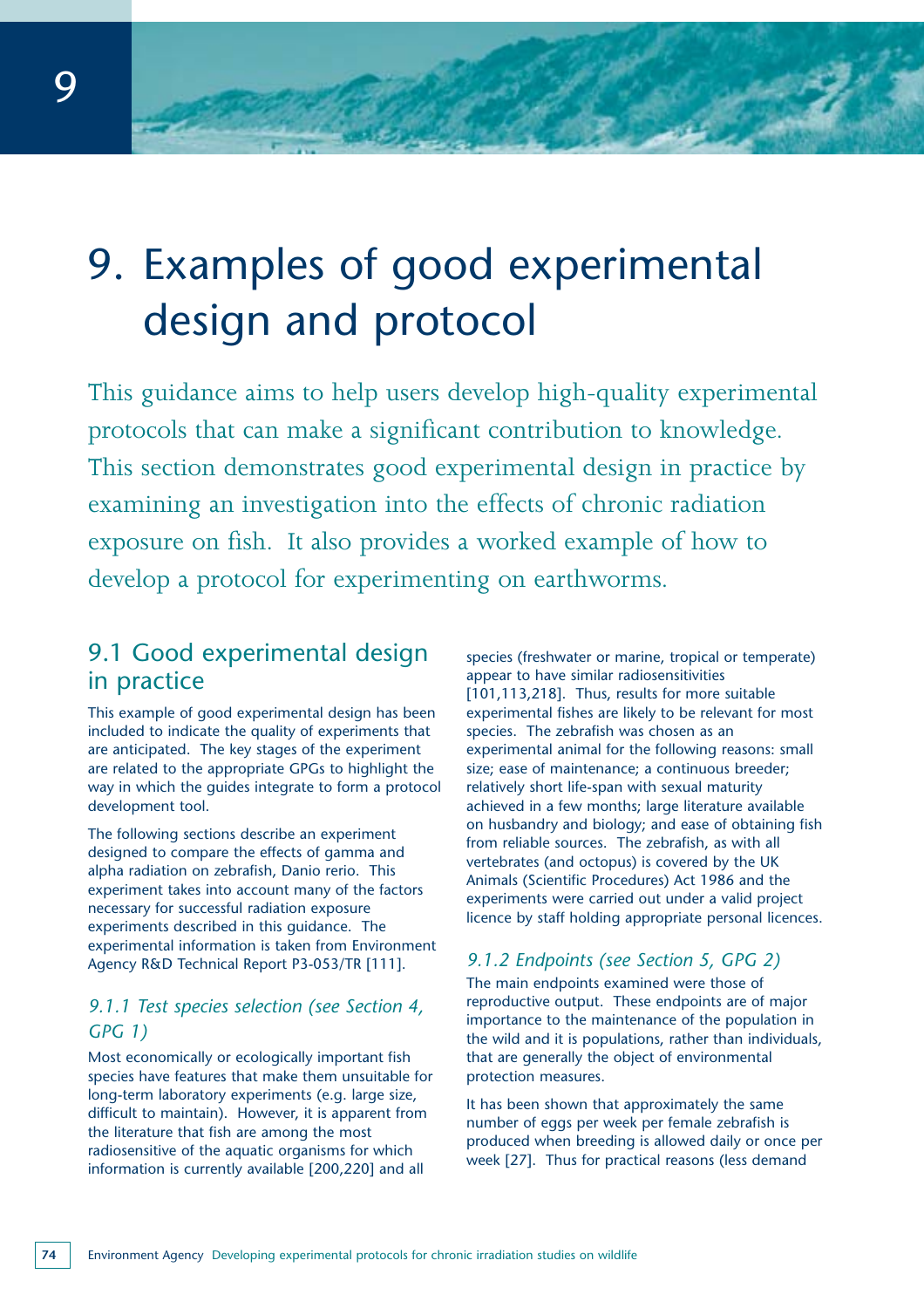on staff time), pairs of zebrafish were allowed to breed only once per week.

The following were recorded at each weekly lay opportunity: total number of eggs; number of eggs viable at 24 hours; and number of viable eggs which subsequently hatched successfully. Lay opportunities at which eggs were actually laid were recorded as 'used lay opportunities', and numbers of eggs, etc. per lay opportunity and per used lay opportunity were computed for each pair. In addition to these endpoints, routine measurements of fish length and weight were carried out and histological sections of whole fish or fish gonads were examined.

Although no biomarker tests were carried out in the main experiment, Comet analysis was successfully carried out on cells from irradiated larval zebrafish in a separate additional study. There seems to be no reason why cells from adults could not be similarly examined. However, the relatively small size of zebrafish means that non-fatal sampling of blood or other tissues during an experiment is unlikely to be successful and experiments must include enough fish to permit interim kills if biomarker tests are to be undertaken at times other than only at the end of the experiment.

#### *9.1.3 Exposure (see Section 6, GPG 3)*

Gamma-irradiation of zebrafish was achieved easily using 137Cs sealed sources in a radiation facility, which included all the safety features described in Section 6.7. Fish were exposed continuously (except for approximately one hour per day for husbandry and experimental observations) for over one year.

There were three dose rate groups, each group being exposed to a separate array of three 137Cs sources: 7,400 µGy/h; 1,000 µGy/h; and 300 µGy/h. Dosimetry was carried out using lithium fluoride TLDs and took into account the shielding effects of water at different positions within the experimental tanks. The experimental dose rates were chosen, on the basis of previous experience and reports in the literature, to produce severe effects at the highest rate, no effects at the lowest rate and marginal effects at the intermediate rate.

Alpha radiation exposures represented a much greater challenge. The radionuclide 210Po was chosen as the source of alpha radiation as it is well known to accumulate to a high degree in soft tissues, including the gonads, which were a prime target in the experiment [41,42,49]. In addition, it is important in the environment both as a significant component of the natural background and as a contaminant from human activities (e.g. concentrated in wastes from

#### phosphogypsum plants).

210Po was delivered to zebrafish by feeding them meals of spiked *Artemia* larvae (brine shrimp). The alpha radiation dose rate is dependent on the tissue radionuclide concentration and so, in order to obtain alpha radiation exposures at the desired dose rates, preliminary experiments had to be carried out to determine the relationship between the rate of feeding 210Po activity to the zebrafish and the resultant steady-state tissue concentration. The results of pilot experiments allowed the feeding rates required to give the chosen dose rates of 8, 25,185 and 740 µGy/h to be determined.

At the end of the main experiment, however, when the fish had received spiked food for approximately a year, radioanalysis showed 210Po tissue concentrations lower than predicted and the dose rates calculated using these were 9.6, 19, 84 and 215 µGy/h. This suggests that, over a prolonged period, uptake of 210Po decreased or its clearance rate increased in the higher dose rate groups. Thus, in future it will be necessary to allow enough fish in each experimental group so that samples can be taken for radioanalysis during the experiment and any changes in tissue concentration of alpha-emitter, and thus dose rate, can be monitored and taken into account or, possibly, compensated for. Determination of the location of 210Po at the cellular level in zebrafish gonads was carried out using alpha-autoradiography.

The use of sealed and unsealed radiation sources requires authorisation and compliance with IRR99 and RSA93. The experiments on zebrafish were carried out in strict compliance with these. Radioanalysis for <sup>210</sup>Po was carried out under the supervision of experienced radioanalysts using wellestablished protocols. The recovery of <sup>210</sup>Po and efficiency of scintillation counting were checked regularly.

An unirradiated control group was treated in the same way and maintained under exactly the same conditions as each of the radiation groups, except that it received no gamma radiation or any 210Pospiked food. Control and alpha radiation groups were kept in the same constant temperature room, where conditions of temperature and light were kept identical to those in the gamma radiation facility.

#### *9.1.4 Experimental design (see Section 7, GPG 4)*

The design of the experiment was greatly facilitated by previous experience of chronic gamma-irradiation experiments with other fish species [113,218]. Prior knowledge of the dose rates likely to produce effects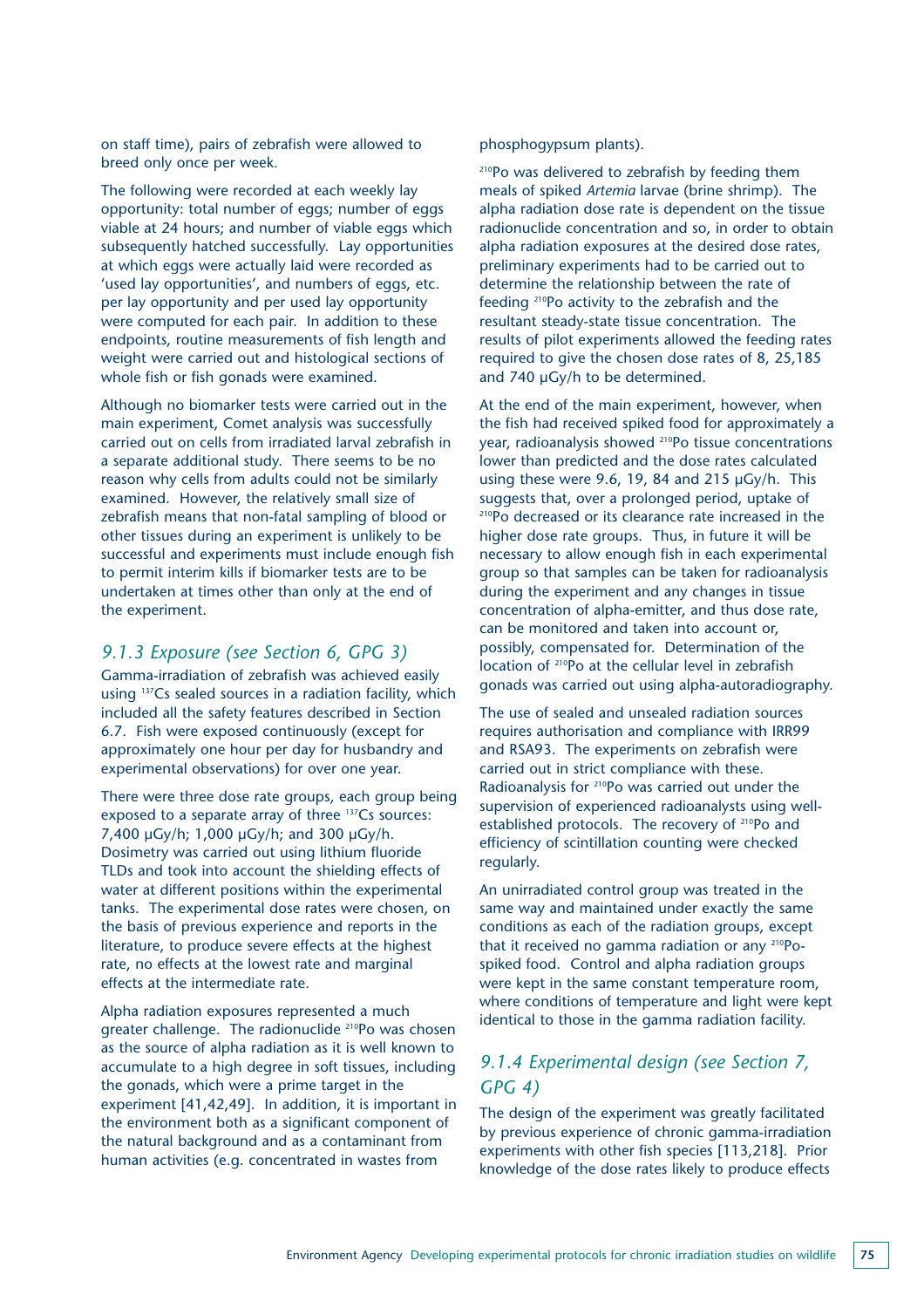on the reproductive system and of the variation in response between individual fish allowed gamma radiation dose rates to be chosen with a degree of confidence. Only three experimental groups were used with dose rates which clearly spanned the range from no effect to severe effect (cessation of egg laying).

There was little information available to aid decisions on the alpha radiation dose-rate groups. While pilot experiments were necessary to determine feeding rates of spiked food as noted above, it was not practical to carry out a pilot experiment to examine radiation effects as it would have taken as long as the main experiment. The dose rate groups were chosen on the basis of experience with chronic gammairradiation of fish and known RBEs from the literature for alpha radiation compared with gamma radiation. These RBEs are mainly for man and mammals. Although some very high RBEs of 50 to several hundred have been reported [109,173], an RBE of 10-40 was used to determine the desired alpha dose rates to zebrafish of 8-740 µGy/h from the gamma dose rates of 300-7,400 µGy/h. The number of alpha radiation groups was increased to four rather than the three for gamma radiation.

Statistical analysis of the results utilised all of the tiers described in Section 7.3. Results for the measured endpoints were examined by plotting graphs and by calculating values such as mean number of eggs per fish per lay and mean number of eggs hatching for the fish in each experimental group. Comparisons were then made using ANOVA. The analyses showed that none of the alpha-radiation dose rates produced a significant effect on the reproductive endpoints measured.

As noted above, the highest alpha radiation dose rate actually achieved was 215 µGy/h due to the lower than expected tissue concentration of 210Po. It may be that, had the chosen alpha dose rate of 740µGy/h been achieved, an effect would have been observed. Alternatively, it may be that the RBE for reproductive endpoints in zebrafish is less than 10.

#### *9.1.5 Conclusions*

While the work described in this example has, for the most part, taken into account those factors required for successful chronic radiation exposure experiments, the comparison between the gammairradiations, where there were already many data available, and the alpha-irradiations, where there were very few, is instructive. The desirability of having sufficient numbers of fish in each dose rate group to allow for interim sampling and radioanalysis has already been mentioned.

In situations where there is little information, it may be that, despite the expense of relatively long pilot experiments, their use in narrowing down the experimental dose rates to those of interest (i.e. the effect/no effect boundary) may prove efficient. They would probably allow other problems (e.g. delivery of alpha radionuclide) to be overcome before the main experiment is carried out. Alternatively, a single main experiment where the dose rate groups are spread out over a relatively large range, such that a least one causes significant effects on the endpoint of interest, may prove worthwhile. Even though the dose rate causing an effect and the highest dose rate not causing one may be separated by a large gap, the provision of a range (i.e. from RBE no greater than to RBE no less than) could still be important where no RBE information exists.

## 9.2 Developing protocols - an example

This section details the approach to follow when deriving a protocol for a chronic irradiation experiment on earthworms. Each stage in the decision-making process is described and the completed pro-forma is presented. Considerations for finances and resources were excluded from this example.

### *9.2.1 Using the key to complete the proforma*

The key described in Section 3.1 provides a structure to the decision-making process required to complete the pro-forma. At each stage in the process, the decision is recorded on the pro-forma (Figure 9.1) along with the justification for that decision. The justification in this example is based on the information and recommendations of this report and is, therefore, referenced by page, section and/or table number. Additional justification is shown in the box provided.

#### *(a) Umbrella endpoint of interest*

The appropriate umbrella endpoint to use was unknown, so Section 5 (GPG 2) was consulted. This highlighted the importance of reproduction as an endpoint of interest in terms of environmental protection because factors affecting reproduction affect the long-term survival of the population.

Because the experiment being developed in this example is intended to provide data applicable to environmental protection, reproduction was chosen as the most relevant umbrella endpoint.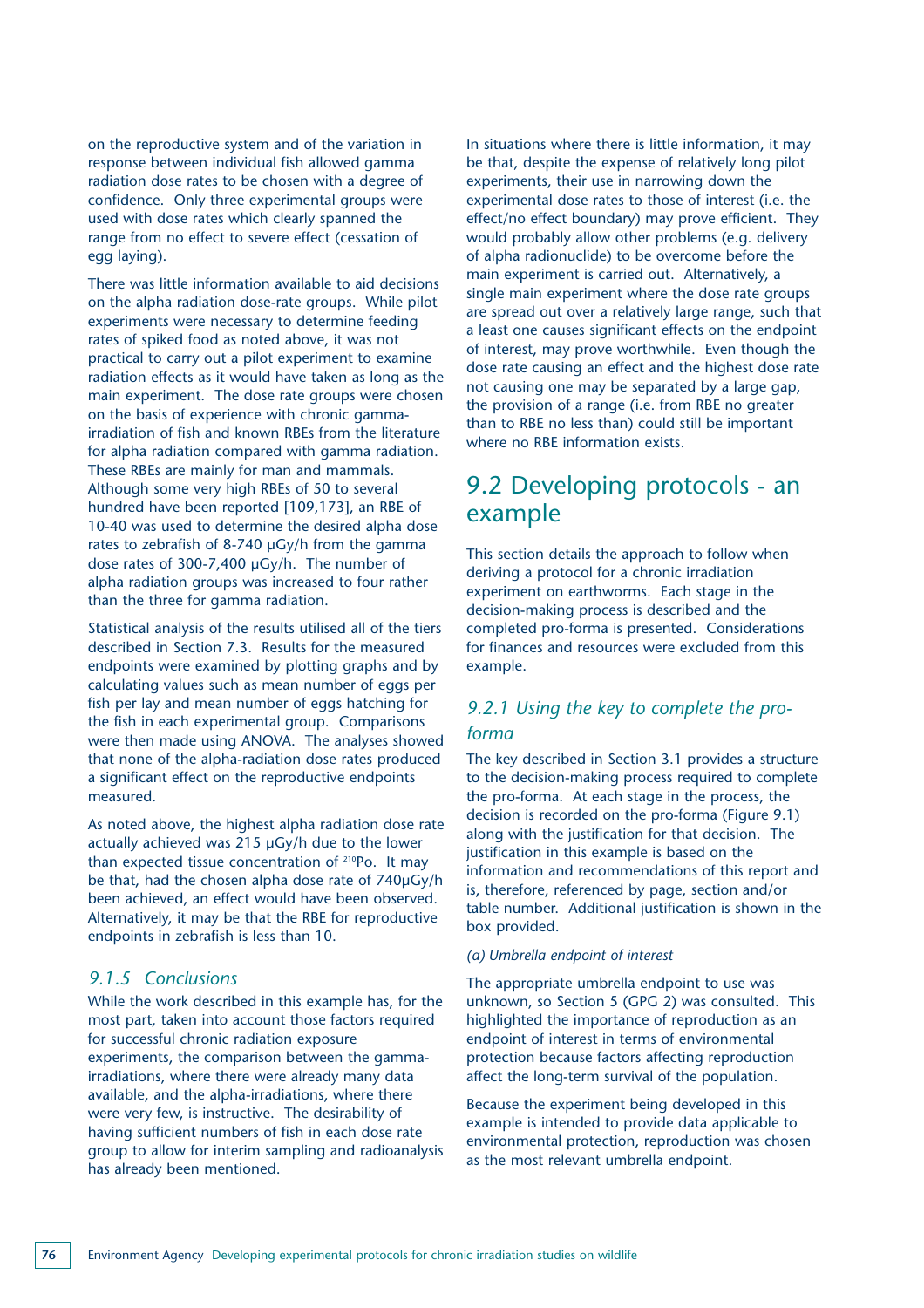#### *(b) Choice of wildlife group and species*

Reading Section 4.3 and FASSET Deliverable 1 [185] helped to understand the justification behind the inclusion of each test species group. Soil invertebrates were recommended as reference organisms for terrestrial ecosystems, with particular emphasis being placed on earthworms. Section 4.17 described the widespread use of earthworms, particularly *Eisenia fetida*, as a test organism for ecotoxicology studies and highlighted the ease with which this species can be experimented on. It also provided references for ISO and OECD publications [105,151] to assist in developing the protocol as well as a relevant Environment Agency technical report [184].

#### *(c) Maintenance conditions*

Table 4.13b provided some information on the husbandry considerations for earthworms. Additional details were available from the ISO and OECD publications [105,151].

#### *(d) Specific endpoints to study*

References to Section 5.2, Tables 5.1 and 5.2 helped to understand the types of specific endpoints under reproduction that can be considered. Candidate specific endpoints for soil fauna were identified using Table 5.1. Table 5.2 helped to identify references that contained details on the techniques associated with these endpoints. This information was then crosschecked with the OECD and ISO information to identify the most appropriate specific endpoints to investigate.

#### *(e) Selection of irradiation type*

FASSET Deliverable 1 [195] emphasised the fact that worms are highly exposed to external irradiation. It thus seemed appropriate to select this type of radiation exposure to ensure that the results would be environmentally relevant. Section 6.2 confirmed that this was appropriate and achievable given the resources available for the project. External gamma irradiation was selected because, although soil fauna may also be exposed to external beta [185], the safest and most cost-effective approach seemed to be the use of remotely exposed sealed sources in a dedicated irradiation chamber.

#### *(f) Facilities required*

The facility available for the experiment already had a <sup>137</sup>Cs source in its irradiation chamber, so this was selected for use; as noted in Section 6.2, that  $137Cs$ and <sup>60</sup>Co are the most commonly used sources for conducting external gamma irradiation experiments. Section 6.7.1 highlighted additional facility

requirements (e.g. a source that will 'fail-to-safe' in the event of a problem), so the facility was checked against these requirements to ensure that it was appropriate for use.

#### *(g) Dose rates to use*

Section 6.5.6 suggested that there was evidence of a reduction in earthworm population size at dose rates below 5,000 µGy/h. Five dose rates, in addition to the control, were selected to ensure that there would be sufficient data points to produce a dose-effect curve as described in Section 7. The upper dose rate exceeded 5,000 µGy/h because it is important to ensure that an effect is seen. If an obvious effect is not observed, a reliable dose-effect relationship cannot be derived (Section 6). The background dose rate is to be measured at the time when the experiment is conducted.

#### *(h) Requirement for a pilot experiment*

It was decided that no pilot experiment would be required as there is already evidence of an effect below 5,000 µGy/h (as described in Section 6.6).

#### *(i) Duration of irradiation and experiment*

It was decided that the duration of the experiment should be determined by the life span of *E. fetida* because the environmental exposure of organisms to chronic doses is normally continuous throughout their lives (as noted in Section 6.1). Reference to the ISO and OECD documentation [105.151] and the Environment Agency technical report [184] revealed that 108 days would be an appropriate duration for the experiment.

#### *(j) Number of replicates and individuals*

Through reference to Section 7 and a statistics textbook, it was decided that a minimum of 12 tanks of worms would be used at each dose rate. Histopathological examination was planned at the mid-point of the experiment's duration and this would require an interim kill of half the worms. This would leave six tanks per dose rate to be used for the statistical analysis at the end of the experiment. However, concerns over the potential for unplanned deaths (e.g. due to soil drying out in some of the tanks) led to the number of tanks being increased to 20 per dose rate. This would ensure that, even in the event of some tanks failing, there should still be sufficient material to complete the experiment.

The number of individuals per tank was determined by the size of tanks to be used. The tanks chosen were 30 cm x 20 cm x 20 cm. Reference to the ISO and OECD documentation led to the decision to use six worms per tank.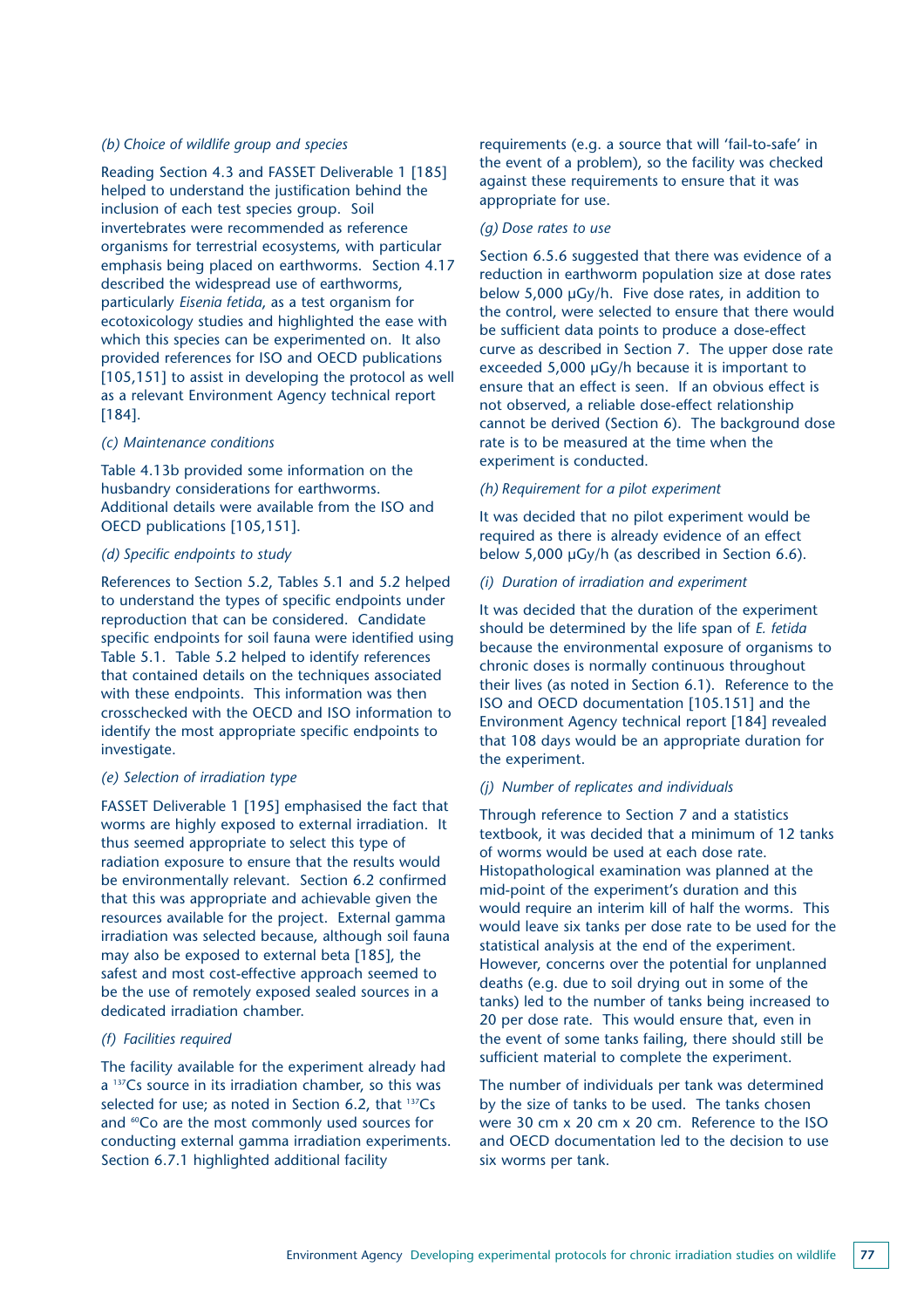#### *(k) Statistical analysis*

Through reference to Section 7 and a statistics textbook, the importance of selecting the right statistical technique was highlighted at the protocol development stage. In this example, the most appropriate method for analysing the data appeared to be ANOVA. This requires the observations to be distributed normally - a requirement that can be confirmed by graphically assessing the data in Tier 1 of the statistical analysis. The variances of the samples must also be similar, so this will be checked in Tier 2 of the statistical analysis using the  $F_{\text{max}}$  test. Once it has been confirmed that these requirements are met, ANOVA can be performed in Tier 3 of the statistical analysis.

After determining the statistical method to be used, the protocol on the pro-forma was checked to ensure that the experiment would provide the quantity and type of data necessary to perform the statistical analysis. To ensure that all necessary data are collected accurately, a data recording sheet was developed for use during the experiment (Figure 9.2).

#### *(l) Further literature review*

A further literature review was conducted in parallel with the completion of the pro-forma. Additional sources other than this guidance have been inserted in the reference section of the pro-forma.

|              | Pilot experiment/Main experiment (delete as appropriate) |                                       |       |                |              |  |
|--------------|----------------------------------------------------------|---------------------------------------|-------|----------------|--------------|--|
|              | <b>Key instruction</b>                                   |                                       | Page  | <b>Section</b> | <b>Table</b> |  |
| a            | <b>Umbrella endpoint of interest</b>                     | Reproduction                          | 53    | 5.1.2          | 5.1          |  |
|              | (e.g. reproduction)                                      |                                       | 57    | 5.2.1          | 5.2          |  |
| $\mathbf b$  | <b>Wildlife group and species</b>                        | Soil fauna                            | 44    | 4.17           | 4.13a        |  |
|              |                                                          | Earthworm (Eisena fetida)             |       |                |              |  |
| $\mathsf{C}$ | <b>Maintenance conditions</b>                            | Topsoil and manure, 16L 8D            | 44    | 4.17           | 4.13b        |  |
|              | (e.g. temperature, light regime,                         | Tank moisture kept at 50%             |       |                |              |  |
|              | diet)                                                    |                                       |       |                |              |  |
| d            | • Specific endpoint(s) to study                          | No. of cocoons produced               | $53+$ | 5.2            | $5.1 +$      |  |
|              | (e.g. no. of eggs produced)                              | No. of juveniles and viable juveniles | 54    |                | 5.2          |  |
|              | • Compulsory                                             | Weight                                |       |                |              |  |
|              | measurements to record                                   | Length                                |       |                |              |  |
|              |                                                          | <b>Growth rate</b>                    |       |                |              |  |
|              |                                                          | No. of mortalities occurring          |       |                |              |  |
| e            | <b>Irradiation type</b>                                  | External gamma                        | 59    | 6.2            |              |  |
|              | (internal/external/mixed)                                |                                       |       |                |              |  |
| f            | <b>Facilities required</b>                               | Cs-137 source that 'fails-to safe'    | 68    | 6.7.1          |              |  |
|              | $(e.q. Cs-137 source)$                                   |                                       |       |                |              |  |
| $\mathbf{g}$ | Dose rates to use                                        | Background = to be measured           | 66    | 6.5.6          |              |  |
|              | (e.g. background, 10, 20, 40, 80,                        | Dose rate $1 = 0.1$ mGy/h (0.4 Gy)    |       |                |              |  |
|              | 160, 320, etc. Gy or µGy/h)                              | Dose rate $2 = 0.4$ mGy/h (1.6 Gy)    |       |                |              |  |
|              | Where known, also indicate (in                           | Dose rate $3 = 1.5$ mGy/h (6 Gy)      |       |                |              |  |
|              | the brackets) the total dose                             | Dose rate $4 = 4.0$ mGy/h (16 Gy)     |       |                |              |  |
|              | received at each dose rate.                              | Dose rate $5 = 8.0$ mGy/h (33 Gy)     |       |                |              |  |
| $\mathbf h$  | Need for a pilot experiment?                             | ¥ES/NO                                |       |                |              |  |
|              |                                                          |                                       |       |                |              |  |
|              | • No. of dose rates, including                           |                                       |       |                |              |  |
|              | control                                                  |                                       |       |                |              |  |
|              | • No. of individuals per dose rates                      |                                       |       |                |              |  |
|              |                                                          |                                       |       |                |              |  |
|              | • Dose/dose rates used                                   |                                       |       |                |              |  |
|              |                                                          |                                       |       |                |              |  |

Figure 9.1 Completed pro-forma for developing a protocol to investigate the effects of chronic irradiation on earthworms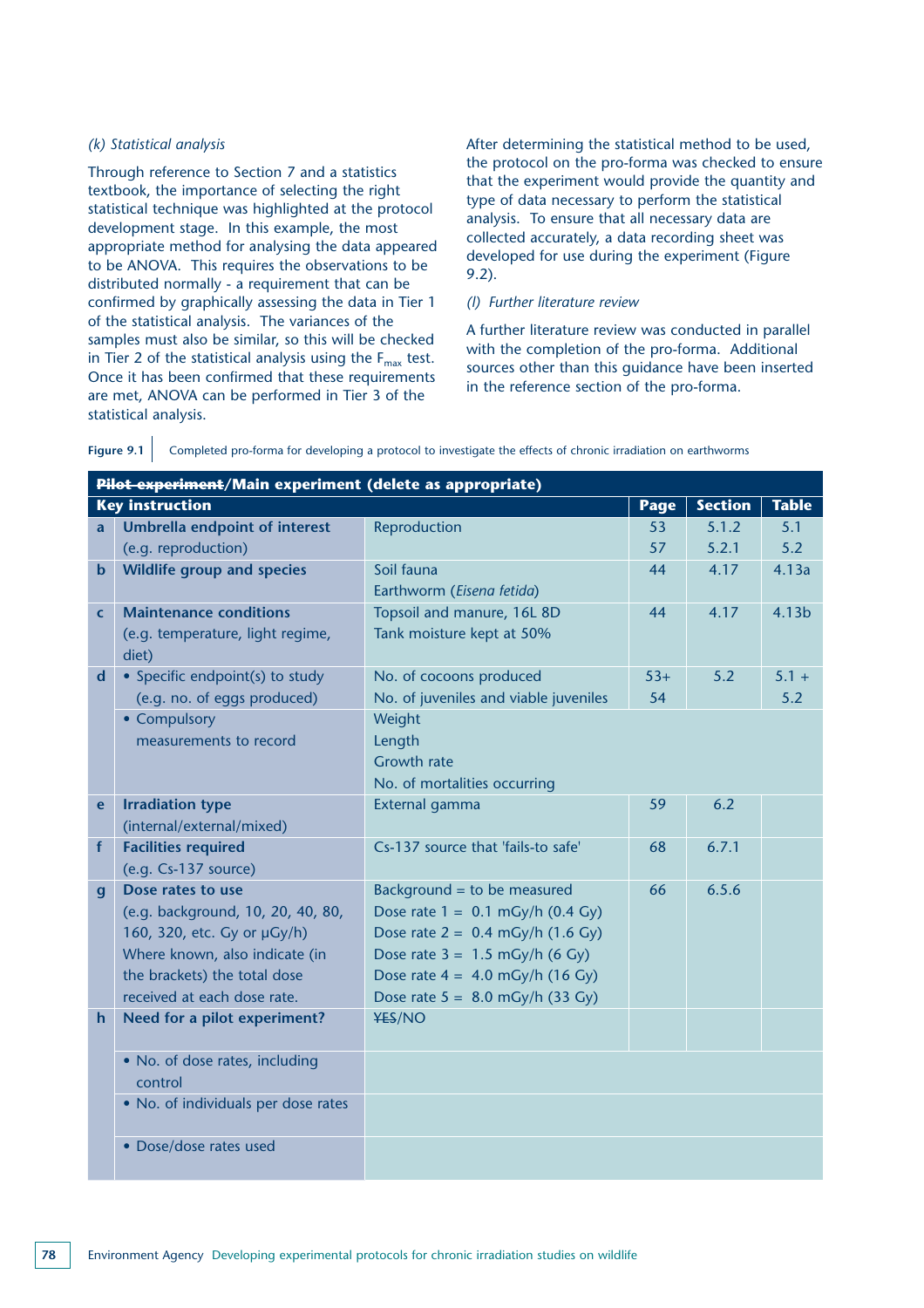## **Figure 9.1** cont'd

| <b>Key instruction (cont'd)</b>                                                               | Page                                                                                                                                                                                                                                                                                                                                | <b>Section</b>              | <b>Table</b>                             |  |  |  |
|-----------------------------------------------------------------------------------------------|-------------------------------------------------------------------------------------------------------------------------------------------------------------------------------------------------------------------------------------------------------------------------------------------------------------------------------------|-----------------------------|------------------------------------------|--|--|--|
| • Duration of irradiation                                                                     |                                                                                                                                                                                                                                                                                                                                     |                             |                                          |  |  |  |
| • Duration of experiment                                                                      |                                                                                                                                                                                                                                                                                                                                     |                             |                                          |  |  |  |
| • Notes/other<br>considerations                                                               |                                                                                                                                                                                                                                                                                                                                     |                             |                                          |  |  |  |
| <b>Duration of irradiation</b><br>(e.g. list daily time period for<br>irradiation - 20 hours) | Continual - irradiation only<br>interrupted for assessing endpoints                                                                                                                                                                                                                                                                 | 58                          | 6.1                                      |  |  |  |
| <b>Duration of experiment</b>                                                                 | 108 days                                                                                                                                                                                                                                                                                                                            | 58                          | 6.1                                      |  |  |  |
| No. of dose rates, including<br>control                                                       | 6 groups (20 tanks per group)                                                                                                                                                                                                                                                                                                       | 69                          | 7                                        |  |  |  |
| No. of individuals per dose<br>rate (e.g. 10)                                                 | 6                                                                                                                                                                                                                                                                                                                                   | 69                          | 7                                        |  |  |  |
| <b>Statistical requirements</b>                                                               |                                                                                                                                                                                                                                                                                                                                     | 69                          | $\overline{7}$                           |  |  |  |
| $\bullet$ Tier 1                                                                              |                                                                                                                                                                                                                                                                                                                                     |                             |                                          |  |  |  |
| • Tier 2 (e.g. test used)                                                                     | $F_{\text{max}}$ test                                                                                                                                                                                                                                                                                                               |                             |                                          |  |  |  |
| • Tier 3 (e.g. test used)                                                                     | <b>ANOVA</b>                                                                                                                                                                                                                                                                                                                        |                             |                                          |  |  |  |
| <b>Further literature search</b><br>conducted?<br>If yes, then list.                          | YES/NO<br>[105, 151, 184, 185], statistical textbook                                                                                                                                                                                                                                                                                |                             |                                          |  |  |  |
|                                                                                               | The dose rates were calculated based on the dimensions of<br>the irradiation facility in conjunction with consulting relevant<br>literature.                                                                                                                                                                                        |                             |                                          |  |  |  |
|                                                                                               | Endpoints assessed every two weeks for 17 weeks.<br>Week 9: Interim kill of half the worms (six tanks in each dose<br>group); proportion of these worms to be prepared for<br>histopathological analysis.<br>Week 17: Final kill of remaining worms (six tanks in each dose<br>group); proportion of these worms to be prepared for |                             |                                          |  |  |  |
|                                                                                               | <b>Further justification of decisions</b><br>made to complete the pro-forma<br>(to be completed when decisions are<br>not based on information in the<br>guidance document that can be<br>referred to by page/section/table)<br>Notes (general)                                                                                     | histopathological analysis. | Graphs. Check data distributed normally. |  |  |  |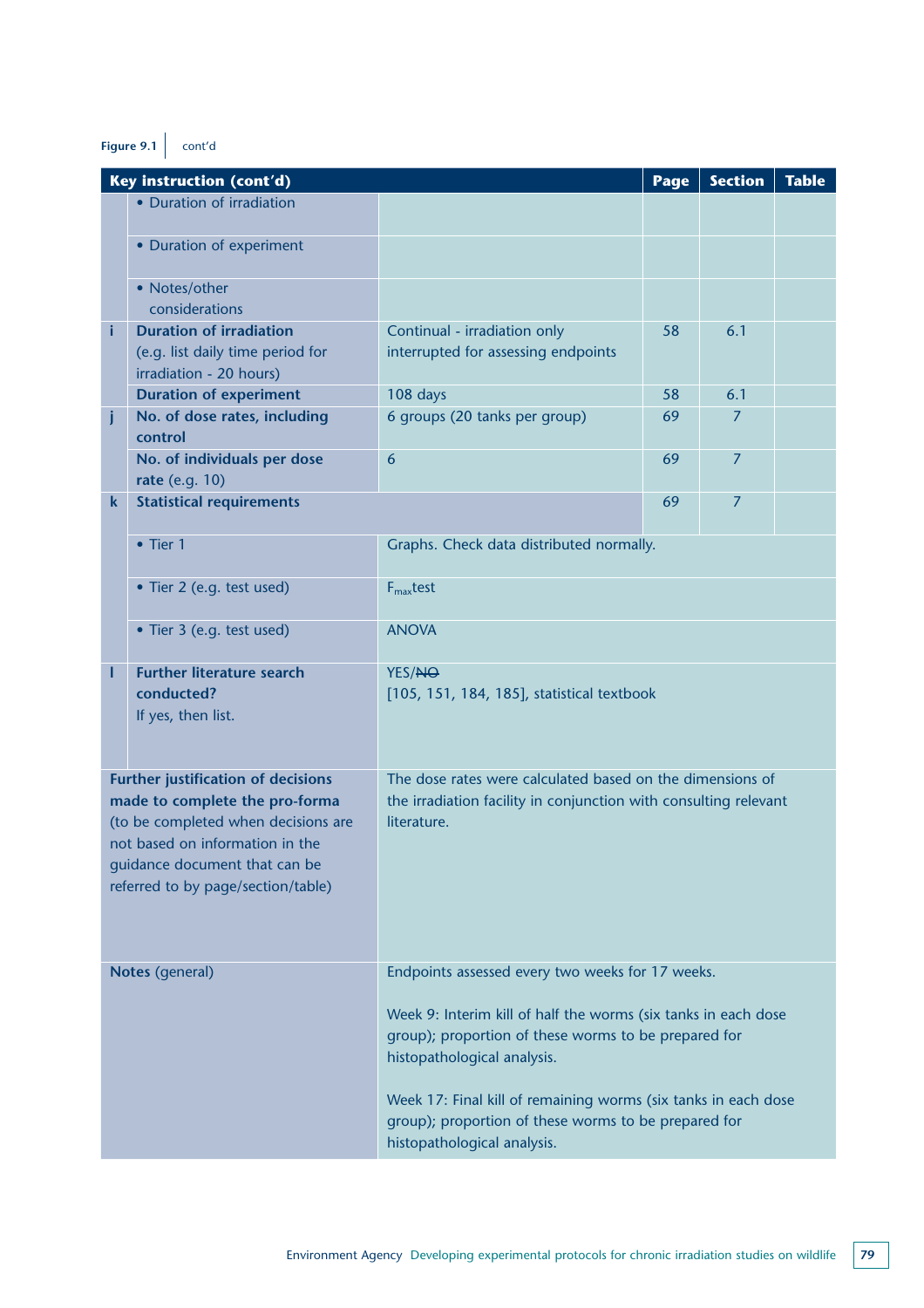| Earthworm Experiment Data Recording Sheet |         |                          |                          |                       |         |                                                                             |                    |
|-------------------------------------------|---------|--------------------------|--------------------------|-----------------------|---------|-----------------------------------------------------------------------------|--------------------|
| Date and week no.                         |         |                          |                          |                       |         |                                                                             |                    |
| Dose rate                                 |         |                          |                          |                       |         |                                                                             |                    |
| Tank no.                                  | Average | Average<br>weight<br>(g) | No. of<br>length<br>(mm) | No. of<br>mortalities | cocoons | $ No.$ of offspring $ No.$ of offspring $ $<br>(no. of viable<br>offspring) | Other observations |
| $\mathbf{1}$                              |         |                          |                          |                       |         |                                                                             |                    |
| $\overline{2}$                            |         |                          |                          |                       |         |                                                                             |                    |
| $\overline{3}$                            |         |                          |                          |                       |         |                                                                             |                    |
| $\overline{4}$                            |         |                          |                          |                       |         |                                                                             |                    |
| $\overline{5}$                            |         |                          |                          |                       |         |                                                                             |                    |
| $\boldsymbol{6}$                          |         |                          |                          |                       |         |                                                                             |                    |
| $\overline{7}$                            |         |                          |                          |                       |         |                                                                             |                    |
| $\bf 8$                                   |         |                          |                          |                       |         |                                                                             |                    |
| $\overline{9}$                            |         |                          |                          |                       |         |                                                                             |                    |
| 10                                        |         |                          |                          |                       |         |                                                                             |                    |
| 11                                        |         |                          |                          |                       |         |                                                                             |                    |
| 12                                        |         |                          |                          |                       |         |                                                                             |                    |
| 13                                        |         |                          |                          |                       |         |                                                                             |                    |
| 14                                        |         |                          |                          |                       |         |                                                                             |                    |
| 15                                        |         |                          |                          |                       |         |                                                                             |                    |
| 16                                        |         |                          |                          |                       |         |                                                                             |                    |
| 17                                        |         |                          |                          |                       |         |                                                                             |                    |
| 18                                        |         |                          |                          |                       |         |                                                                             |                    |
| 19                                        |         |                          |                          |                       |         |                                                                             |                    |
| 20                                        |         |                          |                          |                       |         |                                                                             |                    |

### **Figure 9.2** Data recording sheet for earthworm experiment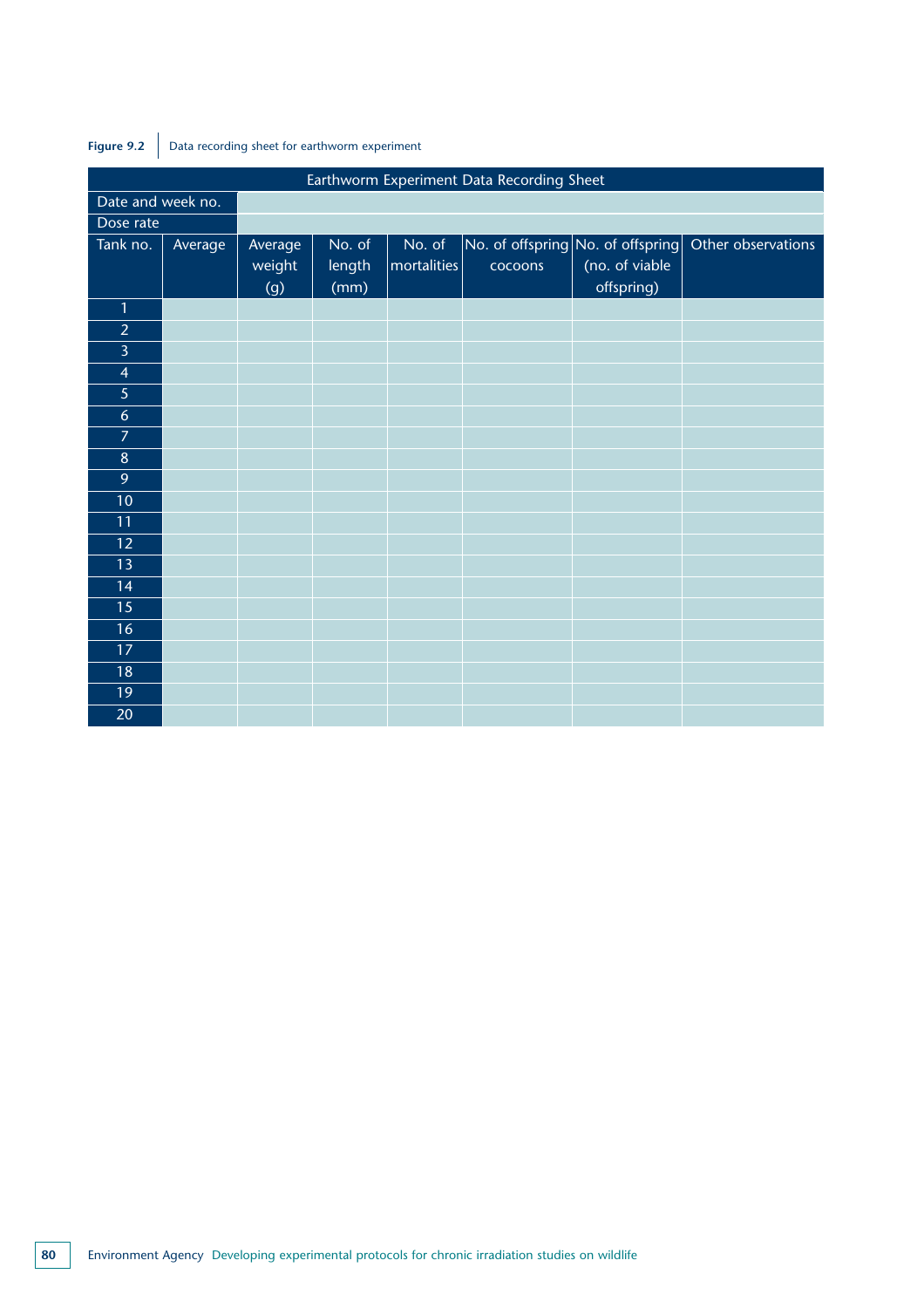## 10. Research priorities

The EC-funded Framework for Assessment of Environmental Impact (FASSET) project began in November 2000. Its aim is to develop a framework that would enable the environmental impact of radioactive contamination to be assessed in order to achieve appropriate radiation protection for non-human biota. One of the outputs, Deliverable 4 [219], produced the FASSET Radiation Effects Database (FRED).

The FRED contains information collated from over 1,000 references on the effects of radiation on nonhuman biota. Summaries of each document reviewed are included in the FRED, along with any dose-effect relationship data. The development of this database has enabled gaps in knowledge to be identified and, in particular, areas in which data are insufficient for dosimetric modelling and thus impact assessment.

Targeted research is required in order to address these gaps. This report aims to ensure that targeted research is undertaken in a harmonised way to aid comparison of results between wildlife groups. Some gaps should be addressed as a matter of priority, not least because current environmental protection legislation requires certain species to be adequately protected and the information required to assess whether this is being achieved is lacking [61].

Different species are recommended within each wildlife group for chronic experiments (Section 4). Available information has been reviewed and summarised, and those wildlife groups with little, if any, data on the effects of ionising radiation at chronic environmental exposures are highlighted as priorities for research. Test species are missing for the three wildlife groups - lichens, mosses and reptiles.

Studies of reproductive endpoints are recommended within this report (Section 5) as the assessment requirements are directed at ensuring the integrity of wildlife populations, and not of individuals within those populations. Measures of reproduction will therefore contribute to our understanding of how radiation exposure may affect a population's ability to maintain itself. It should be noted, however, that standard measures of morbidity (growth rate, biomass, etc.) should be undertaken in parallel. Measures of mutation endpoints could also be conducted at the same time, provided sufficient numbers of individuals and hence biological material are available within the experiment.

As mentioned in Section 1, this report has assumed that low-level chronic dose rates will be used in the experiments. Therefore, priority for experiments should be given to low-level chronic exposures. However, experiments should also target the threshold level above which an effect can be observed in order to be able to state when an effect may occur (Section 6).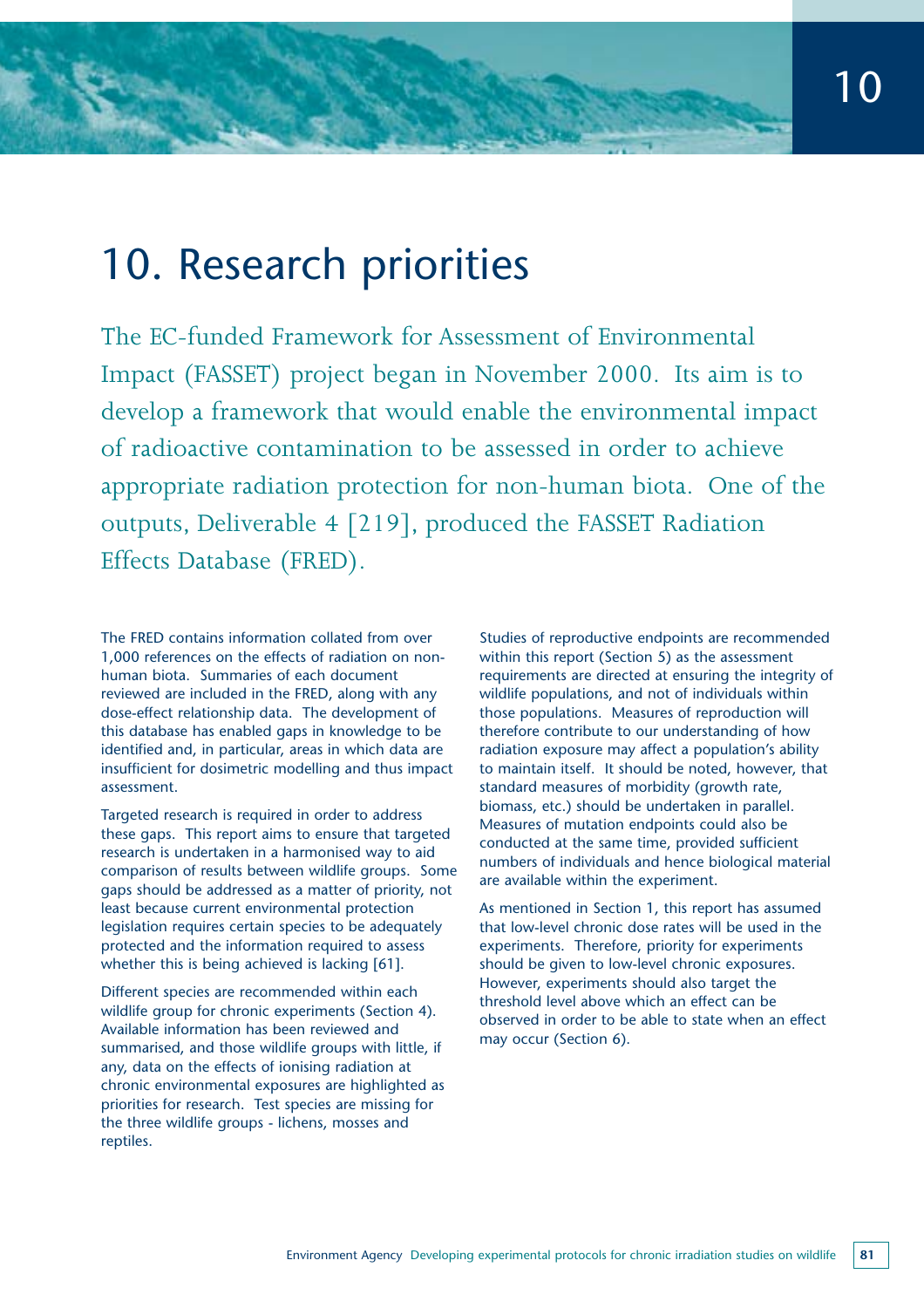## 11. References

- [1] Abbott, D.T. and Mix, M.C., 1978. Radiation effects of tritiated seawater on development of the goose barnacle, *Pollicipes polymerus. Health Physics,* 36**,** 283-287.
- [2] Afonin, V.Yu., Kireenko, K.M. and Voitovich, A.M., 2000. Apoptosis and cell differentiation in the tissues of wild animals from radiocontaminated regions. In: *Proceedings of the International Conference devoted to N.V. Timofeev-Ressovky's Centenary Anniversary, Minsk*. pp.177-179.
- [3] Amiro, B.D., 1986. Effect of gamma radiation dose rate and total dose on stem growth of *Pinus banksiana* (Jack pine) seedlings. *Environmental and Experimental Botany*, 26(3), 255-257.
- [4] Amiro, B.D. and Sheppard, S.C., 1994. Effects of ionizing radiation on the boreal forest: Canada's FIG experiment, with implications for radionuclides. *Science of the Total Environment*, 157, 371-382.
- [5] Arthur, J.W., 1970. Chronic effects of linear alkylate sulfonate detergent on *Gammarus pseudolimnaeus*, *Campeloma decisum* and *Physa integra*. *Water Research*, 4, 251-257.
- [6] Arthur, J.W., 1980. Review of freshwater bioassay procedure for selected amphipods. In: A.L. Buikema and J. Cairns (eds). *Aquatic invertebrate bioassays*. ASTM STP 715. American Society for Testing and Materials, Philadelphia. pp.98-108.
- [7] American Society for Testing and Materials (ASTM), 2002a. Standard guide for acute toxicity test with the rotifer *Brachionus. Annual Book of ASTM Standards.* Volume 11.05 E1440- 91. ASTM, Philadelphia.
- [8] American Society for Testing and Materials (ASTM), 2002b. Standard guide for assessing the hazard of a material to aquatic organisms and their uses. *Annual Book of ASTM Standards*. Volume 11.05 E1023-84. ASTM, Philadelphia.
- [9] American Society for Testing and Materials (ASTM), 2002c. Standard guide for conduct of micronucleus assays in mammalian bone marrow erythrocytes. *Annual Book of ASTM Standards*. Volume 11.05 E1263-97. ASTM, Philadelphia.
- [10] American Society for Testing and Materials (ASTM), 2002d. Standard guide for conducting acute toxicity tests on test materials with fishes, macroinvertebrates and amphibians. *Annual Book of ASTM Standards*. Volume11.05 E729- 96. ASTM, Philadelphia.
- [11] American Society for Testing and Materials (ASTM), 2002e. Standard guide for conducting acute toxicity tests on aqueous effluents with fishes, macroinvertebrates and amphibians. *Annual Book of ASTM Standards*. Volume 11.05 E1192-97. ASTM, Philadelphia.
- [12] American Society for Testing and Materials (ASTM), 2002f. Standard guide for conducting *Daphnia magna* life-cycle toxicity tests. *Annual Book of ASTM Standards*. Volume 11.05 E1193- 97. ASTM, Philadelphia.
- [13] American Society for Testing and Materials (ASTM), 2002g. Standard guide for conducting life-cycle toxicity tests with saltwater mysids. *Annual Book of ASTM Standards*. Volume 11.05 E1191-97. ASTM, Philadelphia.
- [14] American Society for Testing and Materials (ASTM), 2002h. Standard guide for conducting sediment toxicity tests with marine and estuarine polychaetous *annelids. Annual Book of ASTM Standards*. Volume 11.05 E1611-00. ASTM, Philadelphia.
- [15] American Society for Testing and Materials (ASTM), 2002i. Standard guide for conducting terrestrial plant toxicity tests. *Annual Book of ASTM Standards*. Volume 11.05 E1963-98. ASTM, Philadelphia.
- [16] American Society for Testing and Materials (ASTM), 2002j. Standard guide for conducting the frog embryo teratogenesis assay-*Xenopus* (Fetax). *Annual Book of ASTM Standards* Volume 11.05 E1439-98. ASTM, Philadelphia.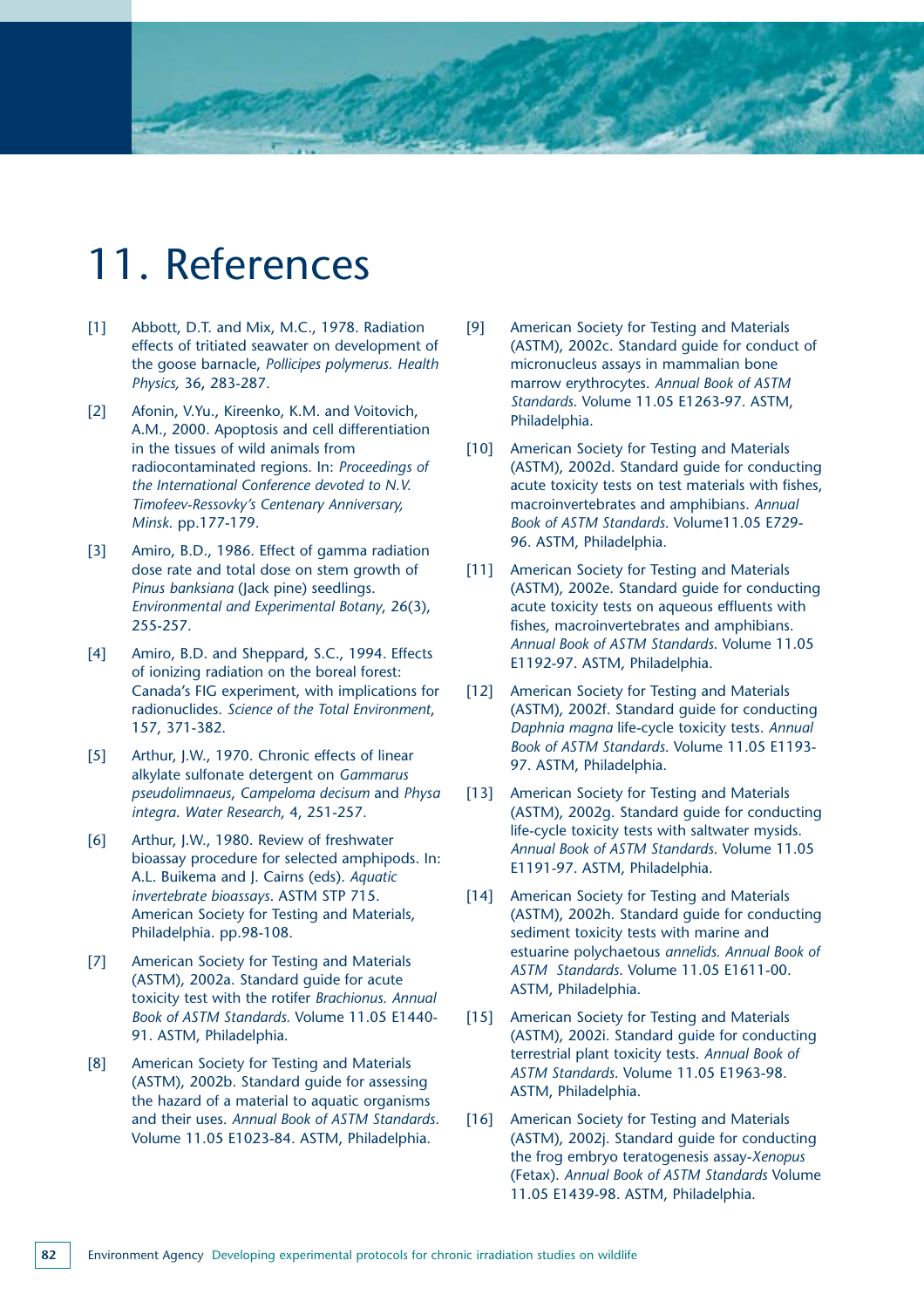- [17] American Society for Testing and Materials (ASTM), 2002k. Standard guide for conducting the laboratory soil toxicity or bioaccumulation tests with the lumbricid earthworm *Eisenia fetida*. *Annual Book of ASTM Standards*. Volume 11.05 E1676-97. ASTM, Philadelphia.
- [18] American Society for Testing and Materials (ASTM), 2002l. Test method for measuring the toxicity of sediment-associated with fresh water invertebrates. *Annual Book of ASTM Standards*. Volume 11.05 E1706-00. ASTM, Philadelphia.
- [19] Baldwin, W.F., 1970. Radiation induced mutations in insects. *The Manitoba Entomologist*, 4, 5-13.
- [20] Baptist, J.P., Wolfe, D.A. and Colby, D.R., 1976. Effects of chronic gamma radiation on the growth and survival of juvenile clams (*Mercenaria mercenaria*) and scallops (*Agropectin irradians*). *Health Physics*, 30, 79-83.
- [21] Belpaeme, K., Cooreman, K. and Kirsch-Volders, M., 1998. Development and validation of the *in vivo* alkaline Comet assay for detecting genomic damage in marine flatfish. *Mutation Research-Genetic Toxicology and Environmental Mutagenesis*, 415, 167-184.
- [22] Bickham, J.W., Hanks, B.G., Smolen, M.J., Lamb, T. and Gibbons, J.W., 1988. Flow cytometric analysis of the effects of low-level radiation exposure on natural populations of slider turtles (*Pseudemys scripta*). *Archives of Environmental Contamination and Toxicology*, 17, 837-841.
- [23] Blaylock, B.G., 1965. Chromosomal aberrations in a natural population of *Chironomus tentans* exposed to chronic low-level radiation. *Evolution*, 19(3), 421-429.
- [24] Blok, J. and Balk, F., 1995. Environmental regulations in the European Community. In: G.M. Rand (ed.). *Fundamentals of aquatic toxicology* (2nd edn). Taylor and Francis, Washington DC, pp.71-102.
- [25] Bookhout, C.G. and Costlow, J.D., 1981. Methods for rearing crabs in the laboratory. In: *Laboratory animal management: marine invertebrates*. Committee on Marine Invertebrates, Institute of Laboratory Animal Resources, National Research Council (ed.). National Academy Press, Washington DC, pp.250-267.
- [26] Bostrock, J.M. and Sparrow, J.H., 1970. The radiosensitivity of gymnosperms. II: On the nature of radiation injury and cause of death of *Pinus rigida* and *P. strobus* after chronic gamma irradiation. *Radiation Botany*, 10, 131-143.
- [27] Bresch, H., Markert, M., Munk, R. and Speiser, O.H., 1986. Long-term fish toxicity test using zebrafish: effect of group formation and temporary separation by sex on spawning. *Bulletin of Environmental Contamination and Toxicology*, 37, 606-614.
- [28] Brodo, I.M., 1964. Field studies on the effects of ionizing radiation on lichens. *The Bryologist*, 67, 76-87.
- [29] Brower, J.H., 1966. Behavioral changes in an ant colony exposed to chronic gamma irradiation. *The American Midland Naturalist,* 75(2), 530-534.
- [30] Brower, J.H., 1974. Developmental success of two species of IPS (*Coleoptera: scolytidae*) in a chronically irradiated forest community. *Canadian Entomology*, 106, 233-238.
- [31] Brown, S.O., Krise, G.M. and Pace, H.B., 1964. Effect of continuous radiation on reproductive capacity and fertility of the albino rat and mouse. In: Carlson W.D. and Gassner W.X. (eds). *Effects of ionising radiation on the reproductive system*. Macmillan, New York. pp.103-110.
- [32] Brunetti, R., Majone, F., Gola, I. and Beltrame, C., 1988. The micronucleus test: examples of application to marine ecology. *Marine Ecology-Progress Series*, 44, 65-68.
- [33] Buech, R.R., 1976. Avian nesting success under gamma radiation exposure. *The Auk*, 97, 627- 633.
- [34] Buikema, A.L., Niederlehner, B. R. and Cairns, J., 1980. The use of grass shrimp in toxicity tests. In: A.L. Buikema and J. Cairns (eds). *Aquatic invertebrate bioassays*, ASTM STP715. American Society for Testing and Materials, Philadelphia, pp.98-108.
- [35] Bustad, L.K., George, L.A., Marks, S., Warner, D.E., Barnes, C.M., Herde, K.E. and Kornberg, H.A., 1957. Biological effects of I-131 continuously administered to sheep. *Radiation Research*, 6, 380-413.
- [36] Zaka, R., Chenal, C. and Misset, M.T., 2002. Study of external low irradiation dose effects on induction of chromosome aberrations in *Pisum sativum* root tip meristem. *Mutation Research-Genetic Toxicology and Environmental Mutagenesis*, 517, 87-99.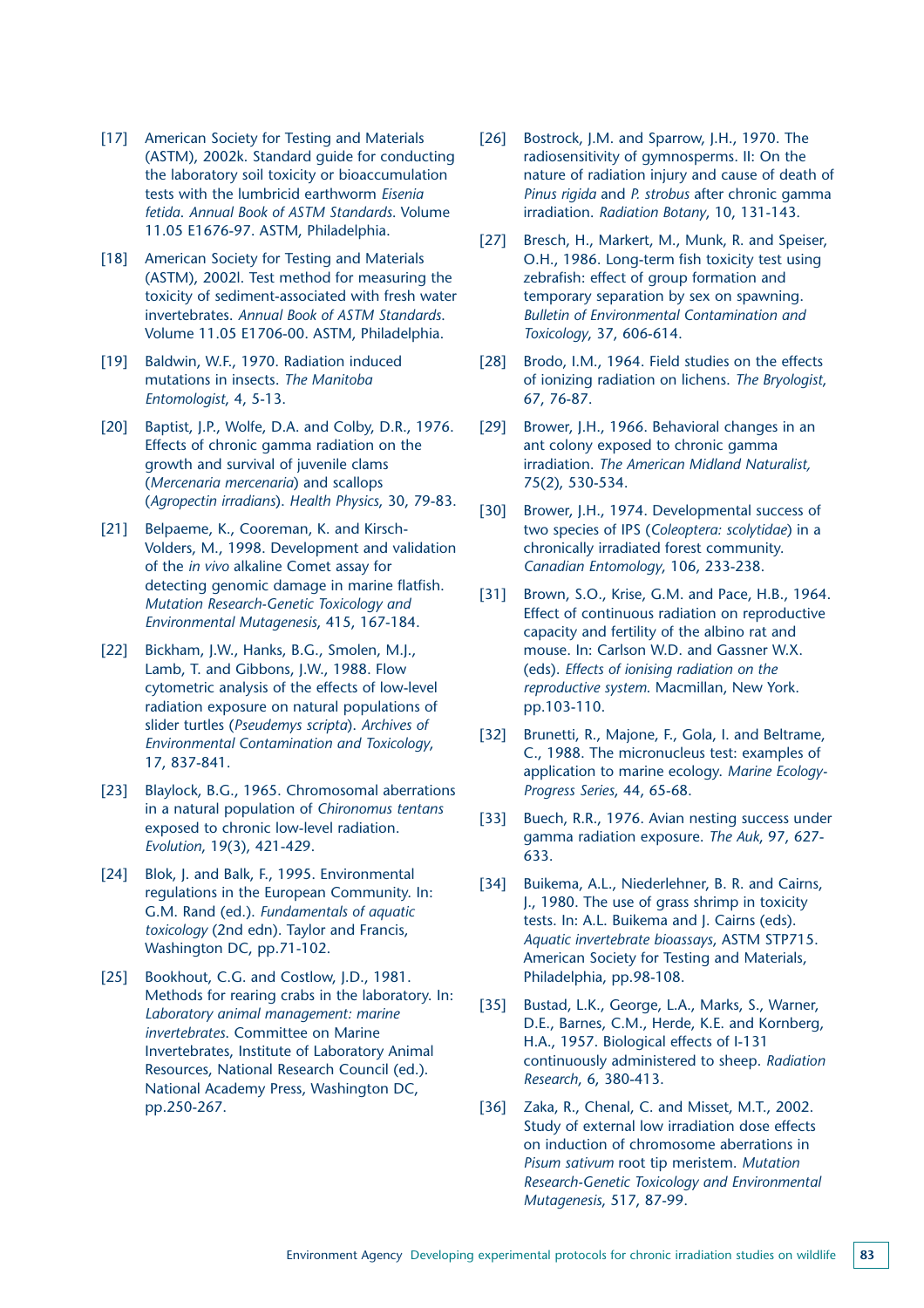- [37] Cahill, D.F. and Reiter, J.A., 1976. Biological assessment of continuous exposure to tritium and lead in the rat. In: *Biological and environmental effects of low-level radiation*, *Volume 2.* International Atomic Energy Agency, Vienna. pp.65-76.
- [38] Calabrese, A. and Rhodes, E.W., 1974. Culture of *Mulinia lateralis* and *Crepidula fornicata* embryos and larvae for studies on pollution effects. *Thalassia Jugoslavica*, 10, 89-102.
- [39] Carnes, B.A. and Fritz, T.E., 1991. Responses of the beagle to protracted irradiation. *Radiation Research*, 128, 125-132.
- [40] Carrasco, K.R., Tilbury, K.L. and Myers, M.S., 1990. Assessment of piscine micronucleus test as an *in situ* biological indicator of chemical contaminant effect. *Canadian Journal of Fisheries and Aquatic Science*, 47, 2123-2136.
- [41] Carvalho, F.P. and Fowler, S.W., 1994. A double tracer technique to determine the relative importance of water and food as sources of polonium-210 to prawns and fish. *Marine Ecology-Progress Series*, 103, 251-264.
- [42] Carvalho, F. P., 1988. 210Po in marine organisms: a wide range of natural radiation dose domains. *Radiation Protection Dosimetry*, 24, 113-117.
- [43] Council of the European Communities (CEC), 1976. Council Directive of 4 May 1976 on pollution caused by certain dangerous substances discharged into the aquatic environment of the Community (76/464/EEC). *Official Journal,* L129, 18 May 1976, pp.23-
- [44] Council of the European Communities (CEC), 1979a. Council Directive of 30 October 1979 on the quality required by shellfish waters (79/923/EEC). *Official Journa*l, L281, 10 November 1979.
- [45] Council of the European Communities (CEC), 1979b. Council Directive of 18 July 1978 on the quality of fresh waters needing protection or improvement in order to support fish life (78/659/EEC). *Official Journal*, L222, 14 August 1979, pp.1-10.
- [46] Council of the European Communities (CEC), 1986. Council Directive of 12 June 1986 on the protection of the environment, and in particular of the soil, when sewage sludge is used in agriculture (86/278/EEC). *Official Journal*, L181, 4 July 1986, pp.6-12.
- [47] Council of the European Communities (CEC), 1993. Council Regulation of 23 March 1993 on the evaluation and control of the risks of existing substances (793/93/EEC). *Official Journal*, L84, 5 April 1993, pp.1-75.
- [48] Chandorkar, K.R. and Szachrajuk, R.B., 1978. Effect of extremely low radiation doses on synchronised cultures of *Chlorella pyrenoidosa*. *Health Physics*, 34, 494-498.
- [49] Cherry, R.D., Heyraud, M. and Rindfuss, R., 1994. Polonium-210 in teleost fish and in marine mammals: interfamily differences and a possible association between polonium-210 and red muscle content. *Journal of Environmental Radioactivity*, 24, 273-291.
- [50] Clark, G.M., Sweaney, W.P., Bunting, W.R. and Baker D.G., 1968. Germination and survival of conifers following chronic gamma irradiation of seed. *Radiation Botany*, 8, 59-66.
- [51] Clarke, K.R. and Green, R.H., 1988. Statistical design and analysis for a `biological effects' study. *Marine Ecology-Progress Series*, 46, 213- 226.
- [52] Clements, C., Ralph, S. and Petras, M., 1997. Genotoxicity of select herbicides in *Rana catesbeiana* tadpoles using the alkaline singlecell gel DNA electrophoresis (Comet assay). *Environmental and Molecular Mutagenesis*, 29, 277-288.
- [53] Connell, A.D. and Airey, D.D., 1979. Life-cycle bioassays using two estuarine amphipods, *Grandierella lutosa* and *G. lignorum*, to determine detrimental sublethal effects of marine pollutants. *South African Journal of Science*, 75, 313-314.
- [54] Conter, A., Dupouy, D. and Planel, H., 1984. Influence of growth phase on radiation stimulation of proliferation in *Synechococcus lividus* in culture. *Radiation Research*, 99, 651- 658.
- [55] Conter, A., Dupouy, D. and Planel, H., 1986. Effects of dose rate on response of *Synechococcus lividus* to very low doses of chronic gamma radiation: influence of enzymatic equipment of starting cells. *Radiation Research*, 105, 379-386.
- [56] Cooley, J.L., 1973. Effects of chronic environmental radiation on a natural population of the aquatic snail *Physa heterostropha*. *Radiation Research*, 54, 130-140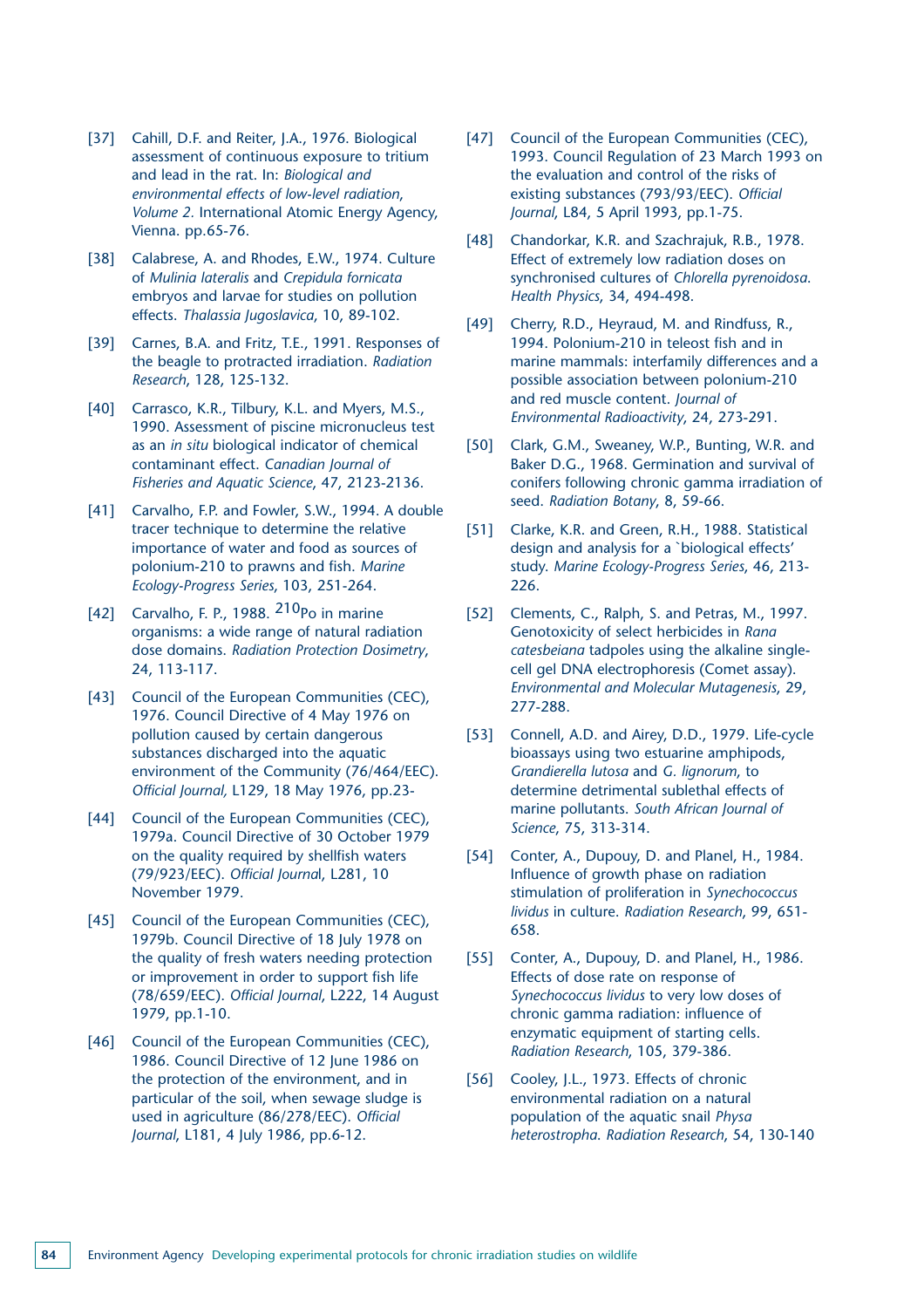- [57] Cooley, J.L. and Nelson, D.J., 1970. *Effects of chronic irradiation and temperature on populations of the aquatic snail* Physa heterostropha. PhD thesis, University of Tennessee, pp.1-71.
- [58] Cooney, J.D. ,1995. Freshwater tests. In: G.M. Rand (ed.) *Fundamentals of aquatic toxicology* (2nd edn)., Taylor and Francis, Washington DC, pp.71-102.
- [59] Coppenger, C.J. and Brown, S.O., 1967. The gross manifestations of continuous gamma irradiation on the prenatal rat. *Radiation Research*, 31, 230-242.
- [60] Copplestone, D., Bielby, S., Jones, S.R., Patton, D. Daniel, P and Gize, I., 2001. *Impact assessment of ionising radiation on wildlife*. Environment Agency R&D Publication 128. Environment Agency, Bristol.
- [61] Copplestone, D., Wood, M., Bielby, S., Jones, S.R., Vives, J. and Beresford, N.A., 2003, in press). *Habitats Regulations for Stage 3 Assessments: radioactive substances authorisations*. Environment Agency R&D Report P3-101/1A. Environment Agency, Bristol.
- [62] den Besten, P.J. and Tuk, C.W., 2000. Relationship between responses in the neutral red retention test and the comet assay and life history parameters of *Daphnia magna*. *Marine Environmental Research*, 50, 513-516.
- [63] Department of the Environment, 1994a. Expert Panel on Air Quality Standards – 1,3-butadiene. HMSO, London.
- [64] Department of the Environment, 1994b. Expert Panel on Air Quality Standards – benzene. HMSO, London.
- [65] Department of the Environment, 1994c. Expert Panel on Air Quality Standards – carbon monoxide. HMSO, London.
- [66] Department of the Environment, 1994d. Expert Panel on Air Quality Standards – ozone. HMSO, London.
- [67] Department of the Environment, 1995a. Expert Panel on Air Quality Standards – particles. HMSO, London.
- [68] Department of the Environment, 1995b. Expert Panel on Air Quality Standards – sulphur dioxide. HMSO, London.
- [69] Department of the Environment and Welsh Office, 1989. Water and the environment. Circular 7/89 (Circular 16/89 Welsh Office). HMSO, London.
- [70] Dixon, E. Sutton, A. and Young, W., 2000. Proposed environmental quality standards for fluoride in water. Environment Agency R&D Technical Report P99. Environment Agency, Bristol.
- [71] Dobson, R.L., 1982. Low exposure tritium radiotoxicity in mammals. In: Matsudaira, H., Yamaguchi, and Nakazawa, T. (eds). *Proceedings of Workshop on Tritium Radiobiology and Health Physics*. Nuclear Information and Resource Service NIRS-41. pp.120-134.
- [72] Dobson, R.L. and Cooper, M.F., 1974. Tritium toxicity: effect of low-level HOH exposure on developing female germ cells in the mouse. *Radiation Research*, 58, 91-100.
- [73] Dubrova, Y.E. and Plumb, M.A., 2002. Ionising radiation and mutation induction at mouse minisatellite loci: the story of the two generations. *Mutation Research*, 499(2), 143- 150.
- [74] Eliseeva, K.G., Voitovich, A.M, Ploskaya, M.V. and Smal, S.E., 1994. Genetic monitoring of brown frog populations inhabiting radiocontaminated areas of Belarus. *Radiation Biology Radioecology*, 34(6), 838-846.
- [75] Engel, D.W., 1967. Effect of single and continuous exposures of gamma radiation on the survival and growth of the blue crab, *Callinectes sapidus. Radiation Research*, 32, 685- 691.
- [75] Environment Agency, 1997. *Guidance for operators and inspectors of IPC processes. Best Practicable Environmental Option assessments for Integrated Pollution Control. Volume 1 Principles and methodology. Volume 2 Technical data (for consultation)*. Environment Agency, London.
- [77] Erickson, B.H. and Martin, P.G., 1976. Effects of continuous pre-natal gamma radiation of the pig and rat. In: *Biological and environmental effects of low-level radiation*, *Volume 1*. International Atomic Energy Authority, Vienna. pp.111-118.
- [78] Erickson, B.H. and Martin, P.G., 1984. Reproductive and genetic effects of continuous prenatal irradiation in the pig. *Teratology*, 30, 99-106.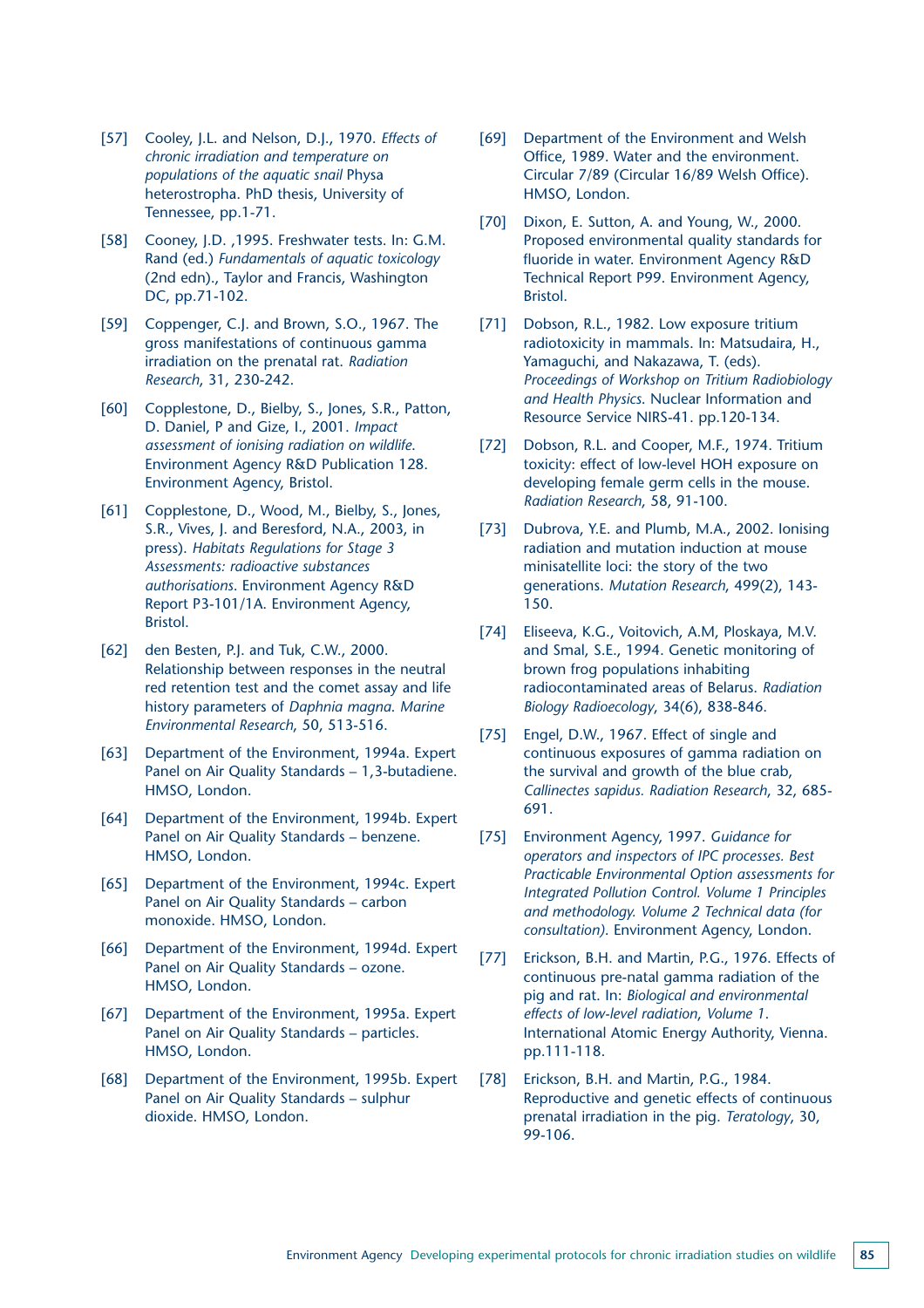- [79] Erickson, R.C., [unknown] Effects of chronic irradiation by tritiated water on *Poecillia Reticulata*, the guppy. [unknown], 1091-1099.
- [80] Festing, M.F.W., 2001. Guideline for the design and statistical analysis of experiments in papers submitted to ATLA*. ATLA*, 29, 427-446.
- [81] Fort, D.J., Propst, T.L., Stover, E.L., Murray, F.J. and Strong, P.L. (1999) Adverse effects from low dietary and environmental boron exposure on reproduction, development and maturation in *Xenopus laevis*. *Journal of Trace Elements in Experimental Medicine*, 12, 175-185.
- [82] Fort, D.J., Stover, E.L., Strong, P.L. and Murray, F.J. (1999) Effect of boron on reproductive parameters in *Xenopus laevis*. *Journal of Trace Elements in Experimental Medicine*, 12, 187-204.
- [83] French, N.R., Maza, B.G. and Kaaz, H.W., 1969. Mortality rates in irradiated rodent populations. In: Nelson D.J. and Evans F. (eds). *Symposium on radioecology. Proceedings of the Second National Symposium, Ann Arbor*. 1967C. CONF-670503. pp.46-52.
- [84] Gilbert, R.O., 1987. *Statistical methods for environmental pollution monitoring.* Van Nostrand Reinhold, New York.
- [85] Greenwood, L.N. and Knowles, J.F., 1995. Effect of chronic irradiation on the humoral immune response of a marine fish, the eelpout (*Zoarces viviparus* L.). *International Journal of Radiation Biology*, 67(1), 71-77.
- [86] Grosch, D.S., 1968. Reproductive performance of female braconids compared after (a) brief and (b) protracted exposures to ionising radiations. In: Baldwin, W.F. (ed.) *Isotopes and radiation in entomology.* pp.377-389.
- [87] Grosch, D.S. and Sullivan, R.L., 1954. The quantitative aspects of permanent and temporary sterility involved in female *Habrobracon* by X-rays and beta radiation. *Radiation Research*, 1, 294-320.
- [88] Guthrie, J.E. and Brust, R.A., 1971. Sterilization of *Aedes aegypti* (L.) as a result of chronic exposure to low doses of beta radiation. *Nature*, 232, 345-346
- [89] Gutleb, A.C., Appelman, J. Bronkhordst, M. van den Berg, J.H.J. and Murk, A.J., 2000. Effects of oral exposure to polychlorinated biphenyls (PCBs) on the development and metamorphosis of two amphibian species (*Xenopus laevis* and *Rana temporaria*). *Science of the Total Environment*, 262, 147-157.
- [90] Hansen, D.J., Parrish, P.R., Schimmel, S.C. and Goodman, L.R., 1978, Life-cycle toxicity test using sheepshead minnows. *Bioassays for the Ocean Disposal Permit Program*. EPA-600/9-78- 010. Environmental Protection Agency, Washington, DC, pp.109-117.
- [91] Harri, M.N.E, Laitinen, J. and Valkama, E.-L., 1979. Toxicity and retention of DDT in adult frogs, *Rana temporaria* L. *Environmental Pollution*, 20, 45-55.
- [92] Harrison, F.L. and Anderson, S.L., 1994. Effects of chronic irradiation on the reproductive success of the polychaete worm, *Neanthes arenaceodentata. Radiation Research*, 140, 401- 409.
- [93] Harrison, F.L. and Jones, I.M., 1982. An *in vivo* sister-chromatid exchange assay in the larvae of the mussel *Mytilus edulis*: response to 3 mutagens. *Mutation Research*, 105, 235-242.
- [94] Hecnar, S.J., 1995,. Acute and chronic toxicity of ammonium nitrate fertiliser to amphibians from Southern Ontario. *Environmental Toxicology and Chemistry*, 14, 2131-2137.
- [95] Heinle, D. R. and Beaven, M.S., 1980, Toxicity of chlorine-produced oxidants to estuarine copepods. In: A.L. Buikema and J. Cairns (editors) *Aquatic invertebrate bioassays*, ASTM STP 715. American Society for Testing and Materials, Philadelphia, pp.109-130.
- [96] Hohreiter, D.W. and Rigg, D.K., 2001. Derivation of ambient water quality criteria for formaldehyde. *Chemosphere*, 45, 471-486.
- [97] Hose, J.E., Cross, J.N., Smith, S.G. and Diehl, D., 1987. Elevated circulating erythrocyte micronuclei in fishes from contaminated sites off southern California. *Marine Environmental Research*, 22, 167-176.
- [98] Health and Safety Executive (HSE), 2002. Occupational exposure limits 2002. EH40/2002. HSE Books, Sudbury..
- [99] Hunt, G.J. and Allington, D.J., 1993. Absorption of environmental polonium-210 by the human gut. *Journal of Radiological Protection*, 13, 119-126.
- [101] Hutchinson, T.H., Pounds, N.A., Hampel, M. and Williams, T.D., 1999. Life-cycle studies with marine copepods (*Tisbe battagliai*) exposed to 20-hydroxyecdysone and diethylstilbisterol. *Environmental Toxicology and Chemistry*, 18, 2914-2920.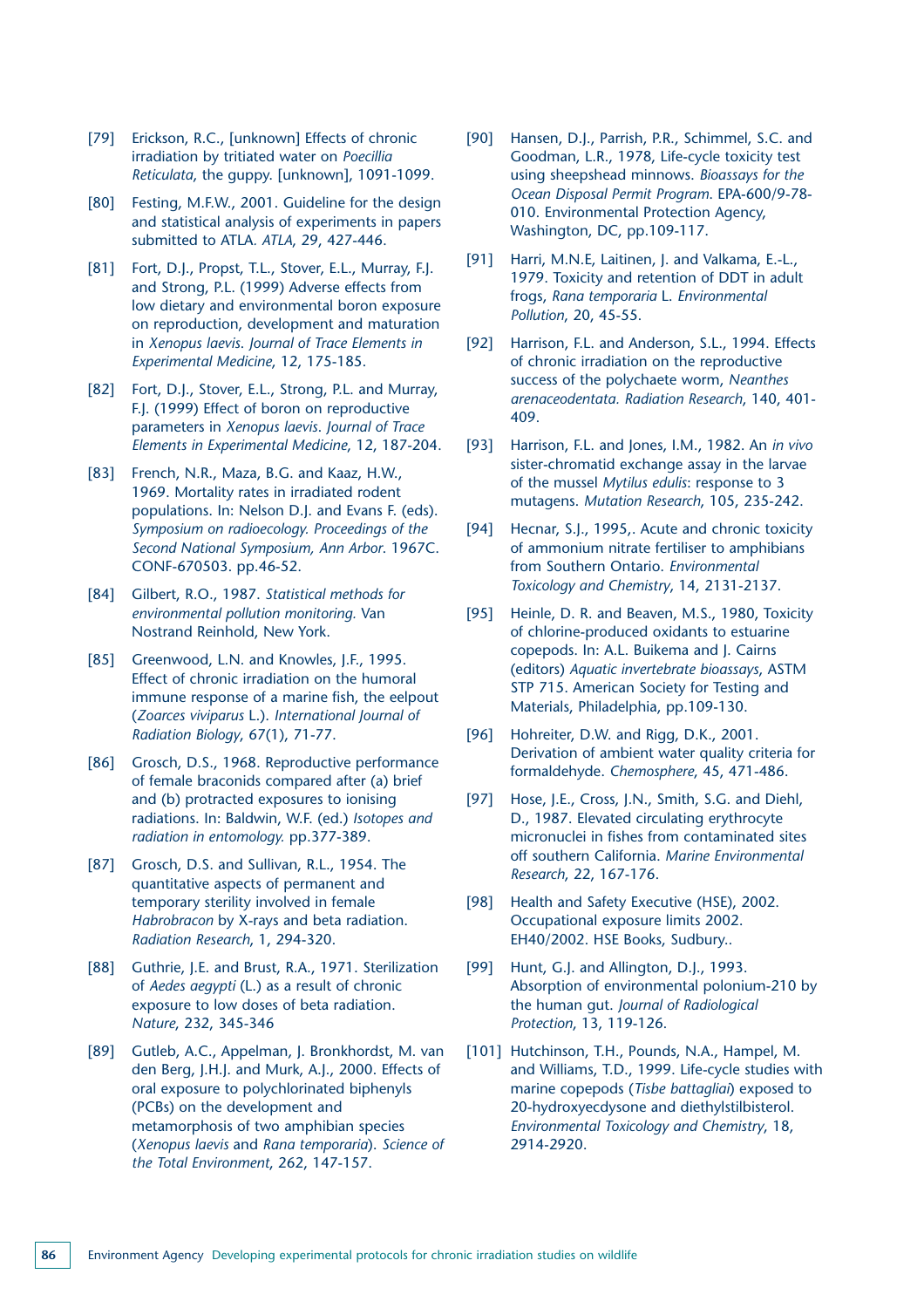- [102] Hyodo-Taguchi, Y., 1980. Effects of chronic gamma-irradiation on spermatogenesis in the fish *Oryzias latipes* with special reference to the regeneration of testicular stem cells. In: Egami N (ed.). *Radiation effects on aquatic organisms*. Japan Scientific Societies Press, Tokyo/University Park Press, Baltimore, pp.91- 104.
- [104] Hyodo-Taguchi, Y. and Egami, N., 1977. Damage to spermatoginic cells in fish kept in tritiated water. *Radiation Research*, 71, 641- 652.
- [105] Hyodo-Taguchi, Y. and Etoh, H., 1993. Vertebral malformations in medaka (teleost fish) after exposure to tritiated water in the embyonic stage. *Radiation Research,* 135, 400- 404.
- [106] Ingersoll, C.G., 1995. Sediment tests. In: G.M. Rand (ed.) *Fundamentals of aquatic toxicology* (2nd edn). Taylor and Francis, Washington DC, pp.231-252.
- [107] International Standards Organisation (ISO), 1998a. *Guidelines DIS 11268-2: soil quality – effects of pollutants on earthworms (Eisenia fetida). Part 2: Determination of effects on reproduction*. ISO, Geneva.
- [108] International Standards Organisation (ISO), 1998b. *Soil quality: inhibition of reproduction* ISO, Geneva.
- [109] International Standards Organisation (ISO), 2002. Draft guideline according to ISO format: Soil quality, chronic toxicity in higher plants. ISO, Geneva.
- [110] Jha, A.N., Hutchinson, T.H., Mackay, J.M., Elliot, B.M. and Dixon, D.R., 1996. Development of an *in vivo* genotoxicity assay using the marine worm *Platynereis dumerlli* (Polychaeta: Nereidae). *Mutation Research*, 359, 141-150.
- [111] Jiang, T-N., Lord, B.I. and Hendry, J.H., 1994. Alpha particles are extremely damaging to developing hemopoiesis compared to gamma irradiation. *Radiation Research*, 137, 380-384.
- [112] Karbe, L., Borchardt, T., Dannenberg, R. and Mayer, E., 1984. Ten years of experience using marine hydroid bioassays. In G. Persoone, E. Jaspers, C. Claus (eds) *Ecotoxicological testing for the marine environment, Volume 2*. State University Gent and Institute for Marine Science Research, Bredene, Belgium, pp.99- 129.
- [113] Knowles, J.F., 2002. An investigation into the effects of chronic radiation on fish. Environment Agency R&D Technical Report P3- 053/TR. Environment Agency, Bristol.
- [114] Knowles, J.F., 1992. The effect of chronic radiation on the humoral immune response of rainbow trout (*Onchorhynchus mykiss* Walbaum). *International Journal of Radiation Biology*, 62(2), 239-248.
- [115] Knowles, J.F., 1999. Long-term irradiation of a marine fish, the plaice *Pleuronectes platessa*: an assessment of the effects on size and composition of the testes and of possible genotoxic changes in peripheral erythrocytes. *International Journal of Radiation Biology*, 75, 773-782.
- [116] Knowles, J.F. and Greenwood, L.N., 1994. The effects of chronic irradiation on the reproductive performance of *Ophryotrocha diadema* (Polychaeta, Dorvilleidae). *Marine Environmental Research*, 38, 207-224.
- [117] Knowles, J.F. and Greenwood, L.N., 1997. A comparison of the effects of long-term beta and gamma irradiation on the reproductive performance of a marine invertebrate *Ophryotrocha diadema* (Polychaeta, Dorvilleidae). *Journal of Environmental Radioactivity*, 34(1), 1-7.
- [118] Kovalchuk, O., Dubrova, Y.E., Arkhipov, A., Hohn, B. and Kovalchuk, I., 2000. Germline DNA – wheat mutation rate after Chernobyl. *Nature*, 407, 583-584.
- [119] Krauter, P.W., Anderson, S.L. and Harrison, F.L., 1987. Radiation-induced micronuclei in peripheral erythrocytes of *Rana catesbeiana*: an aquatic animal model for in vivo genotoxicity studies. *Environmental and Molecular Mutation*, 10, 285-296.
- [120] Krivolutsky, D.A., 1980. The effect of an increased Ra content in the soil on soil animals. *Proceedings of the VII International Soil Zoology Colloquium of the International Society of Soil Science*, pp.391-396.
- [121] Krivolutsky, D.A., 1987. Radiation ecology of soil animals. *Biology of Fertile Soils*, 3, 51-55.
- [122] Kryshev, I.I. and Sazykina, T.G., 1998. Radiological effects on aquatic organisms in the areas with high levels of radioactive contamination: environmental protection criteria. *Radiation Protection Dosimetry*, 75, 187- 191.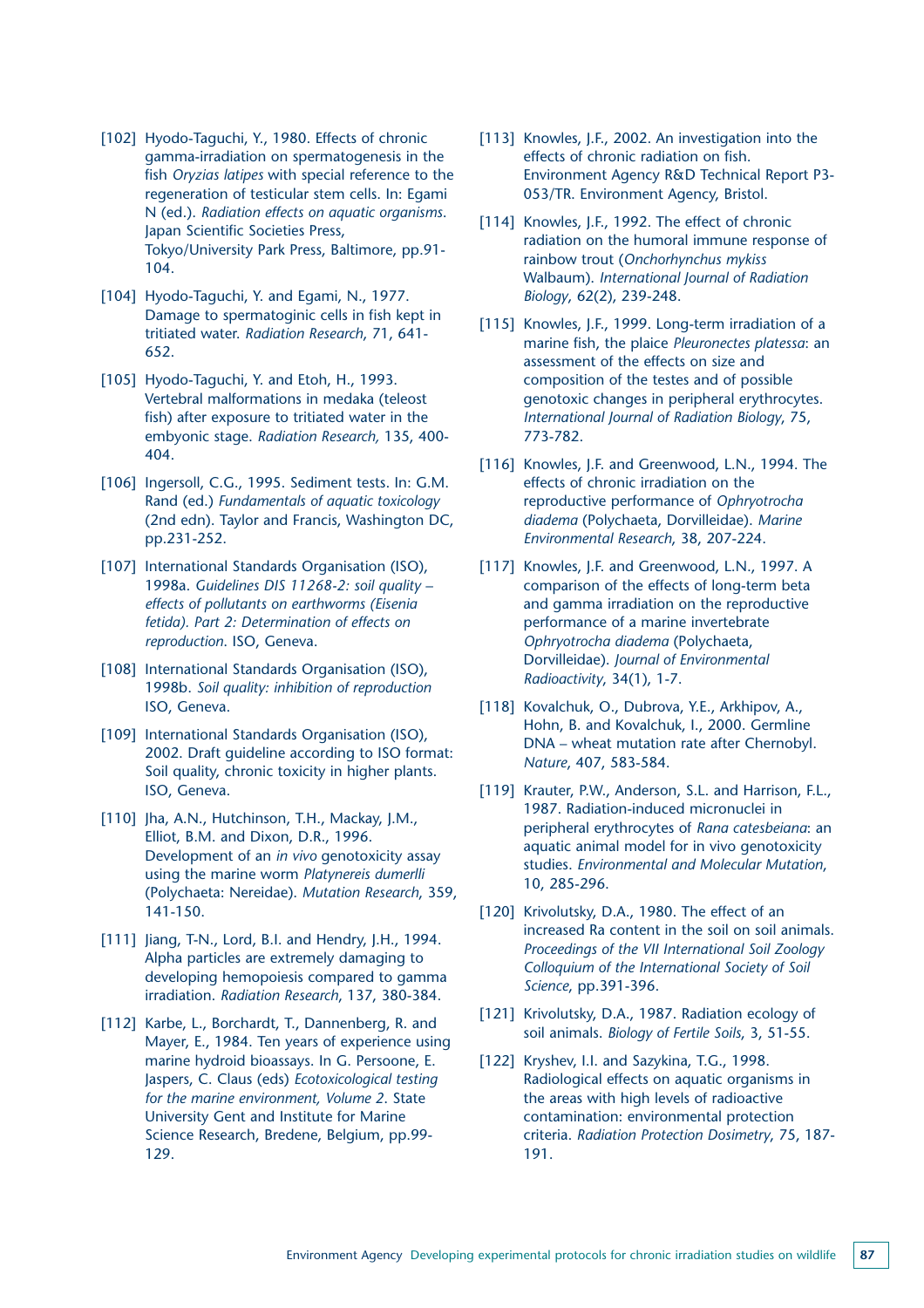- [123] Länge, R., Hutchinson, T. H., Croudace, C.P., Siegmund, F., Schweinfurth, H., Hampe, P., Panter, G.H. and Sumpter, J., 2001. Effects of the synthetic estrogen 17a-ethinylestrediol on the life-cycle of the fathead minnow (*Pimephales promelas*). *Environmental Toxicology and Chemistry*, 20, 1216-1227.
- [124] Larsson, CM, Brewitz, E. and Jones, C., 2002. *Deliverable 2. Part 1: Formulating the FASSET assessment context.* FASSET Contract No. FIGE-CT-2000-00102. Available at: http://www.fasset.org.
- [125] Laskey, J.W. and Bursian, S.J., 1976. Some effects of chronic tritium exposure during selected ages in the rat. *Radiation Research*, 67, 314-323.
- [126] Lassus, P., Le Baut, C., Le Dean, I., Bardouil, M., Truquet, P. and Bocquene, G., 1984. The use of harpacticoid copepods for testing the effects of chemicals on larval production. In: G. Persoone, E. Jaspers, C. Claus (eds) *Ecotoxicological testing for the marine environment.*, *Volume 2*. State University Gent and Institute for Marine Science Research, Bredene, Belgium. pp.131-142.
- [127] Lee, R., Kim, G.B., Maruya, K.A., Steinert, S.A. and Oshima, Y., 2000. DNA strand breaks (Comet assay) and embryonic development effects in grass shrimp (*Palaemonetes pugio*) embryos after exposure to genotoxicants. *Marine Environmental Research*, 50, 553-557.
- [128] Leonard, A., Delpoux, M. and Meyer, R., 1985. Effect of an enhanced natural radioactivity on mammalian fertility. *Science of the Total Environment*, 45, p. 535-542.
- [129] Lesher, S., Sacher, G.A., Grahn, D., Hamilton, K. and Sallese, A., 1965. Survival of mice under duration of life exposure to gamma rays. II. Pathogenic effects. *Radiation Research*, 24, 239- 277.
- [130] Zoll-Moroeux, C. and Ferrier, V., 1999. The Jaylet test (newt micronucleus test) and micronucleus test in *Xenopus*: two *in vivo* tests on amphibia evaluation of the genotoxicity of five environmental pollutants and of five effluents. *Water Research*, 33, 2301-2314.
- [131] Lorenz, E., 1950. Some biological effects of long continued irradiation. *American Journal of Roentgenology and Radium Therapy*, 63, 176- 185.
- [132] Lowcock, L.A., Sharbel, T.F, Bonin, J., Ouellet, M., Rodrigue, J. and Desgranges, J-L., 1997. Flow cytometric assay for *in vivo* genotoxic effects of pesticides in green frogs (*Rana clamitans*). *Aquatic Toxicology*, 38, 241-255.
- [133] Mangelsdorf, I., Buschmann, J. and Orthen, B., 2003. Some aspects relating to the evaluation of the effects of chemicals on male fertility. *Regulatory Toxicology and Pharmacology*, 37(3), 356-369.
- [134] Marshall, J.S., 1962. The effects of continuous gamma radiation on the intrinsic rate of natural increase of *Daphnia pulex*. *Ecology*, 43(4), 598-607.
- [135] Marshall, J.S., 1966. Population dynamics of *Daphnia pulex* as modified by chronic radiation stress. *Ecology*, 47(4), 561-571.
- [136] McKim, J.M. and Benoit, D.A., 1971. Effects of long-term exposures to copper on survival growth and reproduction of brook trout. *Journal of the Fisheries Research Board of Canada*, 28, 655-662.
- [137] Mellinger, P.J. and Schultz, V., 1975. Ionizing radiation and wild birds: a review*. CRC Critical Reviews in Environmental Control,* 6, 397-422.
- [138] Millard, J.B., Whicker, F.W. and Markham, O.D., 1990. Radionuclide uptake and growth of barn swallows nesting by radioactive leaching ponds. *Health Physics*, 58(4), 429-439.
- [139] Mount, D. I. and Stephan, C.E., 1967. A method for establishing acceptable toxicant limits for fish – malathion and butoxyethanol ester of 2,4-D. *Transactions of the American Fisheries Society*, 96, 185-193.
- [140] Mraz, F.R. and Woody, M.C., 1972. Effect of continuous gamma irradiation of chick embryos up on their gonadal development. *Radiation Research*, 50, 418-425.
- [141] Muramatsu, S., Sugahara, T., Tsuchiya, T. and Okazawa, Y., 1965. Effects of chronic low-dose irradiation for the three successive generations on the breeding behaviour of mice. *International Journal of Radiation Biology*, 8(6), 523-531.
- [142] Murgatroyd, C., Whitehouse, P., Comber, S., Whitworth, A. and Mascerenham, R., 2000. Proposed environmental quality standards for cyanide. Environment Agency R&D Technical Report P41. Environment Agency, Bristol.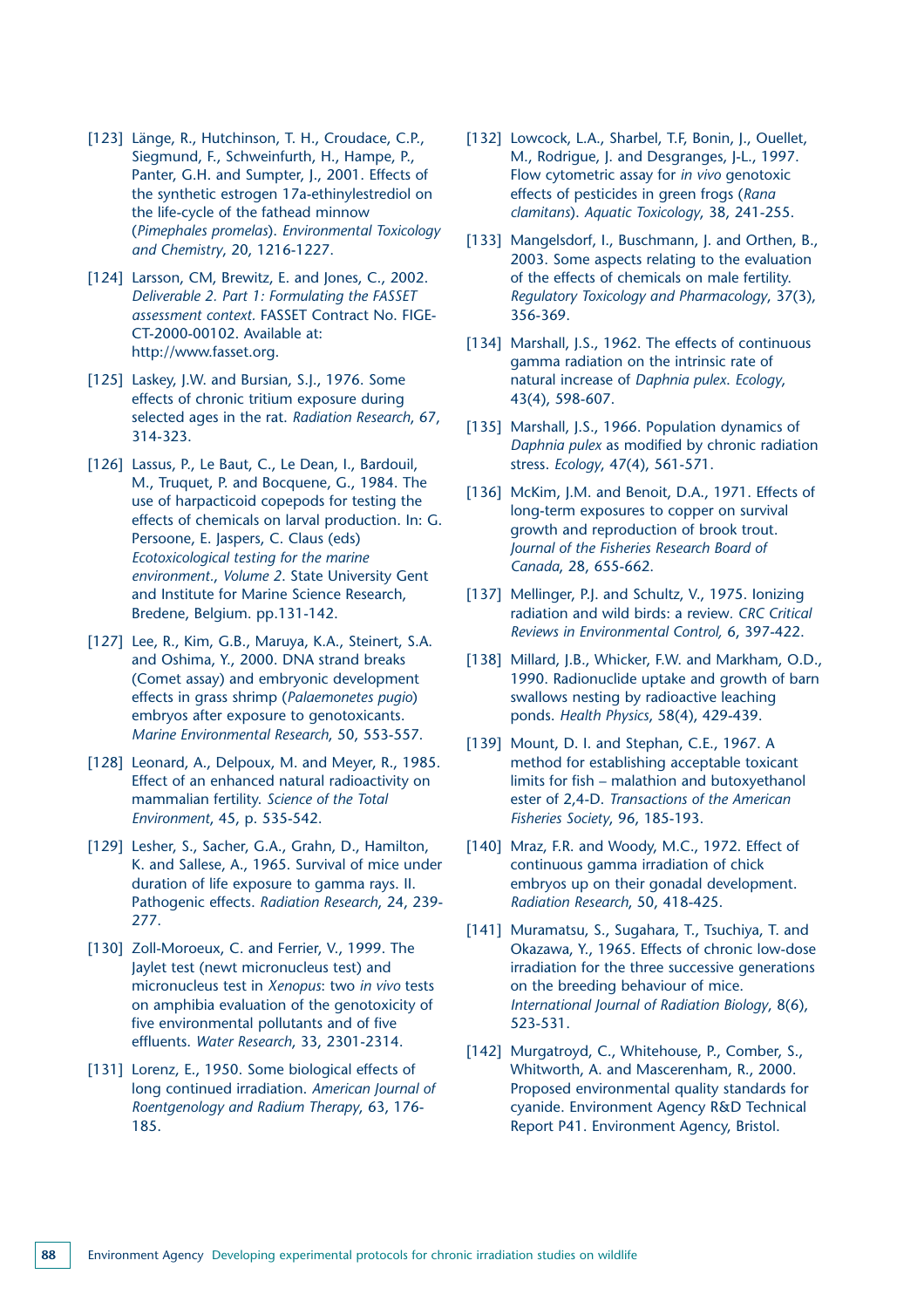- [143] Murphy, K.R. and Myors, B., 1998. *Statistical power analysis.* Lawrence Erlbaum, London.
- [144] Murray, A.J. and Law, R.J., 1980. *Results of a mussel watch programme in England and Wales 1977 and 1988*. International Council for Exploration of the Sea (ICES) CM1980/E:15. ICES, Copenhagen.
- [145] Nazir, A., Mukhopadhyay, I., Saxena, D.K. and Chowdhuri, D.K., 2001. Chlorpyrifos-induced hsp70 expression and effect on reproductive performance in transgenic *Drosophila melanogaster* (hsp70-lacZ) Bg(9). *Archives of Environmental Contamination and Toxicology*, 41(4), 443-449.
- [146] National Council for Radiation Protection and Measurements (NCRP), 1991. *Effects of ionising radiation on aquatic organisms*. Report No. 109. NCRP, Bethseda, Maryland.
- [147] Nelson, V.A., [uUnknown]. Effects of ionising radiation and temperature on the larvae of the Pacific oyster, *Crassostrea gigas.* [unknown], 591-598.
- [148] Organisation for Economic Cooperation and Development (OECD), 1992. *Report of the OECD workshop on the extrapolation of laboratory aquatic toxicity data to the real environment*. OECD, Paris.
- [149] Organisation for Economic Cooperation and Development (OECD), 1993a. Fish early lifestage test. Section 210 (adopted 1992). *OECD guidelines for the testing of chemicals, Volume 1*. OECD, Paris.
- [150] Organisation for Economic Cooperation and Development (OECD), 1993b. Fish early acute toxicity test. Section 203 (adopted 1992). *OECD guidelines for the testing of chemicals, Volume 1*. OECD, Paris.
- [151] Organisation for Economic Cooperation and Development (OECD), 1993c. *Daphnia magna r*eproduction test. Section 211 (adopted 1998). *OECD guidelines for the testing of chemicals, Volume 1*. OECD, Paris.
- [152] Organisation for Economic Cooperation and Development (OECD), 2000. *OECD guidelines for the testing of chemicals*. Proposal for a new test guideline: avian reproduction toxicity test in the Japanese quail or northern bobwhite. OECD, Paris.
- [153] Organisation for Economic Cooperation and Development (OECD), 2000. *OECD guidelines for the testing of chemicals*. Draft new guideline: earthworm reproduction test (*Eisenia fetida/andrei*). OECD, Paris.
- [154] Organisation for Economic Cooperation and Development (OECD), 2000. *OECD guidelines for the testing of chemicals*. Proposal for updating guideline 208: terrestrial (non-target) plant test. OECD, Paris.
- [155] Organisation for Economic Cooperation and Development (OECD), 2002a. *OECD guidelines for the testing of chemicals*. Revised proposal for a new guideline 221: *Lemna* sp. growth inhibition test. OECD, Paris.
- [156] Organisation for Economic Cooperation and Development (OECD), 2002b. *OECD guidelines for the testing of chemicals*. Proposal for updating guideline 201: freshwater alga, cyanobacteria, growth inhibition test. OECD, **Paris.**
- [157] Parrott, J.L. and Wood, C.S., 2002. Fathead minnow lifecycle tests for detection of endocrine-disrupting substances in effluents. *Water Quality Research Journal of Canada*, 37, 651-667.
- [158] Pesch, G.G., Pesch, C.E. and Malcolm, A.R., 1981. *Neanthes arenaceodentata*, a cytogenetic model for marine genetic toxicology. *Aquatic Toxicology*, 1, 310-331.
- [159] Phillips, L.J. and Coggle, J.E., 1988. The radiosensitivity of embryos of domestic chickens and black-headed gulls. *International Journal of Radiation Biology*, 53(2), 309-317.
- [160] Pietrzak-Flis, Z. and Wasilewska-Gomutka, M., 1984. Effect of lifetime intake of organically bound tritium and tritiated water on the oocytes of rats. *Radiation Environmental Biophysics*, 23, 61-68.
- [161] Pinon-Lataillade, G., Velez de la Calle, J.F., Viguier-Martinez, M.C., Garnier, D.H., Folliot, R., Maas, J. and Jegou, B., 1988. Influence of germ cells upon Sertoli cells during continuous low-dose rate gamma irradiation of adult rats. *Molecular and Cellular Endocrinology*, 58, 51-63.
- [162] Pinon-Lataillade, G., Viguier-Martinez, M.C. and Maas, J., 1985. Endocrinogical and histological changes induced by continuous low dose gamma irradiation of the rat testis. *Acta Endocrinologica*, 109, 558-562.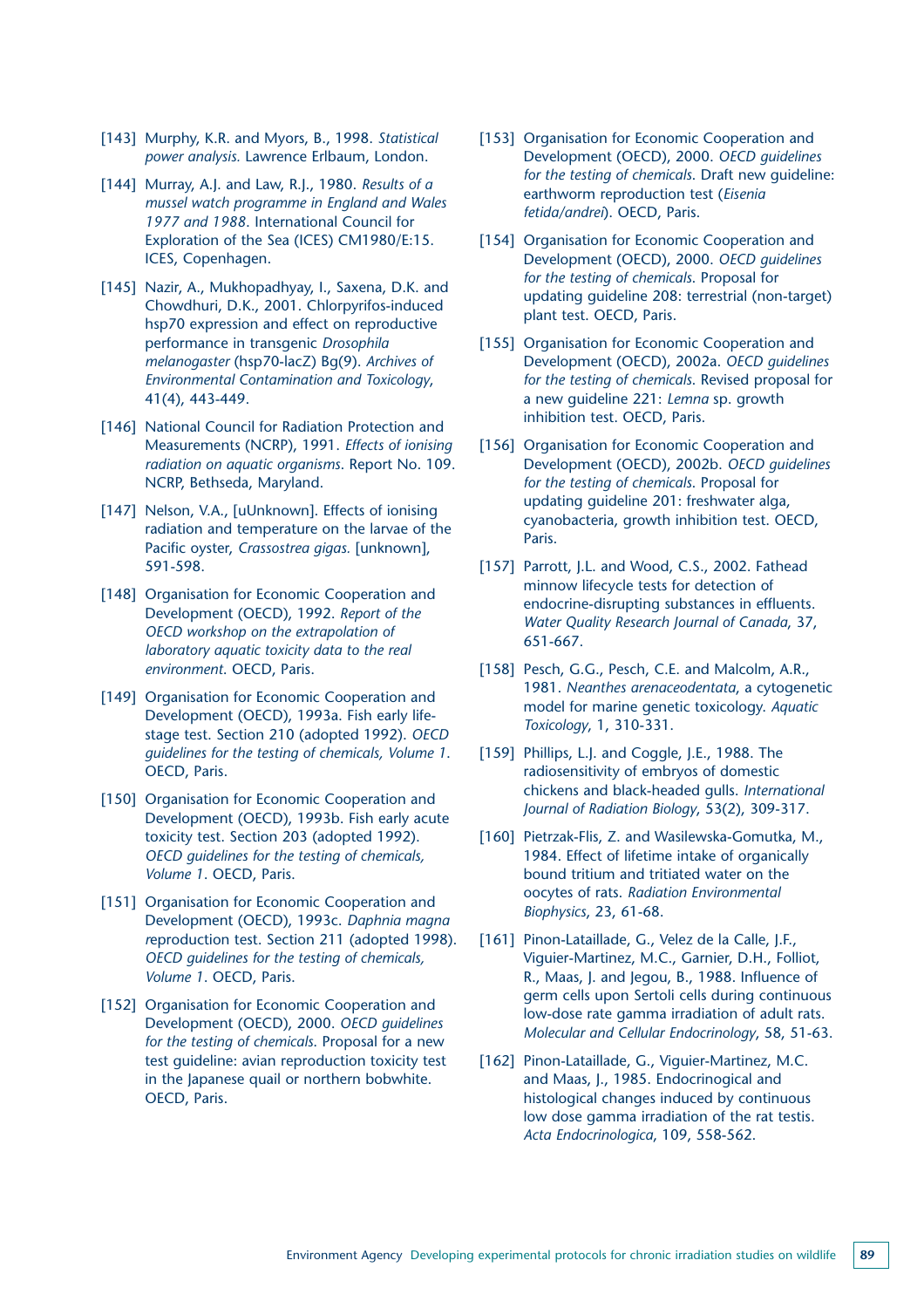- [163] Pline, W.A., Edmisten, K.L., Oliver, T., Wilcut, J.W., Wells, R. and Allen, N.S., 2002. Use of digital imaging analysis, viability stains, and germination assays to estimate conventional and glyphosphate-resistant cotton pollen viability. *Crop Science*, 42(6), 2193-2200.
- [164] Popova, O.N., Taskaev, A.I. and Shevchenko, V.A., 1987. Mutation alterations in natural population of downy pea (*Viccia cracca* L.) at chronical irradiation. In: *Radiation mutagenesis and its role in evolution and selection*. Eds Moscow, pp.110-127.
- [165] Prein, A.E., Thie, G.M., Alink, G.M., Koenan, J.H. and Poels, C.L.M., 1978. Cytogenetic changes in fish exposed to water from the river Rhine. *Science of the Total Environment*, 9, 287- 291.
- [166] Purdom, C.E. and Woodhead, D.S., 1973. Radiation damage in fish. In: J.H. Schroder (ed.) *Genetics and mutagenesis of fish*. Springer-Verlag, New York, pp.67-73.
- [167] Radioactive Substances Act 1993. ISBN 0105412937. The Stationery Office, London. Available at: http://www.hmso.gov.uk.
- [168] Royal Commission on Environmental Pollution (RCEP), 1996. *Sustainable use of soil*. HMSO, London.
- [169] Reish, D.J., 1981. Culture methods for rearing polychaetous annelids through sexual maturity. In: *Laboratory animal management: marine invertebrates*. Committee on Marine Invertebrates, Institute of Laboratory Animal Resources, National Research Council (ed.). National Academy Press, Washington, pp.180- 198.
- [170] Roed, D.H., Inger, M.H., Eikelmann, H., Jacobsen, M. and Pedersen, O., 1991. Chromosome aberrations in Norwegian reindeer calves exposed to fallout from the Chernobyl accident. *Hereditas*, 115(3), 201- 206.
- [171] Roex, E.W., Giovannangelo, M. and van Gestel, C.A., 2001. Reproductive impairment in the zebrafish, *Danio rerio*, upon chronic exposure to 1,2,3,-trichlorobenzene. *Ecotoxicology and Environment Safety*, 48, 196-201.
- [172] Rönnbäck, C., 1965. Effects of continuous radiation during gestation and suckling periods in mice. *Acta Radiologica*, 3, 169-176.
- [173] Russell, W.L. and Kelly, E.M., 1982. Specificlocus mutation frequencies in mouse stem-cell spermatogonia at very low radiation dose rates. *Proceedings of the National Academy of Sciences*, 79, 539-541.
- [174] Sabti, A., 1986. Clastrogenic effects of five carcinogenic-mutagenic chemicals on the cells of common carp, *Cyprinus carpio*. *Comparative Biochemistry and Physiology*, 85C, 5-9.
- [175] Samuels, L.D., 1966. Effects of polonium on mouse embryos. *International Journal of Radiation Biology*, 11, 117-129.
- [176] Schiefelbein, J., Calway, M. Masucci, J. and Ford, S., 1993. Pollen tube and root-hair tip growth is disrupted in a mutant of *Arabidopsis thaliana*. *Plant Physiology*, 103, 979-985.
- [177] Schmuck, R., Schoning, R., Stork, A. and Schramel, O., 2001. Risk posed to honeybees (*Apis mellifera* L. Hymenoptera) by an imidacloprid seed dressing of sunflowers. *Pest Management Science*, 57(3), 225-238.
- [178] Searle, A.G., Beechey, C.V., Green, D. and Howells, G.R., 1980. Comparative effects of protracted exposure to Co-60 gamma radiation and Pu-239 alpha radiation on breeding performance on female mice. *International Journal of Radiation Biology*, 37(2), 189-200.
- [179] Searle, A.G., Beechey, C.V., Green, D. and Humphreys, E.R., 1976. Cytogenetic effects of protracted exposures to alpha-particles from plutonium-239 and to gamma-rays from cobalt-60 compared in male mice. *Mutation Research*, 41, 297-310.
- [180] Segner, H. Navas, J.M., Schafers, C. and Wenzel, A., 2003. Potencies of estrogenic compounds in *in vitro* screening assays and in life-cycle tests with zebrafish *in vivo*. *Ecotoxicology and Environmental Safety*, 54(3), 315-322.
- [181] Sheppard, S.C., Guthrie, J.E. and Thibault, D.H, 1992. Germination of seeds from an irradiated forest: implications for waste disposal. *Ecotoxicology and Environmental Safety*, 23, 320-327.
- [182] Shershunova, V.I., Vilensky, E.R., Voronin, A.I. and Kochan, I.G., 1990. Genetic effects of a combination of chronic Co-60 gamma irradiation and lead nitrate on barley waxylocus. *Radiobiology*, 30, 224-227.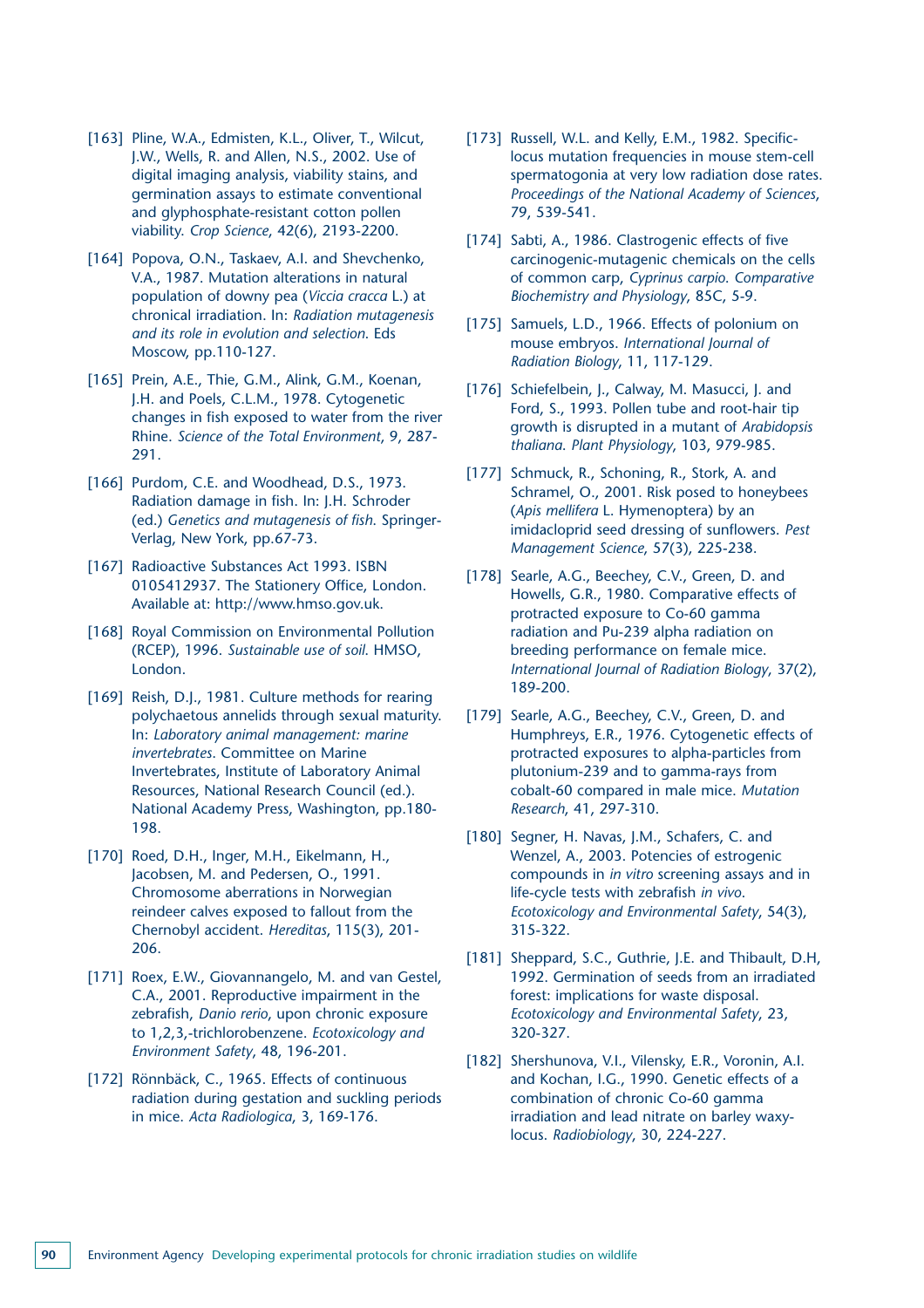- [183] Siboulet, R., Grinfield, S., Deparis, P. and Jaylet, A., 1984. Micronuclei in red blood cells of the newt *Pleurodeles waltl*, Micah: induction with X-radiation and chemicals. *Mutation Research*, 125, 275-281.
- [184] Sparrow, A.H., Schairer, L.A. and Woodwell, G.M., 1965. Tolerance of *Pinus rigida* trees to a ten-year exposure to chronic gamma irradiation from cobalt-60. *Radiation Botany*, 5, 7-22.
- [185] Sparrow, A.H., Schwemmer, S.S., Klug, E.E., Puglielli, L., 1970. Woody plants: changes in survival in response to long-term (8 years) chronic gamma irradiation. *Science*, 10, 1082- 1084.
- [186] Spurgeon, D., Svendsen, C., Hankard, P., Weeks, J., Kille, P. and Fishwick, S., 2002. *Review of sublethal ecotoxicological tests for measuring harm in terrestrial ecosystems*. Environment Agency R&D Technical Report P5- 063/TR1. Environment Agency, Bristol.
- [187] Strand, P., Beresford, N., Avila, R., Jones, S.R., Larsson, C.-M., 2001. FASSET Deliverable 1, *Identification of candidate reference organisms from a radiation exposure pathways perspective*, FASSET Contract FIGE-CT-2000-00102. Available at: http://www.fasset.org.
- [188] Takahashi, C.S., 1976. Cytogenetical studies on the effects of high natural radiation levels in *Tityus bahiensis* (Scorpiones, Buthidae) from Morro do Ferro, Brazil. *Radiation Research*, 67, 371-381.
- [189] Thain, J.E., 1984. Effect of mercury on the prosobranch mollusc *Crepidula fornicata*: acute lethal toxicity and effects on growth and reproduction of chronic exposure. *Marine Environmental Research*, 12, 285-309.
- [190] Thain, J.E., Waldock, M.J. and Helm, A., 1986. The effect of tributyltin on the reproduction of the oyster *Ostrea edulis*. International Council for Exploration of the Sea (ICES) CM 1986/E:14. ICES, Copenhagen.
- [191] The Ionising Radiations Regulations 1999. SI 1999/3232. ISBN 0110856147. The Stationery Office, London. Available at: http://www.hmso.gov.uk.
- [192] Thomas, L., 1997. A review of statistical power analysis software. *Bulletin of the Ecological Society of America*, 78, 126-139.
- [193] TNO, 1979. Determination of toxicity. Chapter 5. In: *The determination of the possible effects of chemicals and wastes on the aquatic environment: degradability, toxicity, bioaccumulation*. English version of Report MD-N&E 77/11 of the Central Laboratory TNO, Delft, to the Ministry of Transport and Public Works, North Sea Directorate, Rijswijk (Z.H.)
- [194] Tominaga, N., Tomoeda, M., Kohra, S., Takao, Y., Nagae, M., Ueda, K., Ishibashi, Y., Kai, T. and Arizono, K., 2002. A convenient sublethal assay of alkylphenol and organotin compounds using the nematode *Caenorhabditis elegans*. *Journal of Health Science*, 48(6), 555-559.
- [195] Turchaninova, V.A. and Tikhomirov, F.A., 1973. Effect of contamination of soils with radioactive isotopes Sr-90 and Y-90 on soil-dwelling invertebrates. *Ekologiya*, 5, 101-102.
- [196] Turner, F.B., Licht, P., Thrasher, J.D., Medica, P.A. and Lanmon, Jr, J.R., [unknown]. Radiation-induced sterility in natural populations of lizards (*Crotaphytus wislizenii* and *Cnemidophorus tigris*). [unknown], 1131- 1143.
- [197] Turner, F.B., Medica, P.A., Lannom, J.R. and Hoddenbach, G.A., 1969. A demographic analysis of continuously irradiated and nonirradiated populations of the lizard *Uta stansburiana. Radiation Research*, 38, 349-356.
- [198] Universities Federation for Animal Welfare (UFAW), 1999. *The UFAW handbook on the care and management of laboratory animals (7th edn), Volume 2: amphibious and aquatic vertebrates and advanced invertebrates*. T. Poole (ed.). Blackwell Science, Oxford.
- [199] United Nations Economic Commission for Europe (UNECE), 1979. *Convention on longrange transboundary air pollution*. UNCEC, Geneva.
- [200] United Nations Scientific Committee on the Effects of Atomic Radiation (UNSCEAR), 1982. *Ionizing radiation: sources and biological effects*. 1982 Report to the General Assembly, with annexes. United Nations, New York.
- [201] United Nations Scientific Committee on the Effects of Atomic Radiation (UNSCEAR), 1986. *Genetic and somatic effects of ionizing radiation*. 1986 Report to the General Assembly, with annexes. United Nations, New York.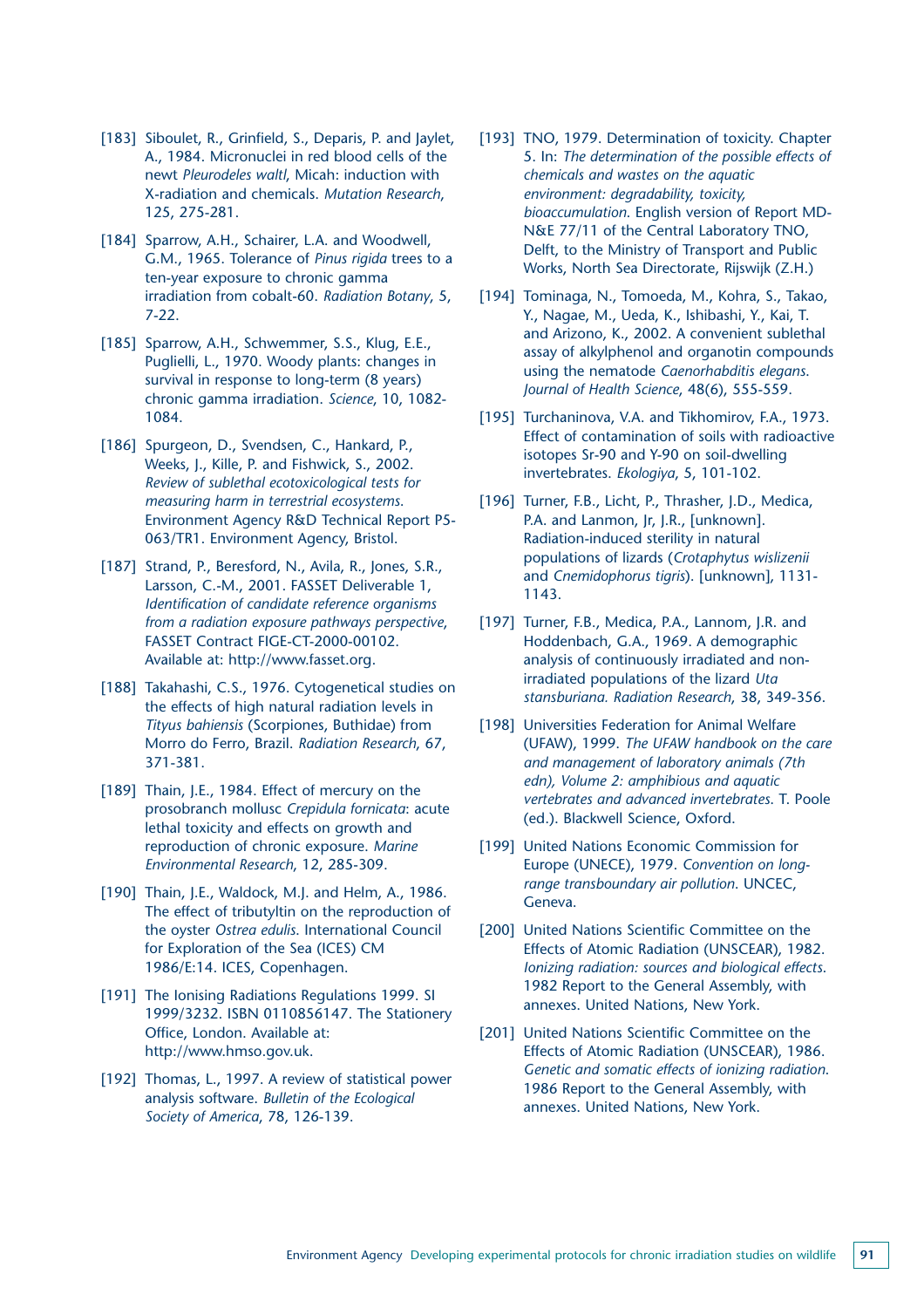- [202] United Nations Scientific Committee on the Effects of Atomic Radiation (UNSCEAR), 1996. Effects of radiation on the environment. In: *Sources and effects of ionizing radiation*. 1996 Report to the General Assembly, with scientific annex. United Nations, New York.
- [203] United States Environmental Protection Agency (US EPA), 1996a. *Ecological effects test guidelines: avian reproduction test OPPTS 850.2300*. EPA 712-C-96-141. US EPA, Washington DC.
- [204] United States Environmental Protection Agency (US EPA), 1996b. *Ecological effects test guidelines: honey bee toxicity of residues on foliage OPPTS 850.3030*. EPA 712-C-96-141. US EPA, Washington Dc.
- [205] United States Environmental Protection Agency (US EPA), 1996c. *Ecological effects test guidelines: avian dietary toxicity test OPPTS 850.2200*. EPA 712-C-96-140. US EPA, Washington DC.
- [206] Whicker, F.W., 1997. Impacts on plants and animals. In: *Health impacts of large releases of radionuclides*. CIBA F SYMP. 203, pp.74-84.
- [207] United States Environmental Protection Agency (US EPA), 1998. *Product performance test guidelines: mosquito, black fly and biting midge (sand fly) treatments OPPTS 810.3400*. EPA 712- C-98-419. US EPA, Washington DC.
- [208] United States Environmental Protection Agency (US EPA), 2002a. *Short-term methods for estimating the chronic toxicity of effluents and receiving waters to freshwater organisms (4th edn)*. EPA-821-R-02-013. US EPA, Washington DC.
- [209] United States Environmental Protection Agency (US EPA), 2002b. *Short-term methods for estimating the chronic toxicity of effluents and receiving waters to marine and estuarine organisms (3rd edition)*. EPA-821-R-02-014. US EPA, Washington DC.
- [210] van Egmond, R., Hambling, S. and Marshall, S., 1999. Bioconcentration, biotransformation and chronic toxicity of sodium laurate to zebrafish (*Danio rerio*). *Environmental Toxicology and Chemistry*, 18, 466-473.
- [211] van Ven, A.M.H. and Roubos, E.W., 1990. Effects of diet on spontaneous and experimentally induced egg laying of the freshwater snail *Lymnaea stagnalis*. *Invertebrate Reproduction and Development*, 18, 209-212.
- [212] Ward, G.S., 1995. Saltwater tests. In: G.M. Rand (ed.) *Fundamentals of aquatic toxicology* (2nd edn. Taylor and Francis, Washington DC, pp.103-133.
- [213] Ward, T.J., Rider, E.D. and Dorowski, D. A., 1979. A chronic toxicity test with the marine copepod *Acartia tonsa*. In: L.L. Marking and R.A. Kimerle (eds) *Aquatic toxicology*. ASTM STP 667. American Society for Testing and Materials, Philadelphia, pp.148-158.
- [214] Westerfield, M., 1995. *The zebrafish book*. Institute of Neuroscience, University of Oregon, Eugene, Oregon.
- [215] Whitehouse, P., Sims, I., Moran, G., Comber, S. and Kanda, R., 2002. *Proposed environmental quality standards for dichloromethane*. Environment Agency R&D Technical Report P2- 115/TR6. Environment Agency, Bristol.
- [216] World Health Organization (WHO), 1987. *Air quality guidelines for Europe*., WHORegional Office for Europe, Copenhagen.
- [217] World Health Organization (WHO), 1993. *Guidelines for drinking water quality. Volume 1: Recommendations*. WHO, Geneva.
- [218] World Health Organization (WHO), 1996. *Guidelines for drinking water quality. Volume 2: Health criteria and other supporting information*. WHO, Geneva.
- [219] Williams, R.B. and Murdoch, M.B. (Unknown). The effects of continuous low level gamma radiation on sessile marine invertebrates. In: *Radioactive contamination of the marine environment*. International Atomic Energy Agency, Vienna, ?? IAEA/SM-158/34.
- [220] Woodhead, D.S., 1977. The effects of chronic irradiation on the breeding performance of the guppy *Poecilia reticulata* (Osteichthyes: Teleostei). *International Journal of Radiation Biology*, 32, 1-22.
- [221] Woodhead, D. and Zinger I. (eds), 2003.. *FASSET Deliverable D4: Radiation effects to plants and animals*. FASSET Contract No. FIGE-CT-2000-00102. Available at: http://www.fasset.org.
- [222] Woodhead, D.S., 1999. *The impact of radioactive discharges on native British wild-life and the implications for environmental protection*. Environment Agency R&D Technical Report P135, Environment Agency, Bristol.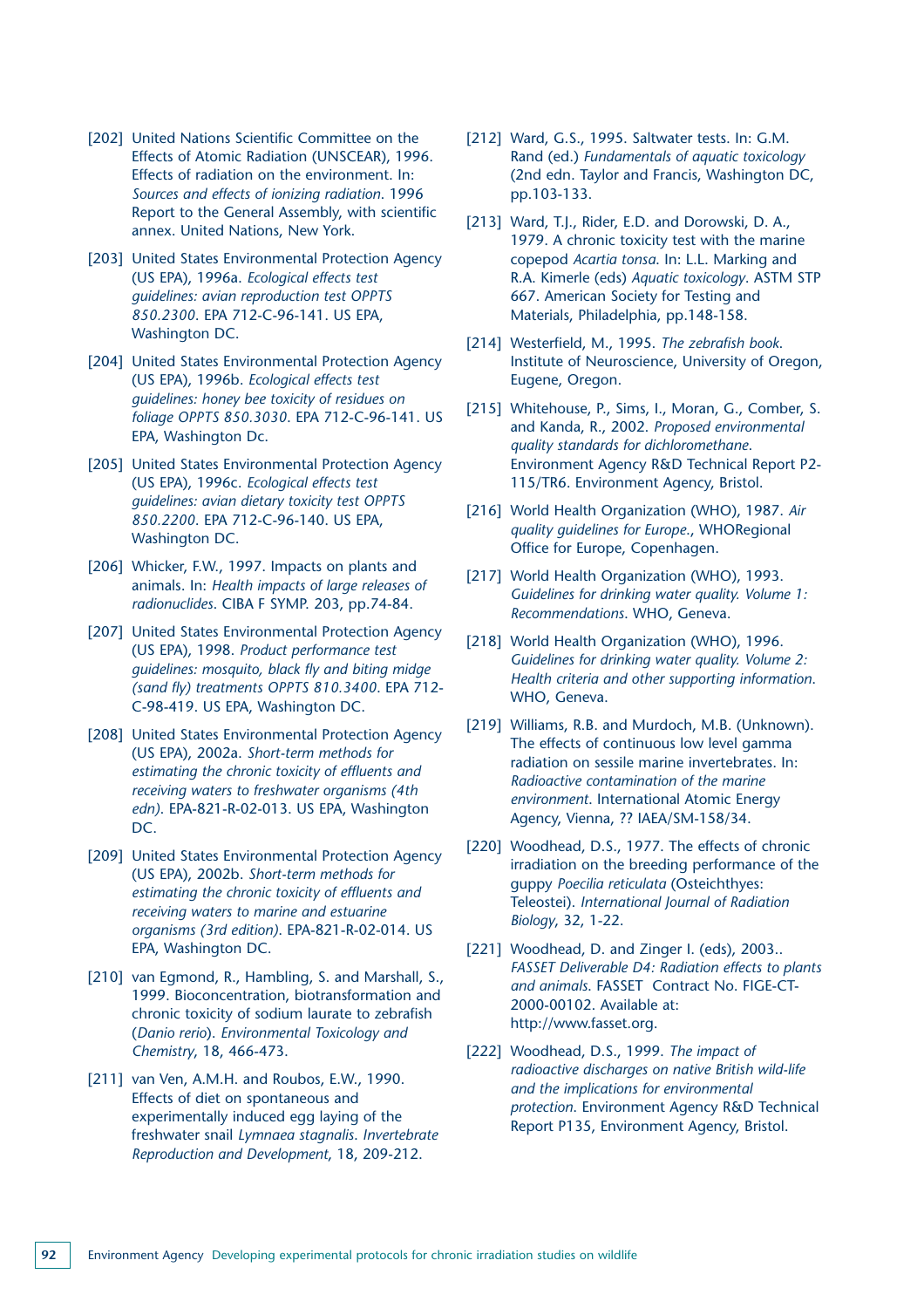- [223] Woodwell, G.M. and Brower, J.H., 1967. An aphid population explosion induced by chronic gamma irradiation of a forest. *Ecology*, 48, 680- 683.
- [224] Woodwell, G.M. and Gannutz, T.P., 1967. Effects of chronic gamma irradiation on lichen communities of a forest. *American Journal of Botany*, 4(10), 1210-1215.
- [225] Woodwell, G.M. and Miller, L.N., 1963. Chronic gamma radiation affects the distribution of radial increment in *Pinus rigida* stems. *Science* 139: 222-223.
- [226] Yamada, T., Yukawa, O. and Asami, K., 1982. Effect of chronic HTO beta or <sup>60</sup>Co gamma radiation on pre-implantation mouse development in vitro. *Radiation Research*, 92, 359-369.
- [227] Zach, R. and Mayoh, K.R., 1982. Breeding biology of tree swallows and house wrens in a gradient of gamma radiation. *Ecology*, 63(6), 1720-1728.
- [228] Zach, R. and Mayoh, K.R., 1986. Gamma irradiation of tree swallow embryos and subsequent growth and survival. *Journal of the Cooper Ornithological Society*, 88(1), 1-10.
- [229] Zach, R., Hawkins, J.L. and Sheppard, S.C., 1993. Effects of ionizing radiation on breeding swallows at current radiation protection standards. *Environmental Toxicology and Chemistry*, 12, 779-786.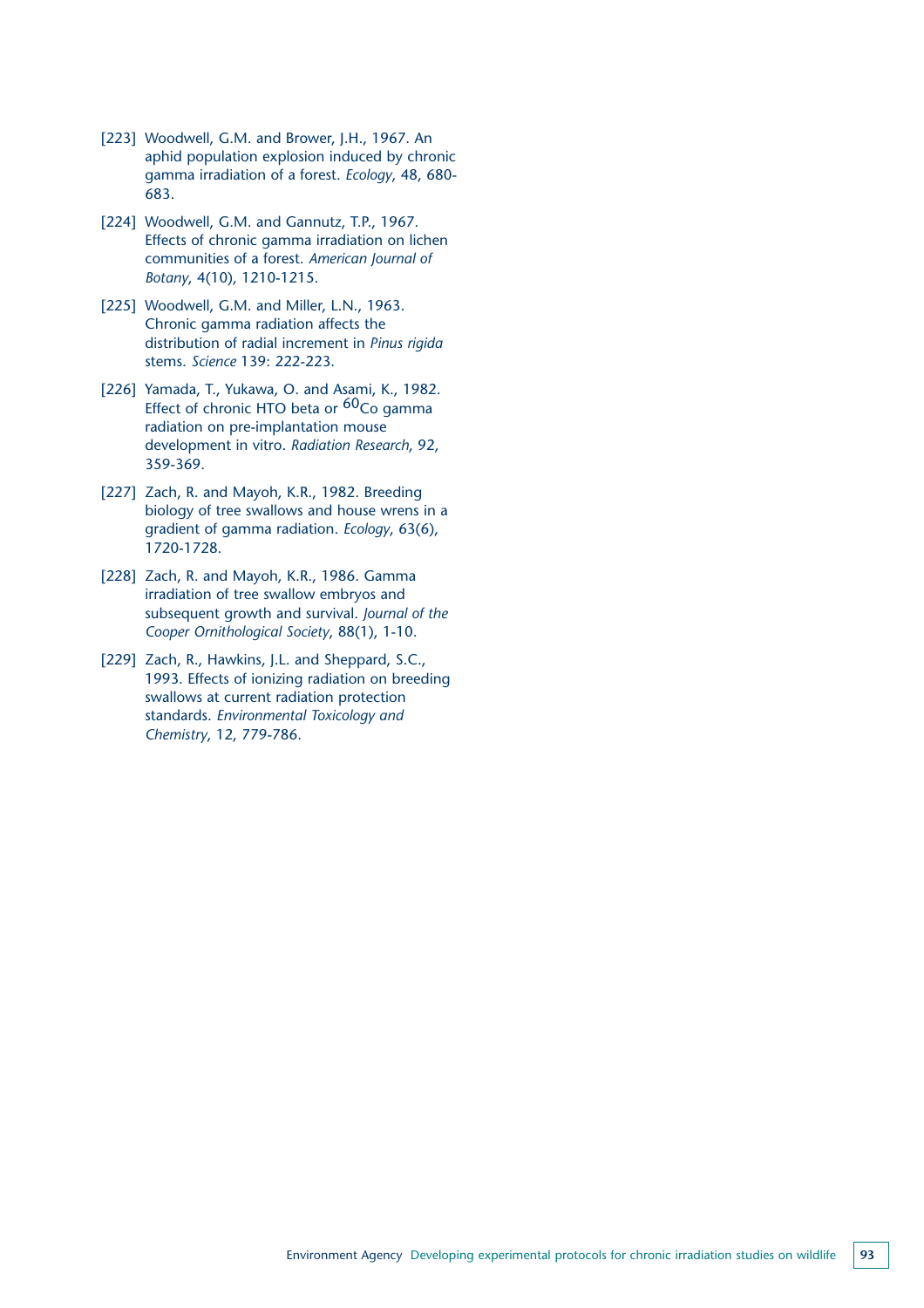## **Glossary**

#### **Absorbed dose**

Quantity of energy imparted by ionising radiation to unit mass of matter such as tissue. Unit: Gray; symbol: Gy. 1 Gy = 1 joule per kilogram.

#### **Acute exposure**

Exposure received within a short period of time. Normally used to refer to exposure of sufficiently short duration that the resulting dose can be treated as instantaneous (e.g. less than an hour).

#### **Biomarker**

A biological response to an environmental pollutant which gives a measure of exposure. The response may be molecular, cellular or whole organism.

#### **Best Practicable Environmental Option (BPEO)**

The option, which in the context of releases from a prescribed process, provides the most benefit or least damage to the environment as a whole, at acceptable cost, in the long-term as well as the short-term

#### **Chronic exposure**

Exposure persisting in time. Normally used to refer to continuous exposures to low concentrations of pollutants.

#### **DNA**

Deoxyribonucleic acid. The compound that controls the structure and function of cells, and is the material of inheritance.

#### **Dose**

General term for quantity of ionising radiation.

#### **Dose rate**

Dose released over a specified unit of time.

#### **Endpoint**

The characteristic of the biological unit under investigation that is being assessed in relation to different dose rate regimes.

#### **Experimental (or specific) endpoints**

Quantifiable characteristics of an organism or its progeny that can be used to investigate the effects of a contaminant on a particular umbrella endpoint.

#### **Feature habitat**

A named habitat that has been identified as requiring protection in Agency guidance on the Habitats Directive; see Appendix 13 (Habitats and species protected under the Habitats and Birds Directives) of EU Habitats Directive and Regulations Process Handbook for Agency Permissions and Activities (2003).

#### **Feature species**

A named species that has been identified as requiring protection in Agency guidance on the Habitats Directive; see Appendix 13 (Habitats and species protected under the Habitats and Birds Directives) of EU Habitats Directive and Regulations Process Handbook for Agency Permissions and Activities (2003).

#### **Fecundity**

The number of viable offspring produced by an organism; mature seeds produced, eggs laid, or live offspring delivered, excluding fertilised eggs that have failed to develop.

#### **Fertility**

In sexually reproducing plants and animals, it is the number of fertilised eggs produced in a given time.

#### **Habitat**

The place in which a plant or animal lives.

#### **Habitats Directive**

The abbreviated name for Council Directive 92/43/EEC of 21 May 1992 on the conservation of natural habitats and of wild fauna and flora. The Directive aims to promote the conservation of certain habitats and species within the European Union.

#### **Ionising radiation**

Radiation that produces ionisation in matter. Examples include alpha particles, gamma rays, Xrays and neutrons.

#### $LD_{50}$

The dose that causes mortality in 50% of the organisms tested.

#### **Morbidity**

The state of being diseased.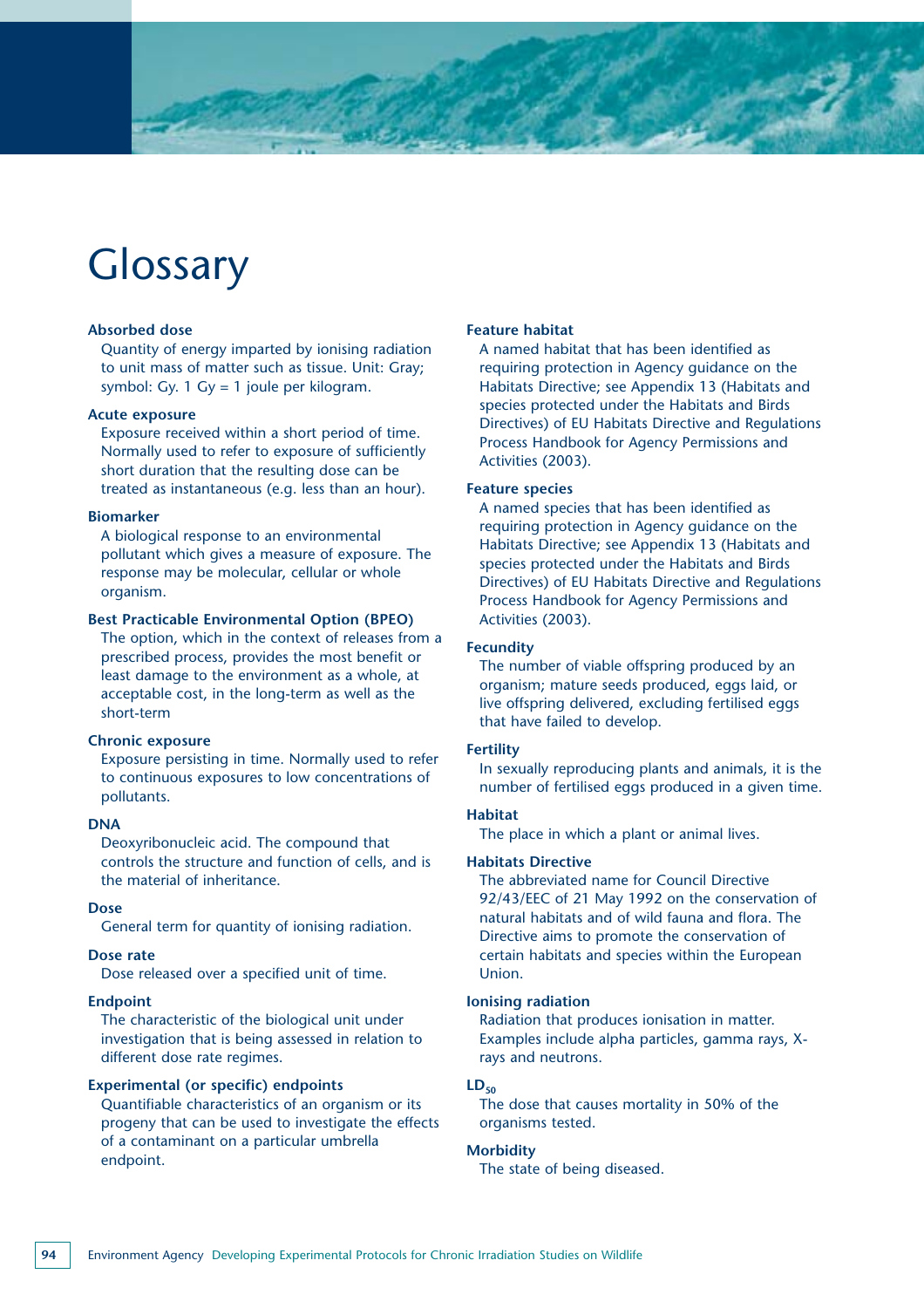#### **Mortality**

The number of deaths in a given period.

#### **Mutation**

A change in the genetic material of an organism. This can be spontaneous or induced by chemicals or radiation.

#### **Radiation weighting factor (w,)**

w, values represent the relative biological effectiveness of the different radiation types, relative to X-rays or gamma rays, in producing endpoints of ecological significance.

#### **Radionuclide**

An unstable nuclide that emits ionising radiation.

#### **Reference organism**

A series of entities that provide a basis for the estimation of radiation dose rate to a range of organisms, which are typical or representative of a contaminated environment. These estimates, in turn, provide a basis for assessing the likelihood and degree of radiation effects.

#### **Relative Biological Effect (RBE)**

A relative measure of the effectiveness of different radiation types at inducing a specified health effect, expressed as the inverse ratio of the absorbed doses of two different radiation types that would produce the same degree of a defined biological endpoint.

#### **Reproduction**

The formation of new individuals by sexual or nonsexual means.

#### **Risk**

A measure of the probability and extent of harm.

#### **Test species**

A species that can be used to determine the doseeffect response under experimental conditions. Ideally, these should be biologically similar to both the feature species and reference organisms. They will, therefore, provide data that can be used to assess the impacts from ionising radiation to feature organisms.

#### **Umbrella endpoints**

A descriptive term that is used to group biological effects of particular types, e.g. morbidity, mortality, mutation and reproduction.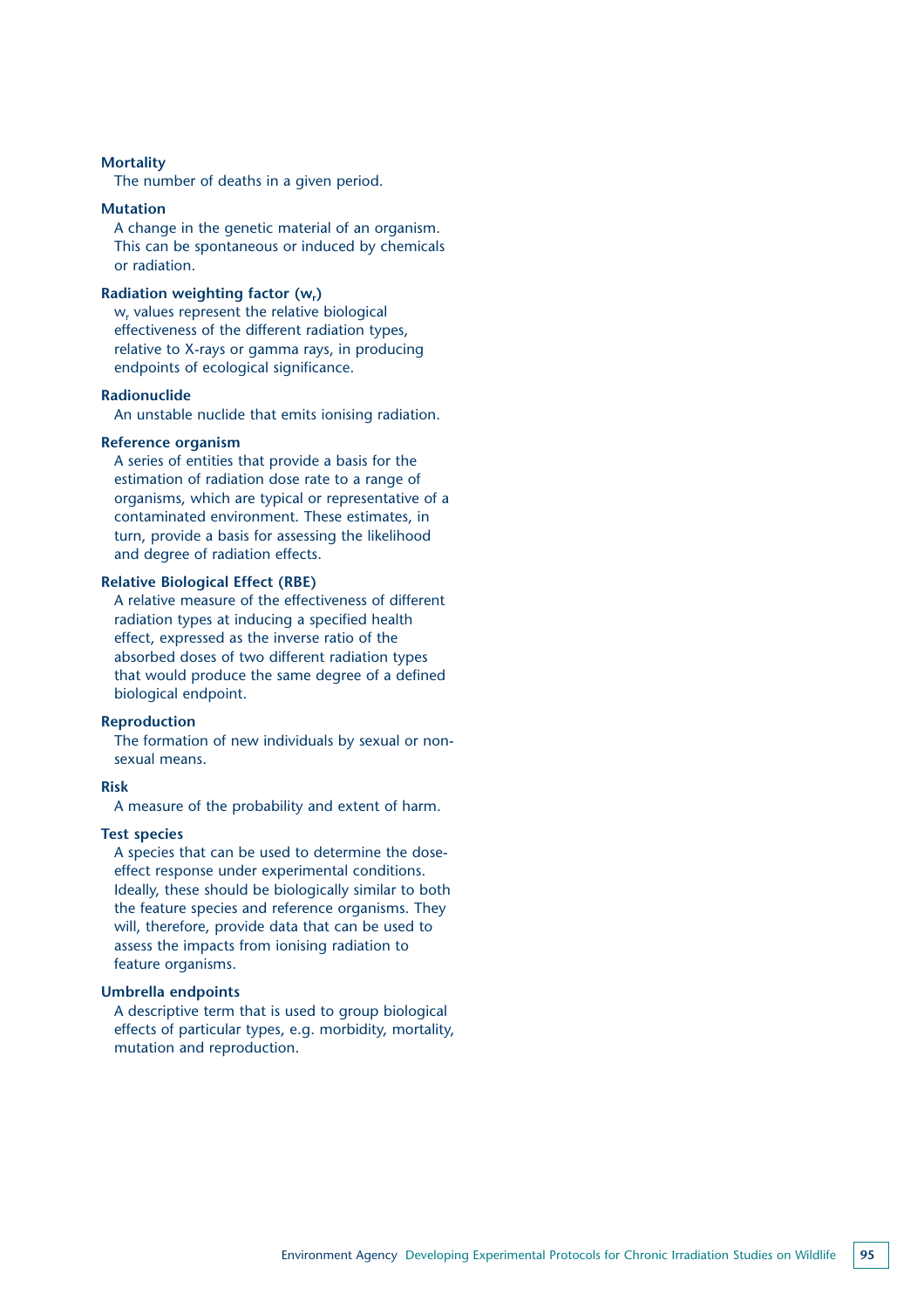# List of abbreviations

| <b>ANOVA</b>   | Analysis of variance                                                                                                         |
|----------------|------------------------------------------------------------------------------------------------------------------------------|
| <b>ASTM</b>    | American Society for Testing and Materials                                                                                   |
| <b>BPEO</b>    | Best Practicable Environmental Option                                                                                        |
| <b>EQS</b>     | <b>Environmental Quality Standard</b>                                                                                        |
| <b>FASSET</b>  | Framework for ASSessment of Environmental impacT; EC Fifth Framework<br>Programme (FP5) project, Contract FIGE-CT-2000-00102 |
| <b>FRED</b>    | <b>FASSET Radiation Effects Database</b>                                                                                     |
| <b>GPG</b>     | <b>Good Practice Guide</b>                                                                                                   |
| <b>HSE</b>     | Health and Safety Executive                                                                                                  |
| <b>IRR99</b>   | Ionising Radiations Regulations 1999                                                                                         |
| <b>NOECs</b>   | No Observed Effect Concentrations                                                                                            |
| <b>OECD</b>    | Organisation for Economic Co-operation and Development                                                                       |
| <b>PCA</b>     | <b>Principal Component Analysis</b>                                                                                          |
| <b>R&amp;D</b> | <b>Research and Development</b>                                                                                              |
| <b>RSA</b>     | Radioactive Substances Authorisation                                                                                         |
| <b>RSA93</b>   | <b>Radioactive Substances Act 1993</b>                                                                                       |
| <b>SEPA</b>    | <b>Scottish Environment Protection Agency</b>                                                                                |
| <b>TLD</b>     | Thermoluminescent dosimeter                                                                                                  |
| <b>UNECE</b>   | United Nations Economic Commission for Europe                                                                                |
| <b>US EPA</b>  | <b>US Environmental Protection Agency</b>                                                                                    |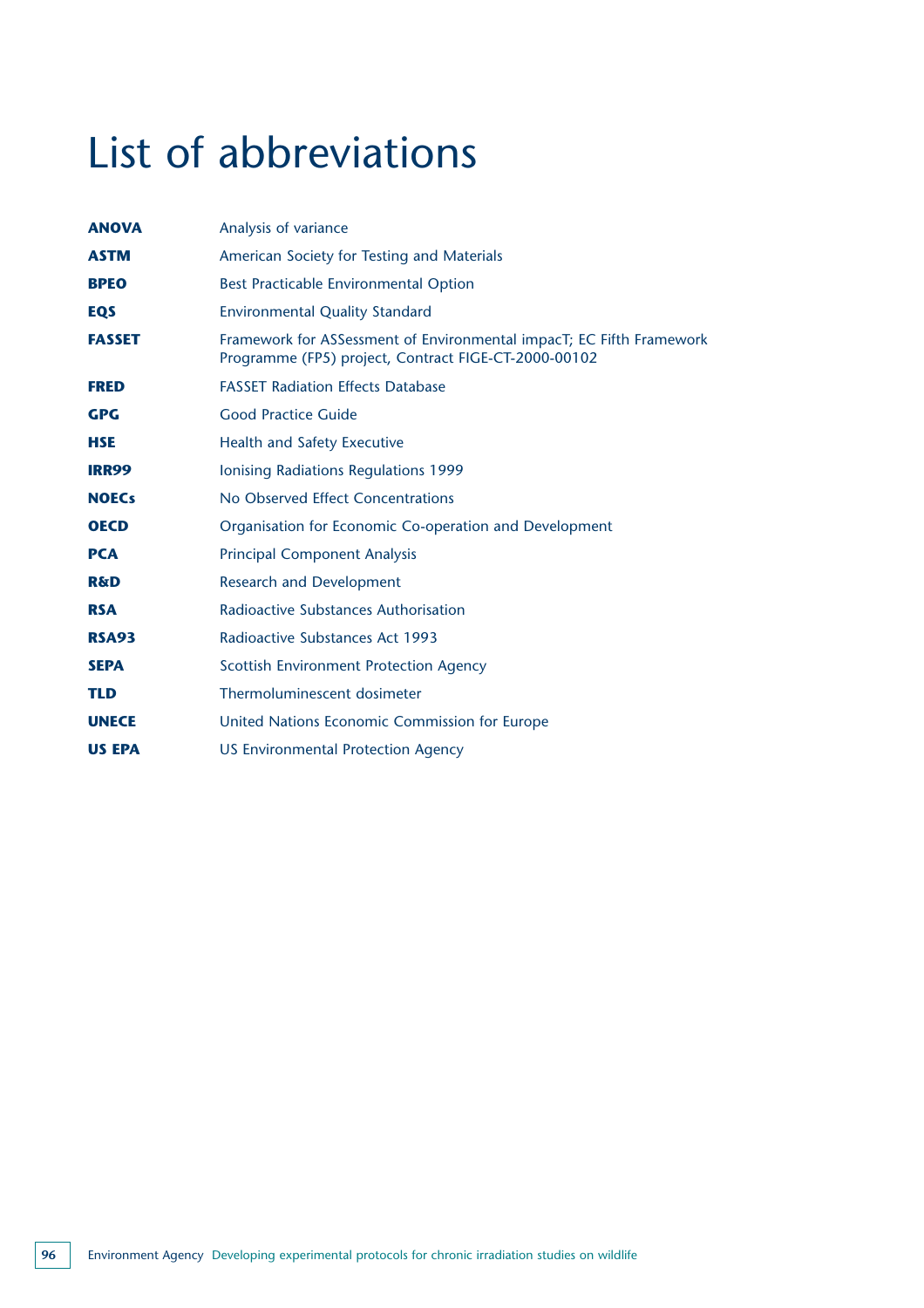### **CONTACTS:**

#### **THE ENVIRONMENT AGENCY HEAD OFFICE**

Rio House, Waterside Drive, Aztec West, Almondsbury, Bristol BS32 4UD. Tel: 01454 624 400 Fax: 01454 624 409

**www.environment-agency.gov.uk www.environment-agency.wales.gov.uk**

#### **ENVIRONMENT AGENCY REGIONAL OFFICES**

**ANGLIAN** Kingfisher House Goldhay Way Orton Goldhay Peterborough PE2 5ZR Tel: 01733 371 811 Fax: 01733 231 840

**SOUTHERN** Guildbourne House Chatsworth Road **Worthing** West Sussex BN11 1LD Tel: 01903 832 000 Fax: 01903 821 832

#### **MIDLANDS**

Sapphire East 550 Streetsbrook Road Solihull B91 1QT Tel: 0121 711 2324 Fax: 0121 711 5824

#### **NORTH EAST**

Rivers House 21 Park Square South Leeds LS1 2QG Tel: 0113 244 0191 Fax: 0113 246 1889

#### **NORTH WEST**

PO Box 12 Richard Fairclough House Knutsford Road Warrington WA4 1HG Tel: 01925 653 999 Fax: 01925 415 961

Manley House Kestrel Way Exeter EX2 7LQ Tel: 01392 444 000 Fax: 01392 444 238 **THAMES**

**SOUTH WEST**

Kings Meadow House Kings Meadow Road Reading RG1 8DQ Tel: 0118 953 5000 Fax: 0118 950 0388

### **WALES**

Cambria House 29 Newport Road Cardiff CF24 0TP Tel: 029 2077 0088 Fax:029 2079 8555









**ENVIRONME NT AGENCY E M E R G E NCY H O TLINE**